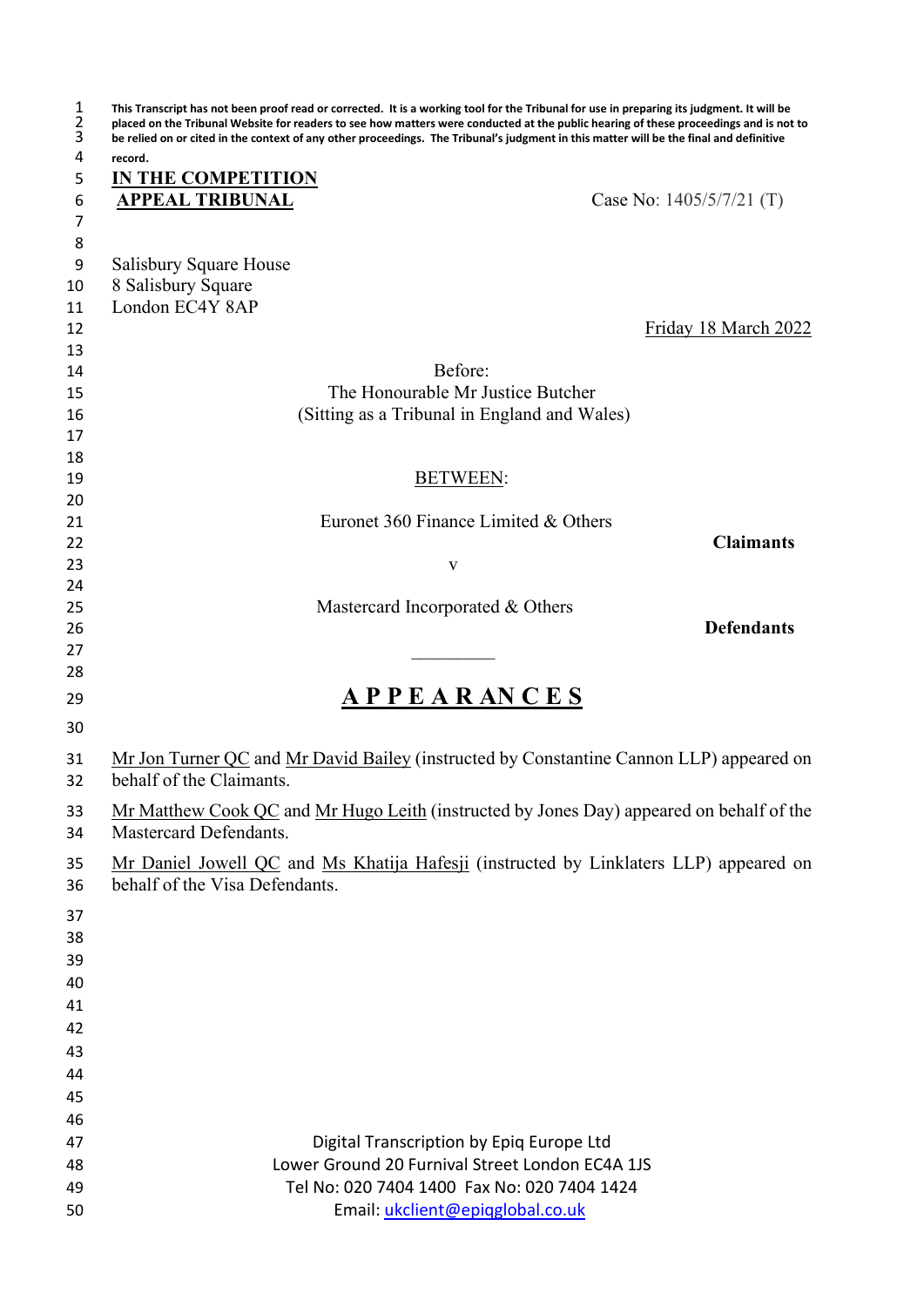## **Friday 18 March 2022**

**(10.30 am)**

## **Housekeeping**

MR JUSTICE BUTCHER: Good morning, everybody. These proceedings are being live-streamed, so I am going to start with the customary warning. These are  $7 \mid$  proceedings in open court, as much as if they were being heard all before the Tribunal **buyiers ally physically here in Salisbury Square House. An official recording is being made and an** 9 | authorised transcript will be produced, but it is strictly prohibited for anyone else to make an unauthorised recording, whether audio or visual, of the proceedings, and **breach of that provision is punishable as a contempt of court.** 

Yes.

 MR TURNER: May it please the court. I appear today with Mr Bailey for the Claimants, 14 | Euronet; Mr Cook, to my right, appears with Mr Leith for the Mastercard Defendants; **and to his right, Mr Jowell, Queen's Counsel, and Ms Hafesii, appear for the Visa** Defendants.

 My Lord, may I begin with the housekeeping? There is an E bundle. I believe you also have hard copies behind you --

MR JUSTICE BUTCHER: I have.

20  $\parallel$  MR TURNER: -- you are going to be using.

**IMR JUSTICE BUTCHER: Yes.** 

 MR TURNER: Essentially, there is bundles A to G, which have the case documents; there's 23 a bundle H with authorities; there's a slim bundle I, which contains certain **contemporaneous documents, some of which have being designated as "confidential".** 25 And I will avoid reading confidential material loud.

26 | My Lord, the agenda is at A3, at page 25, and the Tribunal identified four matters for your **consideration today.** 

MR JUSTICE BUTCHER: Yes.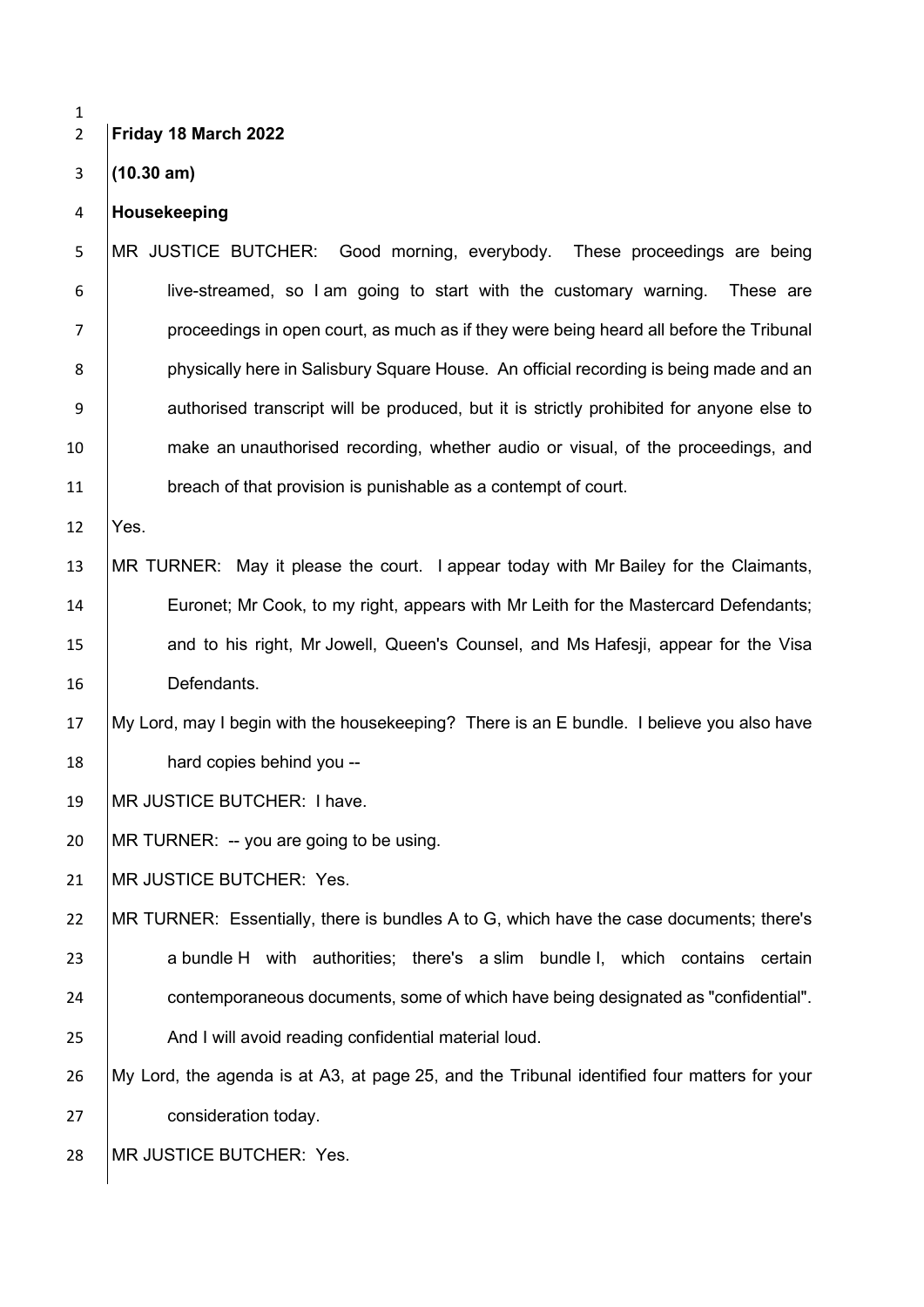| $\mathbf{1}$   | Apart from AOB, and the good news is that the parties have reached<br>MR TURNER:                |
|----------------|-------------------------------------------------------------------------------------------------|
| $\overline{2}$ | agreements on items 1B and 2, which were about the deadline for the service of                  |
| 3              | witness evidence and further pleadings on the foreign law issues.                               |
| 4              | The parties' agreement is recorded in a draft order, which our solicitors sent the Tribunal on  |
| 5              | 15 March, and it should be in your bundle at B33.1.                                             |
| 6              | MR JUSTICE BUTCHER: Yes.                                                                        |
| $\overline{7}$ | <b>Submissions by MR TURNER</b>                                                                 |
| 8              | MR TURNER: So essentially, there's effectively only one live issue today, and that is our       |
| 9              | application for separate trials on liability and quantum, which is agenda item 1A, and          |
| 10             | dependent on the outcome of that application, there's the listing of the main hearing,          |
| 11             | item 1C.                                                                                        |
| 12             | In the order, if you have that in front of you --                                               |
| 13             | MR JUSTICE BUTCHER: Although there's an issue as to the listing of the main hearing, as         |
| 14             | I understand it, you're all agreed that it should take place, whatever is taking place,         |
| 15             | starting in October 2023, aren't you?                                                           |
| 16             | MR TURNER: Yes, and it's the scheduling of the skeleton arguments ahead of that; we've          |
| 17             | made provision for that in the draft order before you.                                          |
| 18             | The split trial point is in paragraph 5 of the draft order, in front of you, and it's framed by |
| 19             | reference to the issues, as they were articulated by the parties in the list of issues. It      |
| 20             | could just have well have been framed directly by reference to the paragraphs on                |
| 21             | liability in the pleadings themselves, which I'll come to.                                      |
| 22             | And our essential submission is that when you properly appreciate the legal and the practical   |
| 23             | issues that need to be grasped in this case, there's a compelling reason to order a split       |
| 24             | trial and it furthers the Tribunal's governing principles, essentially modelled on the          |
| 25             | overriding objective.                                                                           |
| 26             | If it pleases the court, the Tribunal, I propose to organise my submissions in this way. First, |
| 27             | I'll take stock as to the point that we've reached in this litigation, look at how matters      |
| 28             | now stand, and I'll do that in view of the Defendants' arguments that it's now too late         |
| 29             | to raise the proposal of trying liability ahead of quantum.                                     |
|                |                                                                                                 |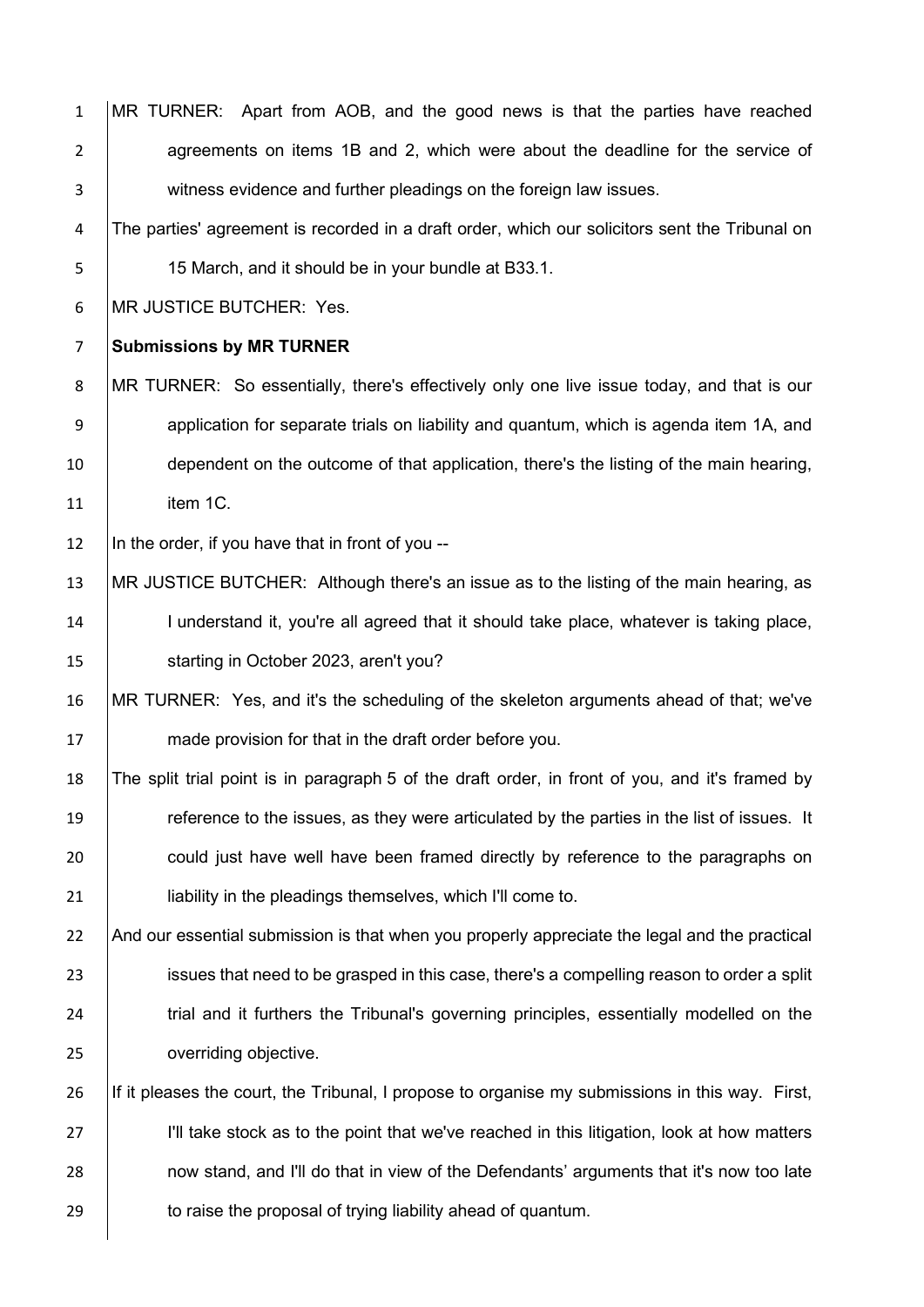1 May I just pause there to ask if your Lordship has had the time to do any pre-reading for this 2 | hearing, and if so, what you've covered? You've seen the skeletons, I don't know if --3 | MR JUSTICE BUTCHER: I've read the skeletons; I've read the pleadings; I've read the list of 4 | issues. I think I'm ready to deal with this point.

5 MR TURNER: Yes, thank you. It will help me to go faster.

6 Second, I'll deal with the Defendants' argument that the issues of liability and quantum are so  $7$  | entangled that there can't be a clean split, which is really the main point.

8 And I propose, with your permission, to tackle that in three stages. The first step which is 9 necessary is to recall the legal framework, and in particular I need to clarify what 10 a claimant, such as Euronet here, needs to show to establish a breach of the treaty 11 **and the equivalent national laws of the three countries.** 

12 The second step after that is to show you the specific issues between the parties in this case, 13 **b** as they are articulated on the pleadings.

 The third step is to show you, briefly, a small number of the contemporaneous documents **intended to illuminate the shape of a liability only trial, which does not involve any**  detailed assessment of the quantum of losses, and to show how we see it would be 17 adjudicated.

18 The third matter that I'll address is the practical litigation questions, which the courts have 19 **Fig. 20** repeatedly emphasised need to be weighed up when making a decision about whether 20 to order a split trial of liability and quantum. And there's no issue between the parties 21 as to the principles to be applied; the question is their application in this case.

22  $\vert$  So I'll begin then by taking stock, looking at the stage we've now reached and what remains 23 **b** to be done.

24 For the pleadings, these have not yet formally closed. The parties propose to amend their 25 **Statements of case to plead further points of foreign law. It's agreed and the draft order** 26 **proposes that that process will be completed by 8 July this year.** 

27 | Main disclosure took place at the end of September last year with inspection on 7 October. 28 The Defendants, you will have seen, emphasised that disclosure covered both liability 29 **and quantum as a factor against ordering a split now.**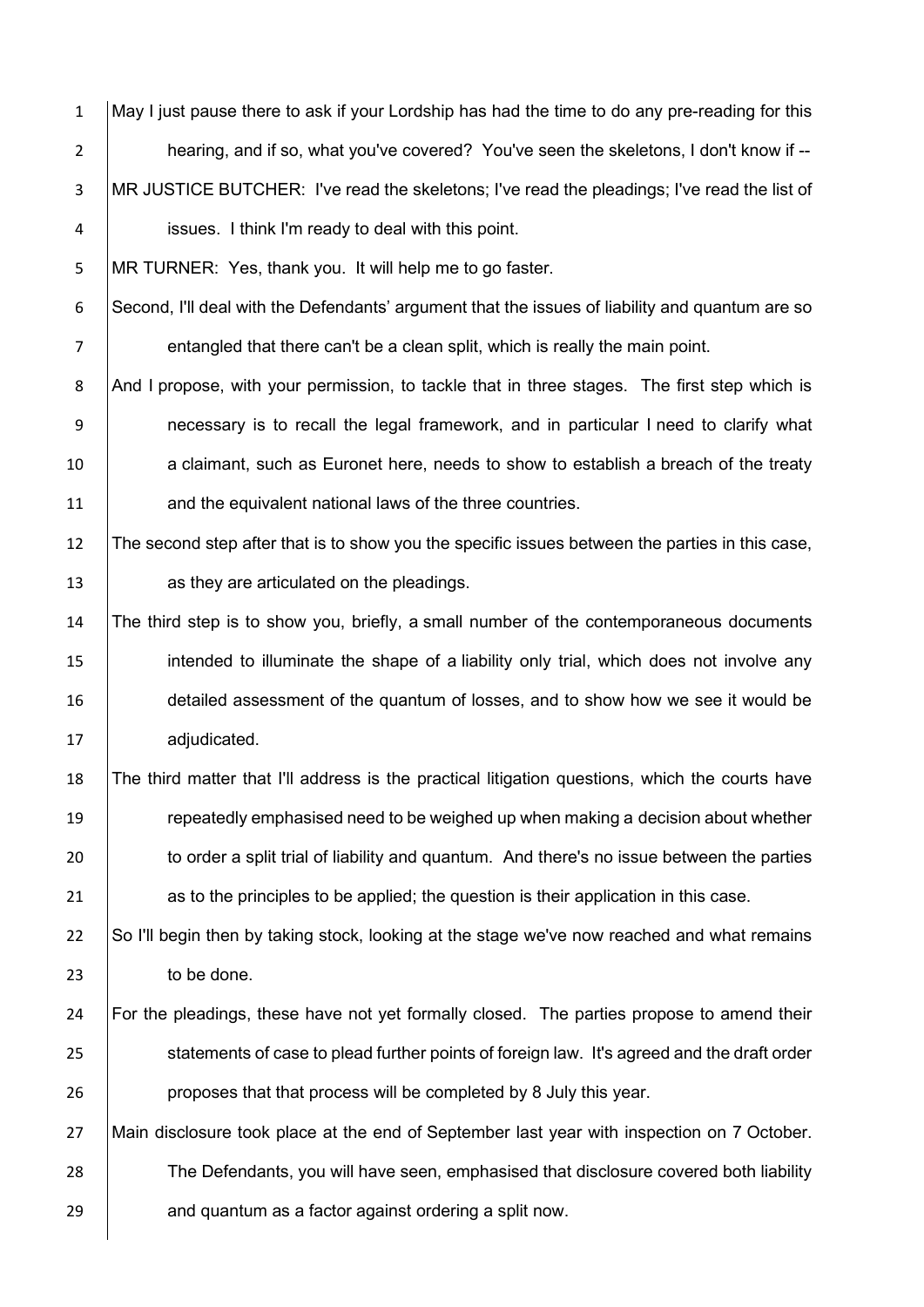1 They're right that disclosure covered liability and quantum, and it's relevant to our application,

2 but not for the reason that they give.

What the disclosure revealed was an enormous amount of data about the Claimants' ATM **transactions in each of these three foreign territories, and what it brought home to the** Claimants and our economic experts is that the expert evidence on quantum will be **extremely demanding, time-consuming and expensive to prepare.** 

7 | MR JUSTICE BUTCHER: Hadn't you realised that before?

8 MR TURNER: We had not appreciated it until we saw the sheer volume, no, and we had not fully considered what would be involved.

 So, you know, your Lordship is right to say that it's something that had we been thinking forward from the start, perhaps we could have scheduled. But this has crystallised, we 12 have reached it and we are now thinking forward as to what the implications are, rather **than looking back to what might have been done.** 

 So what we wish to show you is that what we now see will need to be done is something that **is a major task, which is effectively detached from the liability assessment.** 

16 And you get a good indication of the scale of this task from the sheer volume of the data that 17 has to be processed, searched and analysed. If I may take you to our witness 18 evidence from the solicitor, Mr Pike, that's at B1, page 7 in the bundle. In it, if we go **b** to paragraph 26.

MR JUSTICE BUTCHER: Yes.

21 MR TURNER: So if you run your eye over that, you'll see that he explains the size of the **material that was disclosed, which was daunting and had not been anticipated on the** 23 experts' side. 1.5 billion rows of the transaction data, which they have to organise and 24 interrogate. And what they have sought to do is to write bespoke computer code to **process and search that data.** 

 But even on the basis of doing that, the modelling of quantum, being able to organise it into **categories, to manipulate it and to be able to respond to different arguments and a** assumptions about how it changes in various scenarios, will be a very large exercise, and very costly. And this is something that we -- on the adviser side, the external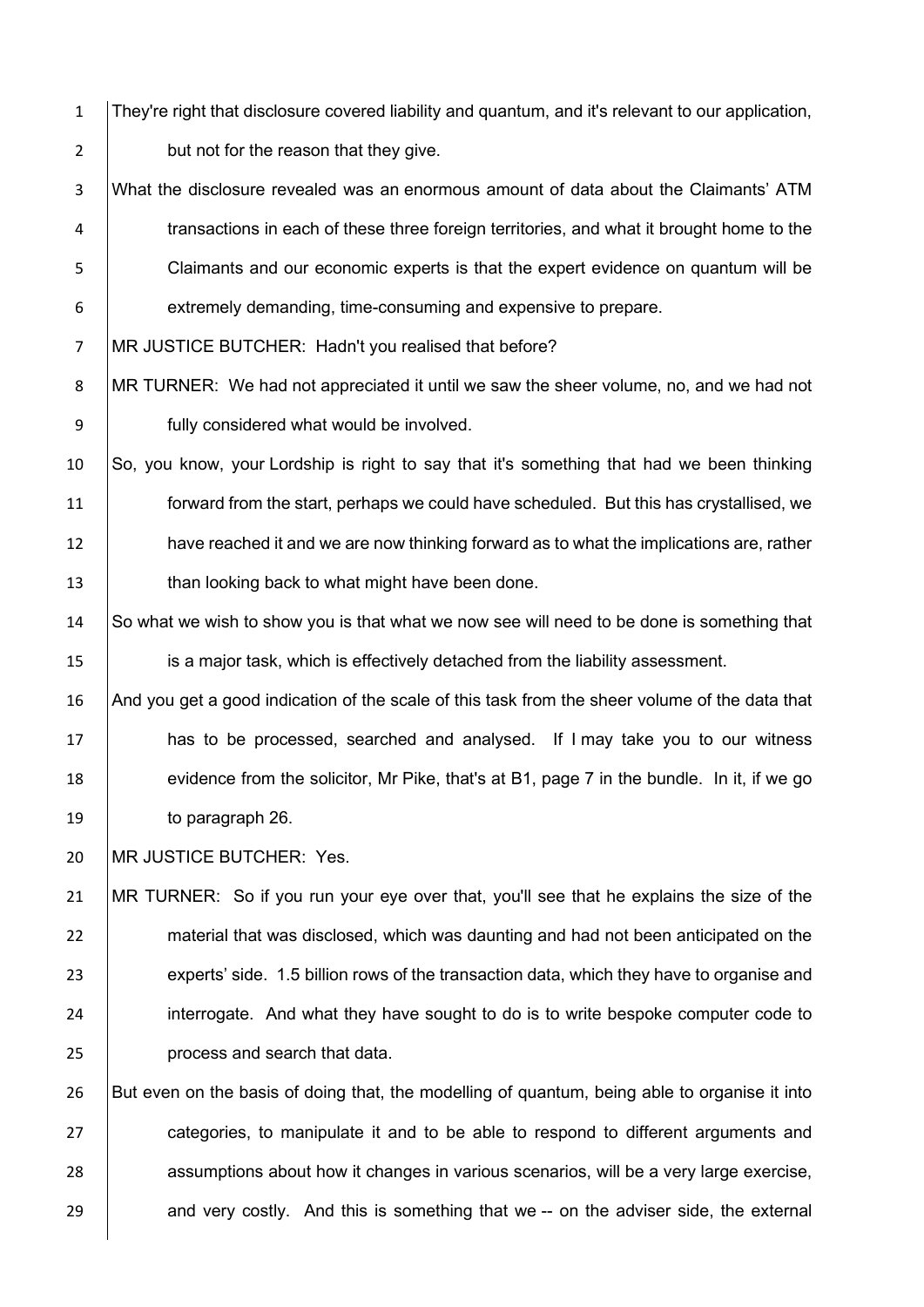| $\mathbf{1}$   | advisers, and the legal team -- came to appreciate when we saw this. And all -- or                |
|----------------|---------------------------------------------------------------------------------------------------|
| 2              | almost all of this work lies ahead for all of the parties.                                        |
| 3              | The litigation timetable as it stands was ordered by Mrs Justice Cockerill in June last year, and |
| 4              | you will find it at E3 in the bundle, if you turn that up.                                        |
| 5              | MR JUSTICE BUTCHER: The first CMC was in June 2020?                                               |
| 6              | MR TURNER: Yes, it was.                                                                           |
| $\overline{7}$ | MR JUSTICE BUTCHER: Then there was another CMC --                                                 |
| 8              | MR TURNER: That was on the paper -- not a hearing.                                                |
| 9              | MR JUSTICE BUTCHER: There wasn't a hearing. The first directions order was in 2020 --             |
| 10             | MR TURNER: Yes, in 2020, that's right.                                                            |
| 11             | MR JUSTICE BUTCHER: -- of the CMC last year -- no, I've got that the wrong way round.             |
| 12             | MR TURNER: Well, the CMC, I believe, was 2020 --                                                  |
| 13             | MR JUSTICE BUTCHER: Are you I going to show me the documents?                                     |
| 14             | MR TURNER: The one that matters was the most up-to-date order.                                    |
| 15             | MR JUSTICE BUTCHER: There was an order in 2020 --                                                 |
| 16             | MR TURNER: That's right, that's right, and we can go to that. There was a directions order,       |
| 17             | also in tab E, at E1, if you have that, November 2020, and that laid down provision for           |
| 18             | disclosure by a certain date, in November 2020; factual evidence beginning at                     |
| 19             | paragraph 6; expert evidence provision from paragraph 11 forward. So that was the                 |
| 20             | original order that was made at a hearing.                                                        |
| 21             | MR JUSTICE BUTCHER: Yes, and Mrs Justice Cockerill said that the trial should be fixed to         |
| 22             | commence not before 23 January 2023?                                                              |
| 23             | MR TURNER: Yes.                                                                                   |
| 24             | MR JUSTICE BUTCHER: At that stage?                                                                |
| 25             | MR TURNER: Yes.                                                                                   |
| 26             | MR JUSTICE BUTCHER: In November?                                                                  |
| 27             | MR TURNER: Yes.                                                                                   |
| 28             | MR JUSTICE BUTCHER: Then you were going to refer me to the June 2021.                             |
| 29             | MR TURNER: That's at tab 3, June 2021.                                                            |
|                |                                                                                                   |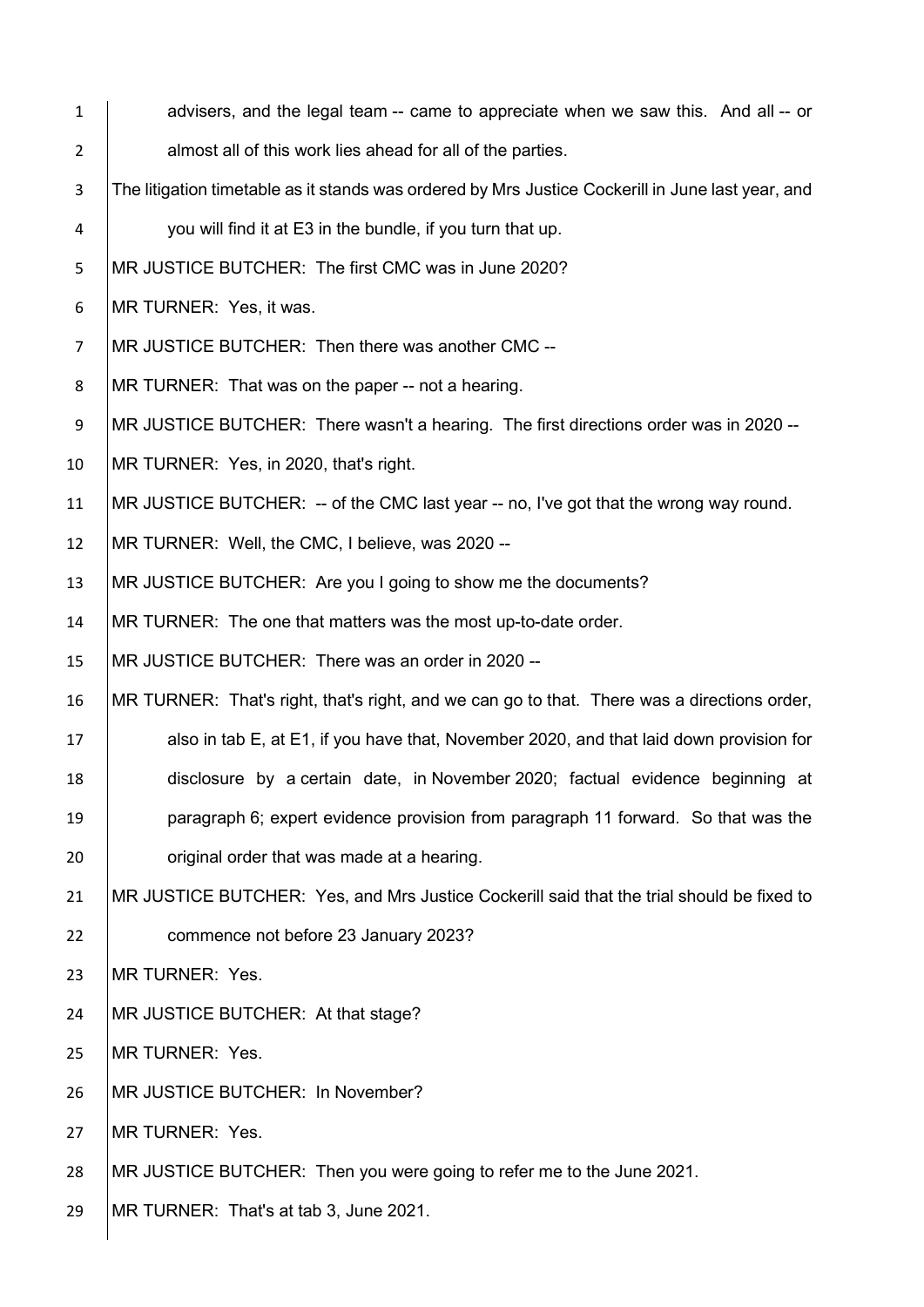|  |  | <b>IMR JUSTICE BUTCHER: Yes.</b> |  |
|--|--|----------------------------------|--|
|--|--|----------------------------------|--|

2 MR TURNER: This has updated provisions for the steps to be taken. You'll see at the top of **page E11, upon the Claimants' application and the court considering the application on the documents, at this stage.** 

5 | MR JUSTICE BUTCHER: Right. It's by consent. Was there a CMC, as it were, fixed and  $6 \quad$  then --

7 | MR TURNER: 1--

8 MR JUSTICE BUTCHER: -- then not proceeded with because there had been agreement, or was all of this just done by way of CE file?

 MR TURNER: It was done, I understand, by way of CE file. There was not an arrangement **for a further hearing. Yes, I'm reminded it happened in parallel to the transfer from the** 12 | High Court to the Tribunal.

13  $\vert$  So this the up-to-date order.

MR JUSTICE BUTCHER: Yes.

 MR TURNER: And if you go in it to paragraph 7, which is E12, you see what lies ahead on the experts' side. The experts are to serve reports in eight months hence, on 17 November. Paragraph 8 provides -- that's on the Claimants' side. Then **paragraph 8, the Defendants' experts, unusually it's sequenced in this case -- I'll come** 19 to why that's odd -- paragraph 8, the Defendants' experts serve reports three months **after that, 10 February 2023. Paragraph 9, the Claimants serve supplemental reports in April 2023.** So that's what lies ahead for them and the time frame.

22 It's very, very extended. Moreover, as matters stand, these economist experts are going to **have to consider quantum of loss across all of the three territories, Poland, Greece,** 24 Czech Republic, and they will have to cover a number of different possible findings which might be made on liability. For example, a rule that prohibits differential 26 treatment of Mastercard transactions from Visa transactions could be found to be **lawful, and the rule prohibiting operators from setting access fees for users who** withdraw cash, unlawful, under competition law.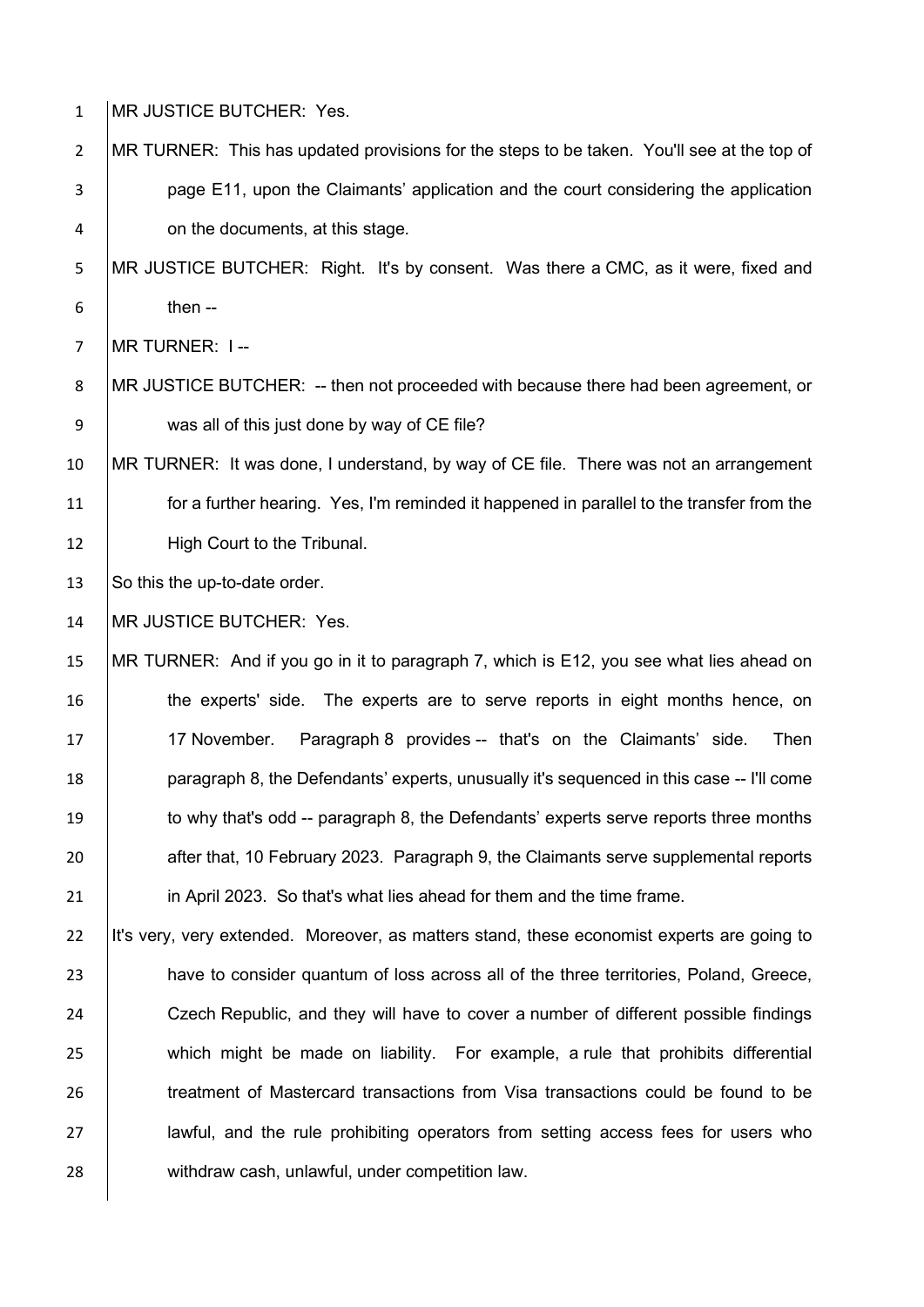| $\mathbf{1}$   | And that possibility will need to be factored in, among others, in deciding how quantum is to |
|----------------|-----------------------------------------------------------------------------------------------|
| $\overline{2}$ | be estimated.                                                                                 |
| 3              | MR JUSTICE BUTCHER: Yes. You said that the timetable is very, very extended. Is that          |
| 4              | right; is that what you said?                                                                 |
| 5              | MR TURNER: The timetable -- well, the expert reports are not due from the Claimants until     |
| 6              | 17 November, which is eight months away from -- I'm looking at it from today.                 |
| $\overline{7}$ | MR JUSTICE BUTCHER: Yes.                                                                      |
| 8              | MR TURNER: Then what one gets is a staggered approach, whereby there's no exchange of         |
| 9              | expert reports; the Defendants come in three months after that. And that's unusual for        |
| 10             | reasons that are going to become clear in a few minutes, because under the structure          |
| 11             | of this provision, Article 101 of the Treaty, both sides have a burden to discharge at        |
| 12             | the first liability stage.                                                                    |
| 13             | So the Claimants have the burden of showing a restriction of competition exists; and then the |
| 14             | Defendants have a burden of showing that if there is one, that it's justified. And that's     |
| 15             | clear on the case law, but under this arrangement --                                          |
| 16             | MR JUSTICE BUTCHER: But you agreed this order --                                              |
| 17             | MR TURNER: Yes, yes -- I'm not seeking --                                                     |
| 18             | MR JUSTICE BUTCHER: Heads have been shaking behind. I was just told it was a consent          |
| 19             | order.                                                                                        |
| 20             | MR TURNER: Well, I'm not seeking to -- may I just  (Pause)                                    |
| 21             | Yes, I'm reminded that this was argued about at the earlier CMC, at the hearing before        |
| 22             | Mrs Justice Cockerill, and then at this point the by consent was that they agreed simply      |
| 23             | to roll it over to later dates.                                                               |
| 24             | MR JUSTICE BUTCHER: I see, okay, but so Mrs Justice Cockerill ordered this?                   |
| 25             | MR TURNER: That's right, she ordered that sequence.                                           |
| 26             | MR JUSTICE BUTCHER: Right.                                                                    |
| 27             | MR TURNER: Yes.                                                                               |
| 28             | MR JUSTICE BUTCHER: A different reason for you not really being able to complain about        |
| 29             | her.                                                                                          |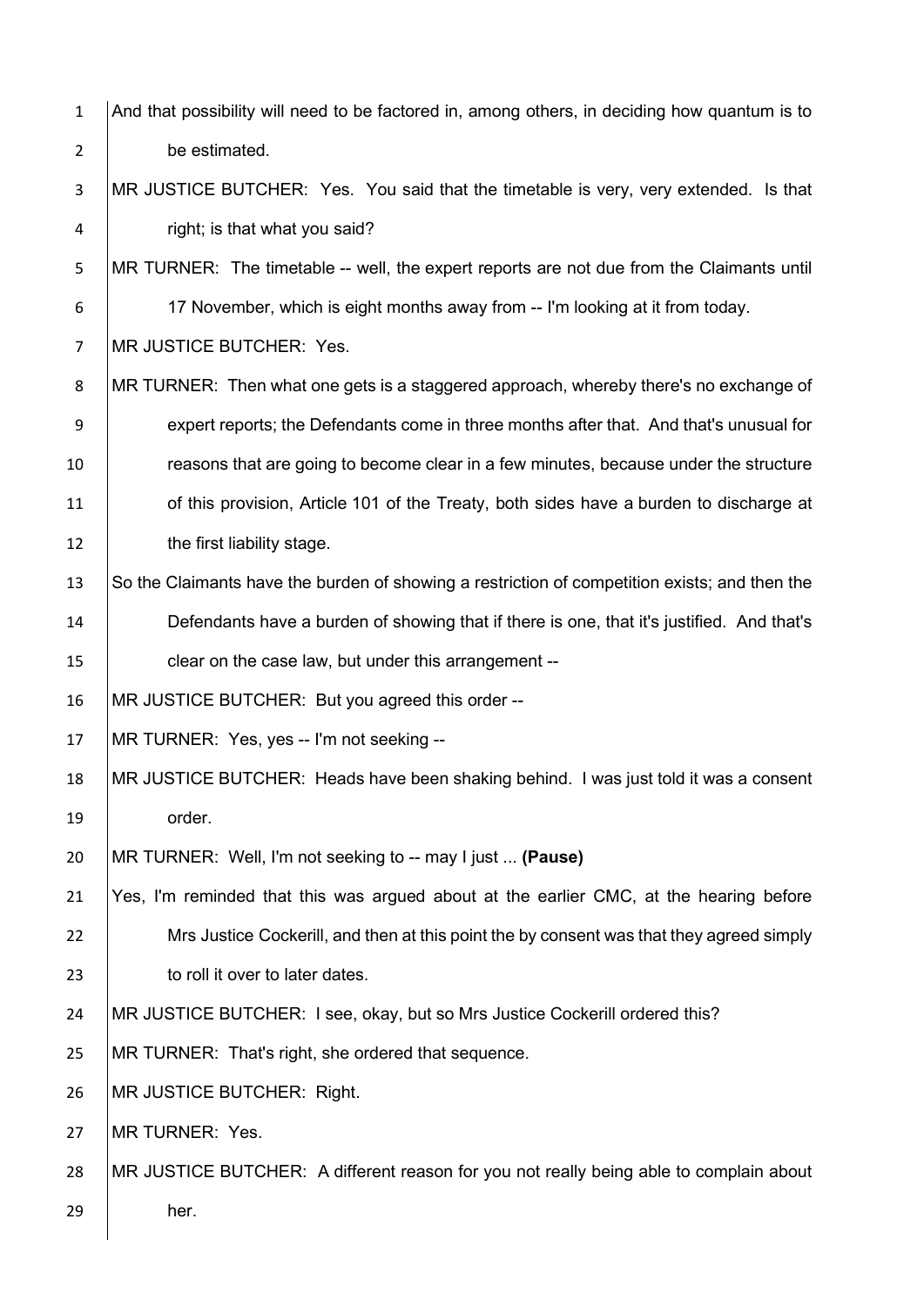| $\mathbf{1}$   | MR TURNER: Yes. As I say, I'm drawing it to your attention because this a case management        |
|----------------|--------------------------------------------------------------------------------------------------|
| $\overline{2}$ | opportunity --                                                                                   |
| 3              | MR JUSTICE BUTCHER: Yes.                                                                         |
| 4              | MR TURNER: -- but I'm not seeking to re-open that now.                                           |
| 5              | MR JUSTICE BUTCHER: Right, but you say that it doesn't reflect what might be the burden          |
| 6              | of proof.                                                                                        |
| $\overline{7}$ | MR TURNER: That's right. That's right. It's unusual in this sort of --                           |
| 8              | MR JUSTICE BUTCHER: -- this sort of part?                                                        |
| 9              | MR TURNER: Yes, yes. I wasn't myself present at that first hearing. I don't know how it was      |
| 10             | argued, but it's not entirely normal for this sort of case.                                      |
| 11             | MR JUSTICE BUTCHER: No.                                                                          |
| 12             | MR TURNER: I'm not aware of it being done in this way in the previous case in recent years.      |
| 13             | MR JUSTICE BUTCHER: Right.                                                                       |
| 14             | MR TURNER: There we are.                                                                         |
| 15             | Nonetheless, the position is that looking ahead from where we are today, expert reports on       |
| 16             | a combined basis are due, with the Claimants going first after eight months; then after          |
| 17             | another three months they have their reports; and then we reply, both on the matters             |
| 18             | where we bear the burden and in response to the matters where they bear the burden               |
| 19             | in April 2023.                                                                                   |
| 20             | As regards the factual evidence, according to the order made at the first CMC, those are also    |
| 21             | due to be served sequentially, and the proposed revised date for our witnesses, by               |
| 22             | consent, is mid-April.                                                                           |
| 23             | Now, our split-trial application doesn't turn on the factual witness evidence either. What we're |
| 24             | seeking to draw to your Lordship's attention to, even before you reach trial itself, is that     |
| 25             | there is a daunting amount of work and cost on the quantum side which lies ahead for             |
| 26             | the experts. Much of that could be entirely wasted if the Tribunal were to find no liability     |
| 27             | or narrower liability than alleged by the Claimants, whether you're talking about                |
| 28             | geographic scope, the rules in question or the time period, and different permutations           |
| 29             | need to be considered.                                                                           |
|                |                                                                                                  |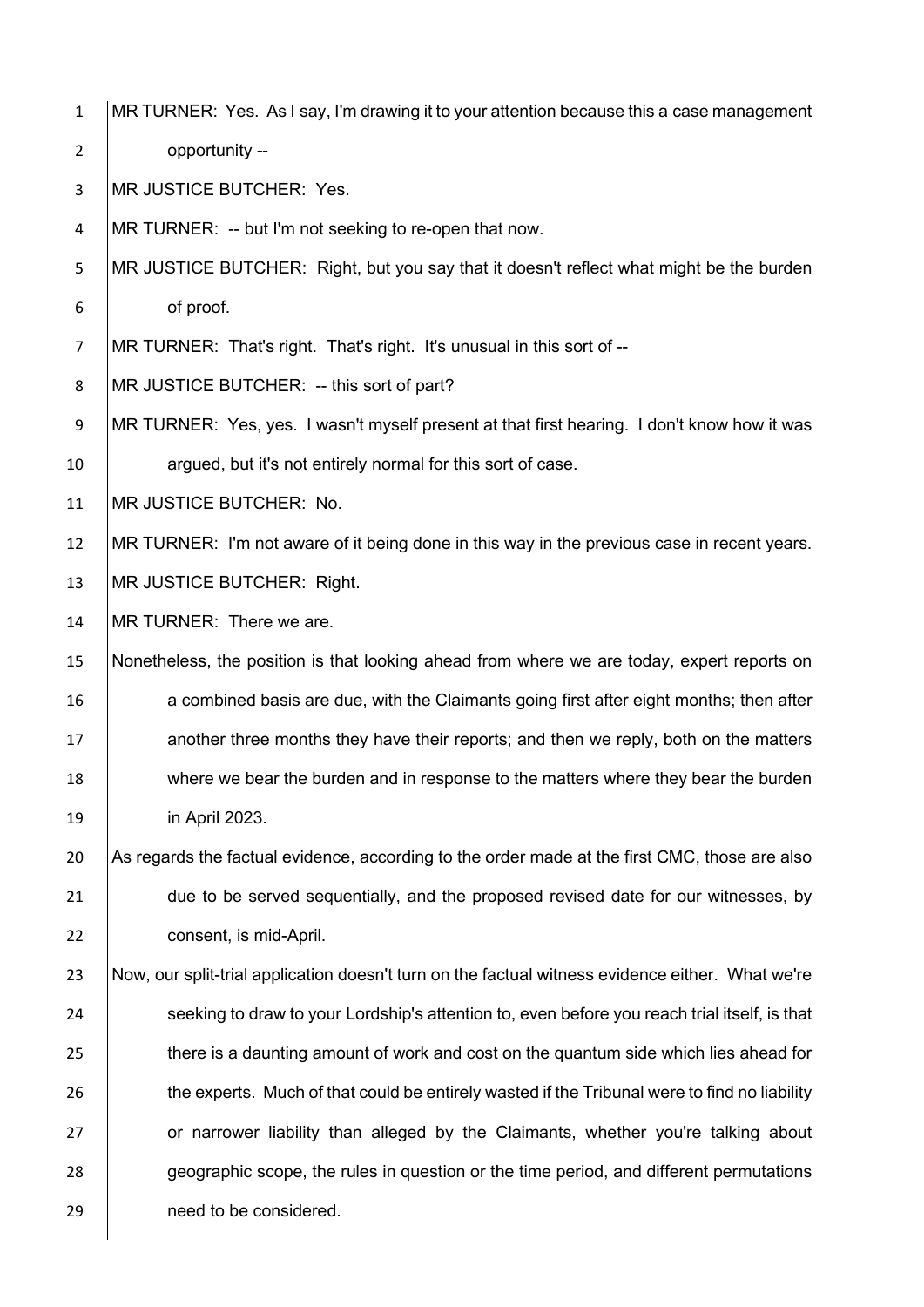| $\mathbf{1}$   | So pausing there, it is fair to say that a significant amount of work has been done. However,     |
|----------------|---------------------------------------------------------------------------------------------------|
| $\overline{2}$ | the pertinent point for today's application is that there is a huge amount of work still to       |
| 3              | be done.                                                                                          |
| 4              | It's important to keep firmly in mind too, that there's one and a half years left to go until the |
| 5              | trial, which is slated to start, as your Lordship says, in October 2023.                          |
| 6              | MR JUSTICE BUTCHER: Yes, and that is a point which is very present to my mind. Now,               |
| $\overline{7}$ | that would, undoubtedly, it seems to me, give time for people to be ready to do                   |
| 8              | everything --                                                                                     |
| 9              | MR TURNER: Well --                                                                                |
| 10             | MR JUSTICE BUTCHER: -- wouldn't it? I understand your point about costs and saving of             |
| 11             | work. Those are obviously very important points.                                                  |
| 12             | MR TURNER: Yes.                                                                                   |
| 13             | MR JUSTICE BUTCHER: But the timescale is, as I think you said just a moment ago,                  |
| 14             | extended.                                                                                         |
| 15             | MR TURNER: Yes. Your Lordship is absolutely right. We are not complaining -- at least as          |
| 16             | matters appear now, there isn't sufficient time to do it together. That's not our point.          |
| 17             | MR JUSTICE BUTCHER: But the problem then is this: this timescale is extended and it leads         |
| 18             | up to a hearing really quite a long way away, in October 2023. If I were then to                  |
| 19             | bifurcate this case, the possibility is that quantum would then have to be resolved --            |
| 20             | MR TURNER: Subsequently.                                                                          |
| 21             | MR JUSTICE BUTCHER: -- subsequently, in relation to a timetable which is already                  |
| 22             | extended. That is a point which has been troubling me.                                            |
| 23             | MR TURNER: Yes, no, I understand that and I will need to put that into the balance                |
| 24             | your Lordship will need to take into account along with all the other points.                     |
| 25             | I am not seeking to say that there aren't points to be considered on both sides; what I do seek   |
| 26             | to say is that when you consider --                                                               |
| 27             | MR JUSTICE BUTCHER: The pros outweigh --                                                          |
| 28             | MR TURNER: The pros very definitely outweigh the cons --                                          |
| 29             | MR JUSTICE BUTCHER: Yes.                                                                          |
|                |                                                                                                   |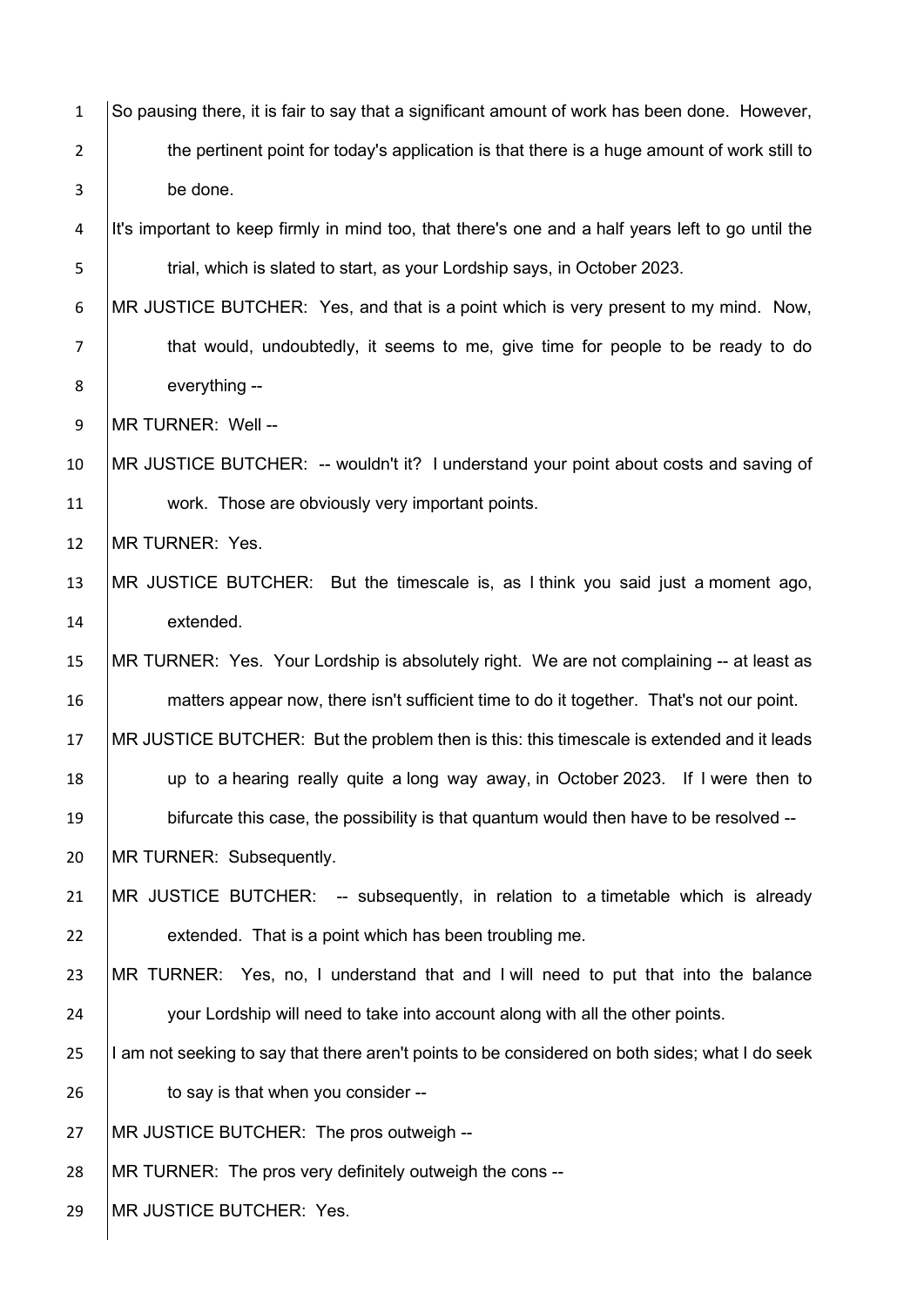1 | MR TURNER: -- when you consider, looking ahead, what is going to be required for this 2 intigation, what the savings will be in terms of cost and efficiency for the parties and the **court going forward, if the liability issues are settled, and the permutations are resolved**  and the question of breach is clear, as a platform for the further trial on quantum. I'll come to this, it's also a point that we are not only seeking damages as the relief in this case. The declaratory relief which is sought is, itself, of great importance because that

**determines the behaviour of everybody going forwards in this industry, and it has a real** 

8 value in and of itself.

9 | MR JUSTICE BUTCHER: Mm.

 MR TURNER: And that goes together with the other points you've seen trailed in the 11 Skeletons, about the size of the burden and the strain on everybody. But I'll develop **those in a few moments.** 

 What we've done is to take stock in view of this colossal disclosure, which was given in October last year, and we've sought to consider how the Tribunal's governing principles are best furthered.

 We rely on all the points spelt out in our skeleton, the pros over the cons. And may I say immediately, this is not a case where we are running away from anything. Our point is that we don't want this litigation to become, as it may well otherwise do, **unnecessarily costly, complex and burdensome for the court and the parties if there's** a single trial on everything, now that we better appreciate what is involved.

21 Now, on the other side, the Defendants, essentially, say three things in opposition.

 First, it's too late in the day to order this; second, that liability and quantum are too tangled up 23 to allow a clean, sensible split; and third, that a combined trial of 12 weeks -- and I'll come to that, we've indicated -- we flagged in the skeleton that that, itself, now appears 25 tight -- can be held from October 2023, and that we're not proposing an earlier trial on **letch** liability, but just a somewhat shorter trial, the point your Lordship just picked up with me.

 Now, I've largely dealt with the Defendants' complaints about lateness. I'll just add the **Following. The Claimants' expert, Mr Coombs of Compass Lexecon, has estimated the**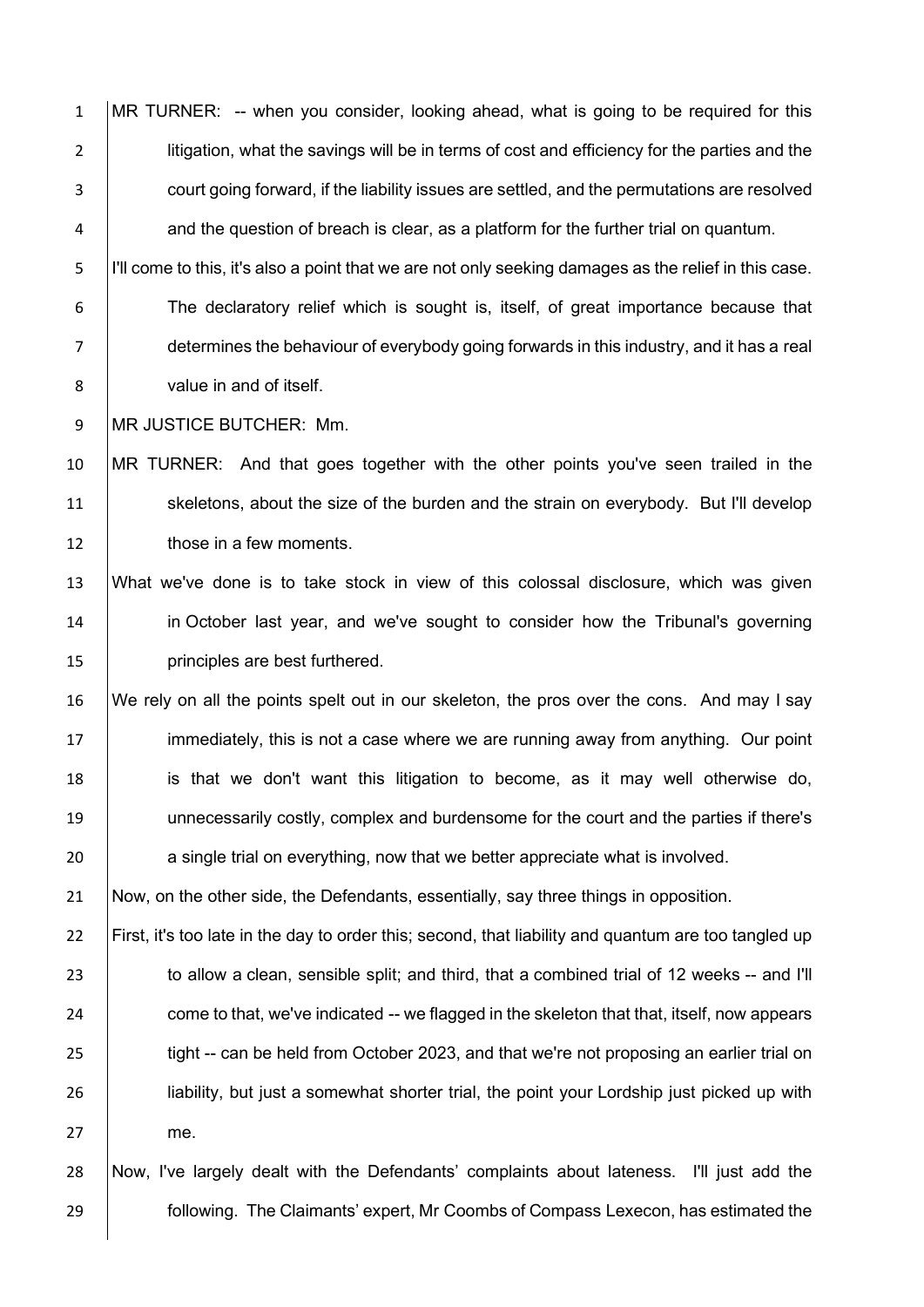| $\mathbf{1}$   | enormous amount of work that has to be done on quantum between now and trial. And             |
|----------------|-----------------------------------------------------------------------------------------------|
| $\overline{2}$ | if I could show you that, that's at bundle B, tab 9, page 247.                                |
| 3              | MR JUSTICE BUTCHER: Yes.                                                                      |
| 4              | MR TURNER: You don't need to read it in detail. If we skip to the fourth paragraph to towards |
| 5              | the bottom, he says:                                                                          |
| 6              | "We estimate conservatively that the number of hours needed to assess the quantum is          |
| 7              | approximately 2,000 hours leading up to the submission of the first report. This work         |
| 8              | would be in addition to the work required for the assessment of whether the restraints        |
| 9              | have the effect of restricting competition "                                                  |
| 10             | Which is essentially the Claimants' burden:                                                   |
| 11             | " and harm consumers "                                                                        |
| 12             | Which is looking at the Defendants' side:                                                     |
| 13             | " following submission "                                                                      |
| 14             | That might be argued:                                                                         |
| 15             | " additional effort would be needed to deal with criticisms of estimated quantum of loss.     |
| 16             | Taking into account such efforts, we estimate the total number of hours of quantum of         |
| 17             | loss to be approximately 3,000 hours."                                                        |
| 18             | That provoked a response in a similar format from Visa's expert economist, a Mr Derek Holt,   |
| 19             | and in the same bundle, you have that at tab 11, page 253.                                    |
| 20             | MR JUSTICE BUTCHER: Yes.                                                                      |
| 21             | MR TURNER: So this is an email that was written from him to Visa's solicitors on Wednesday.   |
| 22             | MR JUSTICE BUTCHER: Yes.                                                                      |
| 23             | MR TURNER: If you look about seven lines up from the bottom of that page, he says:            |
| 24             | "I agree that substantial work is required for the assessment of the quantum issues ahead of  |
| 25             | the preparation of expert reports and that such work will be complex and                      |
| 26             | time-consuming.                                                                               |
| 27             | However, Mr Coombs' email doesn't explain how much of the work required for the quantum       |
| 28             | analysis is in fact incremental to the work required for the liability analysis.<br>As        |
| 29             | explained above, in his view:                                                                 |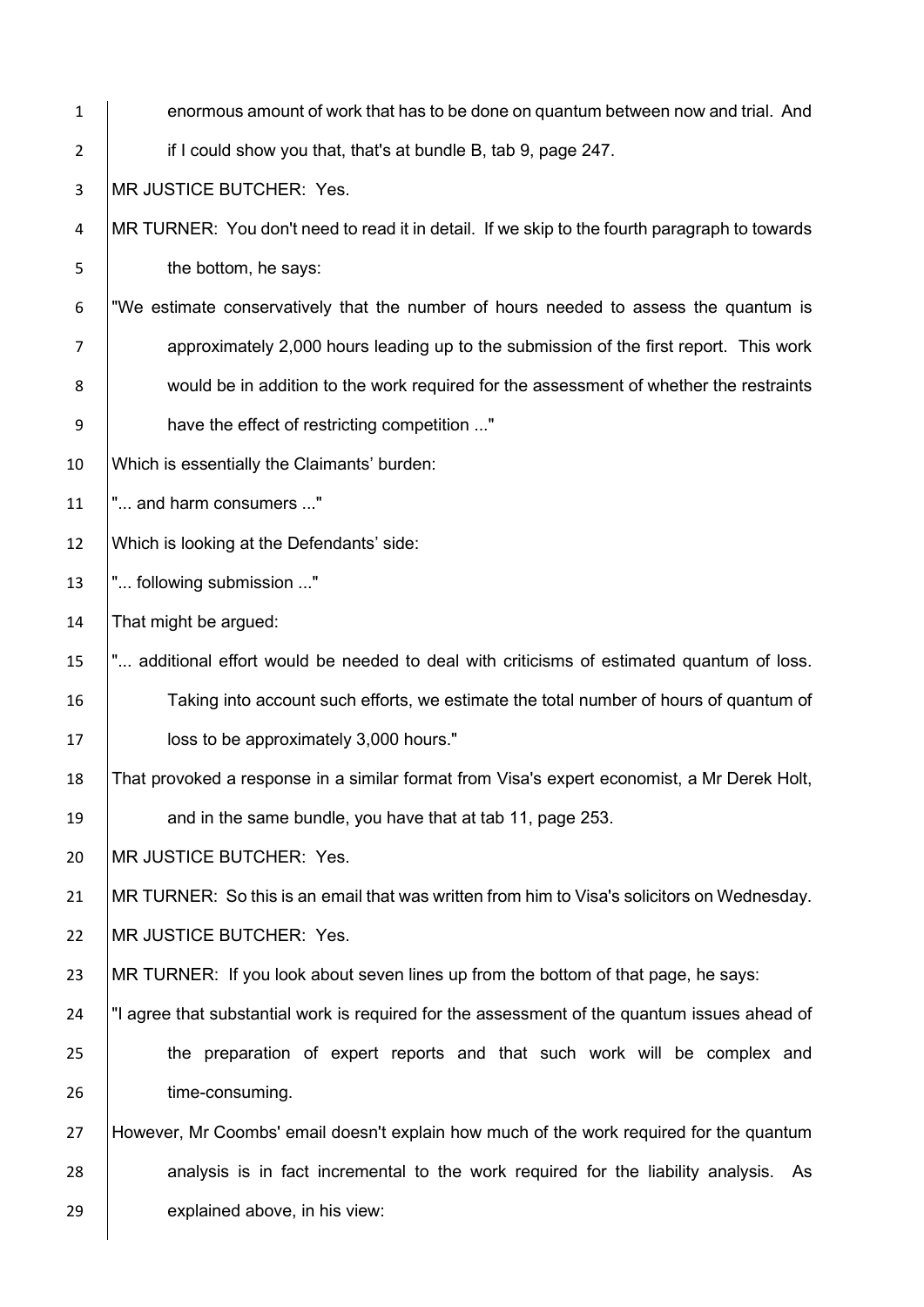1  $\vert$ "... a substantial amount of the data analysis required for the quantum analysis will, in my view,

2 **1** need to be done to determine whether the contested restraints restrict competition ...

3 And/or are exempt under Article 101, paragraph 3, in any event. Such that the number of 4 additional hours he cites for the quantum piece alone is significantly inflated."

5 So there's a difference of view between those experts as to what is needed because 6 Mr Coombs, on our side, does consider that this is additional, whereas Mr Holt is 7 **Saying that he considers that the two are mixed together.** 

8 So that then leads directly to the second issue that I have to cover, perhaps the main issue, 9 which is the extent to which issues of liability and quantum in this case do cover 10 different terrain, meaning in particular that the work the economists have to do will be 11 much less costly and burdensome if you order a split trial.

 What I would propose to do, as I indicated, is to begin by just recalling the relevant legal framework. It is what the settled case law requires for a claimant to show, to 14 demonstrate a breach of the prohibition on agreements having anticompetitive effects.  $\vert$  So if I may, if we can begin by turning up the text of Article 101 itself, which is -- a convenient **place is in the judgment of Lord Hamblen in the Supreme Court in the recent judgment** 17 about Mastercard and Visa's interchange fees, the H files, H, tab 17, at page 1299. I'm afraid it wasn't separately identified.

19 My Lord, I do appreciate that you will be familiar with this provision, but there's no harm having  $20$  it in front of us, so you can see how the different parts of it fit together.

21 Page 1299, the Supreme Court sets out the article at paragraph 19 of their judgment.

22 The first paragraph sets out the basic prohibition on agreements that restrict competition, and 23 This equates to what the Claimants have got the burden of proving to establish 24 **infringement.** It refers to all agreements have between undertakings and decisions by 25 associations of undertakings. And you will have seen from the pleading that our case 26 **i** is that Visa's and Mastercard's rules are either multipartite agreements with their 27 **members, or else decisions of associations of undertakings.** 

28 | MR JUSTICE BUTCHER: That's not in issue, is it?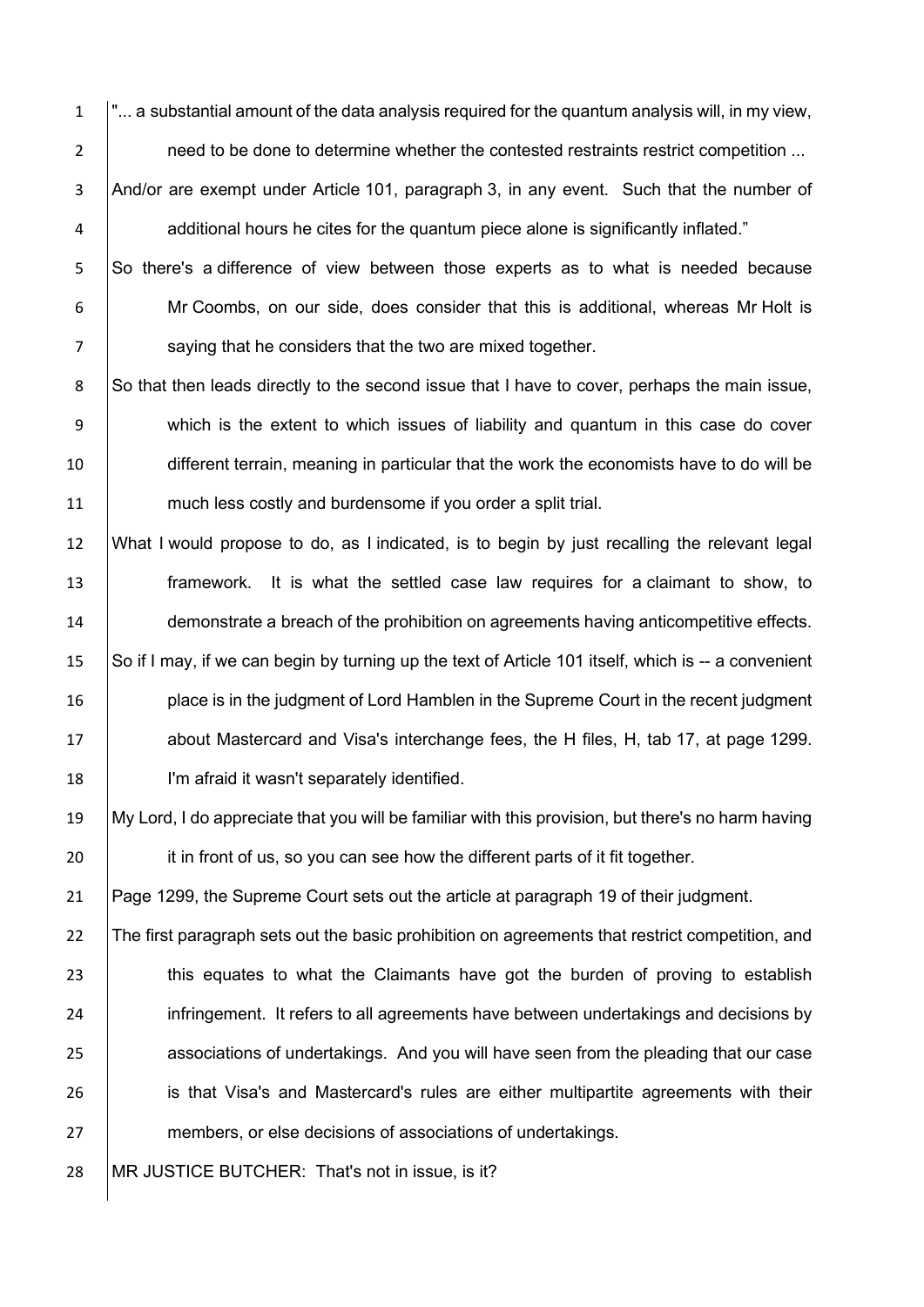| $\mathbf{1}$   | MR TURNER: That's not in issue -- well, in fact without the need to go there perhaps, there      |
|----------------|--------------------------------------------------------------------------------------------------|
| $\overline{2}$ | is a dispute about aspects --                                                                    |
| 3              | MR JUSTICE BUTCHER: There is --                                                                  |
| 4              | MR TURNER: There is.                                                                             |
| 5              | MR JUSTICE BUTCHER: -- we probably don't need to go into that.                                   |
| 6              | MR TURNER: No, but there is.                                                                     |
| $\overline{7}$ | Second, what has to be shown is that the agreement's got as its object or effect the prevention, |
| 8              | restriction or distortion of competition.                                                        |
| 9              | And it's crucial to understand what needs to be shown. The question is whether there are         |
| 10             | restraints that gum up, which restrict the competitive process, that interfere with the          |
| 11             | freedom of individual undertakings to set their prices or compete in other ways, and             |
| 12             | that therefore have a market impact.                                                             |
| 13             | If you do have such restraints on the process of competition, those are prohibited, subject only |
| 14             | to the possibility that they are justified by the Defendants, who need to adduce                 |
| 15             | evidence that the four conditions in paragraph 3 of this Article, which you see on the           |
| 16             | facing page, page H1300, are met.                                                                |
| 17             | So that's the second step under Article 101 and what needs to be shown. Each side, therefore,    |
| 18             | has a burden in a case where the Claimants show that there are provisions that gum               |
| 19             | up the competitive process.                                                                      |
| 20             | And the underlying philosophy was summarised by the Court of Justice in the T Mobile case,       |
| 21             | very crisply, at tab 5 in the H bundles. If you go in that, please, to page 187.                 |
| 22             | MR JUSTICE BUTCHER: Yes.                                                                         |
| 23             | MR TURNER: At the top -- this is the Advocate General's opinion -- she says in the much          |
| 24             | quoted paragraph:                                                                                |
| 25             | "Article 81 of the Treaty [which is now Article 101] forms part of a system designed to protect  |
| 26             | competition within the internal market from distortion. Accordingly, that Article, like the      |
| 27             | other competition rules of the Treaty, is not designed only or primarily to protect the          |
| 28             | immediate interests of individual competitors or consumers, but to protect the structure         |
| 29             | of the market and thus competition as such as an institution. In this way, consumers             |
|                |                                                                                                  |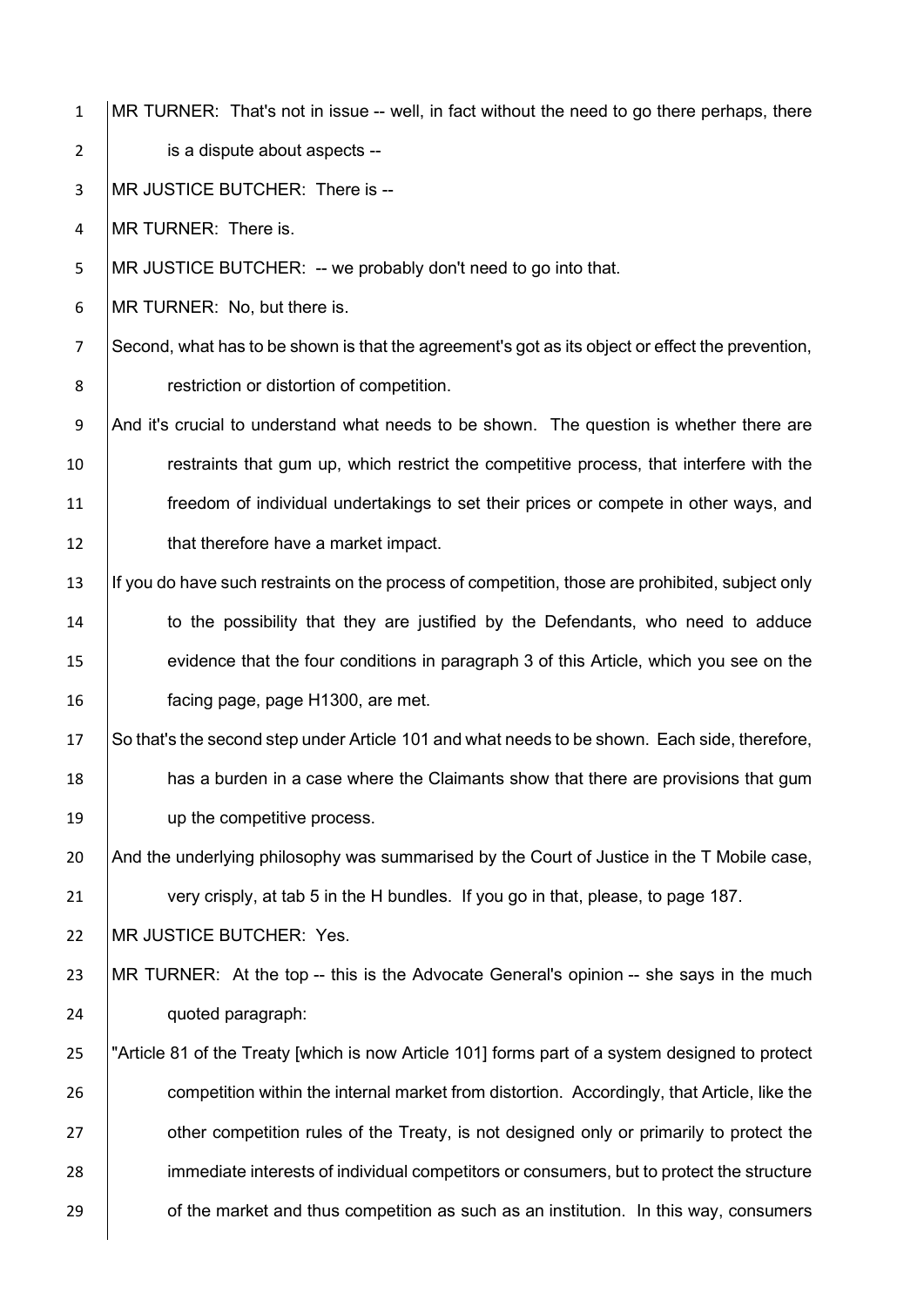1 are also indirectly protected because where competition as such, the process is **damaged, disadvantages for consumers are also to be feared."** 3 So to establish infringement, it's not necessary to prove any particular adverse outcome to consumers or customers, or particular losses to the victims of the anticompetitive agreement. For completeness, if you turn in the same tab to page 205, you have the judgment of the court, 7 | and you'll see halfway down at paragraph 38 that that proposition of the Advocate General is specifically endorsed at paragraph 38. 9 So that's the general philosophy and how it works. There have been cases already now in which the scheme rules of Visa and Mastercard have **been litigated, both in the European setting and in national courts in Europe and**  abroad. 13 And in the specific context of proceedings brought against Visa's and Mastercard's rules, the **courts have specifically recognised again that the central concern is whether these are The Studies which distort a competitive process.**  Here, it would be whether the rules prevent competitive pressures from being applied within  $\parallel$  the ATM -- the cash dispensing -- industry. Now, the competitive process is of course liable to lead to different outcomes in the marketplace. You would have different levels of price, different deployments and 20 distribution of cash machines. But the key question for the Tribunal adjudicating this 21 at the liability stage is on whether there is the suppression of competitive pressure **liable to cause these impacts.** 23 And it's clear, as a matter of law, that the Tribunal does not have to establish what the level of **prices would have been for particular operators, or at all in the absence of the c** restraints. You see this very clearly if you look at the recent litigation over Mastercard's scheme rules, 27 both in the European Court and in our appellate court here, over the last few years. 28 If you still have the H bundle in front of you, if you go in it, please, to tab 8, there you have the **case brought by the Commission against Mastercard, concerning what were called its**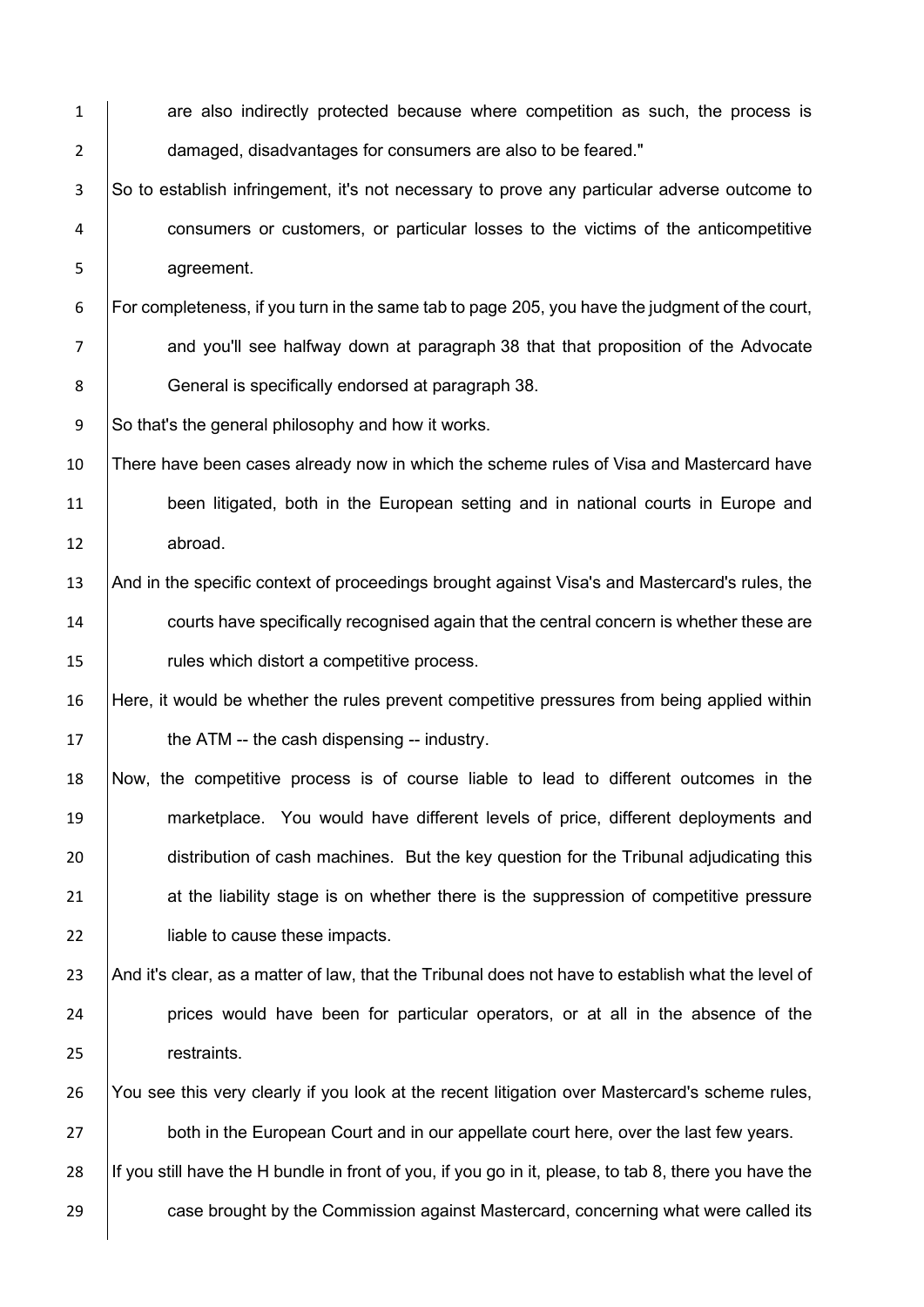| 1              | "multilateral interchange fee rules", that affected retailers. And this is the European          |
|----------------|--------------------------------------------------------------------------------------------------|
| $\overline{2}$ | General Court.                                                                                   |
| 3              | Now, the litigation, concerned -- I'm not sure if you your Lordship is familiar with this, it's  |
| 4              | absolutely understandable if you are not --                                                      |
| 5              | MR JUSTICE BUTCHER: I have -- I am --                                                            |
| 6              | MR TURNER: You are familiar with it?                                                             |
| 7              | MR JUSTICE BUTCHER: -- familiar with it.                                                         |
| 8              | MR TURNER: Yes.                                                                                  |
| 9              | MR JUSTICE BUTCHER: But take me to what you want.                                                |
| 10             | MR TURNER: Yes. Well, it concerns this collectively set fee, the interchange fee, and in the     |
| 11             | course of this litigation Mastercard argues that the complainant, the European                   |
| 12             | Commission, must show that the effect of this collectively set fee had certain effects           |
| 13             | on the prices paid by the end user.                                                              |
| 14             | The point I'm going to take your Lordship to is that that's firmly rejected by the court. If you |
| 15             | go, please, to page 269, and go to the foot of the page, paragraph 166, lastly in the            |
| 16             | fourth place --                                                                                  |
| 17             | MR JUSTICE BUTCHER: Sorry, where?                                                                |
| 18             | MR TURNER: The foot of the page.                                                                 |
| 19             | MR JUSTICE BUTCHER: Which page?                                                                  |
| 20             | MR TURNER: H269.                                                                                 |
| 21             | MR JUSTICE BUTCHER: H269.                                                                        |
| 22             | MR TURNER: H269, I'm sorry.                                                                      |
| 23             | MR JUSTICE BUTCHER: Yes, yes.                                                                    |
| 24             | MR TURNER: So there it says:                                                                     |
| 25             | "Lastly, in the fourth place, the court must also reject the applicant's arguments concerning    |
| 26             | the Commission's failure clearly to establish the effect of the rule, the MIF, on the prices     |
| 27             | paid by the end-user. First, it's reasonable to conclude that the merchants passed the           |
| 28             | increase in the amount of the service charge that they bear, at least in part on to final        |
| 29             | consumers. Secondly, such arguments are, in any event, entirely irrelevant since the             |
|                |                                                                                                  |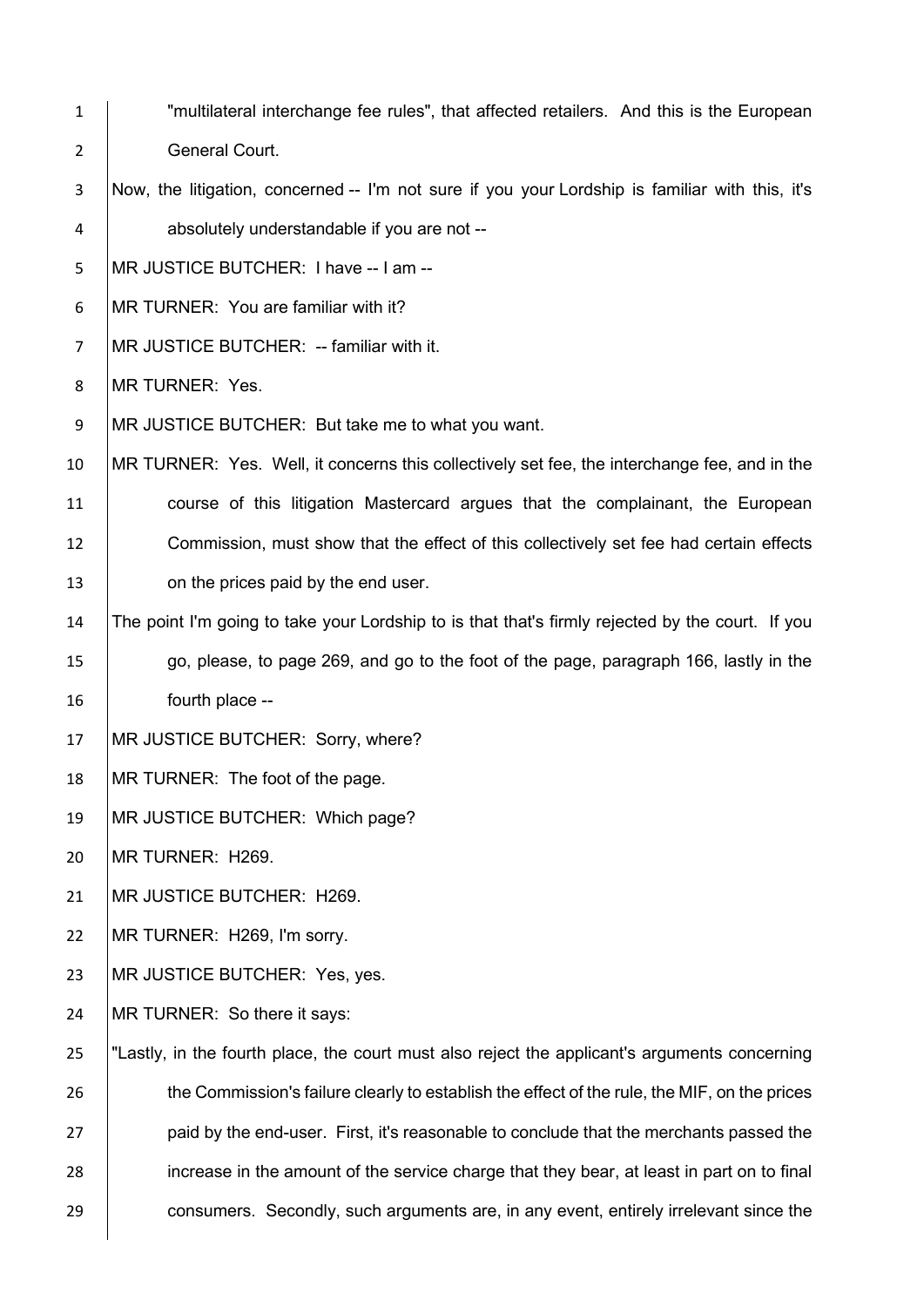**fact that the MIF is capable of restricting the competitive pressure which merchants are able to exert on acquirers is sufficient to show that there are effects restrictive of** competition for the purpose of the rule."

4 So it's a very clear articulation of the point.

5 And this case also illustrates a further point relevant to the argument before your Lordship  $\overline{6}$  today, and that's whether to prove liability a claimant, such as Euronet, has to descend **i** into detail about how different market participants would have acted in the absence of **b** the arrangements under scrutiny.

You'll have seen that Mastercard suggests in its skeleton -- the reference is paragraph 31B -- that the Court of Appeal's judgment recently on multilateral 11 interchange fees in 2018 here shows that this is part and parcel of what has to be **demonstrated by a claimant.** 

 But that is not right. It's clear that when you turn to our appellate courts too and look at what 14 the Court of Appeal did, it simply asked itself whether in a world without the **Fig. 3** restraints -- the scheme rules that set the MIF, it was called -- there would be a different **competitive process.** 

 You see that in the same bundle, H, at tab 13. If you go in that, please, to page 662, **paragraph 129, it summarises, very shortly:** 

 "It is necessary to ask whether in a world without the rules that set a MIF in default of bilateral 20 interchange fees being agreed, there would or would not be more competition in the **acquiring market."** 

 Then if you go forward to page 674, you have paragraph 186 where the Court of Appeal is 23 digesting the analysis of the Court of Justice in the further appeal on the Mastercard **Side in Europe, and they said:** 

 "The CJEU's decision also made clear [at 195] that Mastercard's MIF, which resulted in higher **prices, limited the pressure which merchants could exert on acquiring banks, resulting in the reduction in competition between acquirers as regards the amount of the service** 28 charge. It is not a decision from which this court either can or should depart. It answers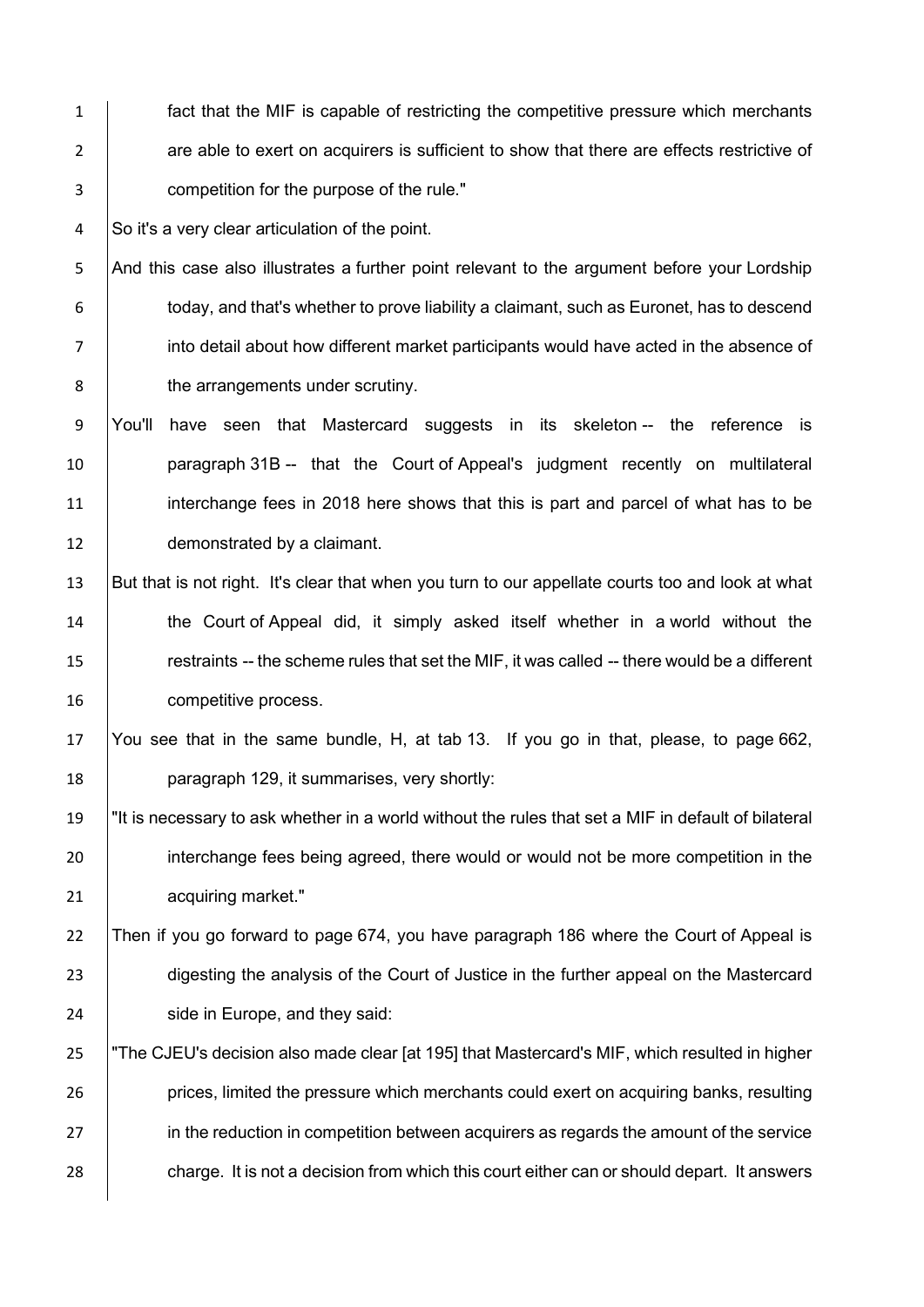1 the scheme's argument that whether as a matter of evidence or not, the competitive 2 **process will not differ in the counterfactual.**"

3 So that was their argument:

4 The default MIFs may be a transparent common cost which is passed on by acquirers to merchants and which does not figure in negotiations between them, but it doesn't follow that acquirers nonetheless compete as strongly for merchants' business in | relation to the acquirers' margin and the additional services they offer, as they would in the absence of the default MIFs."

 $\vert$ So, the way that they're putting it is: we see that this operates as a constraint, we see that **people may compete differently, but it's not necessary for them to go out and work out** 11 exactly what would have transpired and what the resulting levels of prices or **distribution of effort would have been.** 

13 MR JUSTICE BUTCHER: But isn't the court likely to be assisted by knowing how the 14 **Fig. 2** competitive process would have been affected in deciding whether it was affected? 15 | MR TURNER: Yes, absolutely, we agree with that.

16 MR JUSTICE BUTCHER: So where is the dividing line, as it were? You are suggesting that 17 the court can reach a sort of fuzzy conclusion at one stage, and then revisit the matter 18 **and reach a more definite conclusion, if it needs to, at a later stage?** 

19 MR TURNER: My Lord, first, when I said how it would be affected, I mean the way in which it 20 would be affected. If your Lordship meant how it played out, how things would've 21 **ended up, no, we say that's not part of the liability assessment.** 

22 | MR JUSTICE BUTCHER: But isn't that the same question, really?

23 | MR TURNER: No, it's not, in my submission.

24  $\parallel$  MR JUSTICE BUTCHER: It's just a more -- isn't it -- and you really will have to help me on 25 **this -- just a more detailed version of the liability question?** 

26 MR TURNER: It's not, no.

27 So let me make it concrete in this case.

28 If you take the restrictions in this case, take the clearest one, a prohibition on ATM operators 29 **from imposing access fees when people withdraw cash at their machines, if that**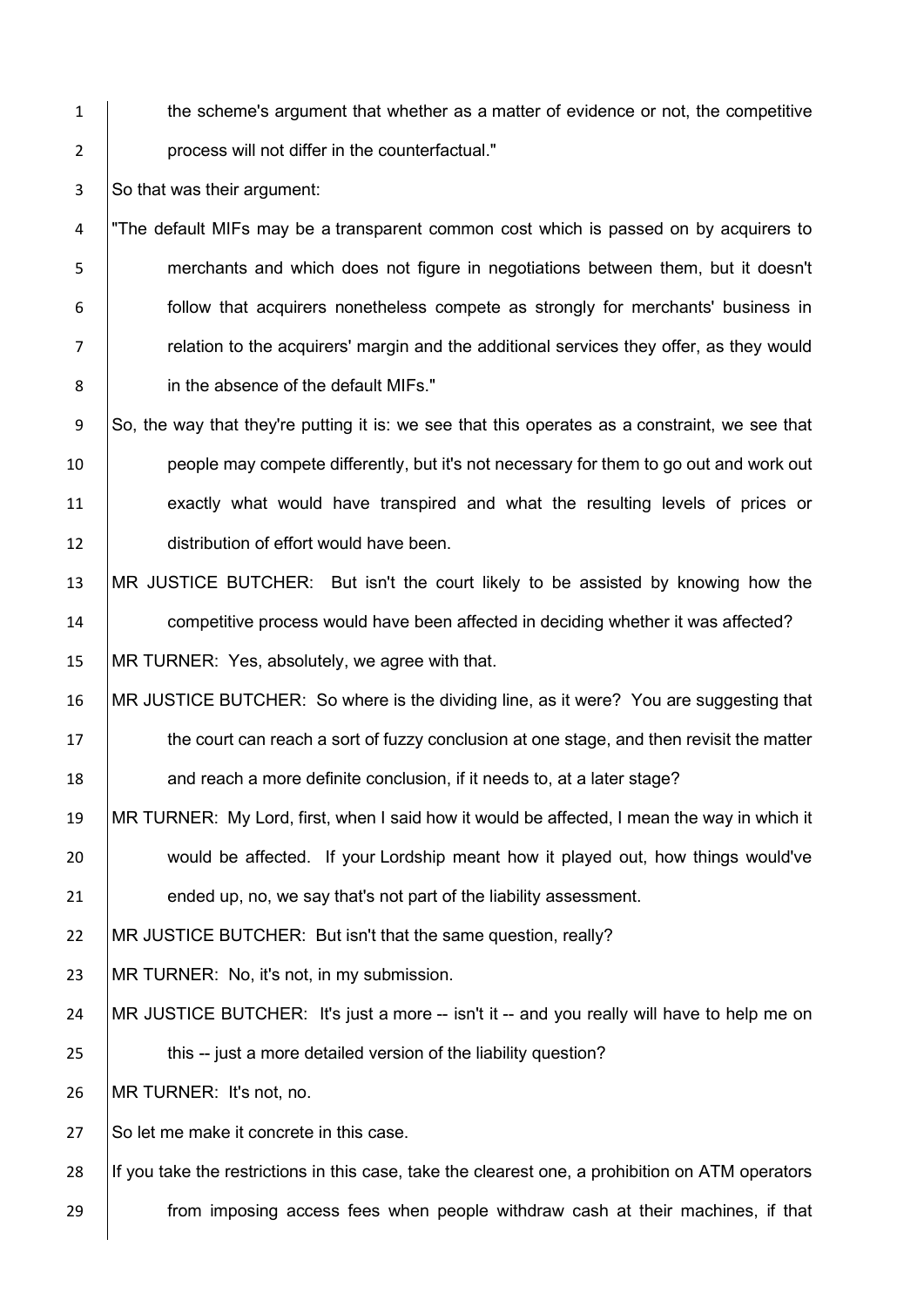1 **Fig.** restriction is lifted, the proposition is that the operators then are able and have the 2 incentive to cover their costs by opening more machines in different locations where 3 there's a demand for it; and the market process enables consumers to decide whether 4 they're willing to pay the charge in order to withdraw the cash or not, given all of the 5 other pressures.

6 If there's a blanket ban on operators from behaving in this way, that competitive impact is 7 | missing. So at the liability stage -- and it's similar to what happened in the interchange 8 fee case -- what one does is consider, looking at the market as a whole, how people 9 would be likely to behave to that extent if this restriction was lifted and if --

10 MR JUSTICE BUTCHER: That's as I understood it, so it's how people would have been likely 11 **to behave if this restriction didn't exist?** 

12 | MR TURNER: Yes.

13 MR JUSTICE BUTCHER: But isn't it going to be very illuminating to look exactly at how they 14 | would have behaved?

15 MR TURNER: Well, we're looking at the market as a whole. And there -- I'll need to come to 16 this, but you'll see that there's a lot of market-wide evidence about what would be likely 17 to happen and how people would be likely to behave. One of the big points to bear in 18 mind, which I was going to come to, is that the ATM operators should not be equated 19 with Euronet. Euronet is in at least of two of these three territories, a small player, 20 **accounting for 10 or 13 per cent of all the operators.** It has its own distinct business 21 model. It's not, in some respects, typical. What you're looking at is a market-wide 22 effect, in which you are considering how consumers behave across the piece, if they 23 are faced with the possibility of charges, how operators are likely to behave, which 24 **doesn't just include Euronet.** 

 But what one doesn't have to do -- and this is why the quantum piece for Euronet is 26 | separate -- is look at the existing distribution of their ATM estate and work out if these **Fig.** restrictions were removed on different permutations, how that then plays out in terms of what they would have done in -- this particular individual player -- in particular areas,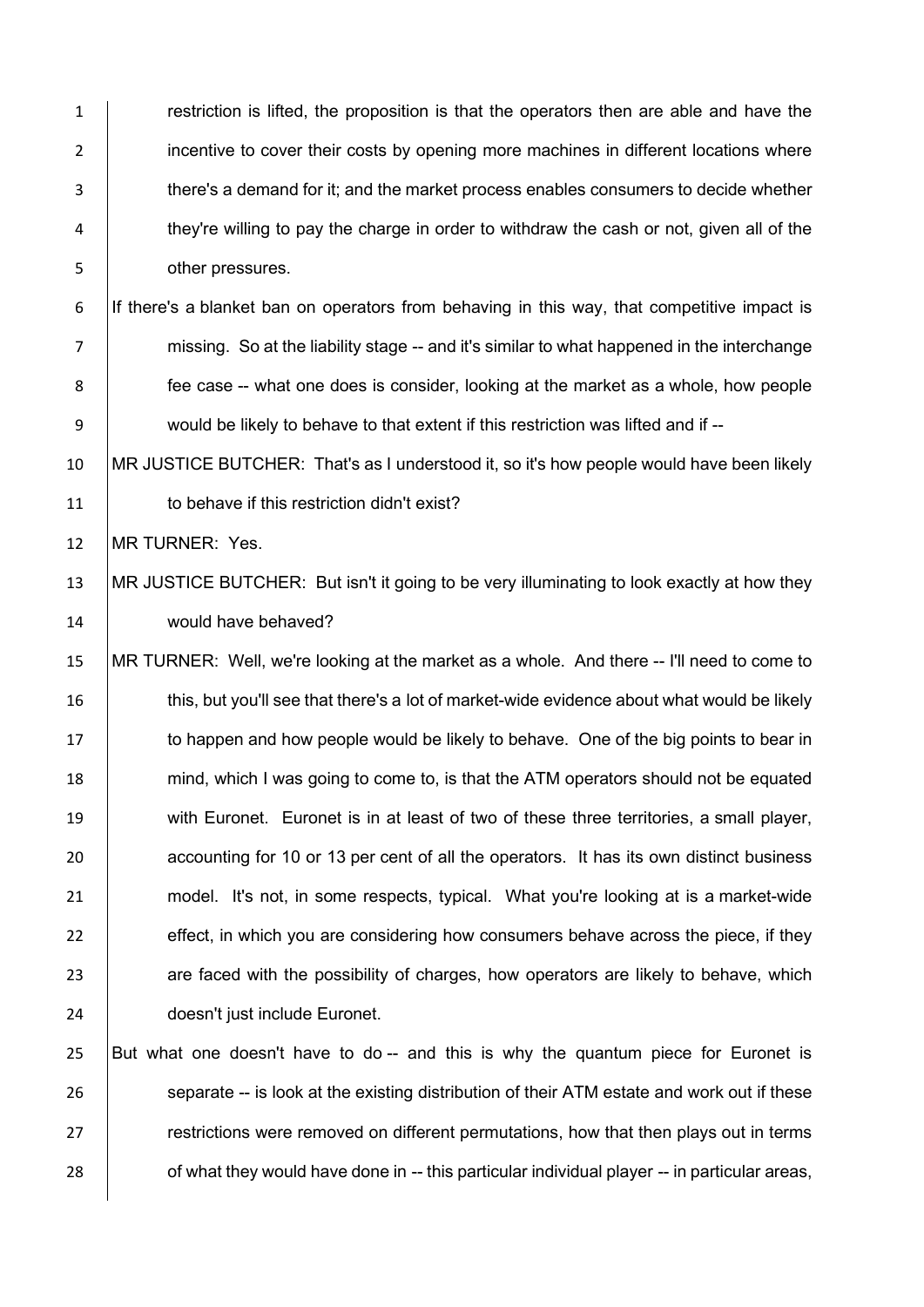1 what the impact on their costs would have been and how things would have worked  $2$   $\vert$  out, and looked at all of the implications for their profitability across the board --

MR JUSTICE BUTCHER: I fully take on board that that exercise is a more detailed one. The 4 thing which I'm trying to get my head round is if you are actually looking into the 5 question of whether there is an effect on competition, you are going to be very much **i** in this sort of territory and doesn't it make sense then to continue and look at what the **Fig.** effect would be in relation to the Claimants? I think that's where the -- that's where the **heart of this is because, although I can see that you could possibly arrange matters** differently, isn't it better for the Tribunal, if it can, to look at that question in the round **because it's in that territory already?** 

11 MR TURNER: In my submission, it is only in a very general way in that territory because 12 the -- and again, I'll try to illuminate this for you -- but the questions that it will need to 13 answer are if it lifts these restrictions -- and again, focus at the moment only on the 14 **14** access fee -- how is it that generally people are likely to behave, not just Euronet, which 15 as I say is a small player, but lots of other operators? How would it be likely to have 16 an effect?

 $17$  As you've seen from the -- well, partly from the way that the Court of Justice dealt with it in the 18 interchange fee case, you don't have to look at a specific player and try to consider for 19 **their particular situation how it would have played out.** 

20 Would it have illustrated that there was an effect on competition or helped the analysis? In 21 my submission, no, because you can reach those conclusions without looking at the 22 detailed question of how a particular minor operator in some countries would have 23 **reacted**.

## 24 That involves, in itself, a huge, further workstream, which is unnecessary, and which will 25 therefore involve a great deal more work that does not need to be done.

 $26$  So would it be of assistance? In the sense that working any particular matter out in great 27 detail might be useful to know, then one would say "yes", but in terms of whether it 28 helps the court, the Tribunal, reach a decision on whether there is a restraint in the 29 marketplace and its effect overall on consumers, no, it does not, it will not help that.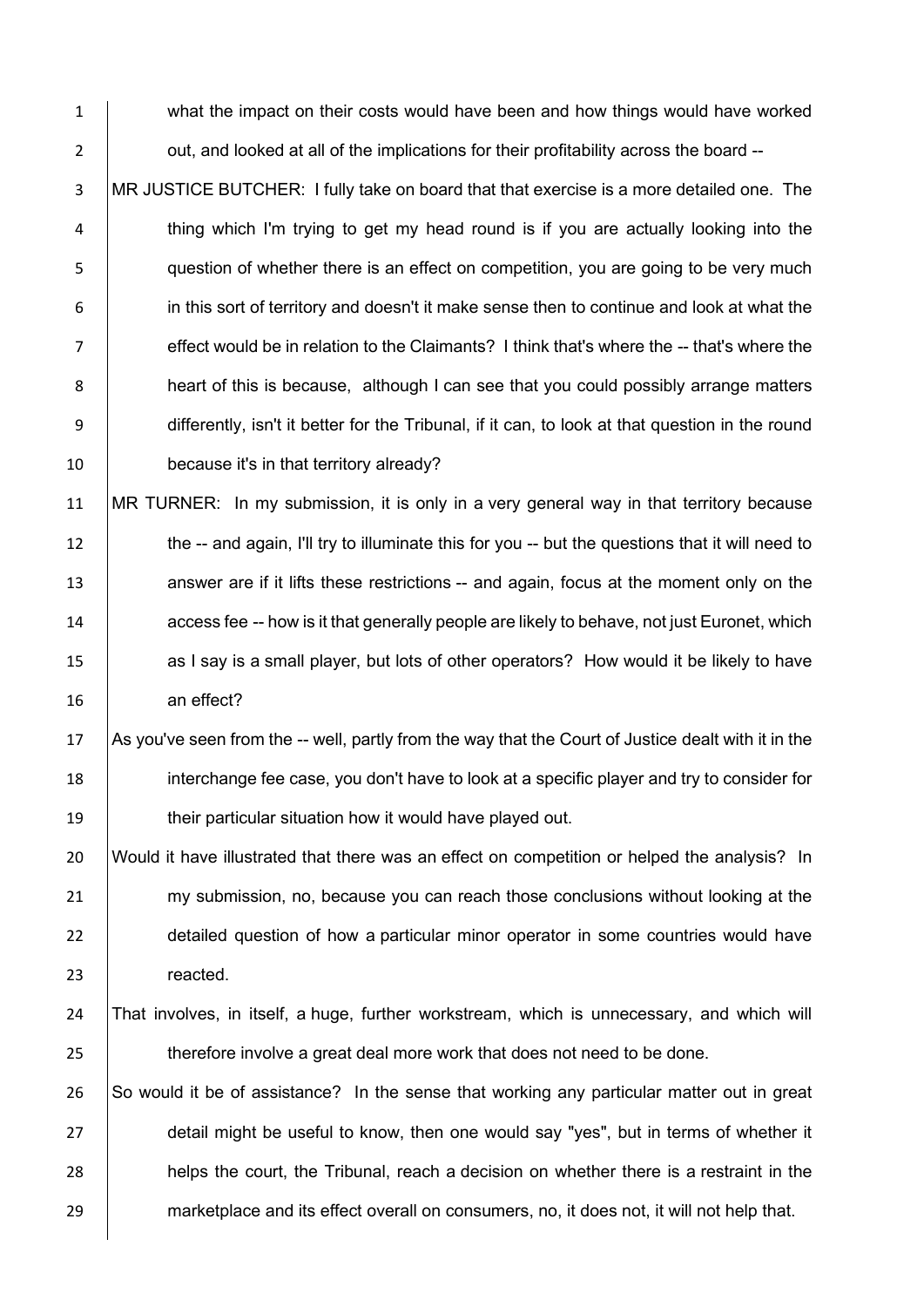- 1 | MR JUSTICE BUTCHER: But you say that this work will in fact have to be done, if you are
- $2 \mid$  right --
- 3 | MR TURNER: On the -- if we're right on liability --
- 4 | MR JUSTICE BUTCHER: If you are right on liability --
- 5 | MR TURNER: -- on all fronts, yes.

6 MR JUSTICE BUTCHER: -- this work will indeed have to be done, barring a settlement.

7 | MR TURNER: That's right.

- 8 MR JUSTICE BUTCHER: And so, in a sense, on your case you're just putting off the incurring 9 of all of these costs.
- 10 | MR TURNER: On our side, what we're doing is we're partly looking at this from the point of 11 view of our client, and also from the point of view of the court. We are recognising that 12 there are numerous different possibilities and findings that the court may arrive at on 13 liability, that in order to do that, much less effort and cost can be incurred in order for  $14$  the court to reach its decision. And then we will know, not in a binary way, are we right 15 **or are we wrong, but if we are right perhaps we are right on a different or narrower** 16 basis in a way that affects one of these three countries -- and perhaps there's nothing 17 to say about two of them -- or for particular time periods, or depending on particular 18 **market circumstances affecting two of them at a particular time.**
- 19 MR JUSTICE BUTCHER: But you are claiming something like £700 million, aren't you -- or 20 I think that's one estimate of what your claim is? It would seem to me very likely that 21 whether your claim is settled or not is going to depend very much on the amount that 22 it's worth. And although of course I see that the point which you just made might mean 23 **that it was curtailed in some ways, isn't it better to find out, as soon as reasonably** 24 practicable, what the claim is worth?
- 25 MR TURNER: If there is a liability-only trial, then the platform for assessing what the quantum 26 will be will be clear, and there will be a basis for the parties to settle then.
- 27 MR JUSTICE BUTCHER: But if there's a combined trial, the quantum will indeed --
- 28 MR TURNER: Yes, absolutely, but in order to reach that point, you will have to consider --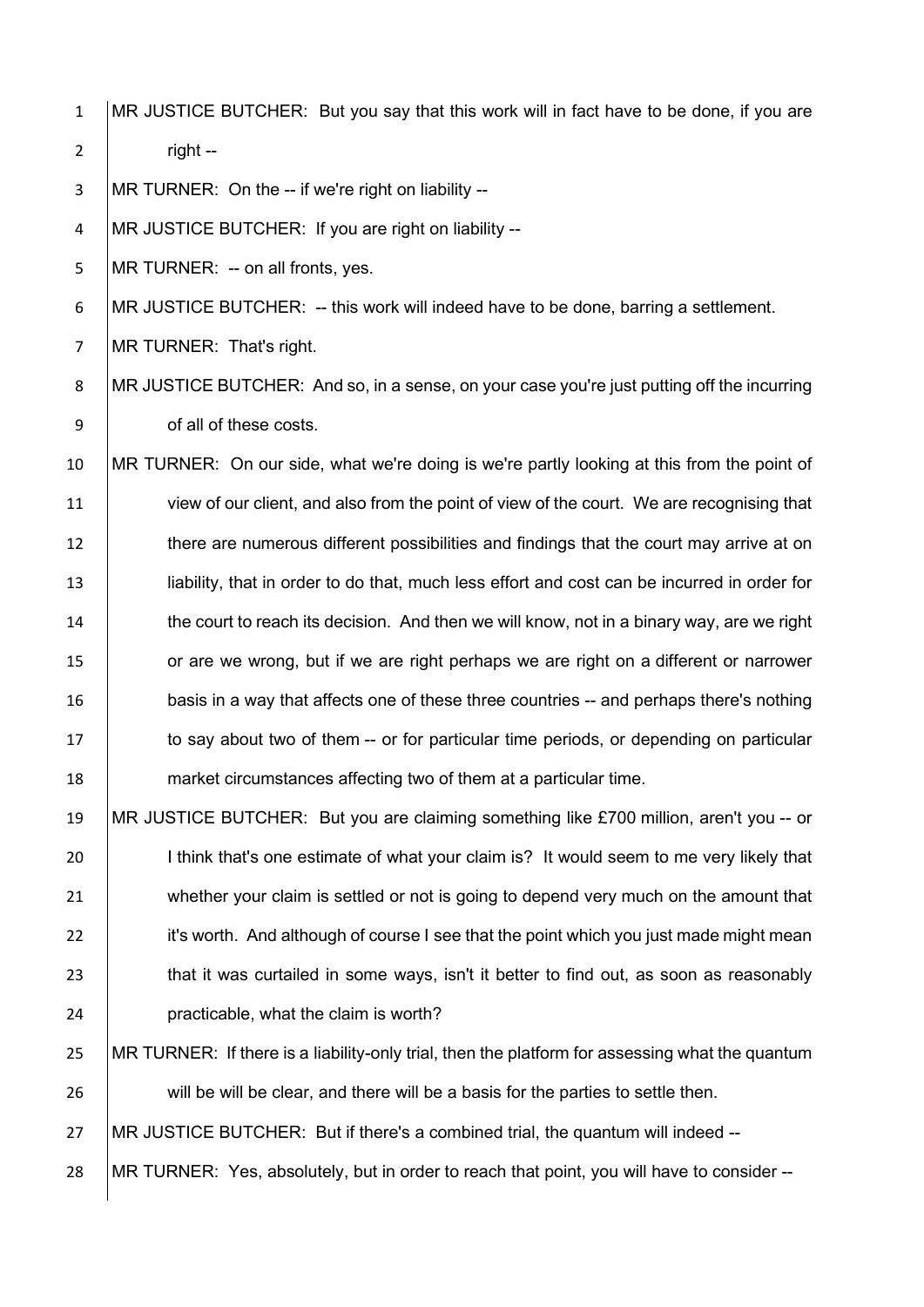1 MR JUSTICE BUTCHER: Of course, and that's the issue as to whether it's worth taking the  $2$   $\vert$  risk of having to do all of that later, again, by comparison with the expenditure -- the 3 | saving which you say would be effected if it was not done at the first stage and it never  $\vert$  became necessary to do it; in other words, if, effectively, you lost at the liability stage. 5 MR TURNER: Or it was narrow -- yes. You'll recall, we haven't gone to it yet, but the recent 6 decision in the bundles of Mr Justice Zacaroli in the Ede & Ravenscroft case, he makes  $7 \mid$  a point that if you do have a full trial on all issues, one might have a remittal on the 8 **quantum side, and then you have to have a further consideration of that too.** This is 9 <br>g on the issue of whether there would need to be a bifurcated appeal process, and so 10 forth. 11 One point which is, in my submission, a real practical point, is that if you do it in the way that 12 we suggest, and you assess the scope of the liability in order to determine then how 13 the quantum should be calculated, the prospects, both of the parties being able to 14 **Settle, with a clear awareness of the parameters of the issues that they need to grapple** 15 with, and also of the court being able to focus on it and reach a clean and robust 16 decision on quantum, are stronger. 17 | MR JUSTICE BUTCHER: That's -- I mean, that's something which can be argued -- is 18 argued --19 MR TURNER: Yes. 20 MR JUSTICE BUTCHER: -- both ways -- 21 | MR TURNER: Yes. 22 | MR JUSTICE BUTCHER: -- because one obvious way in which parties address whether to  $23$  settle their case is when they're ready to fight the issue of quantum, and the question  $24$  is very much in their minds as to what the arguments are on both sides on quantum. 25 So that's a point which could be argued both ways. 26 | MR TURNER: It can, although the fact -- and therefore, what your Lordship needs to do is 27 **Fig. 27** really to try to assess that in the particular context of this case. 28 | MR JUSTICE BUTCHER: Yes.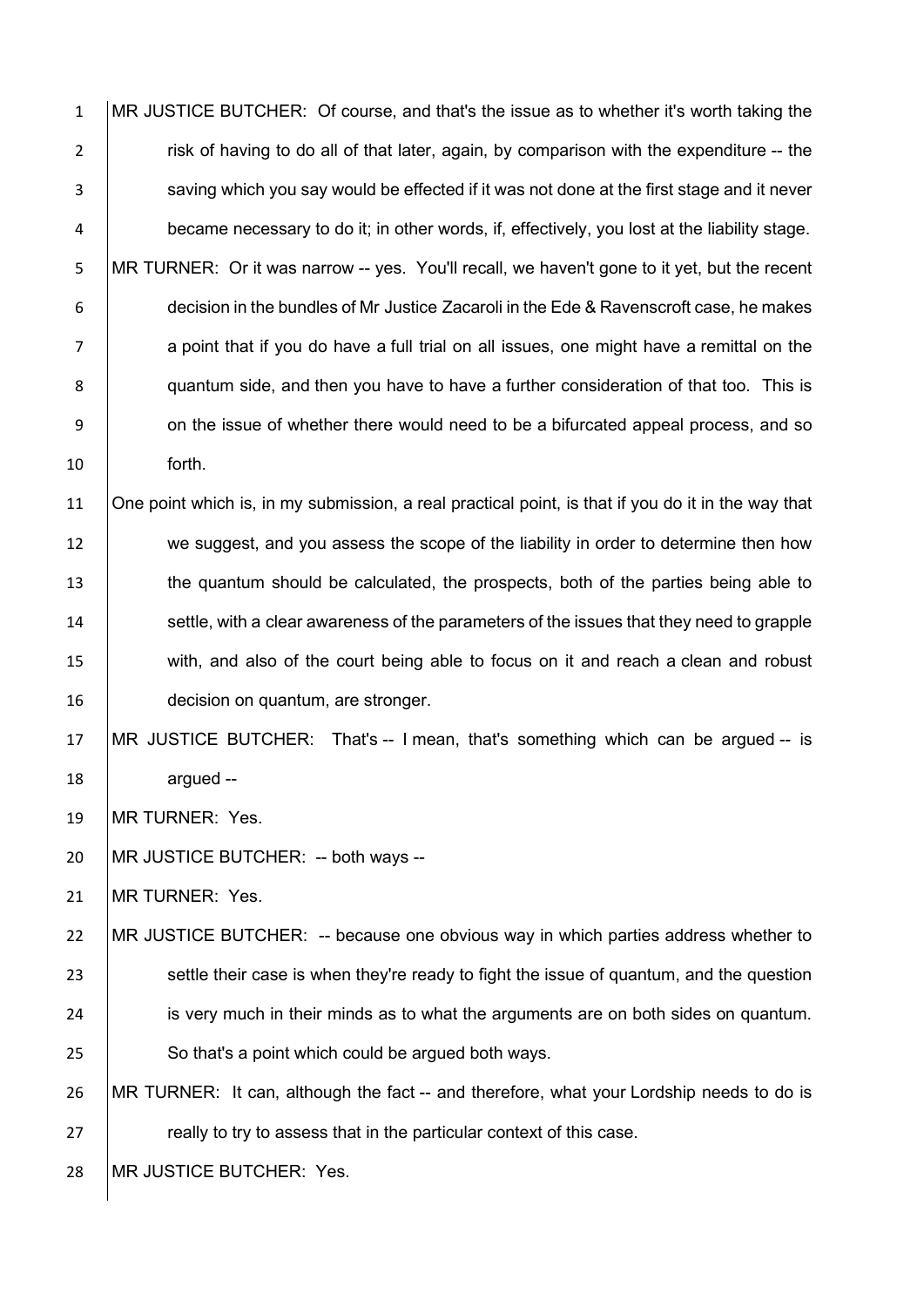1 | MR TURNER: What I would say is that one of the facts referred to in the skeleton is that in 2 the multilateral interchange fee litigation, there has been a bifurcated process, so there 3 was separate trial in relation essentially to liability -- as your Lordship knows, that went 4 all the way up to the Supreme Court -- remitted for quantum, prior to the quantum 5 Stage, at least one of the major claimants, Sainsbury's, has now settled in relation to 6 Visa.  $7$  So that is an example  $-$ 8 | MR JUSTICE BUTCHER: Does that count for you or against you? 9 MR TURNER: Well, it counts for me because it shows -- 10 MR JUSTICE BUTCHER: It might be said to count against you mightn't it? If quantum had 11 already always been something which people were preparing for, it might have settled 12 earlier? 13 MR TURNER: Well, what it does show is that where you have had a trial -- and that was  $14$  a long trial on the liability issues and heavy in its own right, which led to a great deal of 15 debate -- a settlement was achieved after the decision on the liability had been clarified 16 by the courts. So it's helpful to the extent that it shows that that is not a fanciful  $17$  possibility, that in an area not dissimilar from this it's a real point. 18 MR JUSTICE BUTCHER: But these are the questions which the courts always have to 19 grapple with in relation to split trials, as to whether a unitary trial is more likely to affect 20 Settlement than -- and it's a familiar argument. 21 MR TURNER: Yes, yes. I'm just reminded, that's true for Sainsbury's and Visa, which was 22 a split trial. Sainsbury's and Mastercard was a combined trial in the Competition 23 Appeal Tribunal, and then there were all sorts of appeals from that. But in  $24$  a sense -- I'm not sure if your Lordship is familiar with that particular piece of 25 **littigation -- both sides were critical of the judgment of the Tribunal in that case on** 26 appeals, and it may be said to be emblematic of the difficulties of trying to do too much  $27$  all in one go. Whereas my submission is that this case, as I'll try to explain, is one 28 where the liability issues themselves, both can be resolved without needing to go into 29 the detailed questions of this particular player's costs, and revenues, and profits and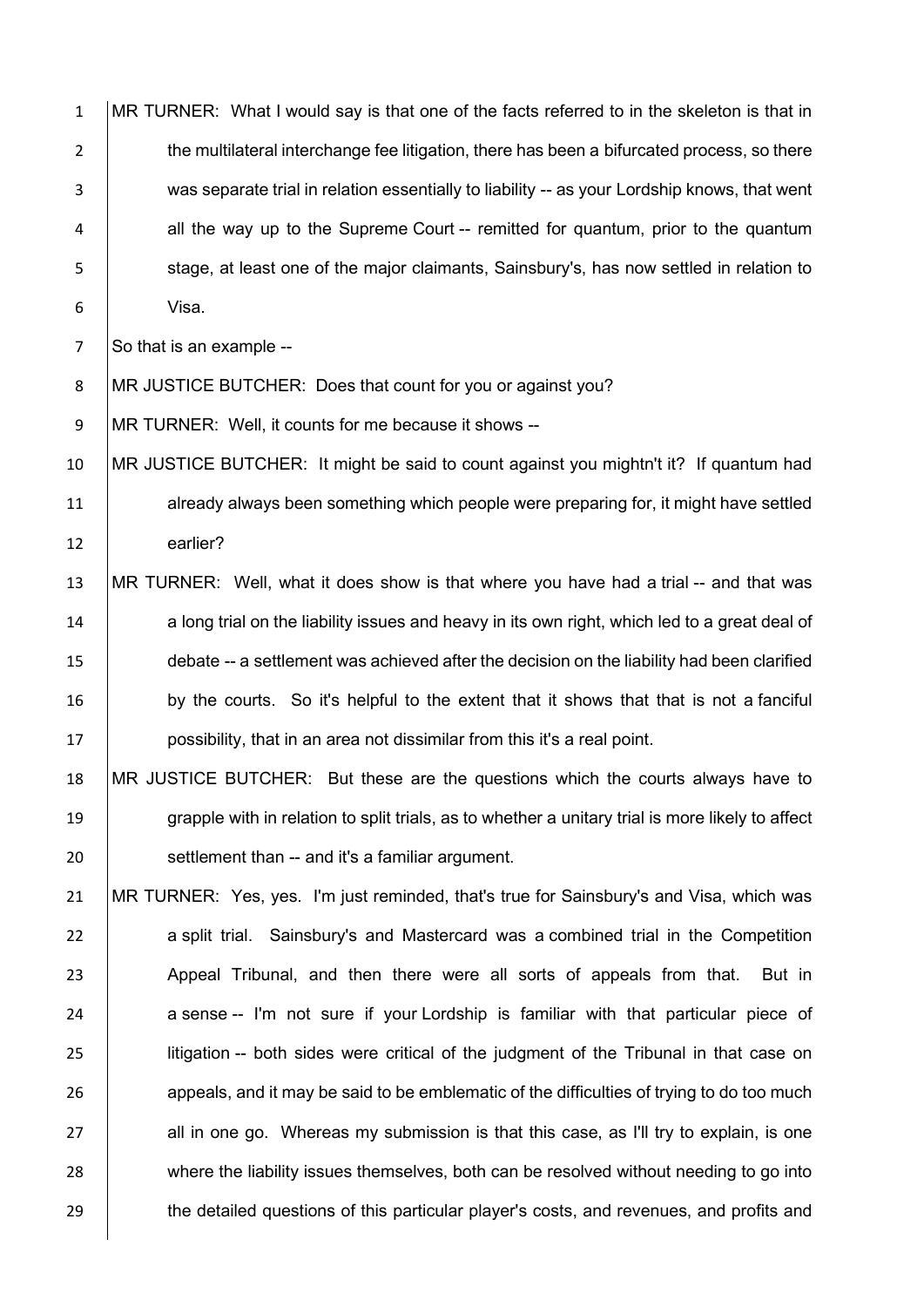- 1 various assumptions, and it would be helpful to do so because you'll get a result that 2 will help everybody at the end of it.
- 3 MR JUSTICE BUTCHER: Yes. But it is (inaudible) because your own case is you then 4 (inaudible), you have to proceed with everything, all the quantum issues.

MR TURNER: If we win on everything, then, yes, we will press ahead. But I am not able to  $\vert$  rely on the fact that that's the case. What I can see, as well as the court and all the | parties, is that there may well be dispute -- there may well be findings, that will lead to different results and different findings of liability.

9 | MR JUSTICE BUTCHER: But there may not.

 MR TURNER: Well, there may not, but this is a case where we are considering across the **piece, three different territories, issues which are not issues of pure law that necessarily apply in the same way, in every sphere, the provisions of Article 101 may apply differently in the different territories and at different times leading to different Figure 1** results, and it's far better therefore not to consider that it's really a binary question of 15 win or lose across the board and sweeping the jackpot. It's not that at all, it --

16 | MR JUSTICE BUTCHER: -- you do sweep the board and --

17 MR TURNER: Yes, absolutely. Obviously that's what we hope to achieve, but I am 18 recognising that looking at the litigation from 10,000 feet up or objectively, this 19 is a case where there are numerous permutations. It's not a single territory, a -- single 20 | time period --

21 MR JUSTICE BUTCHER: I can't take a view as to any of those are weaker than the others at 22 **the moment, can I?** 

- 23 MR TURNER: No one can't, but what one can do is see that there are this sweep of 24 **possibilities and it's a particular feature of this litigation.**
- 25 MR JUSTICE BUTCHER: I do see that, I absolutely see that. It's an unusual feature of this 26 | litigation.

27 | MR TURNER: Yes.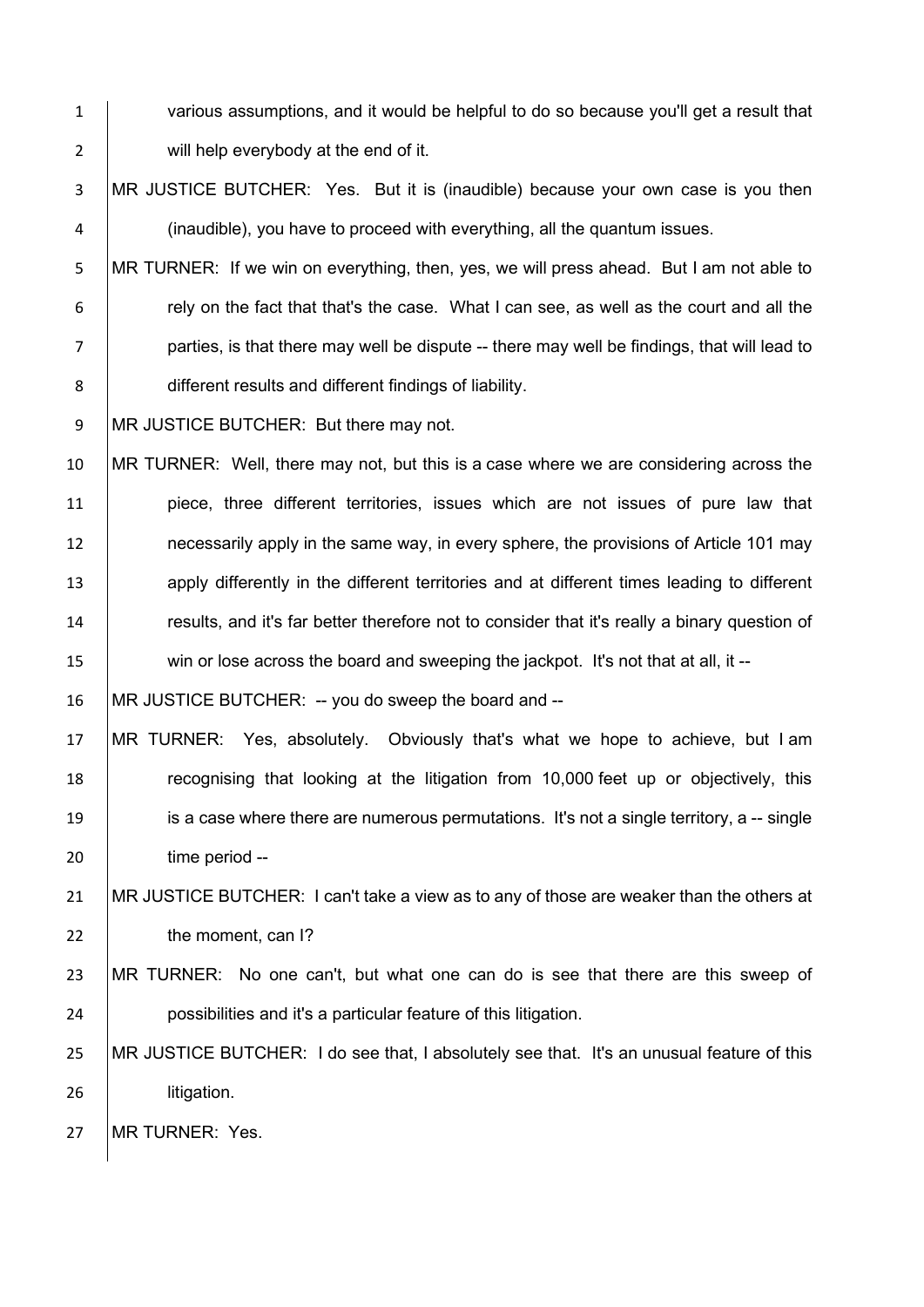| $\mathbf{1}$   | So I've dealt with Article 101(1) and I will, if I may, come back to this in more detail in a moment |
|----------------|------------------------------------------------------------------------------------------------------|
| $\overline{2}$ | when I've shown your Lordship of the sort of materials that I have in mind, which would              |
| 3              | inform a liability-only trial and what it would look like.                                           |
| 4              | But what I want to do now is turn to a second step in the liability assessment under Article 101,    |
| 5              | and that's paragraph 3, which is the provision where it's the Defendants who bear the                |
| 6              | burden. So if we go back to H, tab 17, page 1299, that's the Supreme Court setting                   |
| $\overline{7}$ | out the provision.                                                                                   |
| 8              | Here, I believe it's common ground that the burden of proof shifts decisively to the schemes,        |
| 9              | so for what's at the bottom half of page 1300 is a matter for them to establish; it's not            |
| 10             | the Claimants' burden at all.                                                                        |
| 11             | What the schemes have to do, if we've shown the restriction on competition in the sense that         |
| 12             | I've explained, is to show that any restrictions are indispensable for achieving certain             |
| 13             | efficiencies, and crucially, that consumers across the market as a whole are better off.             |
| 14             | That's the issue for the court.                                                                      |
| 15             | And moreover, it is only at this second stage that there's any form of weighing-up of                |
| 16             | anticompetitive effects against supposed pro-competitive effects. There's no rule of                 |
| 17             | reason under our competition law.                                                                    |
| 18             | And the weighing exercise concerns the affected market or markets overall. And a good                |
| 19             | authority showing this is, again, the case about Mastercard's rules, the interchange fee             |
| 20             | rules. If you go to tab 10 in the H bundle, please.                                                  |
| 21             | MR JUSTICE BUTCHER: Sorry, tab 10?                                                                   |
| 22             | MR TURNER: In tab 10 -- bundle H, tab 10, which is the Mastercard judgment in the higher             |
| 23             | court, the Court of Justice -- go to page 437.                                                       |
| 24             | MR JUSTICE BUTCHER: Yes.                                                                             |
| 25             | MR TURNER: So here, they are considering what the lower court, the General Court, had                |
| 26             | found. At paragraph 126, halfway down, they set out at paragraphs 181 and 182 -- 181                 |
| 27             | said that in the second place, with regard to the criticism concerning a failure to take             |
| 28             | the two-sided nature of the market into consideration, it must be pointed out in that                |
| 29             | context the appellants highlight the economic advantages that flow from their rule, thus             |
|                |                                                                                                      |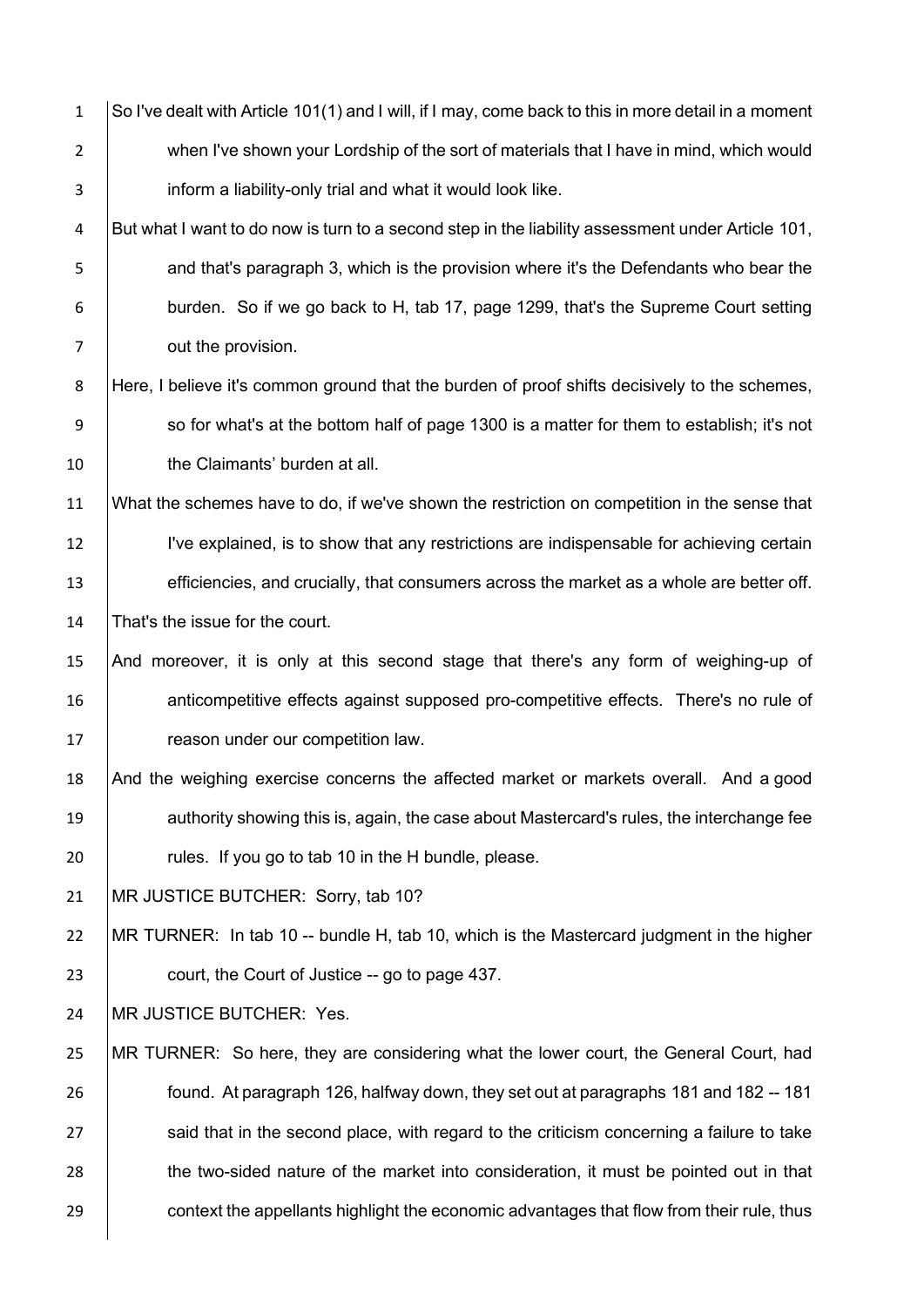1 in essence the appellants state that the MIF enables the operation of the system to be 2 **Fig. 2** optimised in various ways by financing expenditure intended to encourage card-holder 3 **acceptance and use.** 

4 They deduce from this that it's not in the interest of banks to set it at an excessive rate. And 5 moreover the merchants benefit from the rule. The appellants also complain that the 6 Commission overlooked the impact of its decision on card-holders by focusing 7 **Fig.** exclusively on the merchants alone, and a number of the intervening banks add that 8 in the system operating without the MIF, they would be compelled to limit the 9 advantages conferred on card-holders or even to reduce their activity.

10 So, there you see that the case made by Mastercard and the Member banks was you have to 11 **letch** look at all of these intricate questions, in order to decide whether there's a restriction 12 **competition.** And at 182, the lower court said:

13 "Such criticisms have no relevance in the context of a plea relating to infringements of [what 14 is now Article 101] in that they entail a weighing up of the restrictive effects on 15 competition, legitimately established by the Commission with any economic 16 **a**dvantages that may ensue. However, it's only within the specific framework of 17 1

18 So, that is what the lower court had said. And then the higher court, if you go to 446, essentially 19 endorses that in paragraph 181 at the bottom of page 446.

20 So the legal position is crystal clear. From the Claimants' side, if we establish a restraint on 21 the competitive process which affects the market -- and I would not refer to that as  $22$   $\parallel$  "fuzzy", it's a general or a qualitative assessment, not a quantitative matter -- then the 23 **Spotlight shifts to the Defendants and they have to carry out this weighing-up exercise**  $24$  in the context of the third paragraph. Which is all a matter of liability, but so that 25 your Lordship sees how this would play out at a trial on liability only, that is what we 26 would have to establish and then you move to what they would have to establish.

27 If I may return to this point, paragraph 3, and what would be an issue there is, again, not about 28 Euronet's costs and profits, and how Euronet specifically would have found itself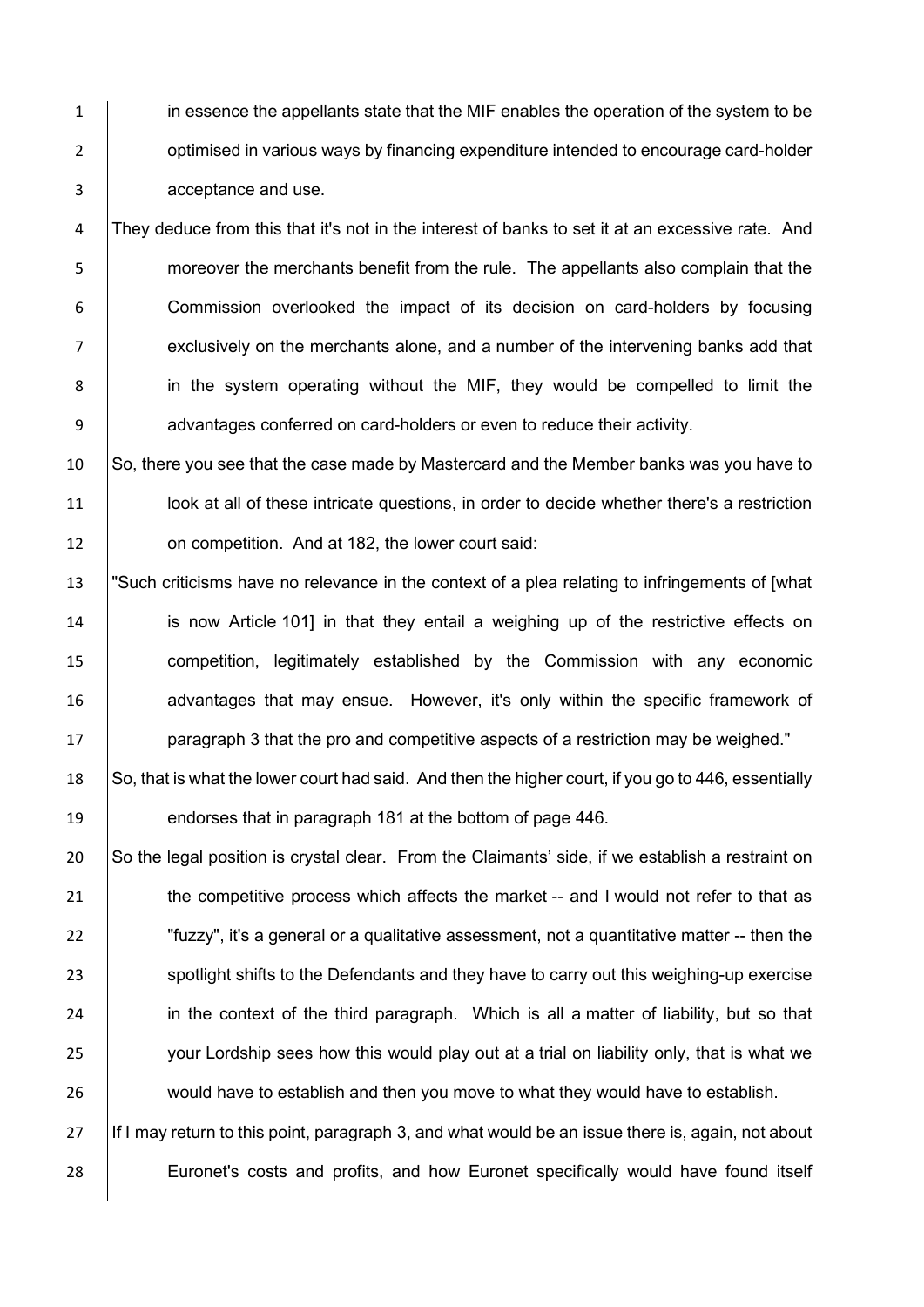| $\mathbf{1}$   | without the restrictions, it's a consideration of the interests of consumers and of all           |
|----------------|---------------------------------------------------------------------------------------------------|
| $\overline{2}$ | affected consumers across the relevant market.                                                    |
| 3              | So you're not focusing on this player's costs or revenues; you don't need to look at the fraction |
| 4              | of the market that this player accounts for in any of the three countries; you're looking         |
| 5              | more broadly at the whole of each relevant territory.                                             |
| 6              | MR JUSTICE BUTCHER: But why wouldn't that fraction be relevant to what is the position as         |
| 7              | a whole?                                                                                          |
| 8              | MR TURNER: It's relevant in the sense that it's a --                                              |
| 9              | MR JUSTICE BUTCHER: It is a component of the whole.                                               |
| 10             | MR TURNER: It is a component of the whole, but it is entirely practicable to assess the whole     |
| 11             | without looking at that small piece, so it's unnecessary in order for the liability issues        |
| 12             | to be adjudicated for you to do it.                                                               |
| 13             | I think that's the point.                                                                         |
| 14             | You can carry out this exercise, you can decide liability without having to go through what will  |
| 15             | turn out to be an extremely complicated and contingent exercise for one player.                   |
| 16             | I think that's --                                                                                 |
| 17             | MR JUSTICE BUTCHER: That is the point.                                                            |
|                |                                                                                                   |
| 18             | MR TURNER: That's really the heart of it.                                                         |
| 19             | MR JUSTICE BUTCHER: You say you can do that exercise -- you can do the liability exercise         |
| 20             | without conducting that more granular-- much more granular, you would                             |
| 21             | say -- exercise, in relation to a particular participant?                                         |
| 22             | MR TURNER: Yes. In relation to this particular participant. And to come back to the point         |
| 23             | I made at the outset, which I must lay emphasis on, it is a very heavy exercise. And              |
| 24             | looking ahead at what will be needed in order to do this, I apprehend, as Mr Coombs               |
| 25             | has said in the email that your Lordship has seen, it will be an extremely expensive              |
| 26             | and time-consuming process that will occupy a large fraction of the efforts of the parties        |
| 27             | all round. And it will be done on a basis where, as I say, the particular permutations            |
| 28             | are all to be argued about. And they won't have to do that, obviously, if the liability           |
| 29             | issues are settled -- or --                                                                       |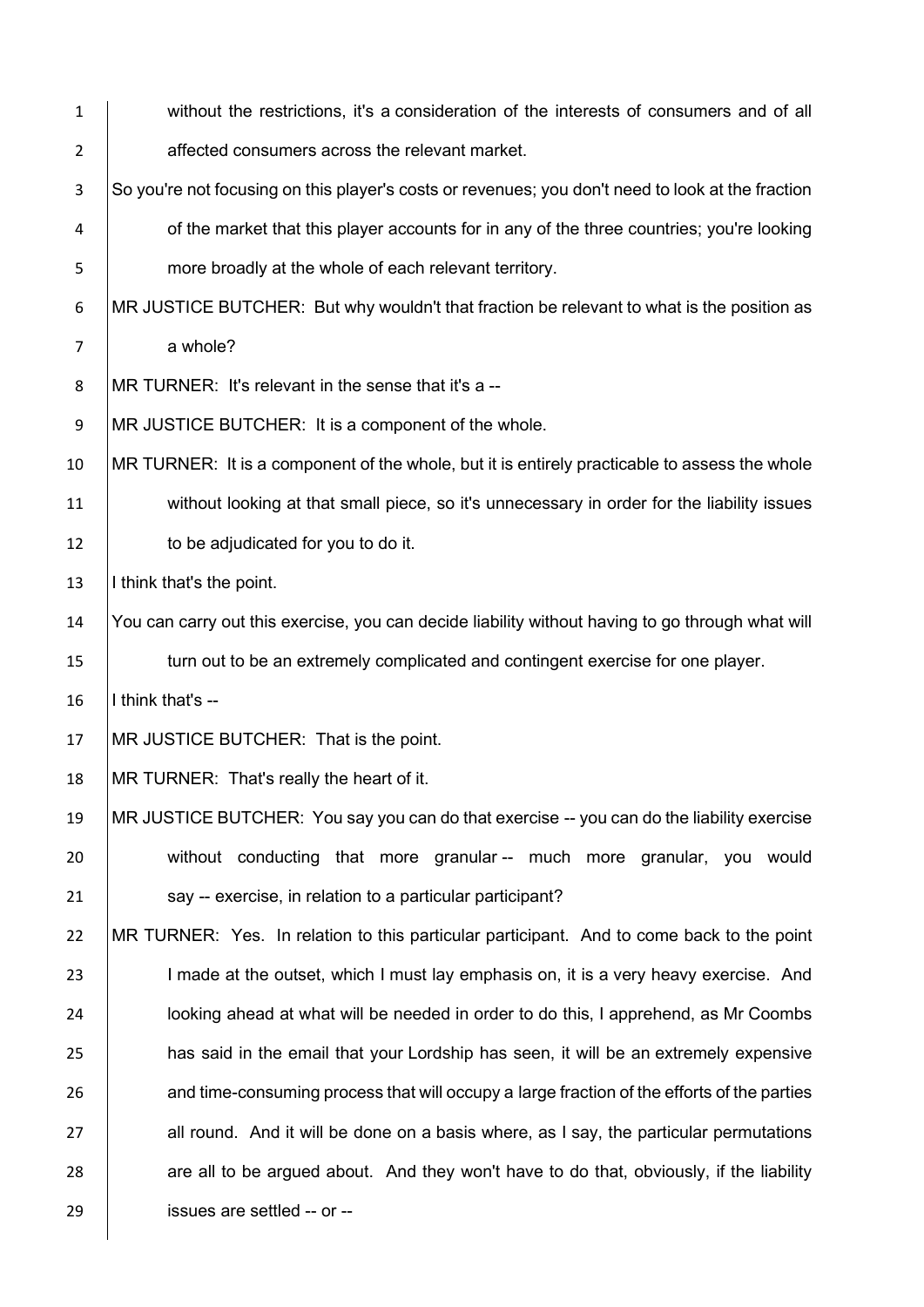- 1 | MR JUSTICE BUTCHER: Or they settle --
- 2 MR TURNER: -- or if I lose in part on a narrow basis --
- 3 | MR JUSTICE BUTCHER: Yes.
- 4  $\parallel$  MR TURNER: -- in any of these many ways, yes.
- 5 So that's really what the issue comes down to.

6 Now, in the Particulars of Claim we have pointed out that Euronet accounts in each of these

 $7$   $\vert$  three territories for the minority of the market -- I won't invite you to turn it up --

- 8 | MR JUSTICE BUTCHER: What are the percentages?
- 9 MR TURNER: The percentages are, Czech Republic -- feels a bit like the shipping 10 forecast -- we accounted for less than 10 per cent in 2017; in Greece, 2017, we 11 accounted for about 13 per cent. So that's 10 per cent, 13 per cent. In Poland, it's 12 | larger, Euronet accounted for about 30 per cent of ATMs.
- 13 And the figures are given in paragraphs 95 to 97 of our Particulars.
- 14 So, our essential point is that there is no reason to think that the adjudication of liability of Visa 15 **and Mastercard in respect of these nationwide rules does involve a detailed** 16 **examination of the quantum of loss of this one particular player.**
- 17 As I say -- and your Lordship is right to pick it up with me -- will it not be relevant? It's relevant 18 **only in a very minor way, in the sense that without it, you can perfectly well reach the** 19 **conclusion, and it in itself will be a very time and cost-hungry exercise** --
- 20 MR JUSTICE BUTCHER: In relation to Poland, for example, if that is nearly a third of the 21 market, the question of competition overall is going to depend quite a lot on the position 22 **Julie 22** of Euronet, isn't it?
- 23 MR TURNER: With Poland in particular, the argument is somewhat stronger, yes, because 24 it's not a small fraction, but overall -- and as I say, I'll come to this -- you don't need to 25 **do the exercise for Poland either.**
- 26 | MR JUSTICE BUTCHER: No, I understand that.

27 | MR TURNER: That's the point.

28  $\vert$ So, as in the retailer interchange fee litigation, which we now had in this jurisdiction, Euronet 29 **can succeed on these liability issues by showing that the scheme rules do place these**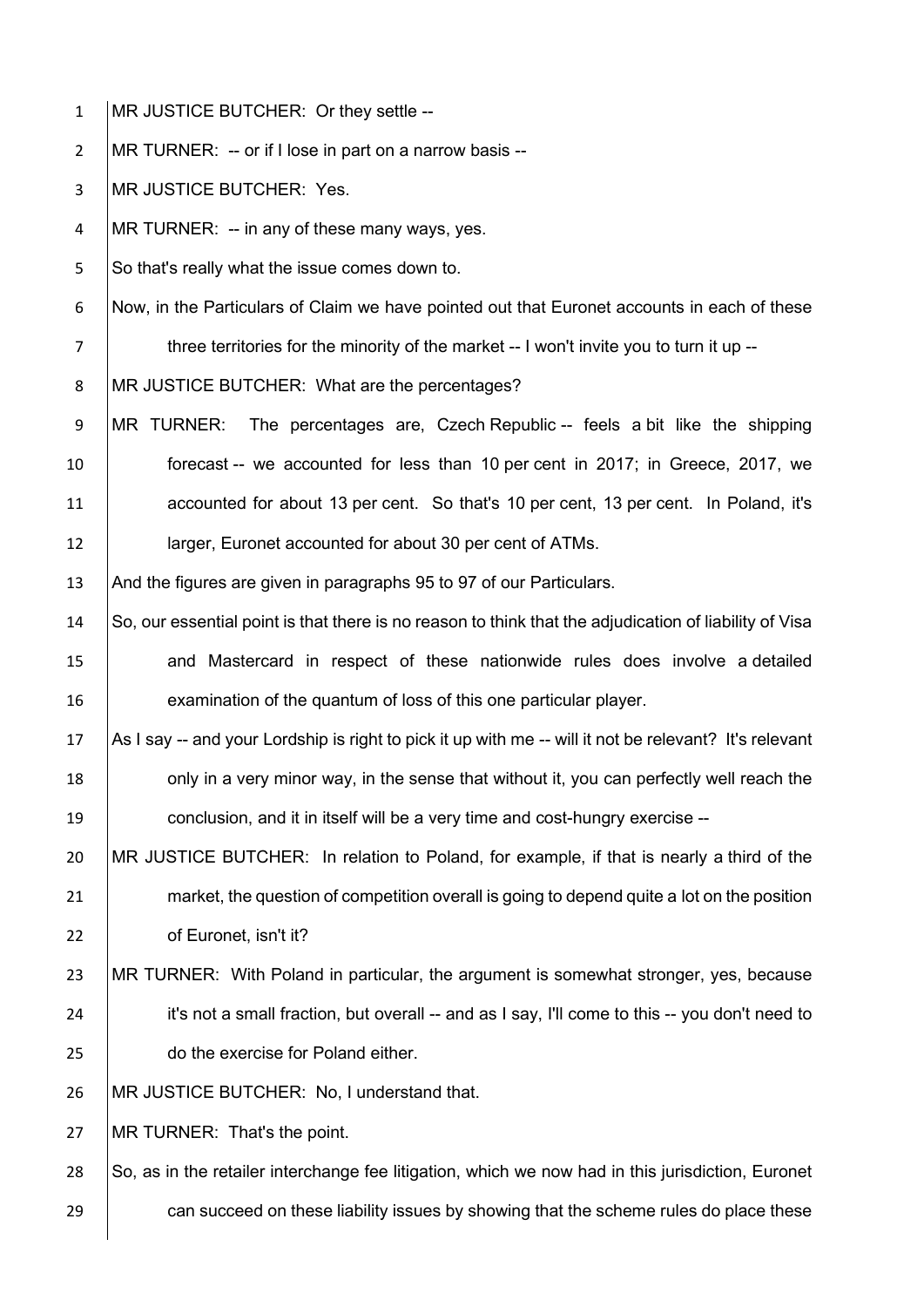| $\mathbf{1}$   | fetters on the commercial freedom of the operators, and thereby distort competition in           |
|----------------|--------------------------------------------------------------------------------------------------|
| $\overline{2}$ | a way liable to affect the market as a whole.                                                    |
| 3              | They affect our ability and operators generally to negotiate with the issuing banks; with the    |
| 4              | schemes to set higher interchange fees; the ability to install more machines to meet             |
| 5              | demand in high-cost locations; and to improve in various ways the functionality of our           |
| 6              | services.                                                                                        |
| 7              | Mr Bailey draws to my attention that even in relation to Poland -- and it is something that I am |
| 8              | about to develop too -- we are, in a way, a different animal from other operators.               |
| 9              | I mentioned earlier that our business model is different. We don't operate in the same way as    |
| 10             | the Member banks, who also act as ATM acquirers, and also have an issuing arm, so                |
| 11             | that it will not answer the question to look at us, even in Poland, for that reason.             |
| 12             | So that's our task.                                                                              |
| 13             | And on the Defendants' side, their task is to consider the market as a whole. Their focus is     |
| 14             | also on consumers and they have to show that their rules leave consumers at least no             |
| 15             | worse off.                                                                                       |
| 16             | There's no need to model how Euronet's profits would have been different on these contingent     |
| 17             | bases in any or each of the territories.                                                         |
| 18             | So that's the scheme, as a matter of principle.                                                  |
| 19             | If I may, secondly, then turn to the pleadings to show you how it's put, and invite you to go to |
| 20             | our particulars, which are in bundle C.                                                          |
| 21             | And in those, if you go, please, to page 34, I will just focus on the critical paragraphs.       |
| 22             | This is the section that begins, E:                                                              |
| 23             | "Infringement of Competition Law."                                                               |
| 24             | MR JUSTICE BUTCHER: Sorry, which page?                                                           |
| 25             | MR TURNER: It's page C34.                                                                        |
| 26             | MR JUSTICE BUTCHER: Yes.                                                                         |
| 27             | MR JOWELL: So there's the heading, "Infringement of Competition Law". The two key                |
| 28             | paragraphs are 98 and 100. Go to page 43, you have 98.                                           |
| 29             | MR JUSTICE BUTCHER: Yes.                                                                         |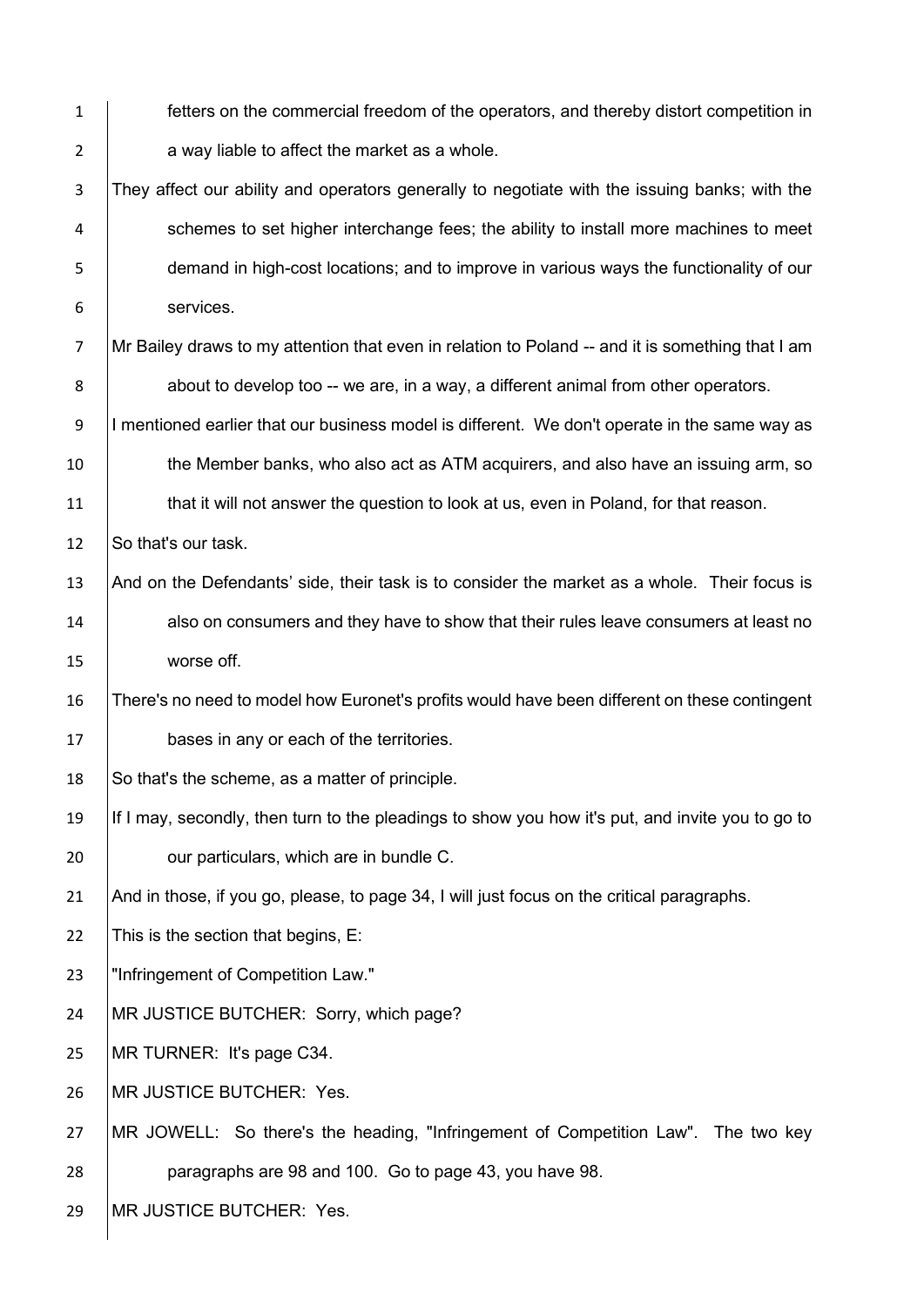MR TURNER: And if you just run your eye down the subparagraphs (a) to (f), you will see 2 that in each case the allegation is that the disputed rules restrict the freedom of the **operators in (a) to decide their own pricing policies, or to exert various forms of competitive pressure on other market actors, or to improve their competitive position.** 

 $\overline{6}$  issuers, as you see from the first line; subparagraph (d), the restriction on the ability to **exert competitive pressure on the schemes, and so on.** 

 $\overline{5}$  So subparagraph (c) concerns the restriction of the ability to exert competitive pressure on the

8 And the last subparagraph, (g), at the foot of page 44, concerns the distortion that affects the final consumers and the case there is that because the schemes, essentially, deprive 10 the operators of necessary revenues, their deployment of the ATMs is degraded and **1** consumers are impelled to make payments using cards rather than cash. So it pushes **consumers away from making payment using cash to cards.** 

 Then paragraph 100 is the flip side. This is the pleading that removing the restraints would **cause appreciably more competition in each of the three countries.** 

15 And this paragraph does not allege, and doesn't need to allege, that Euronet, that particular **market player, would take any specific steps in the absence of these restraints.** These allegations are generalised and they can and they will be established with a range of factual materials, including, for example, strategy papers of the schemes, as well as **expert economic opinion based on the empirical material.** 

 Now, Visa and Mastercard you will have seen focus on subparagraphs (c) and (d), and they 21 Suggest that our liability case does involve the detailed consideration of Euronet's **revenues, costs and profits, and a modelling exercise to see how those would change.** 23 But those subparagraphs -- top of page 46 -- don't involve that at all. You have subparagraph 24  $\vert$  (c) at the top:

 "Acquirers/operators would exert greater competitor pressure on Mastercard, Visa and other **hetworks by in particular charging lower or no access fees when the scheme provides** 27 a higher default interchange fee than other schemes and/or lower scheme fees and **other commercial benefits."**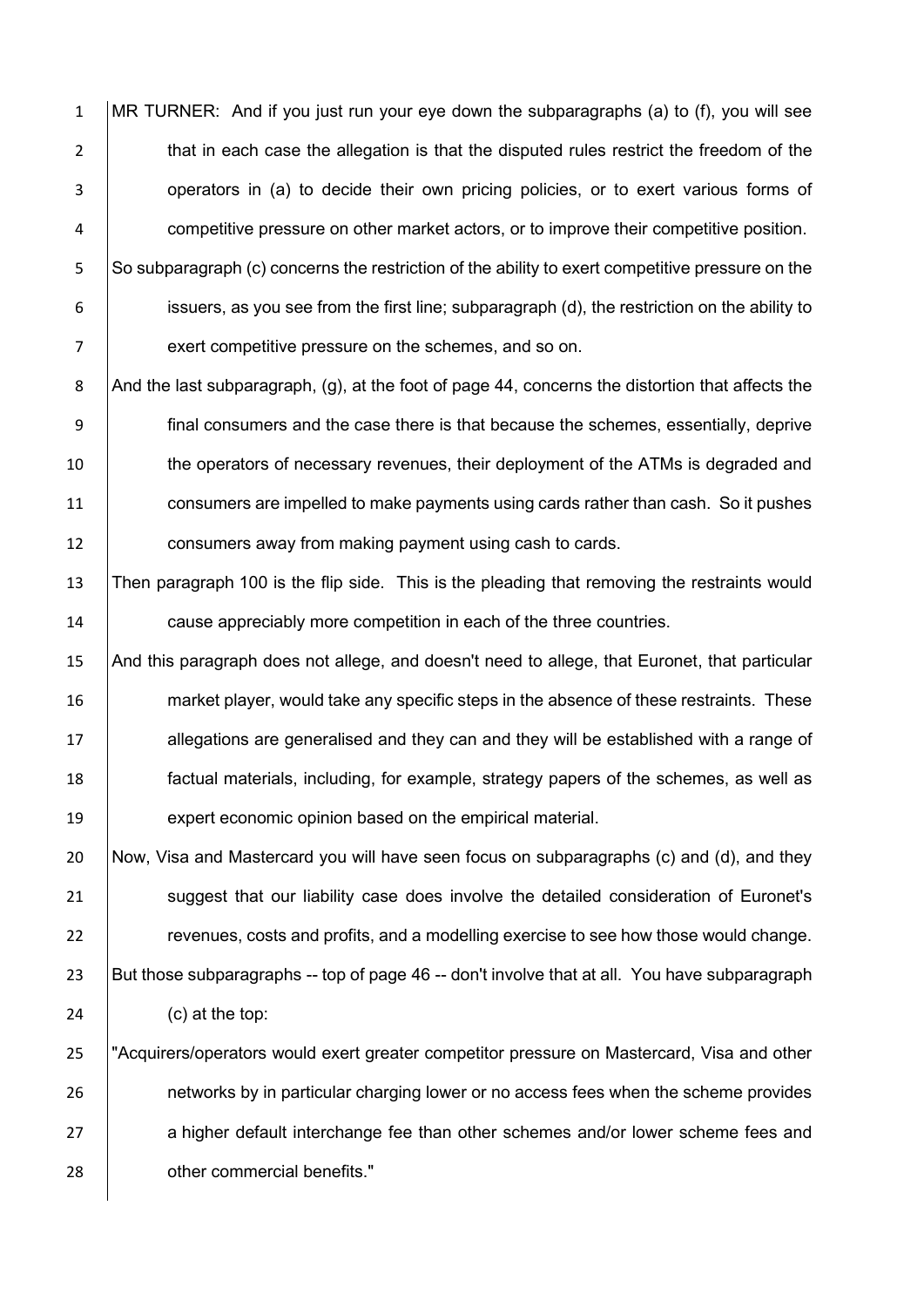1 You have a general proposition about how operators would choose to behave in the absence 2 **b** of the restraints vis-a-vis the networks.

3 And subparagraph (d) below it is, again, not about Euronet, it is a general proposition about 4 | how operators would behave in making decisions about how to deploy the machines 5 in the marketplace. So again, it does not depend on a detailed consideration of 6 Euronet's revenues, costs and profits. So that's infringement.

7 | If you go forward to page 48, halfway down is the new section, H, "Causation and Loss". Now, 8 by contrast with what has gone before, that section, as with section I on the facing 9 | page, which concerns compound interest, those do relate to Euronet specifically.

10 And if you look at the foot of page C48, page 48, you see the pleading of loss of profits relating 11 to Euronet specifically, and the foot of page 49, paragraph 116, the financing loss or 12 **compound interest claim, that relates to Euronet specifically.** 

13 So that is the Claimants' pleading. On this pleading, there is a clear division to be made. 14 Essentially, paragraphs 29 through to 109 are liability, and as you see, 110 to 118, 15 **those are quantum, including the finance losses.** 

16 So that's the Claimants' pleadings.

17 If you go to the schemes' pleadings, in the interests of speed -- they are quite similar, so you 18 **can focus, for present purposes, on Visa and go to tab 4, C4.** 

19 In it, the relevant part is the pleading on Article 101, the third paragraph, which is where they 20 have the burden. You find that on page 78, paragraph 73.

21 So, without going back over the jargon about what the first, second and third conditions are, 22 the first condition is about whether there are efficiency gains. And in subparagraph (a), what they allege is that their ATM restraints do count as an efficiency because of three things: they reduce the costs, they say, of withdrawing cash; they increase the **predictability of charges at cash points**; and they, supposedly, increase competition **between banks for consumers as well.** 

27 So those are their propositions.

28 | It cross-refers back to paragraph 71, which is a couple of pages earlier, on page 76.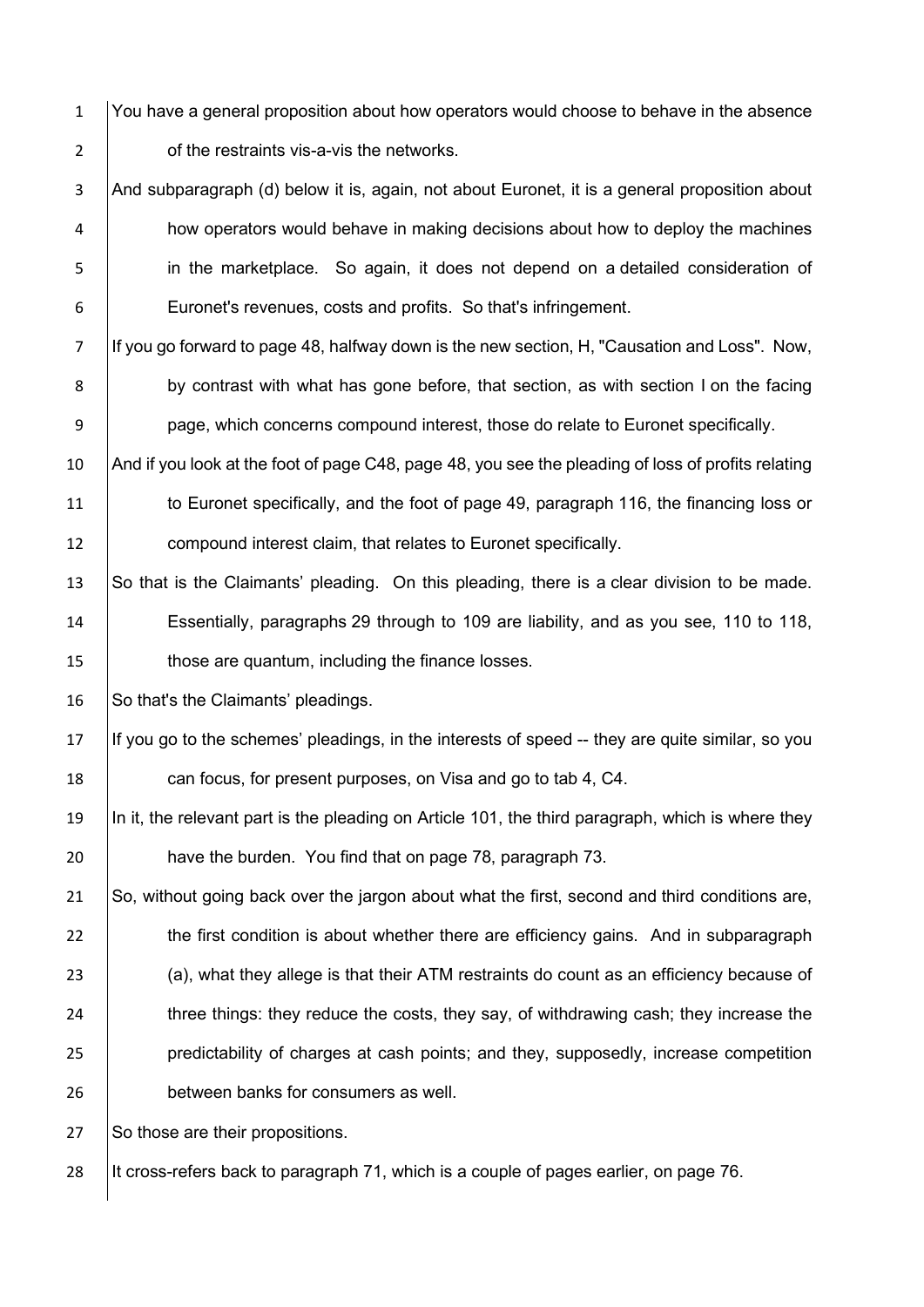1 Now, this is a paragraph where, as you see from the introduction, at least in my submission, 2  $\parallel$  they commit the heresy of arguing that there isn't a restriction of competition in the first 3 **place, if you have pro-competitive effects that outweigh restrictive effects. And you will** 4 | have seen that they repeat what we see as a clear error in their skeleton. But I leave 5 **b** that to one side.

6 In paragraph 71, an additional proposition for the trial is there, which is presumably  $7 \mid$  incorporated by reference at paragraph 73, and that's at 71(b). And it's the claim that 8 Visa -- the bottom of the page, 76 -- is supposedly preventing the risk of exploitation of 9 **consumers by ATM operators by means of the ban on any access fees anywhere in** 10 the territories. So, the idea is that they are preventing operators, in particular local 11 monopoly situations, from being able to rip off consumers.

12 So those, together, are the main propositions that they, and indeed Mastercard, are relying on 13 and what they will seek to establish for their case on liability under Article 101, 14 paragraph 3.

15 Standing back, as you would expect, none of those hinge on a detailed investigation and 16 modelling of Euronet's costs, revenues and profits as a single operator with its distinct 17 business model, and in two of the three cases, a small player.

18 It's quite true that there's a weighing exercise that needs to be carried out under this paragraph 19 **because Visa needs to show that there are real efficiencies and consider the benefits** 20 | and the costs. But again, the Tribunal will be considering all of this, looking at the 21 market as a whole.

22 Now, for completeness, 73, paragraphs (b), (c) and (d), I should just mention, they don't add 23 to the point either way that I am making. What I've sought to do is to draw out what 24 **are the issues that would need to be adjudicated on liability.** 

25 So, my third and final step to try to assist the Tribunal to see our perspective, that liability and 26 **quantum can be properly split, is to show you a small number of the contemporaneous** 27 **documents in order to illuminate these issues that will be in play in the liability trial and** 28 how they will be litigated in that trial, distinct from economic modelling of Euronet's 29 quantum of loss.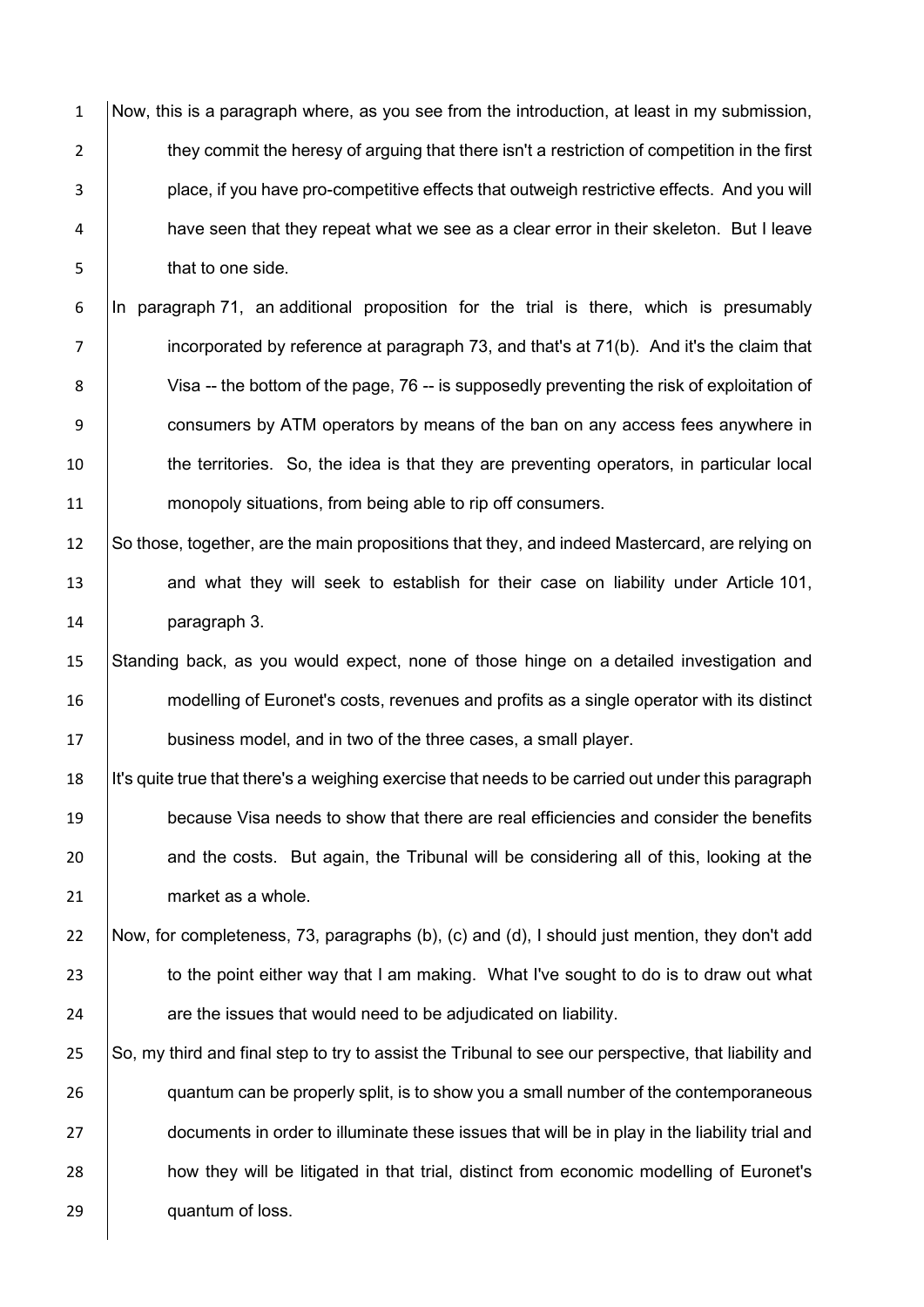1 And I will take this very lightly, but that is the only matter that I seek to get from these materials. So that is bundle I. Now, the first issue on looking at liability, which is live between the parties, 3 is that the Defendants seem to intend to suggest as part of their case that these **Fig.** restraints on operators are an inherent and necessary part of their rules; they're not discretionary measures.

6 And if that is so, your Lordship may be aware there is authority that in that particular sort of **Fig.** case, then it doesn't count as a restriction of competition at all. That is if you have **8** restraints, which are, essentially, inherent or necessary for a particular kind of **competitive arrangement to function in the first place.** So it was tried in the merchant 10 | interchange fee cases.

 Now, this point will be litigated at the liability trial in significant part by reference to the schemes' **own strategy documents.** So your Lordship will appreciate that in deciding whether 13 a particular structure, particular rules, are necessary, the schemes' own strategy **documents are going to be extremely important.** 

 Purely to illustrate, if you look at tab 2, you have a 2010 document of Mastercard's, and if you **look at the top, you see in red it's Outer Confidentiality Ring, so I won't read any of this**   $\parallel$  out loud, to show you a few extracts to show you how we would propose to see this **being deployed in the liability-only trial.** 

 If you go to page 9, the first page of this, it's labelled "I 9", and look at the executive summary, 20 you see what the proposal there was, essentially, for a variation in what we have called **the "interchange fee" and what they call the "service fee". You see that proposal.** 

22 If you go over the page to page 10, and you read the bullet at the very bottom of the page to yourself, down to the words "below measured costs".

**(Pause)**

25 | MR JUSTICE BUTCHER: Sorry, where?

26 | MR TURNER: Page 10, last bullet, right at the bottom.

27 MR JUSTICE BUTCHER: Yes.

MR TURNER: Just read the last three lines, down to the words "below measured costs".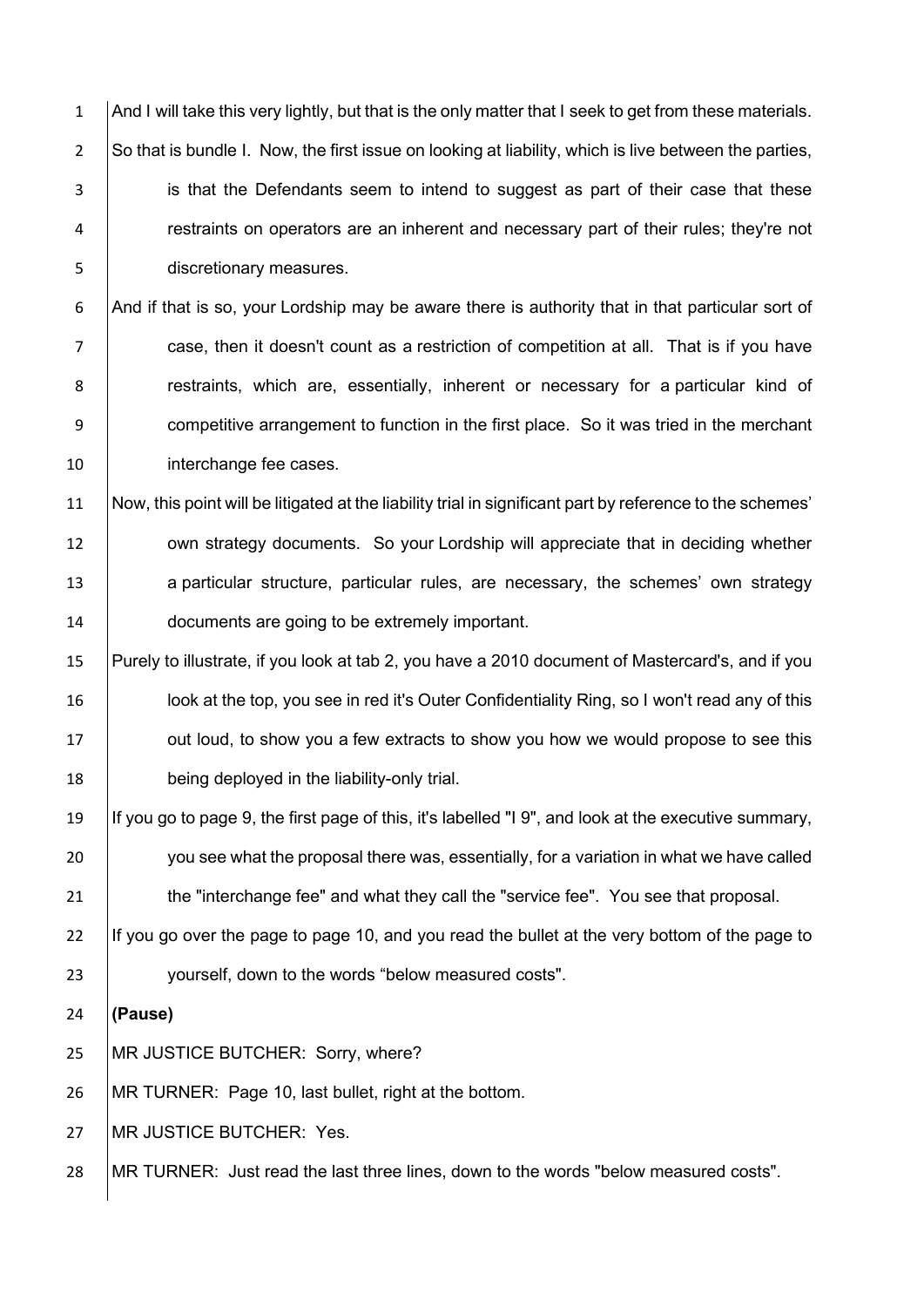1 Now, I want to pause there because your Lordship asked me: well, surely it's going to be of 2 **assistance to look at detailed the costs and modelling in order to work out whether** 3 **there is a restraint; it will cast light on that?** 

4 You see that by looking at these sorts of materials, which don't descend to that quantitative 5 examination of a particular player, you already have all the tools for the parties to be  $\overline{6}$  able to engage on this issue because it's looking at the matter at a market-wide level. 7 If you go to page 11, there's a table, and below that table you will see the phrase, "finally the 8 following consequences are expected". If you look at the first of those bullets, just the 9 first one, you see what Mastercard saw as the consequence of their proposal for their 10 Trules -- and I should say the phrase "POS volumes" means consumers making card 11 **transactions at the point of sale, not using cash.** 

 $12$  So, I draw this to your attention in order to show the court something which may not have been 13 immediately obvious, that the question of these acting as restraints for the purpose of 14 Showing liability comes out of a range of factual material entirely separate from 15 **qualitative modelling of Euronet.** 

16 So, the issue of the necessity of the rules, the first significant liability question, can clearly be 17 **litigated on the basis of factual evidence, like this, and witness and expert opinion,** 18 **quite aside from investigating the one player's finances.** 

 The second issue on liability is whether these sorts of restraints by Visa and Mastercard which **are complained of -- to come back to what I said was the principle -- suppress competitior pressures, prevent market forces from working by stopping card-holders,** 22 generally, from being able to decide whether to make cash withdrawals, if there are these fees, and they prevent operators from being able to decide whether to set these 24 fees.

25  $\vert$  So, again, we say that that will not depend on some complicated modelling exercise. The 26 incentives and the question of whether operators would act on those incentives comes 27 **from other documents and other kinds of material.** It will be litigated by reference to 28 contemporaneous materials, largely from the schemes, as well as the factual and 29 expert witness evidence. This has nothing to do with investigating the transaction data.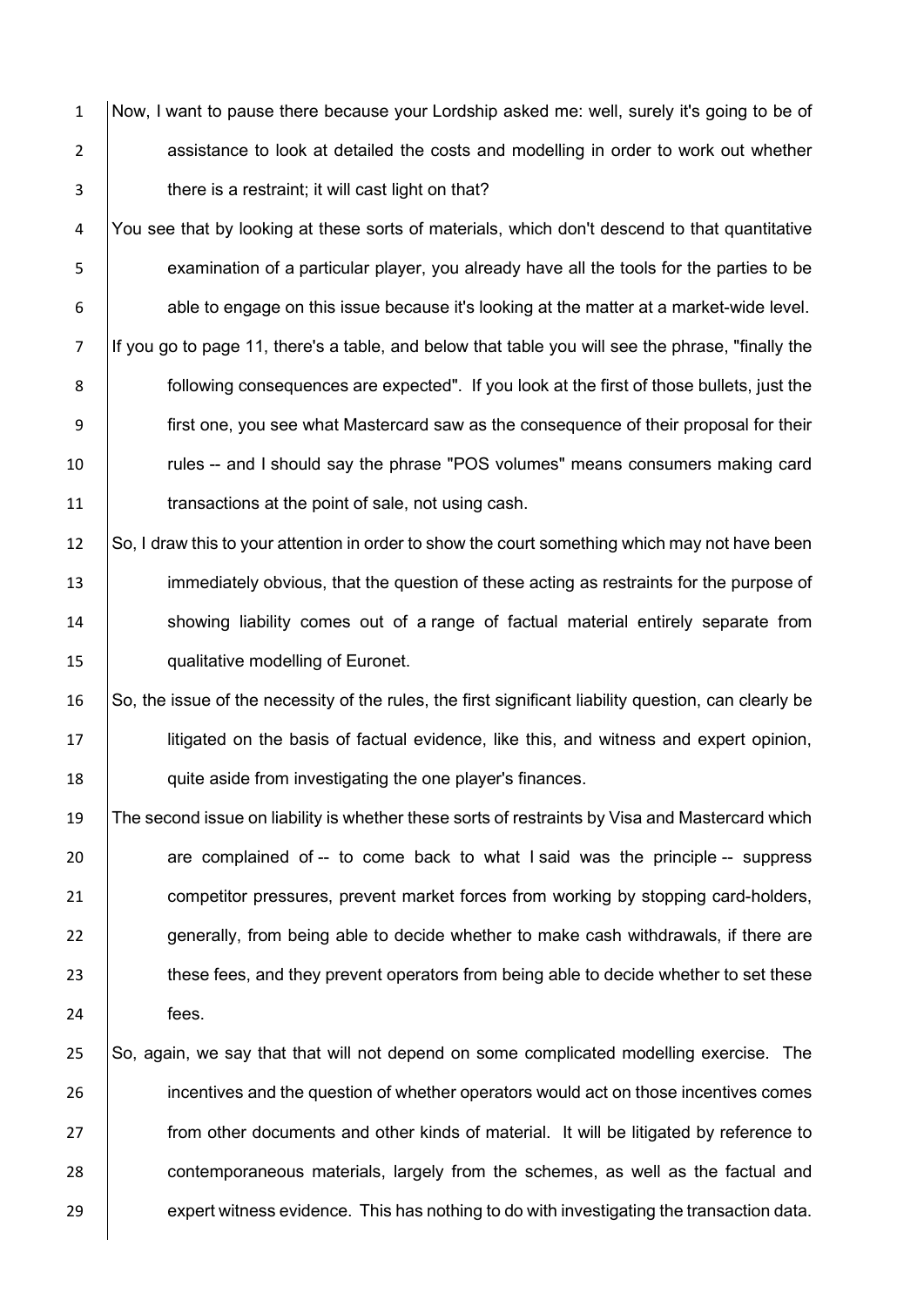| $\mathbf{1}$   | To the extent that that helps illuminate it, it's an extremely remote matter, quite         |
|----------------|---------------------------------------------------------------------------------------------|
| $\overline{2}$ | disproportionate to the time and cost involved.                                             |
| 3              | To illustrate that, if you go to tab 7, which is a non-confidential document --             |
| 4              | MR JUSTICE BUTCHER: But this is your claim. You are saying that these will all have to be   |
| 5              | investigated at some point, unless you're wrong about all of this. And so the stronger      |
| 6              | your points are here, the more obvious it is that quantum is going to have to be dealt      |
| $\overline{7}$ | with.                                                                                       |
| 8              | MR TURNER: Ah, well, my Lord, I'm not seeking -- I should say, I'm not seeking to argue the |
| 9              | merits --                                                                                   |
| 10             | MR JUSTICE BUTCHER: You are saying, you have all these good documents which can             |
| 11             | help you at stage one.                                                                      |
| 12             | MR TURNER: What I mean to do is not -- well, when I say "help" -- what I mean to do is to   |
| 13             | show you, because one needs to know what are the materials by which these liability         |
| 14             | issues will be adjudicated by at Tribunal.                                                  |
| 15             | MR JUSTICE BUTCHER: Presumably, you are showing them to me because you say: well,           |
| 16             | there's material there which would allow the Tribunal to decide in your favour at stage     |
| 17             | one.                                                                                        |
| 18             | MR TURNER: I am doing that in part. I am also showing you -- or my intention is to show you |
| 19             | that the issue, the fundamental issue, when you're looking at it from the court's point     |
| 20             | of view, about what materials you would need in order to take a view on the restraints,     |
| 21             | because there will be arguments on both sides --                                            |
| 22             | MR JUSTICE BUTCHER: Well, of course there will.                                             |
| 23             | MR TURNER: Yes, but what you will need does not depend on the detailed modelling.           |
| 24             | There will be counter arguments, and they will have their own separate points and evidence  |
| 25             | to deploy. But what I am trying to show you is that in answer to your initial question,     |
| 26             | which is a very fair one, "Will one not need to look at the complicated issues in any       |
| 27             | event in order to decide these issues?" What I'm seeking to do is to show you that that     |
| 28             | doesn't need to be done, that from the point of view of the decision-maker of the           |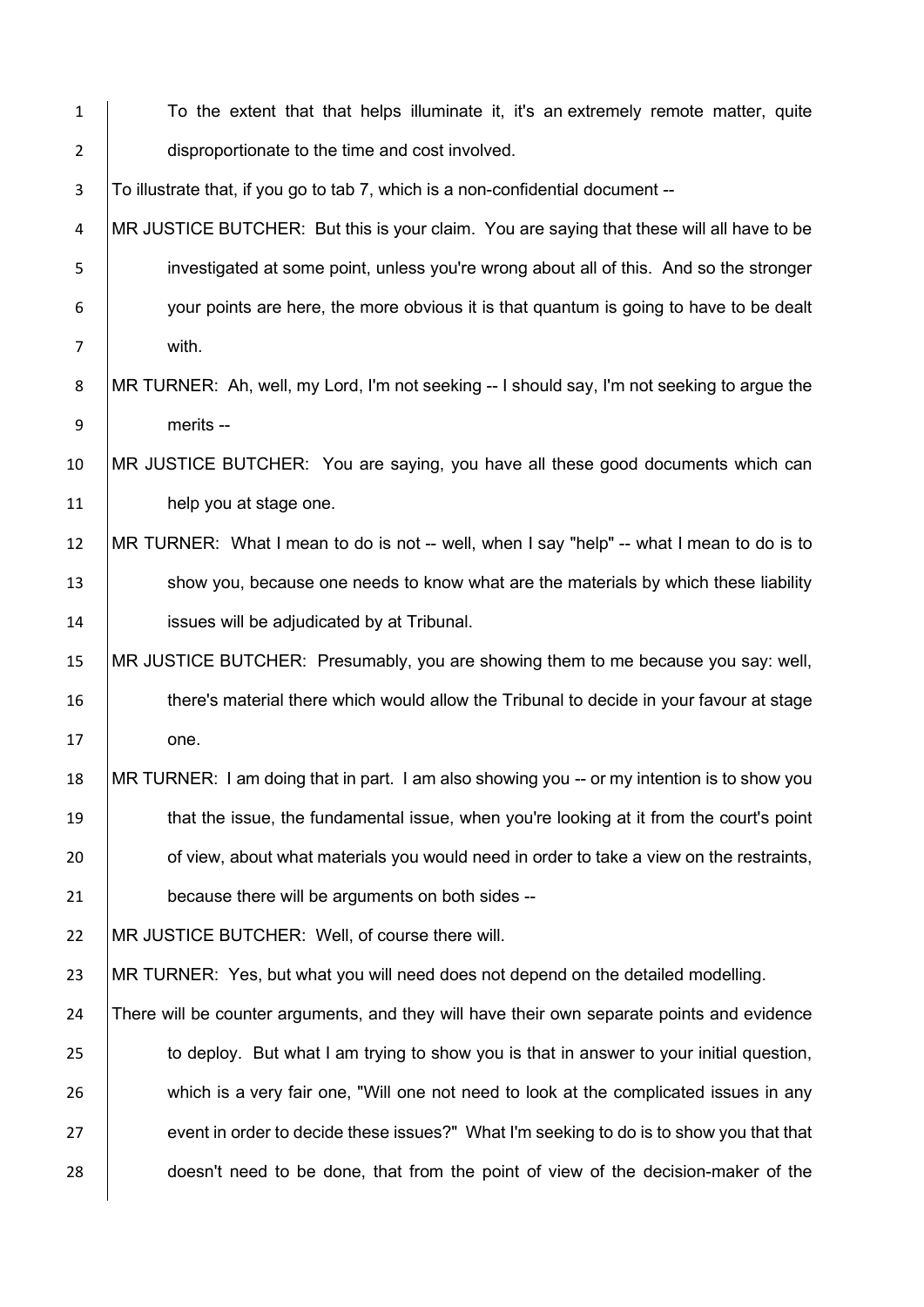- 1 Tribunal, there's a range of other materials once you understand what issues are 2 **involved that enable you to look into that.**
- 3 I am, therefore, not going to the stage of trying to say: look, we can all fast forward to the  $4$  | assessment of quantum anyway, so let's get it out of the way --
- 5 MR JUSTICE BUTCHER: Is it not a difficult position? You say I should assume there are all  $\overline{6}$  sorts of difficulties with your case, and therefore at stage one you should have every 7 **Fig. 3** opportunity of losing, as it were, and you never get to the assessment of your quantum. 8 MR TURNER: Well, it's not as simple as that at all. There are three countries, different time

9 | periods, different rules; they interplay in different ways, in different permutations --10 MR JUSTICE BUTCHER: But you are not saying that I should take the view you are weak in

11 **canceled** relation to any of them?

- 12 MR TURNER: I am not saying that, but what I am saying is that the court must assume that 13 each of these need to be tested and that the final decision that the court may make will 14 **heed to be taken** --
- 15 MR JUSTICE BUTCHER: Couldn't I assume that your case is -- I mean, wouldn't you say 16 **your case is strongly arguable in relation to all of them?**
- 17 MR TURNER: Yes, of course we say that our case is strongly arguable in relation to all of 18 these. But what I'm trying to develop now is the point that these are matters that are 19 **going to be adjudicated, by reference to a whole range of factual materials -- and I'll** 20 develop what is going to be involved in the trial itself. It's going to be a heavy trial 21 covering many issues, including the foreign law issues; the economic issues; the 22 market issues -- they have experts on that too -- and three different territories. So, that 23 even without the complicated modelling exercise, for the court conscientiously to 24 **consider, "What should we find on liability in each of these territories and in what way?",**  $25$  is a big job.
- 26 And all I'm saying is -- of course I will say that our position is strongly arguable, but what I am 27 Saying is that, first of all, these matters can be adjudicated using a whole range of 28 **materials that have nothing to do with the exercise that's now in question; and** 29 **Secondly, that if you do it this way, you will arrive at the end of the process at a platform,**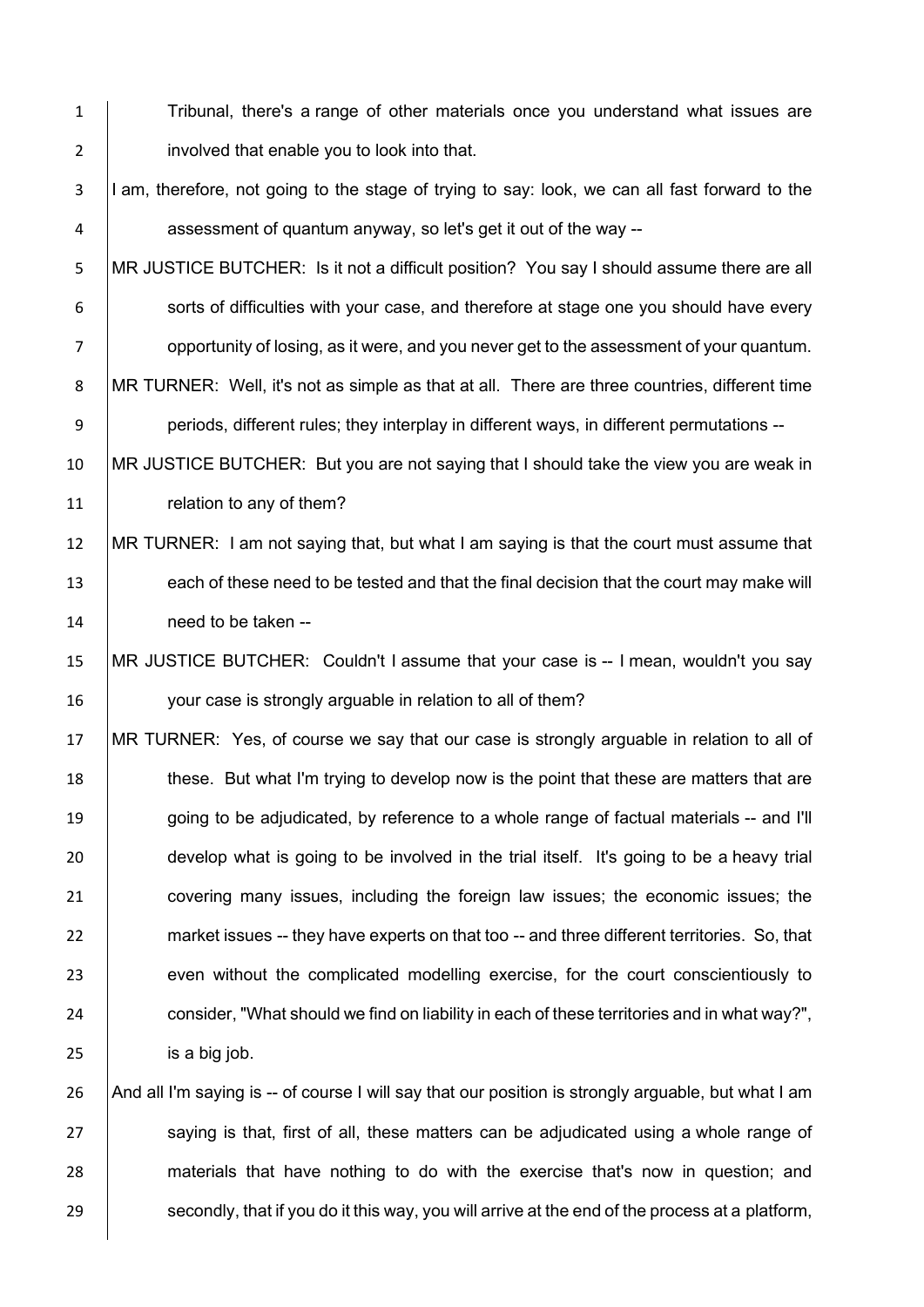| $\mathbf{1}$   | a result on liability, which will, itself, then enable the quantum exercise to be much      |
|----------------|---------------------------------------------------------------------------------------------|
| $\overline{2}$ | more carefully tailored and done. So that's really why I--                                  |
| 3              | MR JUSTICE BUTCHER: It may not. It may leave you in exactly the same position, may it       |
| 4              | not?                                                                                        |
| 5              | MR TURNER: There will be a finding, but if your Lordship means I may win overall --         |
| 6              | MR JUSTICE BUTCHER: Yes.                                                                    |
| $\overline{7}$ | MR TURNER: -- that is right. As I say --                                                    |
| 8              | MR JUSTICE BUTCHER: You want me really to discount that as being the most likely?           |
| 9              | MR TURNER: Not at all --                                                                    |
| 10             | MR JUSTICE BUTCHER: But I mean, in which case, this exercise is going to have to be done    |
| 11             | anyway.                                                                                     |
| 12             | MR TURNER: The exercise will have to be done anyway, only if one makes the assumption       |
| 13             | that I am going to succeed on liability for all three territories and across the board. And |
| 14             | all I am saying is that of course that is our case, but I am recognising that that is not   |
| 15             | the only permutation that may arise on liability, that there are many of them, and that     |
| 16             | it's therefore not safe to assume that we may as well proceed on that basis.                |
| 17             | MR JUSTICE BUTCHER: It's not safe to assume you won't, is it? I mean, it's your case -- you |
| 18             | come to the court and say you're going to succeed in relation to all of these points.       |
| 19             | You don't say that any of them are inherently weak or can be discounted, and so the         |
| 20             | case which you're presenting means that the quantum exercise will have to be done.          |
| 21             | Anyway, I think --                                                                          |
| 22             | MR TURNER: No -- yes, I understand the point. In a way, this is a curious situation because |
| 23             | very often it's a defendant which wants a split trial --                                    |
| 24             | MR JUSTICE BUTCHER: Indeed.                                                                 |
| 25             | MR TURNER: -- and the claimant that wants to achieve --                                     |
| 26             | MR JUSTICE BUTCHER: That is very often --                                                   |
| 27             | MR TURNER: -- a result as soon as possible. The distinctive features of this case include,  |
| 28             | first, as I say, that the relief that is sought is not only about damages --                |
| 29             | MR JUSTICE BUTCHER: I think you should develop that point because I'm interested in it.     |
|                |                                                                                             |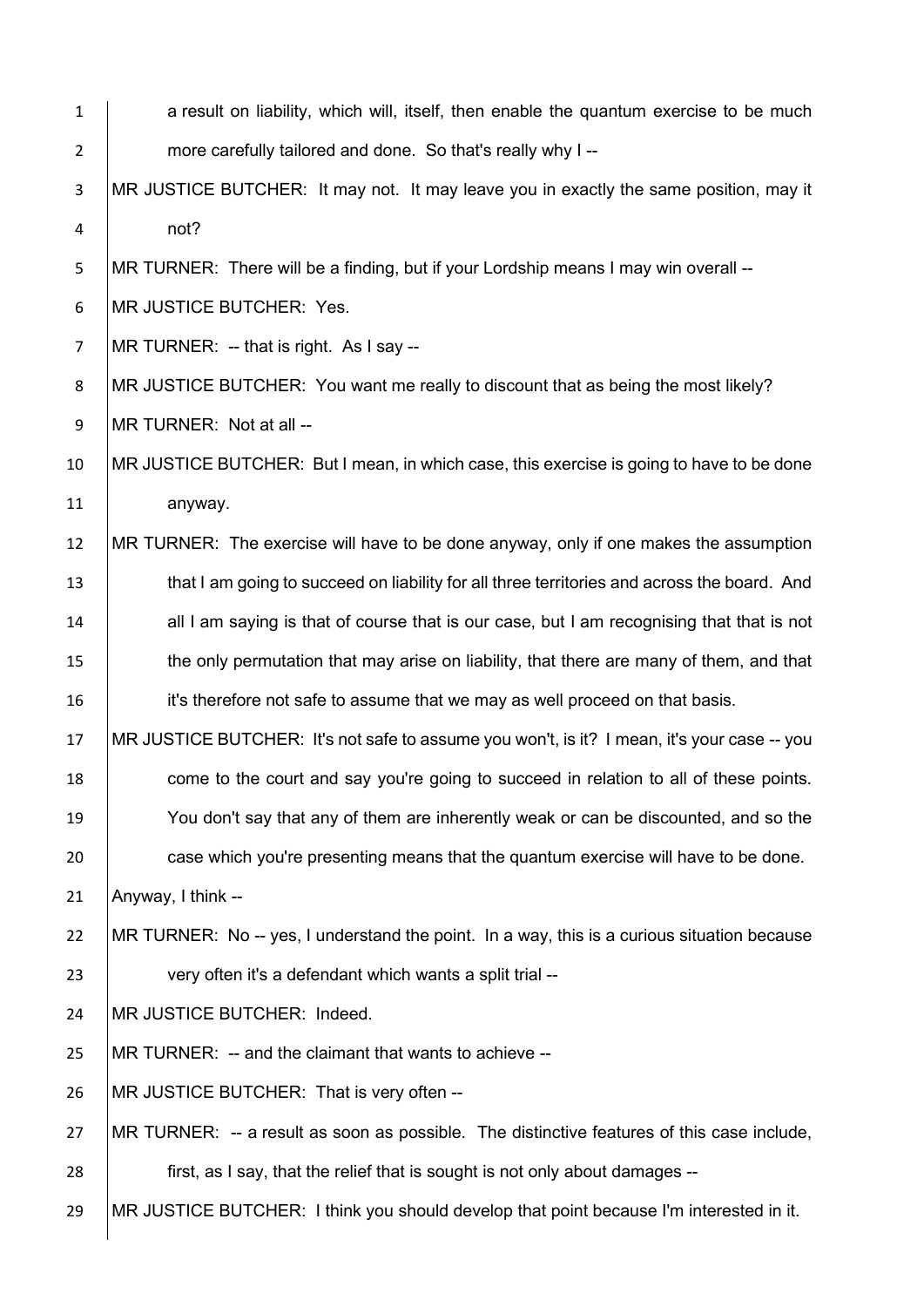- 1 MR TURNER: Yes.
- 2 So in our pleadings we also seek declaratory relief. We can turn that up. That is at C3, tab 3, 3 at the end, paragraphs 119 and 120 on page 50.

4 | MR JUSTICE BUTCHER: Yes.

MR TURNER: So the point here is that current -- this is not a past situation in relation to which 6 the Claimants are seeking only to recover compensation for wrongs. This is a situation **where there is an ongoing market problem, as the Claimants see it, which affects their budge 1** ability to operate in the future.

9 | It is a matter of European as well as national laws and it's an important problem. Therefore, 10 the liability question in this case itself is extremely important, both to our client, to Visa 11 **and Mastercard and to the public.** 

12 And that is why we are focusing both on the cost issues that I've referred to, the permutation 13 issues -- your Lordship has that well on board -- but also on the objective of focusing 14 **on these liability questions, to the greatest extent to get these resolved.** 

 It does enable one to go on and consider quantum as well, but it also leads to a resolution of 16 what are difficult issues that have been litigated -- or similar issues litigated -- both in Europe and more broadly, and to get clarification of the legal situation in the interests **b** of the public as well as the parties.

19 The sooner that the liability issues are decided, the sooner that these market forces, if we're 20 **right, are unlocked as a matter of the public interest, because competition law is an arm** 21 **of public policy** --

22 MR JUSTICE BUTCHER: -- will be decided any later whatever I do today -- because you are 23 agreed that the trial is going to start in October 2023 --

24 MR TURNER: That's right, but what I am saying --

25 MR JUSTICE BUTCHER: -- give or take a week or two, plus the more complex judgment.

26 | MR TURNER: Yes, we see it as being -- well, I'll come to this directly -- somewhat more than 27 a week or two.

28 | MR JUSTICE BUTCHER: Yes, you haven't addressed me on that.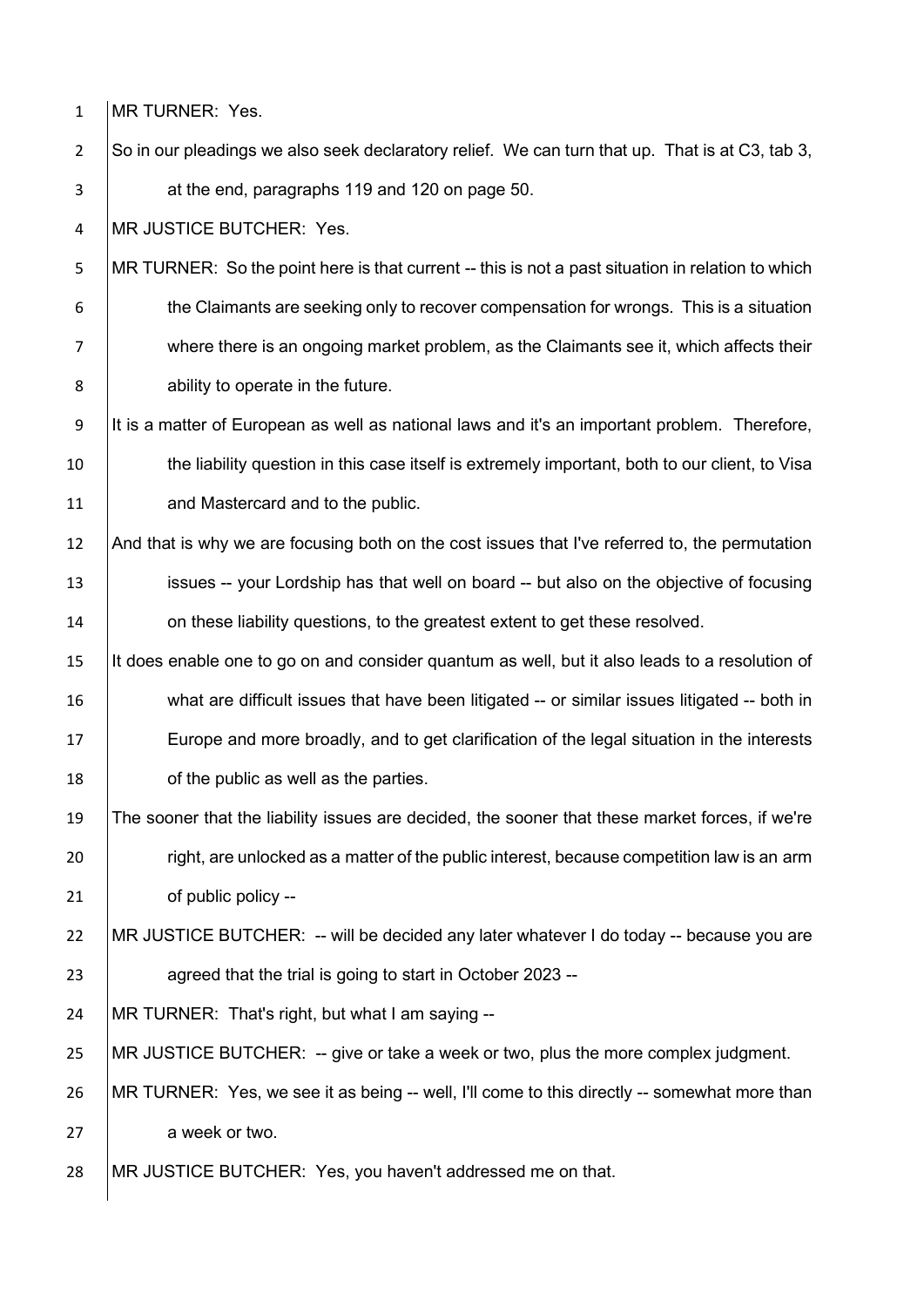MR TURNER: Not yet. But it is more complex, it is longer. But also, in my submission, 2 experience does show that if one focuses on the particular issues of liability, the **prospects of a clearer appreciation being given to it are higher than if there are also** 4 very detailed elements of the trial, which may occupy a great deal of time and effort at  $\overline{5}$  the trial as well, and also in the writing of a judgment, which therefore affects the overall **quality of the process. This a general observation about adjudication --**MR JUSTICE BUTCHER: You could (inaudible) examples on both sides of that argument. 8 MR TURNER: Yes. Well, I appreciate that. But nonetheless, my submission is that in this 9 | particular context, there will be a benefit to having a shorter trial, focusing on central **issues of public importance.**  MR JUSTICE BUTCHER: Yes. MR TURNER: I think that's -- MR JUSTICE BUTCHER: Yes. **(Pause)** MR TURNER: If I may, I'll just draw your attention to Mr Justice Zacaroli's recent decision in Ede & Ravenscroft. That's in the H bundle at tab 18, please. MR JUSTICE BUTCHER: Yes. MR TURNER: If we go to 138 to look at paragraph 24, he was, again, considering 19 a competition case, a far smaller one than the one before your Lordship today, and he, 20 at 24, is addressing the permutation point, or part of it, that conclusion on **counterfactual sub-issues will have a direct bearing on quantum.**  $\vert$  And he says towards the end: "Until you know the correct counterfactual, then you don't know how to calculate the precise **let in the strength of this point goes primarily, if not completely, to hiving off only the quantification of damages.** Balancing the two main considerations against 26 each other, therefore [this is at the top of 1383] I am of the clear view that the  $\parallel$  appropriate course is that infringement and quantum should be dealt with  $-$ " MR JUSTICE BUTCHER: And to causation. MR TURNER: And to causation, I'm sorry, quite right.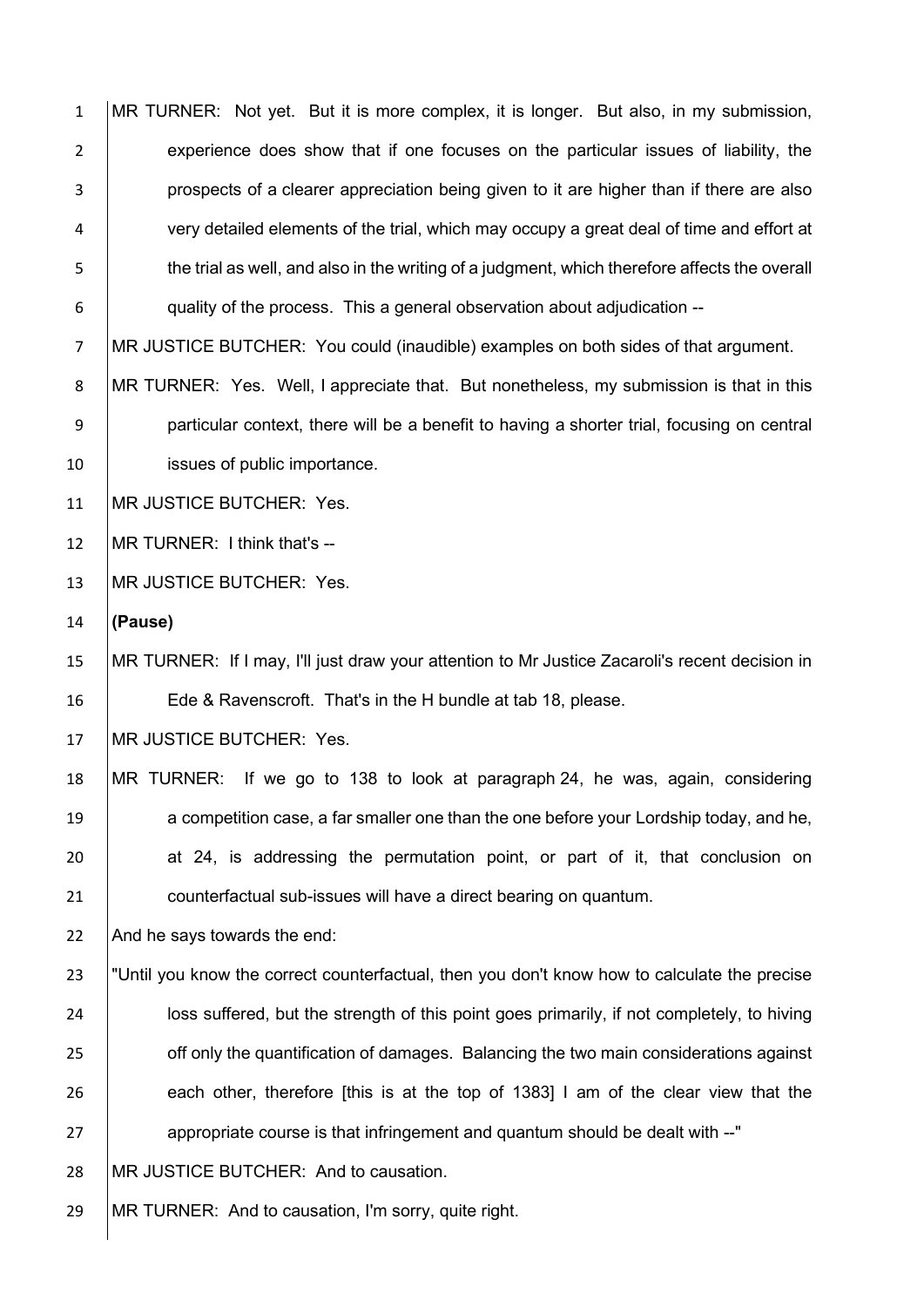| 1              | " but that the quantification of damages should be hived off to a separate trial as necessary.   |
|----------------|--------------------------------------------------------------------------------------------------|
| 2              | I have taken into account all the other factors identified in Mr Justice Hildyard's              |
| 3              | judgment."                                                                                       |
| 4              | So he resolved the matter in that way in that case, taking into account, again, the permutation  |
| 5              | issues.                                                                                          |
| 6              | MR JUSTICE BUTCHER: Yes.                                                                         |
| $\overline{7}$ | That was an application by the Claimants.                                                        |
| 8              | MR TURNER: That was indeed. That was indeed.                                                     |
| 9              | So my Lord, I'll very briefly show you one or two more documents, but I have your point on the   |
| 10             | contemporaneous documents and their relevance. I'm showing them to you, partly, in               |
| 11             | order to address the point you raised about how relevant --                                      |
| 12             | MR JUSTICE BUTCHER: I understand your point that I should assume, you say, that there            |
| 13             | is material which goes to the issues of liability which doesn't depend on the position of        |
| 14             | Euronet and doesn't involve any investigation of its precise circumstances. There will           |
| 15             | be general material.                                                                             |
| 16             | MR TURNER: It goes to it, and indeed it is the primary way of resolving it, that the role of     |
| 17             | a detailed investigation of the finances of this one particular player are relevant only in      |
| 18             | a very limited sense in that exercise --                                                         |
| 19             | MR JUSTICE BUTCHER: Tangentially relevant.                                                       |
| 20             | MR TURNER: That's right.                                                                         |
| 21             | MR JUSTICE BUTCHER: And certainly you would say the matter can be resolved without               |
| 22             | going into that minutiae.                                                                        |
| 23             | MR TURNER: Yes.                                                                                  |
| 24             | Now, I have made the point. I can illustrate it by reference to different documents, but I think |
| 25             | if your Lordship already has it --                                                               |
| 26             | MR JUSTICE BUTCHER: I have that point. I thought those documents that you showed me              |
| 27             | made that point -- I mean, I understood the point from the documents, certainly.                 |
| 28             | MR TURNER: Yes. What I was going to do -- I shan't then -- I can show you for each of the        |
| 29             | further issues that arise on liability, the sort of documents that equally shine a light on      |
|                |                                                                                                  |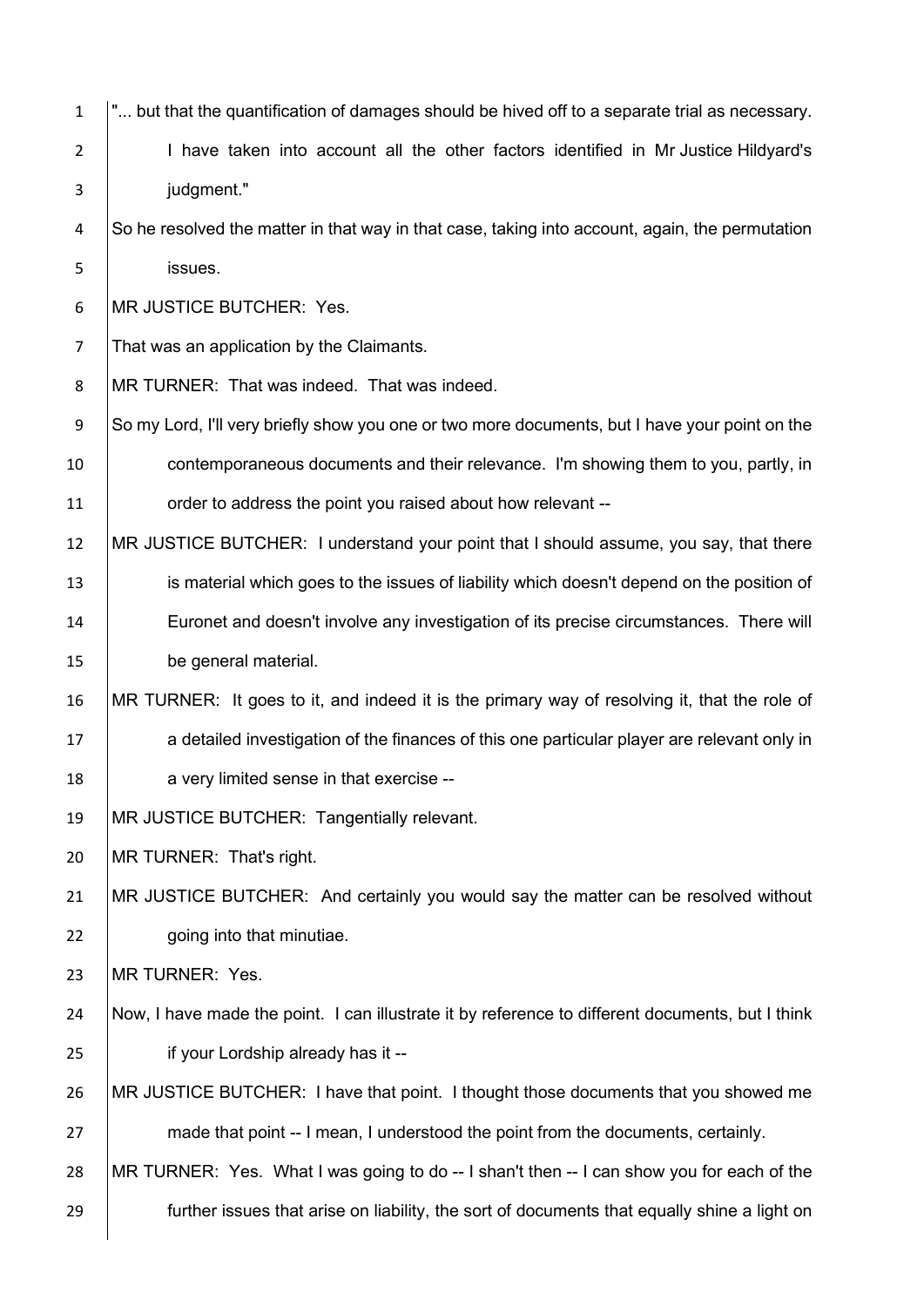| $\mathbf{1}$   | how to address it and how those would be tackled, which have nothing to do with                    |
|----------------|----------------------------------------------------------------------------------------------------|
| $\overline{2}$ | an investigation of the quantum of loss of this player. That's the essential point.                |
| 3              | MR JUSTICE BUTCHER: Well, if something is said which you think requires further -- by              |
| 4              | Mastercard or Visa -- something is said which you think requires you to illustrate that            |
| 5              | further, you can do that in reply.                                                                 |
| 6              | MR TURNER: I'm grateful. I think -- I think, however, perhaps I'll just show you one of them       |
| 7              | to make one point, which I apprehend will be made because of the case that's been                  |
| 8              | trailed in the skeletons.                                                                          |
| 9              | MR JUSTICE BUTCHER: Certainly.                                                                     |
| 10             | MR TURNER: Let me just find my bundle I.                                                           |
| 11             | So this is a point that you find, essentially, emerging from Visa's pleading of the case, if I can |
| 12             | start there, please. In Visa's pleading, which is at C4, page 74 --                                |
| 13             | MR JUSTICE BUTCHER: Yes.                                                                           |
| 14             | MR TURNER: -- you see a long paragraph, which is part of their defence, 68(e). If you look         |
| 15             | seven lines down on that page in subparagraph (e), you see that Visa alleges that                  |
| 16             | when setting the level of their interchange fee to ATM acquirers, Visa gathers and                 |
| 17             | takes into account the market average cost of providing cash withdrawal services,                  |
| 18             | including adding a return on capital employed based on the best information available.             |
| 19             | Now, in terms of forensics and proof, what that indicates is that the schemes themselves have      |
| 20             | wide information on financial matters, including ATM providers' costs. So this is not              |
| 21             | just focusing on Euronet; this is an indication that, from the schemes' perspective, they          |
| 22             | themselves do cost studies and gather lots of financial information.                               |
| 23             | So if one is considering, "Well, how does this play out in terms of market operators as            |
| 24             | a whole?", these schemes also have information and are disclosing information                      |
| 25             | concerning those costs.                                                                            |
| 26             | Now if, we go to bundle I, and look at tab 3, this is the documents -- this is a non-confidential  |
| 27             | document. It's very short. It's a document from Visa about a cost study into ATMs in               |
| 28             | Poland in 2010.                                                                                    |
| 29             | At the bottom of this page, which is page 15 of the numbering, the author, you see, asks:          |
|                |                                                                                                    |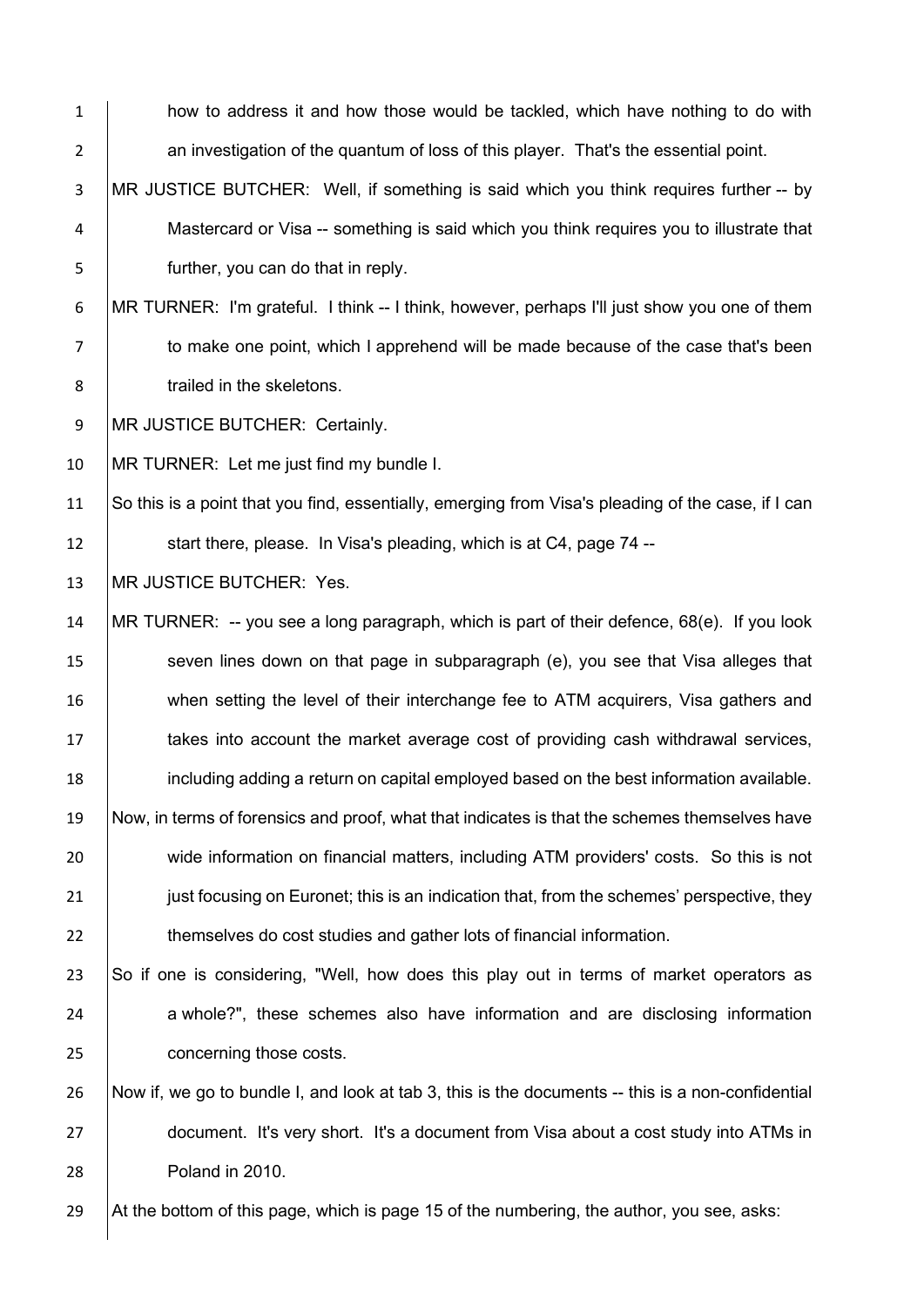1 "Hi Tim, Bank Zachodni is asking whether we can include independent ATM providers in our

2 cost study."

3 We are one of those, so we are an independent.

4 And if you look at the emails above, no, so they're not included in this cost study.

5 So that when they're considering the market, they have data, but this is to indicate that, at 6 least in our case, operators such as us aren't even treated as relevant to factor into 7 T intese decisions, when you are setting what is the only source of remuneration for 8 **b** operators in a world with these disputed rules.

9 That is in tension with the contention in their skeletons, that detailed scrutiny of our costs, our 10 volumes, our profits are required to assess the justifiability of these rules under 11  $\parallel$  Article 101(3). So they (a) gather lots of cost information about the market as a whole, 12 | so the court has that for the liability exercise; and (b) our own costs aren't even 13 **considered to be relevant for the exercise that they're carrying out when they do this --**14 MR JUSTICE BUTCHER: The point that has been sort of going through my mind, that what 15 you are objecting to is the detailed analysis of your position --

16 MR TURNER: Yes.

17 MR JUSTICE BUTCHER: -- which comes out of the disclosure which was given -- or you 18 Started by saying that it was because of the amount of disclosure that you have 19 The focused as to what is the appropriate way of dealing with the trial. That has to be 20 your disclosure, doesn't it? If your point is that it's an investigation of your position that  $21$  is the one which really causes the problem --

22 | MR TURNER: Yes.

- 23 | MR JUSTICE BUTCHER: -- that must come out of your disclosure, and it must always have  $24$  been obvious to you as to what volume of disclosure that would be?
- 25 MR TURNER: Yes. So, my Lord, I'll come back to the point we canvassed at the outset about 26 **this. Your Lordship is right --**
- 27 MR JUSTICE BUTCHER: -- until you were showing me this and I was focusing on it, it must 28 **be your documentation which is so voluminous.**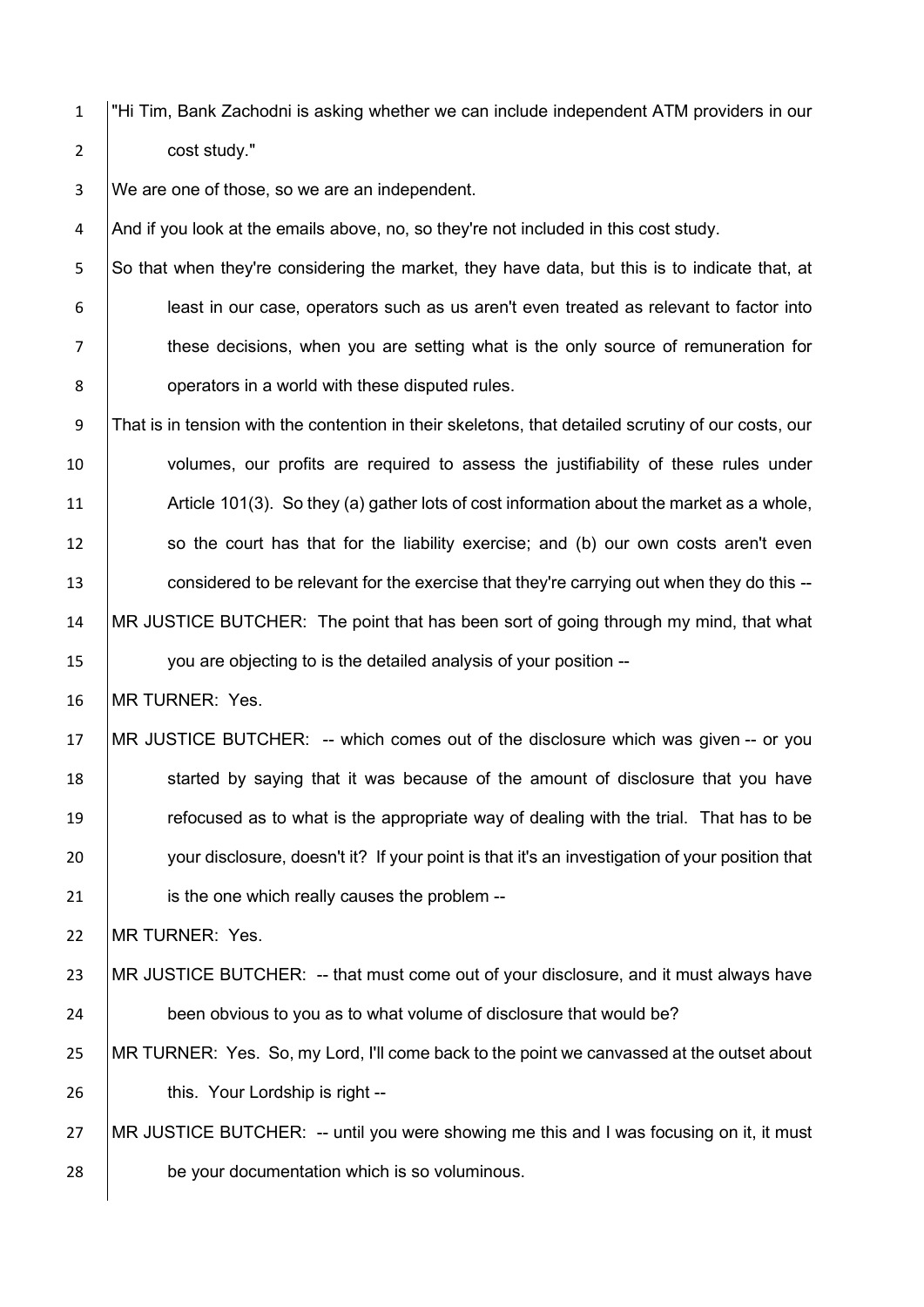1 | MR TURNER: Yes, my Lord, that's right. To come back to the point I made on this at the **J** outset, you're right to pick that up, however, we, the client, is not the same entity as 3 the advisers or the economists who received this material. And it was when the 4 advisers, Mr Coombs said, received this material in October last year that it brought home to them what was involved.

 So yes, there is disclosure too from the Defendants on a range of cost issues, but his email **was referring -- and Mr Pike's witness statement -- to the advisory team receiving this** material and appreciating what is involved in the exercise.

Appreciating too that what is involved, according to Visa at any rate, not Mastercard -- you 10 may have seen a difference in their skeletons -- is that we need to show which ATMs 11 in each of these three countries over time would have been in place without the **Fig. 7** restraints, which additional ones would have been there, and in a very granular way, 13 how things would have played out. So they say that's what needs to be shown.

 Now, I hope I have explained to the court why it doesn't need to be shown, certainly on the liability side, at all. That's entirely wrong. But their case is, on the quantum side **certainly, "We are going to expect you to descend to this level of detail".** 

 So we were faced both with their approach this issue, and then the economic advisers receiving this very large amount of information and appreciating the sheer scale of the exercise. And it's not fanciful to look ahead and see that this will be a major and 20 time-hungry part of the case.

 So your Lordship's right, it has come, largely, from disclosure that has been given to the team **from the client on our side, but that's how it's arisen.** 

For all of that, it is a real point.

24 | MR JUSTICE BUTCHER: No, I see that, but I am just thinking how it had arisen.

MR TURNER: Yes, yes, absolutely.

26  $\vert$  So if I may then just draw the strands together, and now I can be much briefer.

27 We say it's a case where it is eminently practicable to try the liability issues first. So, the first 28 point taken against us, which I have spent much time on, is the question of the split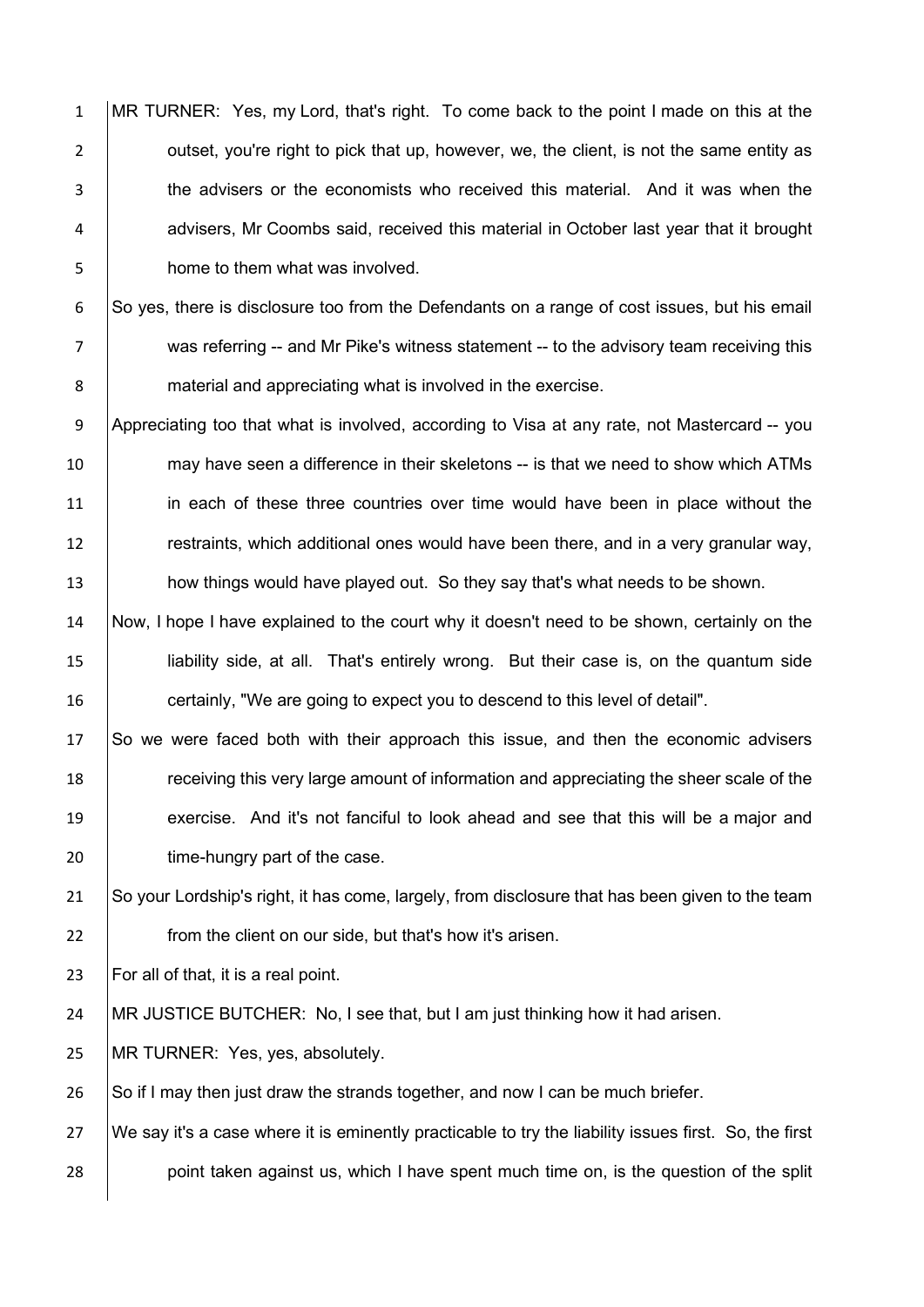| $\mathbf{1}$   | and whether it can be a clean split. At least on that, which was the main point, I hope           |
|----------------|---------------------------------------------------------------------------------------------------|
| $\overline{2}$ | I've made our position clear.                                                                     |
| 3              | Now, the schemes have focused in their skeletons on one of the issues in the list of issues,      |
| 4              | issue 31, which you'll find in the bundle at A2, page 19.                                         |
| 5              | MR JUSTICE BUTCHER: Yes.                                                                          |
| 6              | MR TURNER: Mr Bailey reminds me I should, first, start with page 11, the first page, where        |
| 7              | in the ordinary form the list of issues is introduced by the statement, that it's intended        |
| 8              | as a tool to assist case management and is not intended to be a comprehensive                     |
| 9              | statement of the matter in issue or supersede the pleadings.                                      |
| 10             | Now, with that, issue 31, which is on page 19, is what has caused the concern.                    |
| 11             | Issue 31 is listed under the heading on the prior page, "Alleged Infringement of Competition      |
| 12             | Law", and what we are saying, today, is that those questions -- and we can look at                |
| 13             | them now -- you will see are in fact quantum issues about Euronet. They are not these             |
| 14             | general market questions, either on the 101, paragraph 1, side or where they bear the             |
| 15             | burden, paragraph 3, the impact on consumers across the three markets.                            |
| 16             | So, 31(a), to what extent, if at all, would the Claimants have imposed different charges, and     |
| 17             | what would those charges have been? They want it quantified.                                      |
| 18             | (b), to what extent, if at all, would the Claimants have made different bilateral agreements, and |
| 19             | what would be the terms?                                                                          |
| 20             | (c), to what extent, if at all, would the Claimants have installed additional machines?           |
| 21             | (d), to what extent, if at all, would the Claimants have retained machines in the counterfactual  |
| 22             | that they be installed in the relevant period?                                                    |
| 23             | And (e), to what extent, if at all, would there have been additional functionality?               |
| 24             | Now, pausing there, all of those are quite clearly pure quantum issues concerned with that        |
| 25             | side of the case.                                                                                 |
| 26             | The remaining five concern, in a general sense, how other market actors would have acted,         |
| 27             | which in a general sense is a matter arising for liability. But these paragraphs are              |
| 28             | asking for specific details of who would have done what, by reference to the matters              |
|                |                                                                                                   |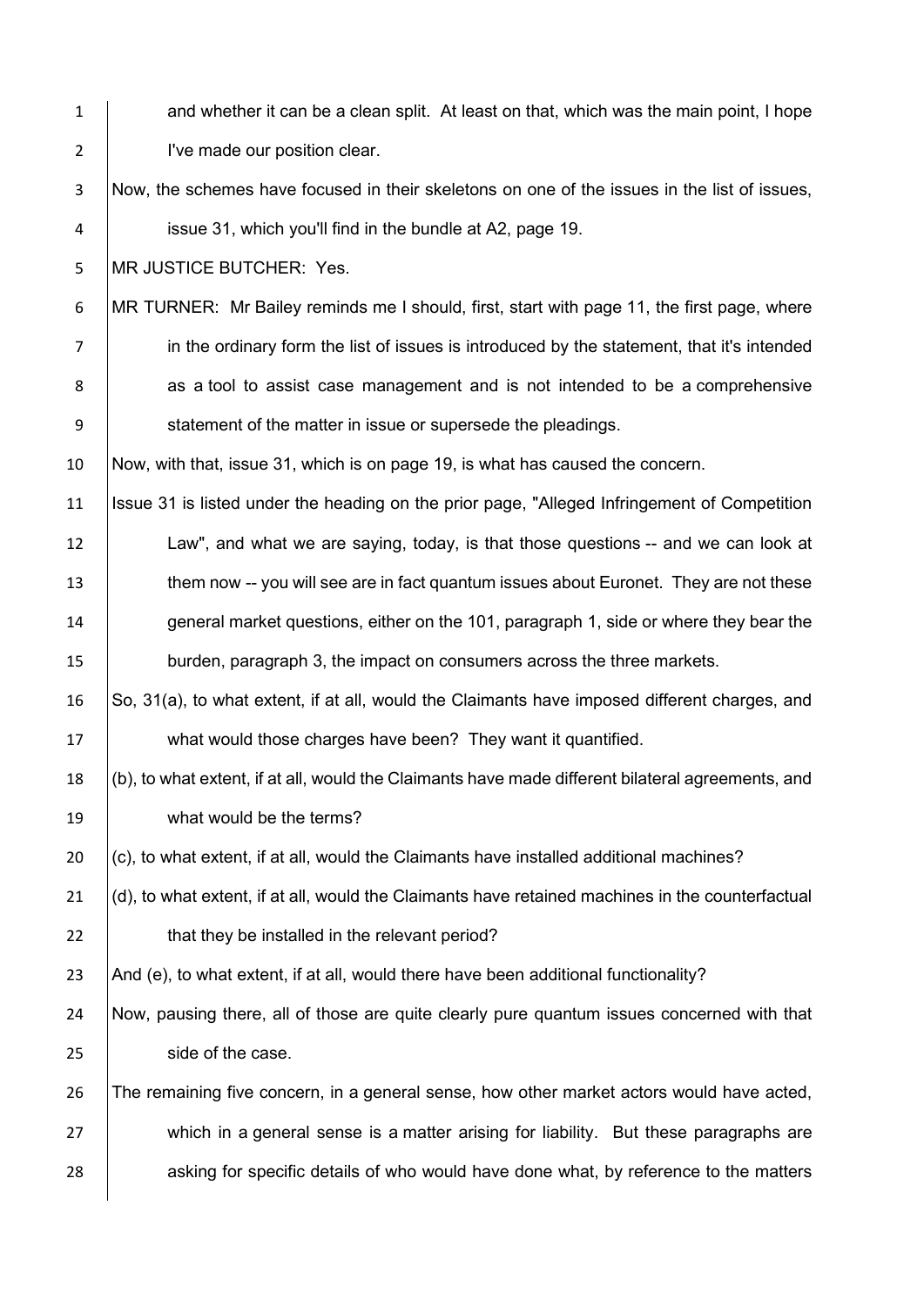1 set out above. And when they do that, then those are quantum questions focusing 2 with precision on asking what would have happened.

So, to the extent one is focusing on the list of issues rather than the pleadings, that is why we **have said that issue 31 should be viewed as a matter on the quantum side; and issue** 5 32 -- if you look at the following issue, those are the liability questions. Issue 32 **concerns the effect of preventing restricting and distorting competition, and then sets J** out the relevant questions for liability.

## 8  $\vert$  So this fuss over issue 31 is, essentially, a red herring and is not something that should trouble the Tribunal.

That's all I wish to say about that.

 Then, the final matter I need to address is to round up, by looking at the practical litigation questions which are relevant, the pragmatic questions, when making a case 13 management decision about whether to order a split trial or not.

 The principles aren't in dispute. Your Lordship has seen them trailed in the skeletons. 15 Mr Justice Hildyard's decision in the Electrical Waste Recycling Group case is important. The question is the application of those principles here.

 And in my submission, there is a strong case for making a decision now to separate liability **b** only to be tried first.

19 And I make the following points to amplify what was said in the skeleton.

 Number one, for the reasons I've given, a colossal source of complexity and cost will be **Frank of the moted from trial preparations which span the next year and a half.** And that is the 22 expert evidence in the case dedicated to estimating what loss this player, Euronet, will **have suffered in the three territories.** And you've seen also from Visa's skeleton, and indeed from issue 31, the entirely granular way in which they say the issue needs to be addressed.

 The quantum case also includes detailed evidence on the compound interest, the financing **lacks** losses, from dedicated experts.

So those are the costs that would be saved.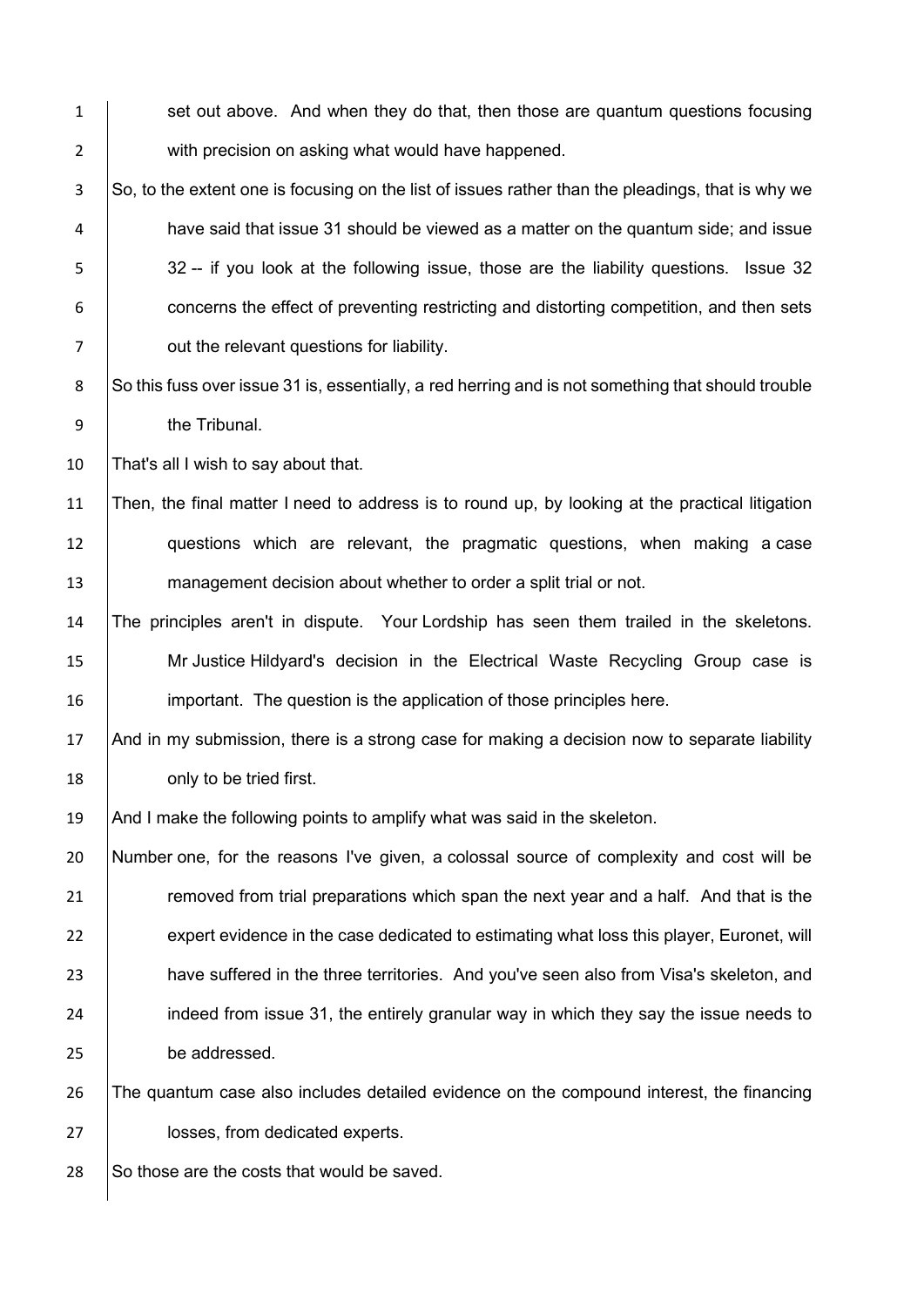1 Second point, is the point that, my Lord, we've now covered in argument: if there isn't a split, 2 then the expert work necessarily on quantum has to cover all three territories, even if 3 I am wrong and I don't succeed in all three, and it will have to cover these many 4 different permutations of liability; for example, if a non-discrimination rule is lawful in 5 **b** one territory and the access ban is not, and the different effects that would flow from  $6 \quad |$  that.

7 The third point is that the split will serve a useful purpose. That's the point that we have also 8 **canvassed, about clarification of legal rights and obligations generally in this area, and** 9  $\vert$  therefore leading to the market operating in a different way.

10 The fourth point is this, that our current best estimate, which I will need to unpack, is that the 11 **light** liability trial itself will occupy, as you've seen from our skeleton, we now think up to 12 **nine weeks of court time and that a combined trial could, will require more than 12.** 

13 And I will want to explain that. I am making the following assumptions for a liability-only trial.

14 The first is that we're dealing with four-day trial weeks, as the letter from the Tribunal **has indicated we will. I am taking these assumptions: that you have a week for judicial pre-reading, a week for openings and closings respectively, and a week for preparing the written closings and for the Tribunal to read the closings.** 

- 18 | MR JUSTICE BUTCHER: Sorry, one week for pre-reading?
- 19 | MR TURNER: Yes, one week for openings.
- 20 | MR JUSTICE BUTCHER: One week for openings?
- 21 | MR TURNER: Two days apiece. Your Lordship may consider that too much --
- 22 | MR JUSTICE BUTCHER: Well, I think that would be generous.
- 23 | MR TURNER: Yes.
- 24 | MR JUSTICE BUTCHER: But one week for closings does not appear to be generous.
- 25 MR TURNER: One week for closings, certainly after a case of this kind, two days apiece must 26 be right.
- 27 | MR JUSTICE BUTCHER: I agree with that.
- 28 MR TURNER: Let us say one day for openings. And a practice which I've now seen, 29 your Lordship will be far more familiar with, a week for preparing the written closings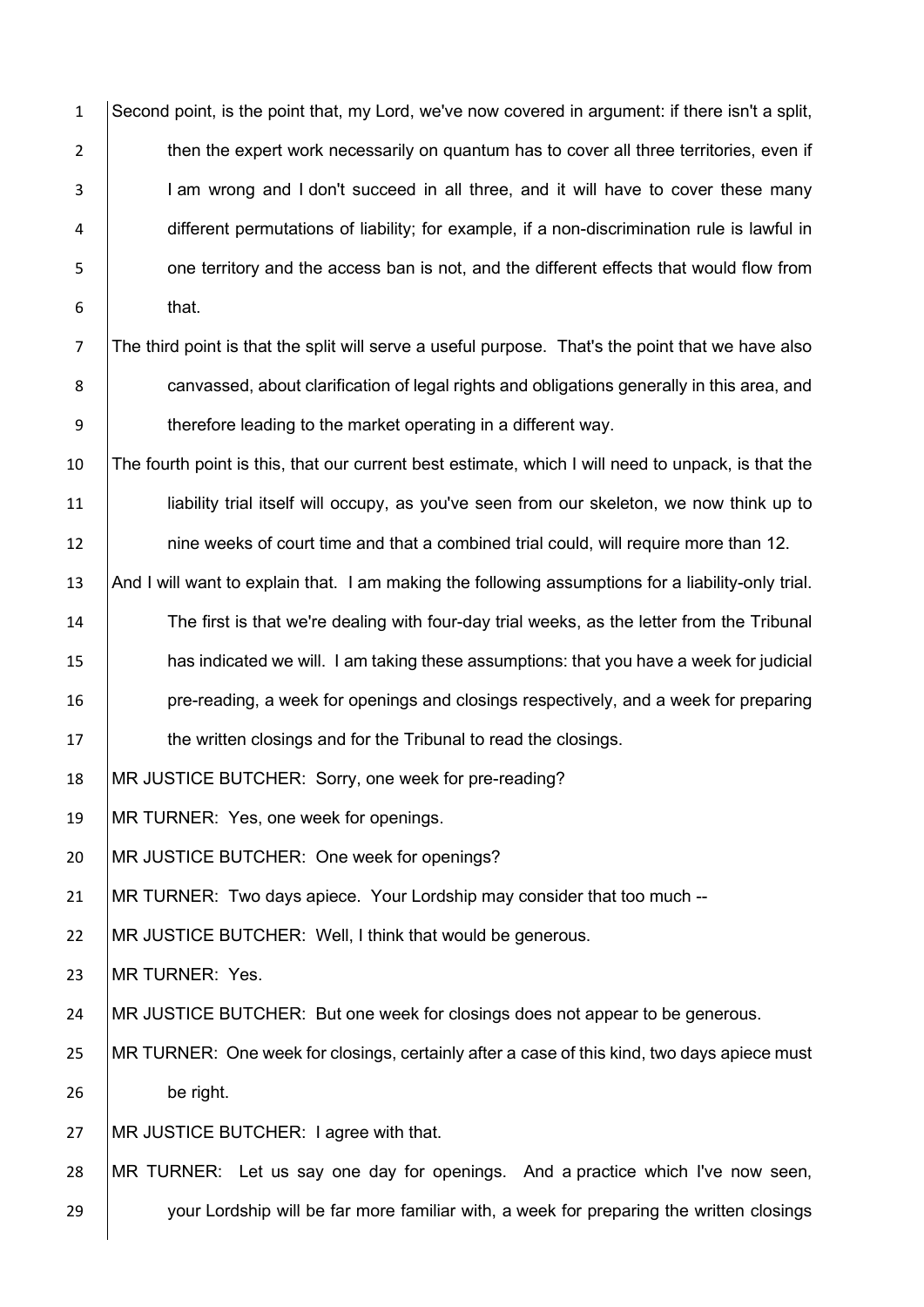1 after the hearing of the evidence and then submitting them and a week for the Tribunal 2 to read them before the oral closings. So that is either four weeks and two days or five 3 weeks.

4 Then what has emerged from the debate that's led to this hearing is that on liability alone, 5 **there will be the factual witnesses and the schemes have two ATM industry experts.** 6 | It appears that there may be at least 14 factual witnesses and those experts as well, 7 **Fig. 2** and that is why we are, broadly, allowing for three weeks for the oral examination of all 8 **b** that evidence. Three court weeks.

9 | Then you come to -- so that's four -- four weeks, two days, let's say, and three weeks on top. Then you have the economic evidence. Now, this is an important point because my experience has been that if one is not dealing with the quantitative modelling, then it is possible and better for the economic evidence to be hot-tubbed for there to be concurrent evidence.

14 And we put in our skeleton the point that at least in one case, the former president of the Tribunal, Mr Justice Roth, in litigation here in 2017, Paroxetine litigation, drew 16 a distinction between the sorts of cases where you can have a hot tub, where you're **1** not needing to go through intricate modelling with the experts, and cases where there is such modelling and where it's better for counsel to take the experts to it in cross-examination individually.

20  $\vert$  So if you have a liability-only trial, you are much more likely to be able to achieve that with the 21 economists in hot tubs, and to achieve that and let us say in one court week. 22 Your Lordship may see that as too narrow, but we see as a hot tub concurrently with  $23$  the experts, that that is achievable. Without hot-tubbing, it's longer.

24 And finally, the last piece is evidence from foreign law experts. I'm going to assume that they 25 simply use up some of the time allowed already in the estimate that I've now given. So 26 **that amounts in total to around nine weeks.** That's how I'm currently getting there, 27 **lacks** looking at a liability-only hearing.

28 My Lord, if you open our skeleton up and go to paragraph 53, which is at A, [page] 42, unless 29 you have it separately.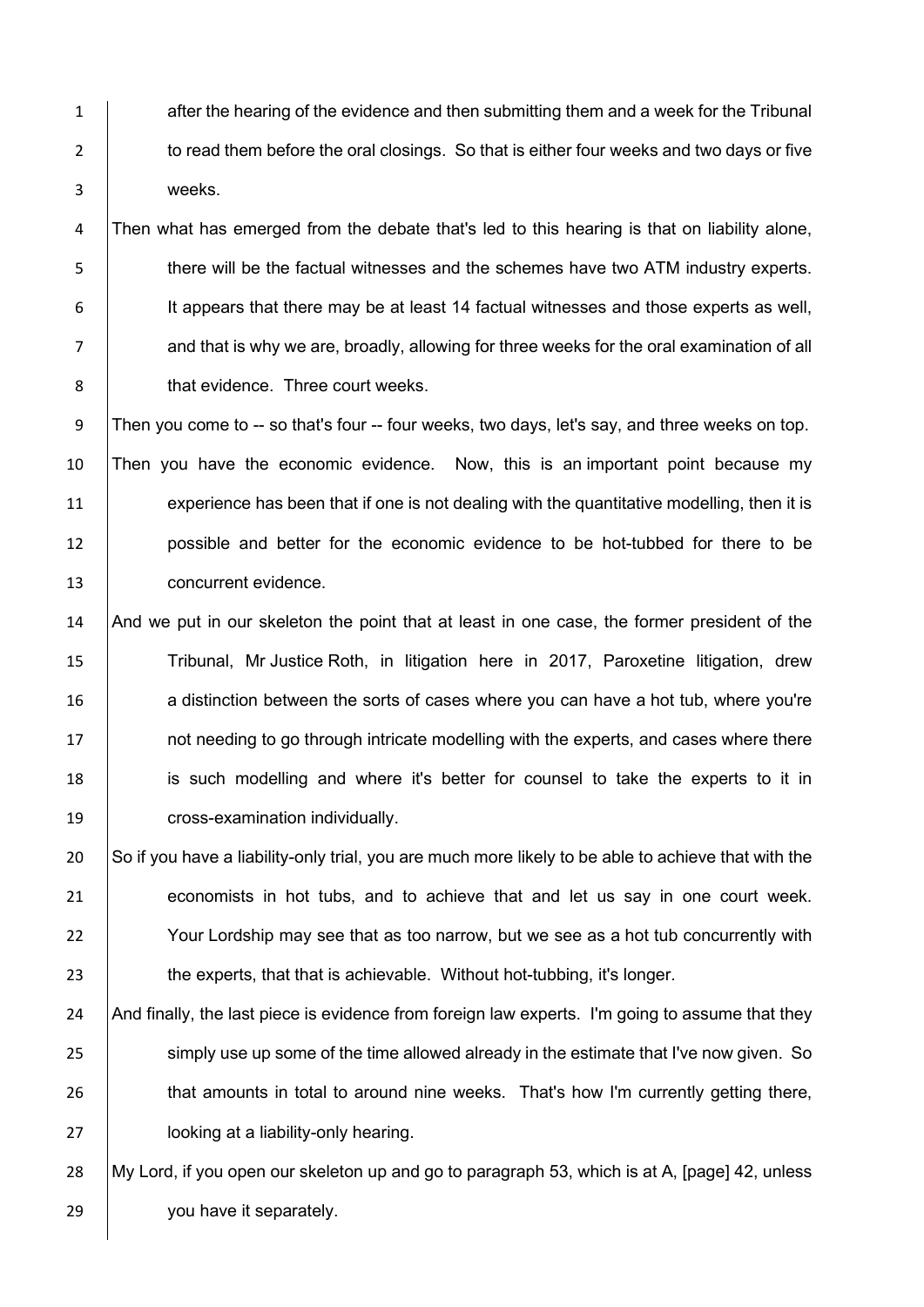1 | MR JUSTICE BUTCHER: A42?

2 | MR TURNER: A42, yes.

3 MR JUSTICE BUTCHER: Yes.

4  $\parallel$  MR TURNER: We there set out -- so I'm not going to repeat it -- all of the different issues that 5 will arise for a liability-only trial anyway, that will need to be covered.

6 | It is already, therefore -- now looking at the factors that Mr Justice Hildyard articulated, and 7 **before him, the former Chancellor in relation to the Leaflet Company case, it's already** 8 a very heavy burden for the Tribunal in its own right.

Now, what happens if you add the quantum ... if you have to do quantum as well, at the same **trial, it does add a significant additional burden** -- so to conceptualise what will be involved, you have now got in court as well, the quantum debate among the experts, 12 so that involves all of the permutations, all of their modelling, and all of the cross-examination about the assumptions they've made and how things change, if it's **one permutation rather than another.** 

 That's not, in my submission, suitable for hot-tubbing; it's far more suitable for individual cross-examination of each of the three experts. Their work will need to be assessed **on its own merits. That in, itself, does add considerable time, and one might consider** 18 there that it could be a day or two apiece on the modelling for the three experts each.

19 On top of that, you then have the financing loss claim, where you have three experts again to

20 **be cross-examined -- the borrowing costs.** 

21 | MR JUSTICE BUTCHER: Three experts?

22 | MR TURNER: Well, ourselves, and Visa and Mastercard.

23 | MR JUSTICE BUTCHER: I'm not likely to allow duplicative expert evidence from Visa and 24 Mastercard on the same point. I'm not sure how far this would be duplicative. 25 MR TURNER: That's -- well, I'm grateful to your Lordship for that, that's a fair observation --

26 MR JUSTICE BUTCHER: I mean, I'm not going to say that they can't put in expert reports --

27 **MR TURNER: No.** 

28 | MR JUSTICE BUTCHER: -- but I would be astute to ensure that I don't hear the same expert 29 evidence twice.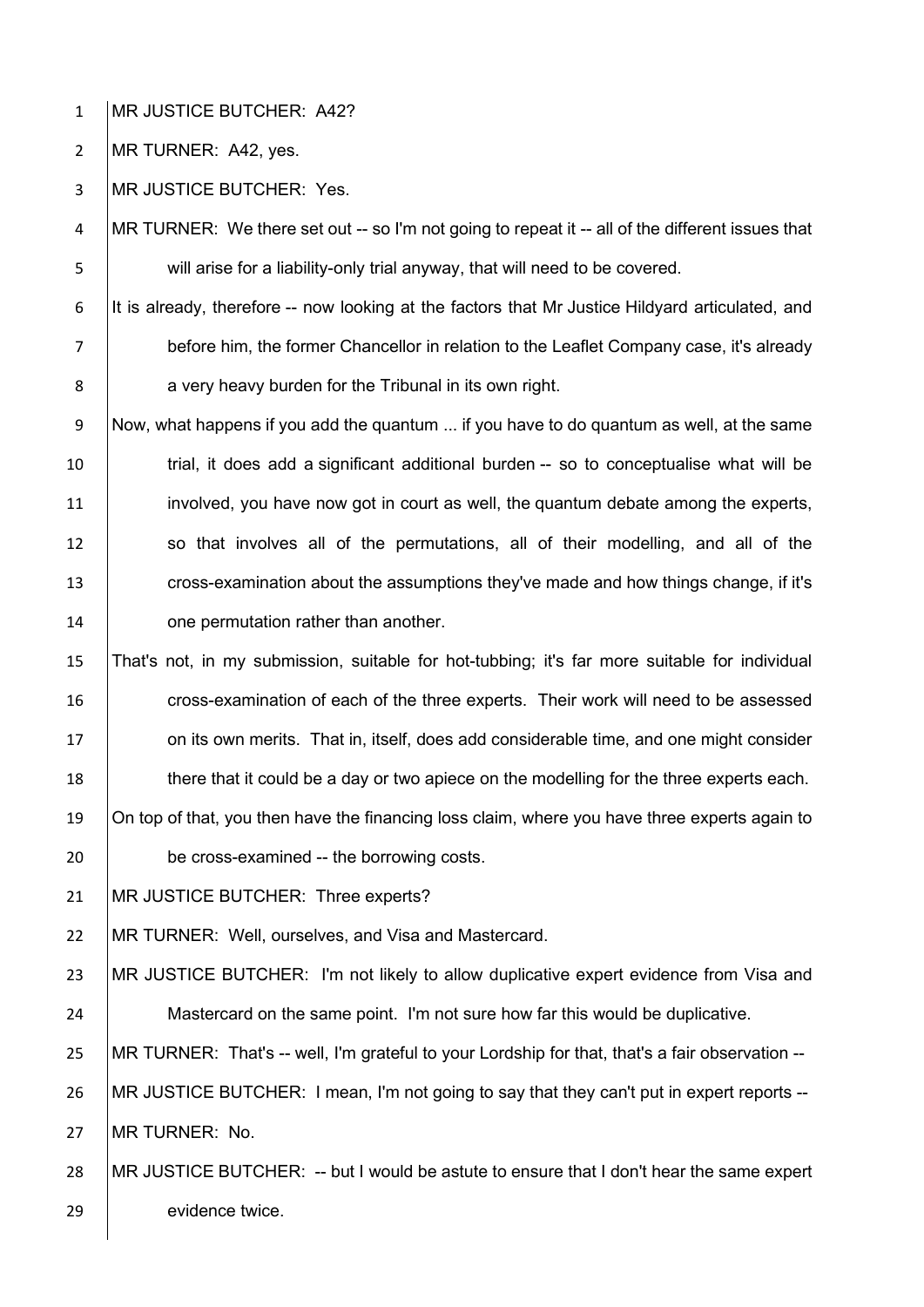MR TURNER: Yes, yes. It would, in my submission, probably require a direction, because **b** otherwise they will say that they have their own different perspective that differs from **b** the other scheme --

4 | MR JUSTICE BUTCHER: Well, if we do need directions in relation to that, you can reply to it **because my usual inclination in relation to this is to make sure that Defendants do not duplicate expert evidence unnecessarily, or indeed -- well, it's usually the Defendants.** MR TURNER: My Lord, I'm very grateful for that indication because as this litigation **progresses, it will be something that will need to be borne in mind very closely,** irrespective of the outcome --

 MR JUSTICE BUTCHER: Of course if the Defendants' experts have different points to make, 11  $\parallel$  that's a different matter, but if they are simply making the same point, then that isn't, in 12 my view, very satisfactory.

MR TURNER: I am obliged.

14 Now, we've talked about the quantum debate among -- there will be likely three experts and **the large amount of work that that will require.** 

On top of that, as I say, you have the financing loss claim.

 I am told that we had applied at one point for the Defendants to be limited to a shared expert **Arror** and this was rejected by Mrs Justice Cockerill.

 MR JUSTICE BUTCHER: Right, okay. Well, I am not limiting them to one expert, but I will **need a lot of persuasion if I am I going to hear the same expertise from two different** 21 experts, but we don't need to go any further into that. I just raise a question mark over 22 vour point, that there is going to be three lots of experts which are going to take up **Solut** significant time in relation to the financing aspect, but that's the only reason it came up.

25 | MR TURNER: No, I understand.

26 So we've covered the expert evidence on the individual modelling. Then the financing losses. 27 Then potentially additional time to cross-examine at least our factual witnesses on the 28 | quantum issues.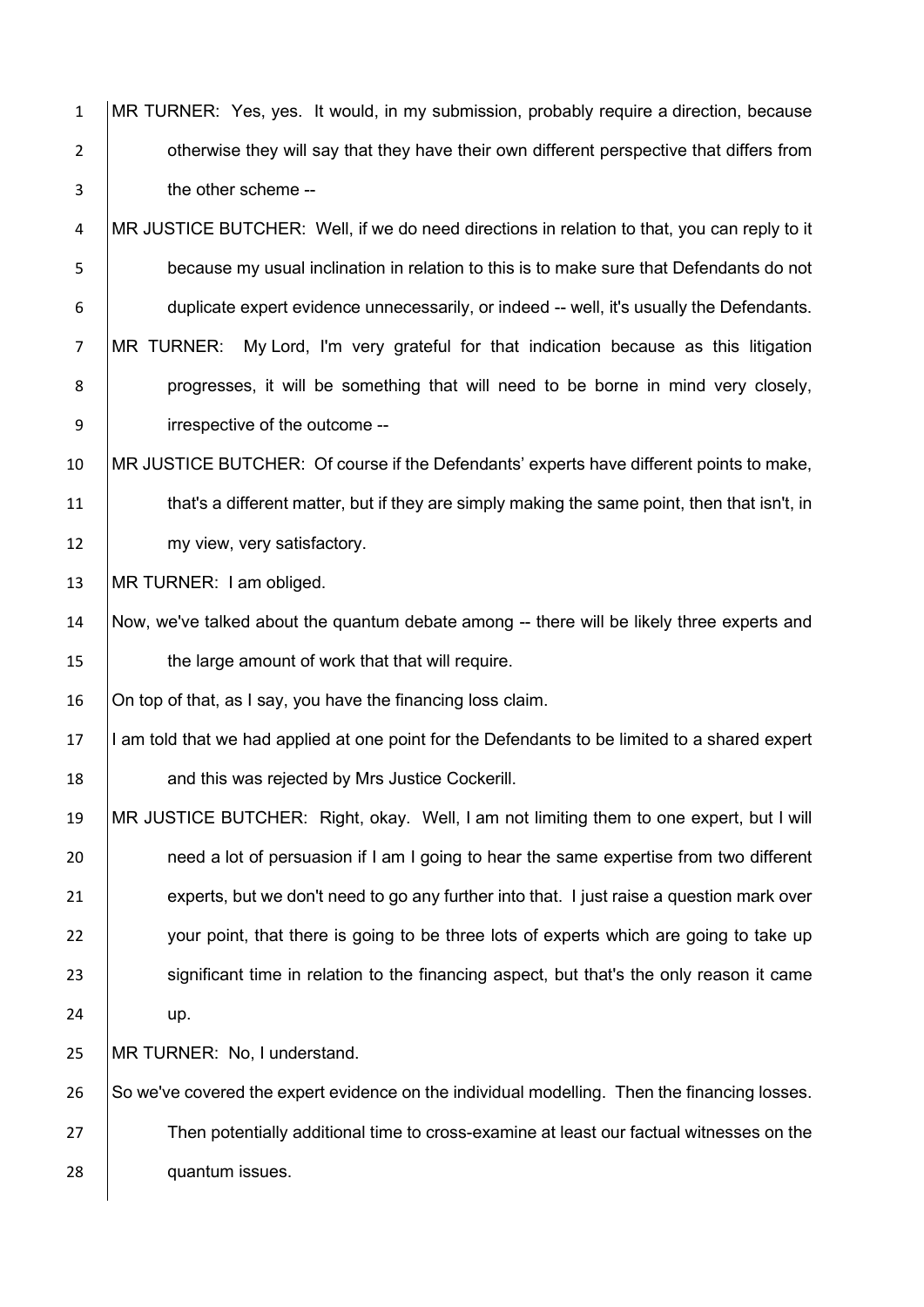| $\mathbf{1}$   | And finally, foreign law points on quantum, type of recoverable loss and so forth, that have    |
|----------------|-------------------------------------------------------------------------------------------------|
| $\overline{2}$ | already been indicated.                                                                         |
| 3              | Now, our assessment is that this renders a 12-week single trial perhaps achievable, but         |
| 4              | certainly tight, and that it would be sensible, if there were a single trial, to allow more     |
| 5              | than that.                                                                                      |
| 6              | MR JUSTICE BUTCHER: How -- 12 weeks take you from the beginning of October until                |
| $\overline{7}$ | when?                                                                                           |
| 8              | MR TURNER: It's the end of December, the conclusion of the term --                              |
| 9              | MR JUSTICE BUTCHER: Does it fit into that term or does it go over?                              |
| 10             | MR TURNER: My understanding is that it does fit within the Michaelmas term, yes. Yes, I'd       |
| 11             | 2 October through to the conclusion in December before<br>need to check that.                   |
| 12             | Christmas, it does fit --                                                                       |
| 13             | MR JUSTICE BUTCHER: 12 weeks --                                                                 |
| 14             | MR TURNER: -- it does fit, yes.                                                                 |
|                |                                                                                                 |
| 15             | Technically, one day short. If you go further, then you're into January.                        |
| 16             | Now, for these reasons we see that the single trial could realistically need more than the 12   |
| 17             | weeks. And this accords with Visa's own submissions that it made at the first CMC, if           |
| 18             | I may just show you those. They're in bundle F, tab 2, and if you go in that to page 31,        |
| 19             | you'll see the heading "Trial Length".                                                          |
| 20             | MR JUSTICE BUTCHER: Yes.                                                                        |
| 21             | MR TURNER: The Defendants propose the trial be listed for a period of 12 weeks, including       |
| 22             | one week of pre-trial reading, one week for preparing written closings, and so forth.           |
| 23             | "53: Visa submits this is already a relatively tight timetable and it may well become necessary |
| 24             | to eat into some of the closing preparation time if the evidence takes longer to hear,          |
| 25             | by way of comparison, Sainsbury's and Visa, which only concerned interchange fees               |
| 26             | in one market, not three, and only concerned liability and not quantum and only                 |
| 27             | concerned Visa and not Mastercard was heard over about 12 weeks."                               |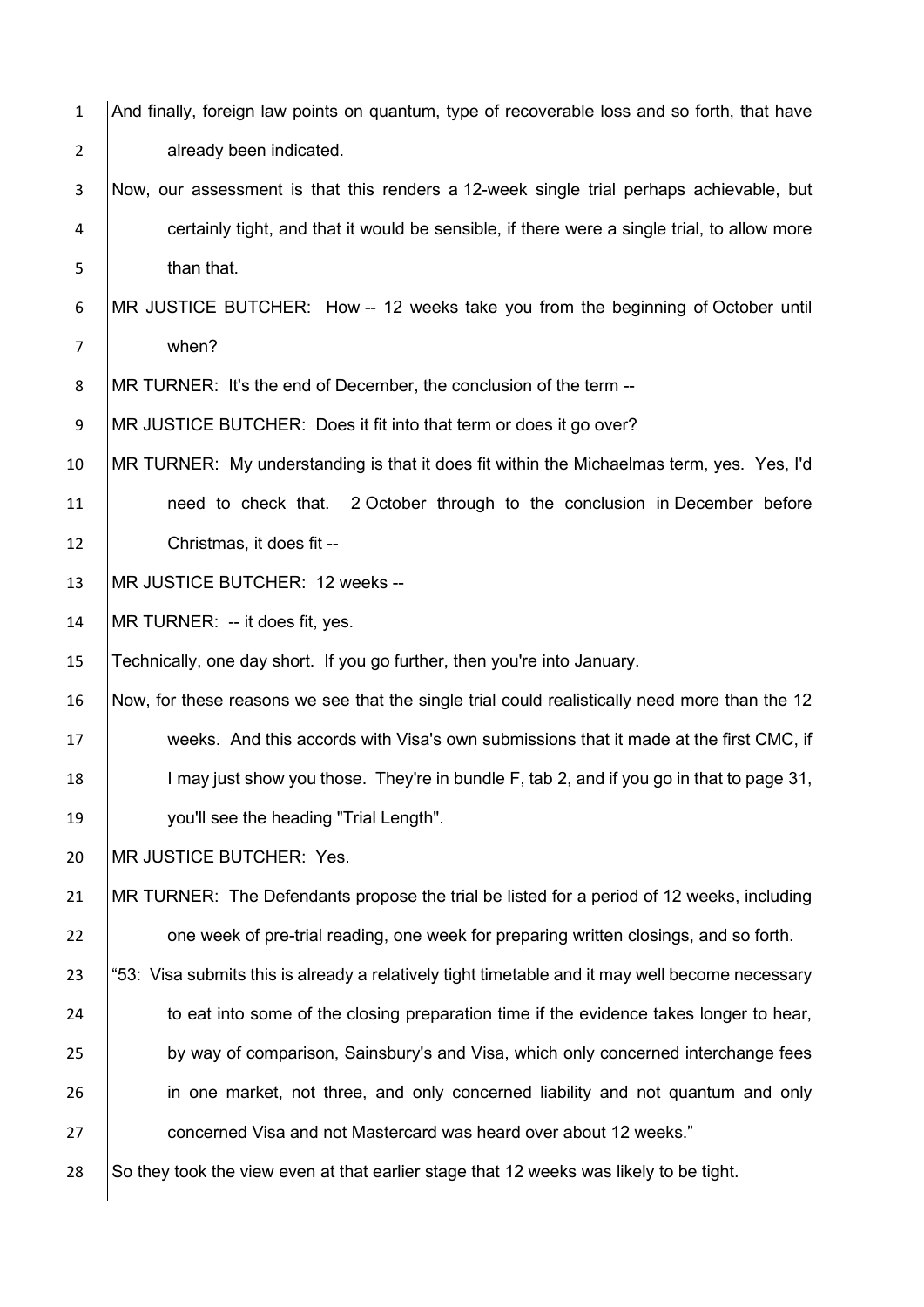1 We agree with their benchmark -- the rough benchmark of the Sainsbury's and Visa litigation 2 and how long that took. And for the reasons that I've now explored with the court, it 3 **does seem that 12 weeks could be too tight an estimate for a combined trial, and that** 4 therefore if there were to be a single trial, it would be better to allow for a provision for 5 **that to extend into January, into the Hilary term as well.** 

6 MR JUSTICE BUTCHER: Yes.

7 | MR TURNER: So those are the reasons why we say that on that fourth point I was making, 8 **that there is a realistic, genuine estimate of a liability trial that fits within the Michaelmas** 9 term estimate, that could well be nine weeks, that will, in itself, be heavy for the court 10 **Fig. 20** and the parties, and for that reason too it would be sensible, on pure practical grounds, 11 to envisage a trial on liability issues in that slot.

12 The fifth point is the simple point really responding to the Defendants, who say that we will 13 have to go into matters twice, that the liability findings will create an issue estoppel,  $14$  there will not be re-litigation. And I hope that I have  $-$  or I have sought to explain why 15 the liability issues do not involve going over the same territory. And this was 16 **emphasised by Mr Justice Lewison, as he then was, in the Harvard International case.** 17 We quote it in our skeleton. I don't believe I need to take you to that.

18 MR JUSTICE BUTCHER: No, there will be -- things which are decided, there will be 19 an estoppel.

20 MR TURNER: Yes, that's right.

21 And sixth is the problem of bifurcated appeals which we've now touched on, if there are split  $22$   $\parallel$  trials. Here the issue cuts both ways, and that was -- I've referred to it now in general 23 Terms, we say very crisply addressed by Mr Justice Zacaroli in the Ede & Ravenscroft 24 **case, and you see that in H, tab 18, at page 1383.** 

25 | It's at the bottom of page 1383, internal numbering 8.

26  $He$  says:

27 The Claimants point out that the Tribunal retains a discretion as to what to do about quantum, 28 even if there's an appeal after the first trial. But the point cuts both ways, particularly 29 **because an appeal on a composite trial runs the risk of the matter having to be remitted**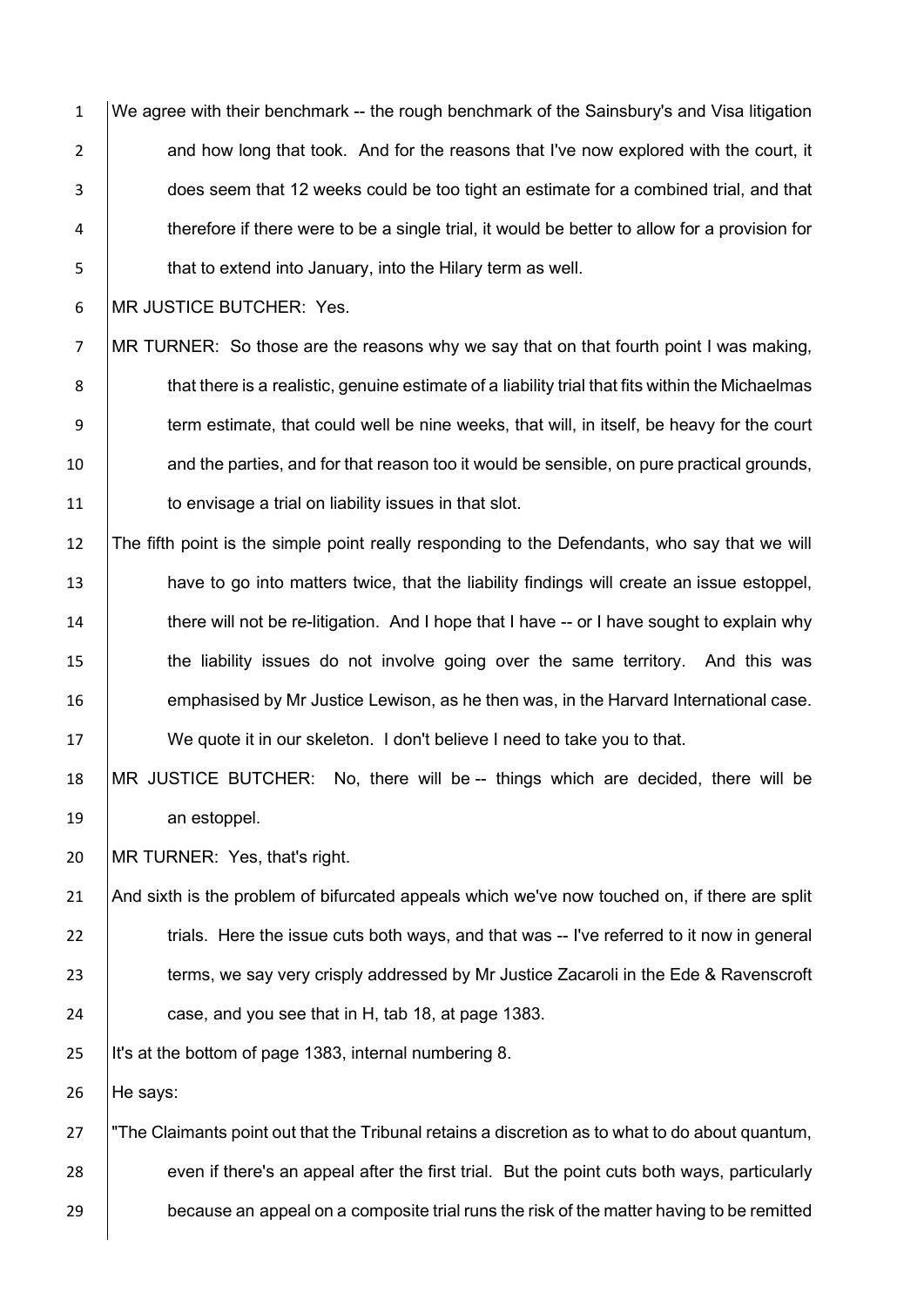| $\mathbf{1}$   | to re-investigate quantum, depending on the appeal court's determination as to                    |
|----------------|---------------------------------------------------------------------------------------------------|
| $\overline{2}$ | liability."                                                                                       |
| 3              | So that's simply repeating the point that I adumbrated earlier, that the apparent advantage of    |
| 4              | a single trial may turn out to be illusory if something like that occurs.                         |
| 5              | And my seventh point, which I won't labour because I've already made it, is that the prospects    |
| 6              | of settlement are certainly good if the liability issues are crystallised and resolved. And       |
| 7              | that is what has just happened with Visa in the merchant interchange fee case brought             |
| 8              | by Sainsbury's.                                                                                   |
| 9              | So my Lord, I'm grateful for your patience in hearing me out on this. I did need to explain it in |
| 10             | some detail to show you how the issue arises.                                                     |
| 11             | MR JUSTICE BUTCHER: That has been extremely useful Mr Turner, thank you very much.                |
| 12             | Yes, who is going to go first?                                                                    |
| 13             | <b>Submissions by MR JOWELL</b>                                                                   |
| 14             | MR JOWELL: Mr Chairman, it has been decided that I would kick off. Could I start by going         |
| 15             | back to put this application in its procedural context?                                           |
| 16             | This is an action that was issued in May 2019, so almost three years ago. The first CMC was,      |
| 17             | as you've heard, before Mrs Justice Cockerill. It was not heard in November, as my                |
| 18             | learned friend suggested, it was heard in October 2020, so more than a year and a half            |
| 19             | ago.                                                                                              |
| 20             | There were various matters that were in contention at that first CMC, but one thing that was      |
| 21             | never contended was there was no suggestion by either side that there should be                   |
| 22             | a split trial between quantum and liability.                                                      |
| 23             | Indeed, the list of issues that was agreed in advance of that CMC included issue 31, and as       |
| 24             | you've seen, the location of that issue in the agreed document indicated that it was              |
| 25             | mutually recognised as being relevant to infringement. And the same is true of issue              |
| 26             | 17.                                                                                               |
| 27             | Now, directions were given at that first CMC through to trial, and on the basis of a trial        |
| 28             | consisting of both liability and quantum. As you've seen, that was originally meant to            |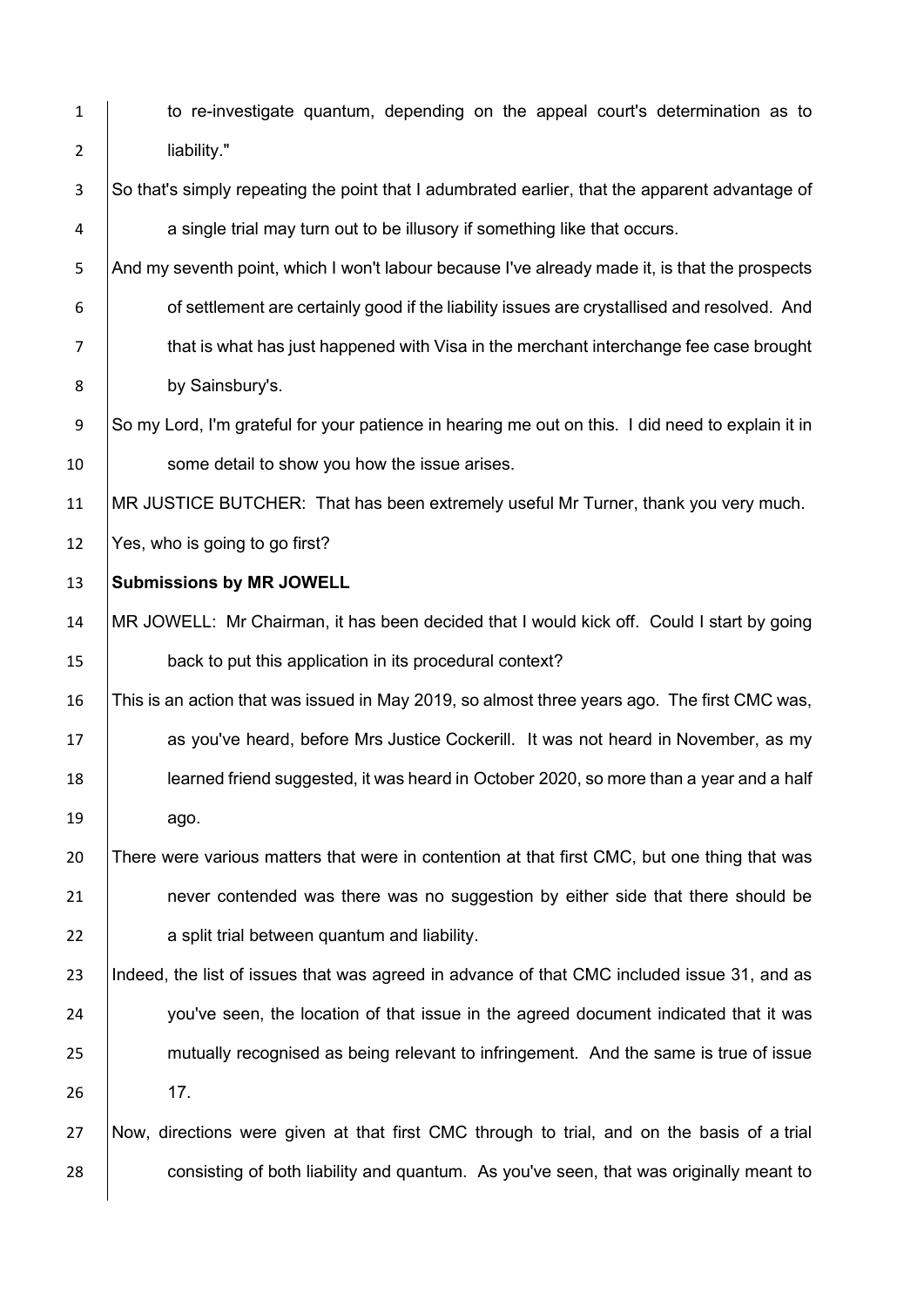| $\mathbf{1}$   | take place on the first date after 23 January 2023, with an agreed estimate of 12              |
|----------------|------------------------------------------------------------------------------------------------|
| $\overline{2}$ | weeks.                                                                                         |
| 3              | Now, at that CMC, Visa were seeking answers to its RFIs, various RFIs, which were in           |
| 4              | particular relevant to the issues identified in issue 31. It was never suggested in            |
| 5              | response, by the Claimants, that the RFIs only related to points of quantum and didn't         |
| 6              | also relate potentially to liability.                                                          |
| $\overline{7}$ | The judge, in any event, dealt with that RFI not by ordering answers to the RFI, but instead   |
| 8              | through the device of ordering sequential exchange of both witness statements of fact          |
| 9              | and of expert reports.                                                                         |
| 10             | So that's the origin of the order that my learned friend noted of the sequential exchange. It  |
| 11             | was so that the Defendants could be put in a position where they could understand the          |
| 12             | detail of the Claimants' case before giving their evidence.                                    |
| 13             | The Claimants were, for their part, at that first CMC, seeking disclosure, and that disclosure |
| 14             | related both to matters of liability and to quantum.                                           |
| 15             | Now, there's been a transfer to the CAT and there's been some slippage in the timetable. But   |
| 16             | nevertheless, after that first CMC, the parties have spent considerable time liaising          |
| 17             | through their solicitors and agreeing the categories of disclosure that are relevant to        |
| 18             | all issues in the claim, both liability and quantum.                                           |
| 19             | Indeed, lists of issues for certain of the experts have been agreed, again based on the        |
| 20             | assumption that the issues included quantum.                                                   |
| 21             | Now, as my learned friend has acknowledged, disclosure, the main disclosure, has already       |
| 22             | taken place over six months ago, and that disclosure and inspection of documents               |
| 23             | included documents relating both to liability and to confirm.                                  |
| 24             | There's a little bit more top-up disclosure to come to get, to make things up to date, to make |
| 25             | the disclosure, bring it up to the present time, but the disclosure exercise is                |
| 26             | substantially complete.                                                                        |
| 27             | The factual evidence, meanwhile, is due to be served by the Claimants just next month, and     |
| 28             | will include, unless, Mr Chairman, you take a different view, the witnesses potentially        |
| 29             | relevant to quantum.                                                                           |
|                |                                                                                                |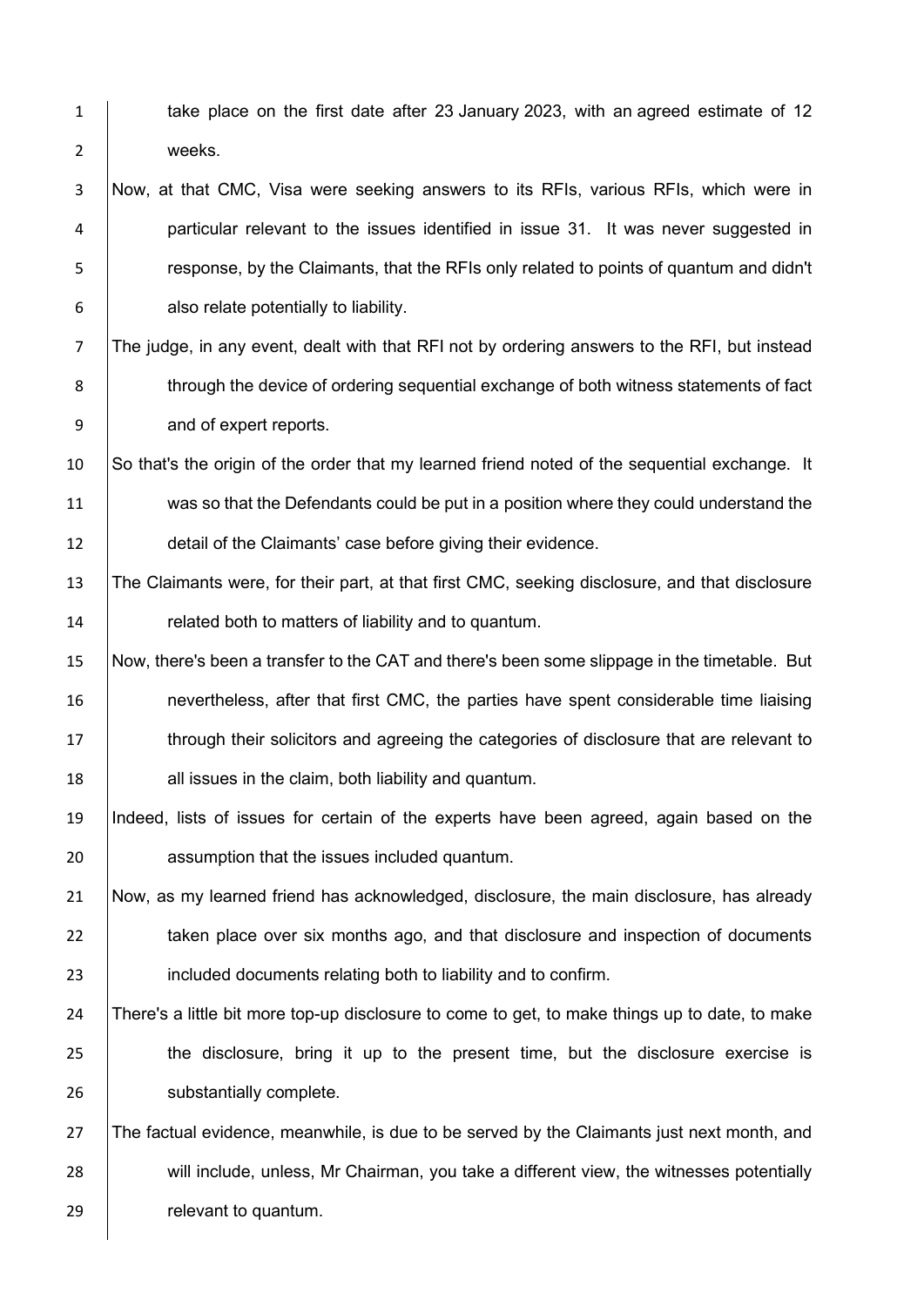| $\mathbf{1}$   | Now, our experts certainly have already commenced the detailed examination of the                      |
|----------------|--------------------------------------------------------------------------------------------------------|
| $\overline{2}$ | documents, including a review of the transaction data of Euronet and Mastercard, for                   |
| 3              | the preparation of their expert reports in relation to both liability and quantum issues.              |
| 4              | Now, against that background, it must be clear that any advantages, any potential advantages,          |
| 5              | of a split trial adverted to in the case law, or indeed as a matter of common sense,                   |
| 6              | have already been lost.                                                                                |
| $\overline{7}$ | MR JUSTICE BUTCHER: Or may have been.                                                                  |
| 8              | MR JOWELL: Well some --                                                                                |
| 9              | MR JUSTICE BUTCHER: Some part of it will be lost.                                                      |
| 10             | MR JOWELL: Yes, that's right, a significant part -- I mean, we're six months after disclosure          |
| 11             | and disclosure itself, it's not just -- it's the process of disclosure and reviewing that              |
| 12             | disclosure.                                                                                            |
| 13             | Now -- and that ship has definitely sailed.                                                            |
| 14             | Now, it's not suggested by my learned friend that in any way the trial date needs to be vacated        |
| 15             | or that we can't achieve the hearing in 2023.                                                          |
| 16             | So this is not a case where it can be said, "Well, if you split liability and quantum, the trial of    |
| 17             | liability will occur any earlier". It clearly won't.                                                   |
| 18             | And although there is some concern about the 12-week estimate, it's been agreed, and there's           |
| 19             | no -- we have -- we believe it can -- with some discipline and effort, it can be achieved.             |
| 20             | And the difference between that and a nine-week trial on liability is simply not significant in the    |
| 21             | larger scheme of things. And one will not achieve a resolution of this matter materially               |
| 22             | earlier as a result.                                                                                   |
| 23             | So this is a very late application, and indeed the first time that a split trial was even floated      |
| 24             | was in correspondence in December of 2021, so just a few months ago.                                   |
| 25             | If I may just show you that because it is relevant to see how they initially put it. It's in bundle G, |
| 26             | at tab, page 13.                                                                                       |
| 27             | MR JUSTICE BUTCHER: G13?                                                                               |
| 28             | MR JOWELL: G13, yes.                                                                                   |
| 29             | MR JUSTICE BUTCHER: Yes.                                                                               |
|                |                                                                                                        |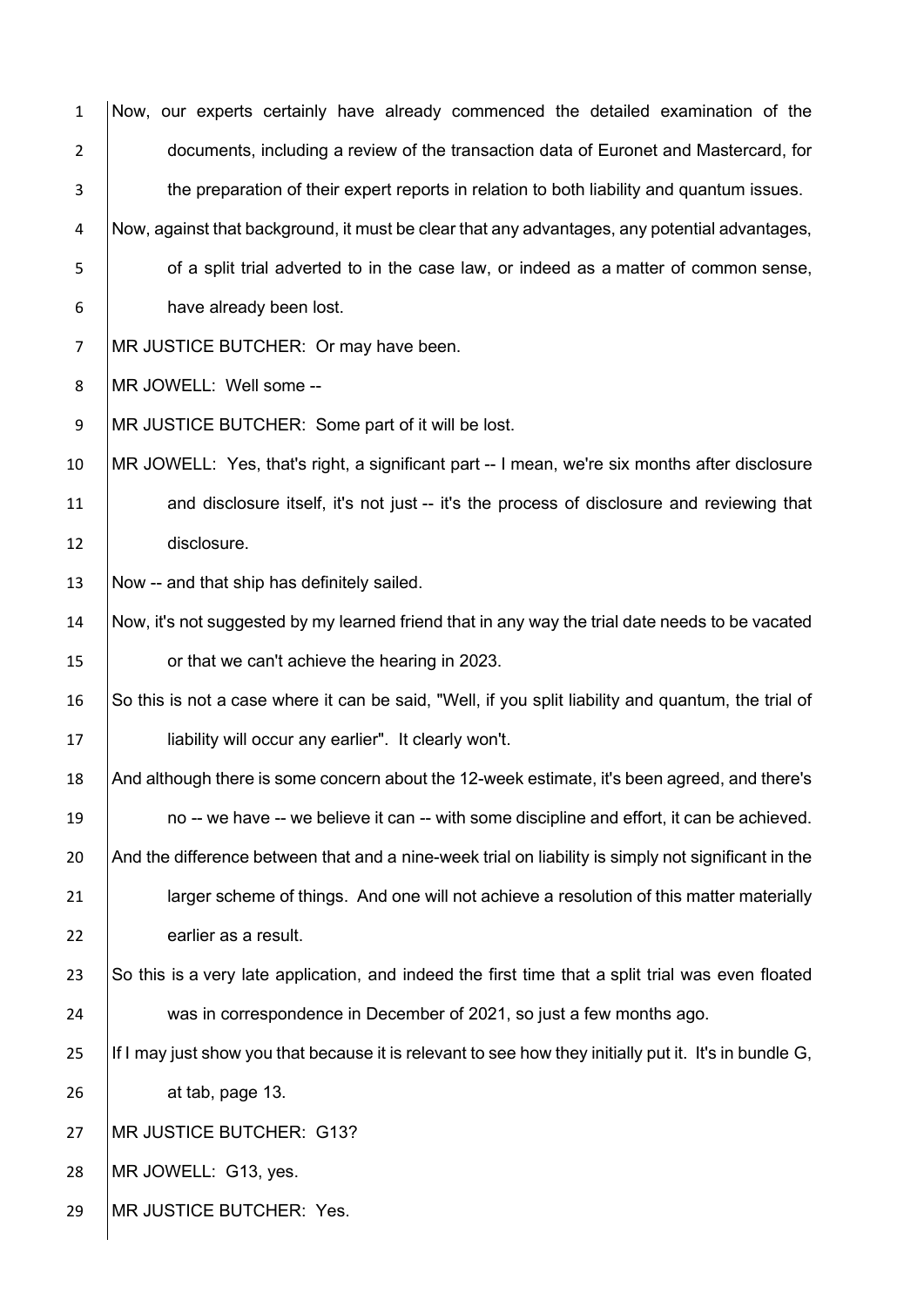1  $\parallel$  MR JOWELL: They started by suggesting, as you see at the bottom, that -- they proposed:  $2$   $\vert$ "... issues relevant to liability should be determined at a six-week trial..." 3 Well, that's now a nine-week trial. 4 MR JUSTICE BUTCHER: One moment, yes, a six-week trial. 5 MR JOWELL: Yes: 6  $\vert$ "... starting in October 2023. The remaining issues that are relevant to causation and quantum 7 Should be tried at a later stage." 8 You'll see over the page, do you see the fourth paragraph down, they say this: 9 | "In the present case, the Claimants propose a straightforward division of issues. Issues 16 to 10 34 from the agreed list of issues would be determined at a liability trial in October 23. 11 The remaining issues that are relevant to causation and quantum would be tried at 12 a subsequent stage. There is therefore a clean and logical split of the issues between 13 **the parties."** 14 So you see no suggestion at all that issue 31 is not relevant to liability or, indeed, issue 17. 15 If one goes forward, we see our reply, which is at G20 -- well, it starts at G19 but the part 16 I would like to show you is at G20 -- and you see we point out in the first paragraph of 17 September 17 G20 that we fail to see how that split would offer a clean and logical split of the issues 18 between the parties. Several of the issues listed at paragraphs 16 to 34 go to both 19 liability and quantum, and we consider, for example, issue 31, and we go through it. 20 | We say: 21  $\vert$  "Such matters, while crucial to any analysis of liability, will also play a central part in any 22 causation and loss analysis. To the extent that it is suggested that issue 31 could be 23 **dealt with in a broad brush manner for the purposes of determining liability and then** 24 Subsequently revisited, such an approach would be unsatisfactory." 25  $\vert$  And we explain why. 26 Now, the response to that letter we'll see -- and forgive me but Mastercard wrote in similar 27  $\parallel$  terms, that's at G17. I don't think I need to go to it -- if you go, Mr Chairman, to page 24, 28 we see their response. You see at the top (a):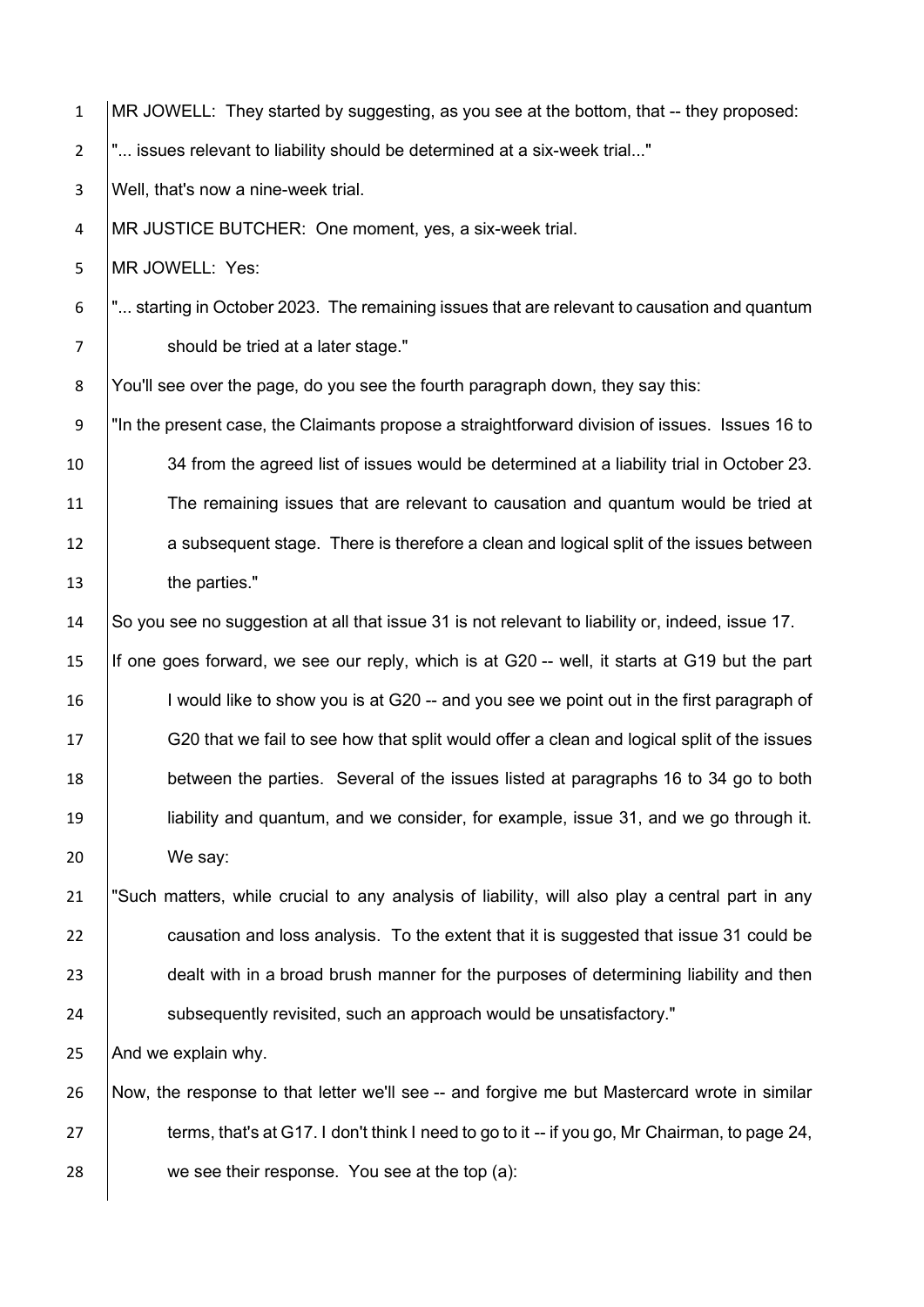| $\mathbf{1}$   | "To address the specific points in your letters, clean split, issues 16 to 34 concern the factual |
|----------------|---------------------------------------------------------------------------------------------------|
| $\overline{2}$ | background, applicable law, the alleged infringement of competition law and objective             |
| 3              | necessarily/exemption. They are all concerned with the Defendants' alleged liability.             |
| 4              | Moreover, the Tribunal's conclusions on issue 31 as part of liability can and should              |
| 5              | inform its determination of quantum issues, such as issue 37."                                    |
| 6              | So they double down and they reiterated their point that issue 31 goes to liability.              |
| $\overline{7}$ | Then it really was only later on that, when they brought this application, I think the first      |
| 8              | suggestion that 31 wasn't relevant to liability came as early as -- as late as 17 February        |
| 9              | this year when we --                                                                              |
| 10             | MR JUSTICE BUTCHER: That was 17 February, wasn't it?                                              |
| 11             | MR TURNER: Forgive me. It was when we received the application, shortly after that.               |
| 12             | 4 March, I'm told, forgive me.                                                                    |
| 13             | So they now say, well, issue 31 doesn't concern liability at all and can all be hived off to      |
| 14             | quantum.                                                                                          |
| 15             | Now, as Mr Justice Hildyard noted in Electrical Waste Recycling case, it is of particular         |
| 16             | importance, when considering whether to split liability and quantum, to consider                  |
| 17             | whether there can be a careful demarcation between the two. Can there be a clean                  |
| 18             | split? We simply don't accept that the Claimants are correct, that the matters identified         |
| 19             | in issue 31 do go solely to quantum.                                                              |
| 20             | Those matters, on our case, are also centrally relevant also to liability, both to what's called  |
| 21             | the counterfactual, the question of what would be the position absent the restriction in          |
| 22             | relation to Article 101(1), and also as to whether it falls within exemption provisions in        |
| 23             | Article 101(3) and also to the question of objective necessity.                                   |
| 24             | My learned friend seeks to persuade you that they are not relevant, and he does so essentially    |
| 25             | on the basis of, I think, a number of contentions -- which I'll come to -- but in part they       |
| 26             | are contentions of law, which are at least in part contested, in part they are contentions        |
| 27             | of fact, he says, well, this could all be resolved by other documentary evidence. But             |
| 28             | we make essentially three points in response. First, we say that the Claimants' position          |
| 29             | inconsistent with the parties' stances and understanding to date in their<br>IS.                  |
|                |                                                                                                   |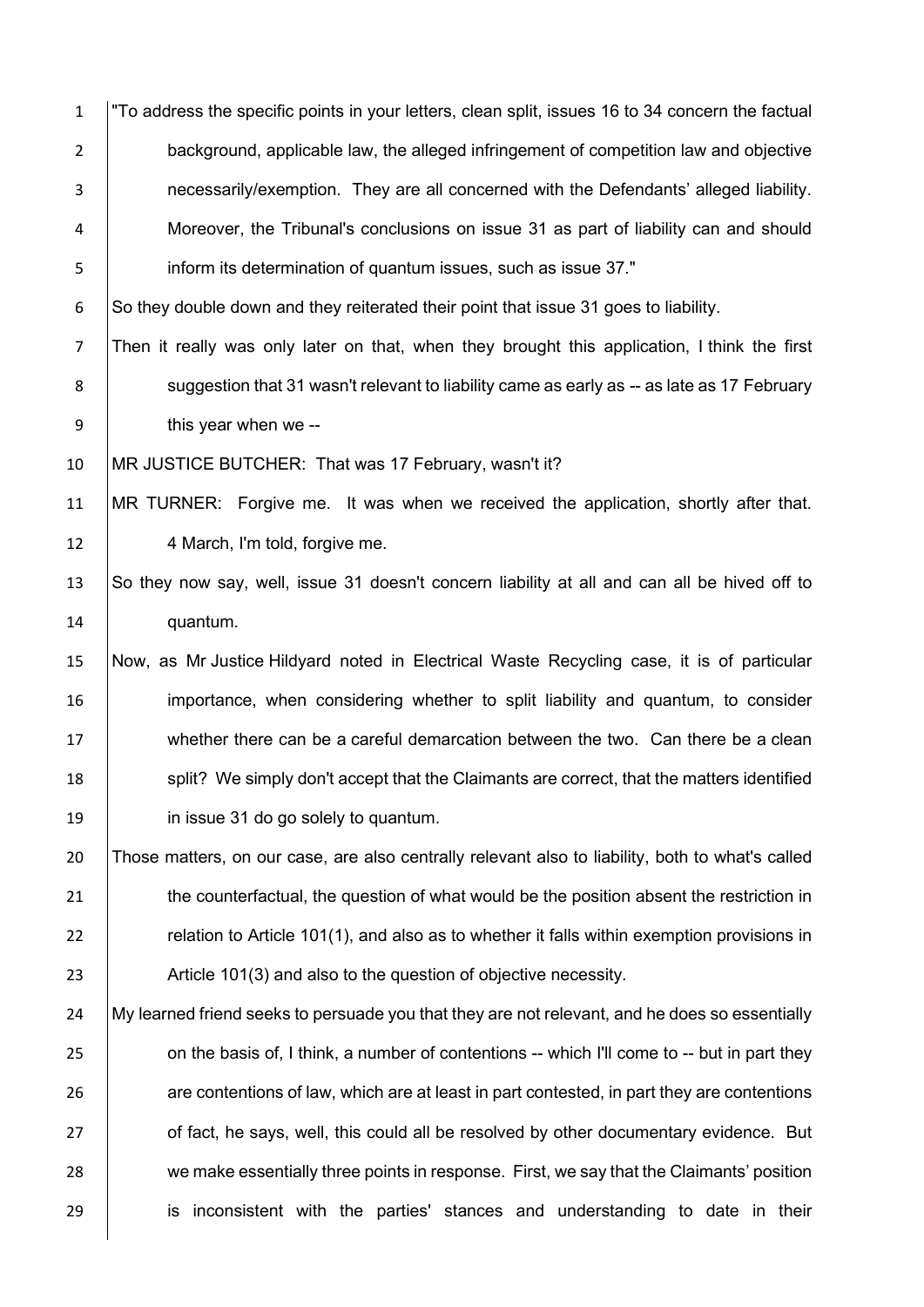1 correspondence, in the list of issues and also we do say in the parties' pleaded cases 2 when you look at them in full, which I will need to come back to. Secondly, we say that 3 it is based upon a highly contentious proposition of law, and we don't for one moment 4 | invite the Tribunal to resolve that point of law today. 5 MR JUSTICE BUTCHER: Well, I am certainly not going to --MR JOWELL: But sufficient really for the Tribunal to just regard the point as arguable, or 7 | indeed not appropriate to resolve today. Because if it's going to be -- if it's an arguable | point of law then the relevant evidence that we wish to rely on will --9 | MR JUSTICE BUTCHER: How would you define that point of law? MR JOWELL: Well, it's whether -- I suppose the point of law -- well, in part it's a point of law  $\vert$  as to whether, within 101(1), there is any room for a substantive assessment as **opposed to a formalistic assessment of whether there is a restriction of competition. Or, to put it another way, whether one can look at different parameters of competition**  in the context of 101(1). In fact, even putting it that way, to say that it would all turn on that, is too narrow, because there's also the question -- in any event, these issues become relevant also to **Example 17** exemption and indeed to objective necessity. It's not enough for my learned friend to say, "Well, I want to prove my case a different way"; **one is entitled to look at the entirety of all the evidence which is relevant.**  $\vert$  So, I mean, I think part of what he says is that it must be determined on a market-wide basis 21 and he says, well, we are only a small fraction of the market. But that doesn't suffice **because the crucial market here is the Polish market, and that accounts for, I think, over 90 per cent of the quantum of their claim -- 96 per cent, thank you.** 24 | MR JUSTICE BUTCHER: Poland is 96 per cent. MR JOWELL: Yes, yes, yes, sir. 26 | Of course, in that market they constitute a very sizeable chunk, 30 per cent of the market. Of **course, one has the advantage of their data, and so one wants to look at their data as** 28 a very useful insight into the market as a whole. Of course, it's very difficult for us to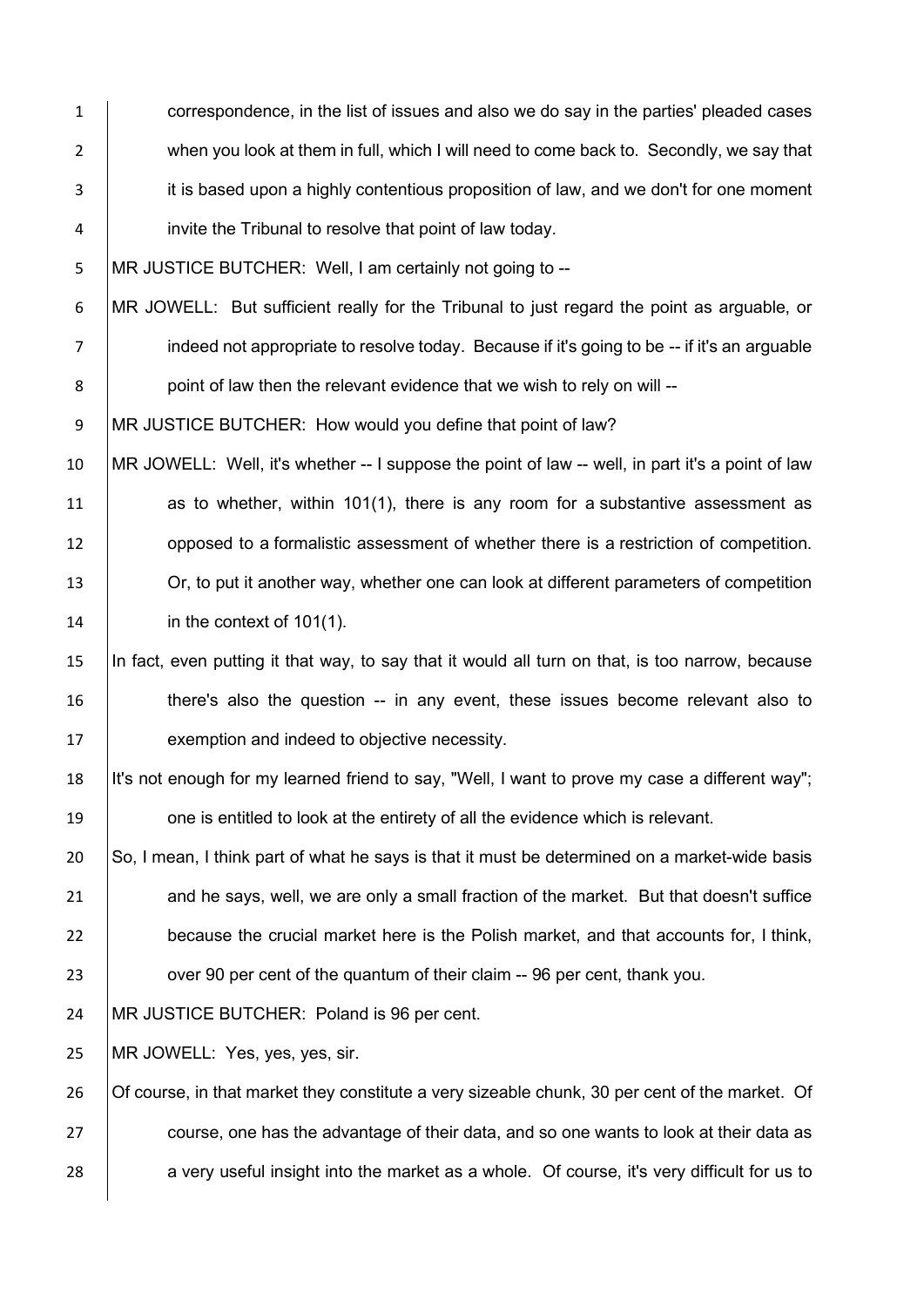| $\mathbf{1}$   | get the data of other operators of ATMs, but one does have the advantage of having                 |
|----------------|----------------------------------------------------------------------------------------------------|
| $\overline{2}$ | their data and of course it's therefore centrally important to look at it.                         |
| 3              | The final point I'll come to briefly is that we do have concerns that what is really going on here |
| 4              | is that the Claimants are seeking to use a split trial as a means of achieving                     |
| 5              | an illegitimate tactical advantage.                                                                |
| 6              | If I may start coming back to the pleadings but I do see it's 1.00, I don't know if that would be  |
| 7              | a convenient place to stop?                                                                        |
| 8              | MR JUSTICE BUTCHER: It would. Right. Thank you. We will resume -- may we resume at                 |
| 9              | 1.45.                                                                                              |
| 10             | $(1.00 \text{ pm})$                                                                                |
| 11             | (The short adjournment)                                                                            |
| 12             | $(1.45 \text{ pm})$                                                                                |
| 13             | MR JUSTICE BUTCHER: Yes.                                                                           |
| 14             | MR JOWELL: Mr Chairman, I was going to go back to the pleadings, if I may. Could                   |
| 15             | I start -- it's in bundle C, page 35. One needs to see how Euronet build up their case.            |
| 16             | They start in paragraph 94 on page C34 to describe the factual and economic context of             |
| 17             | the Mastercard and Visa rules in each of the relevant countries.                                   |
| 18             | Over the page at page 36, you see little paragraph (h), and they note:                             |
| 19             | "ATM operators incur costs in operating ATMs in each of the relevant countries."                   |
| 20             | And they describe those operating costs, and they say:                                             |
| 21             | "The provision of ATMs therefore has a cost that needs to be funded whether through access         |
| 22             | fees, interchange fees "                                                                           |
| 23             | And so on.                                                                                         |
| 24             | And if one then goes forward to page 38, C38, one sees in 95, they're describing the market        |
| 25             | situation in the Czech Republic. And they note at (i) on page C38:                                 |
| 26             | "The level of the default interchange fees are insufficient for the third Claimant to operate      |
| 27             | profitably ATMs, other than those installed in the major city and tourist locations, such          |
| 28             | as central Prague and airports. In the premises, the third Claimants' ATM deployment               |
| 29             | has been disproportionately skewed towards major cities and tourist locations. ATM                 |
|                |                                                                                                    |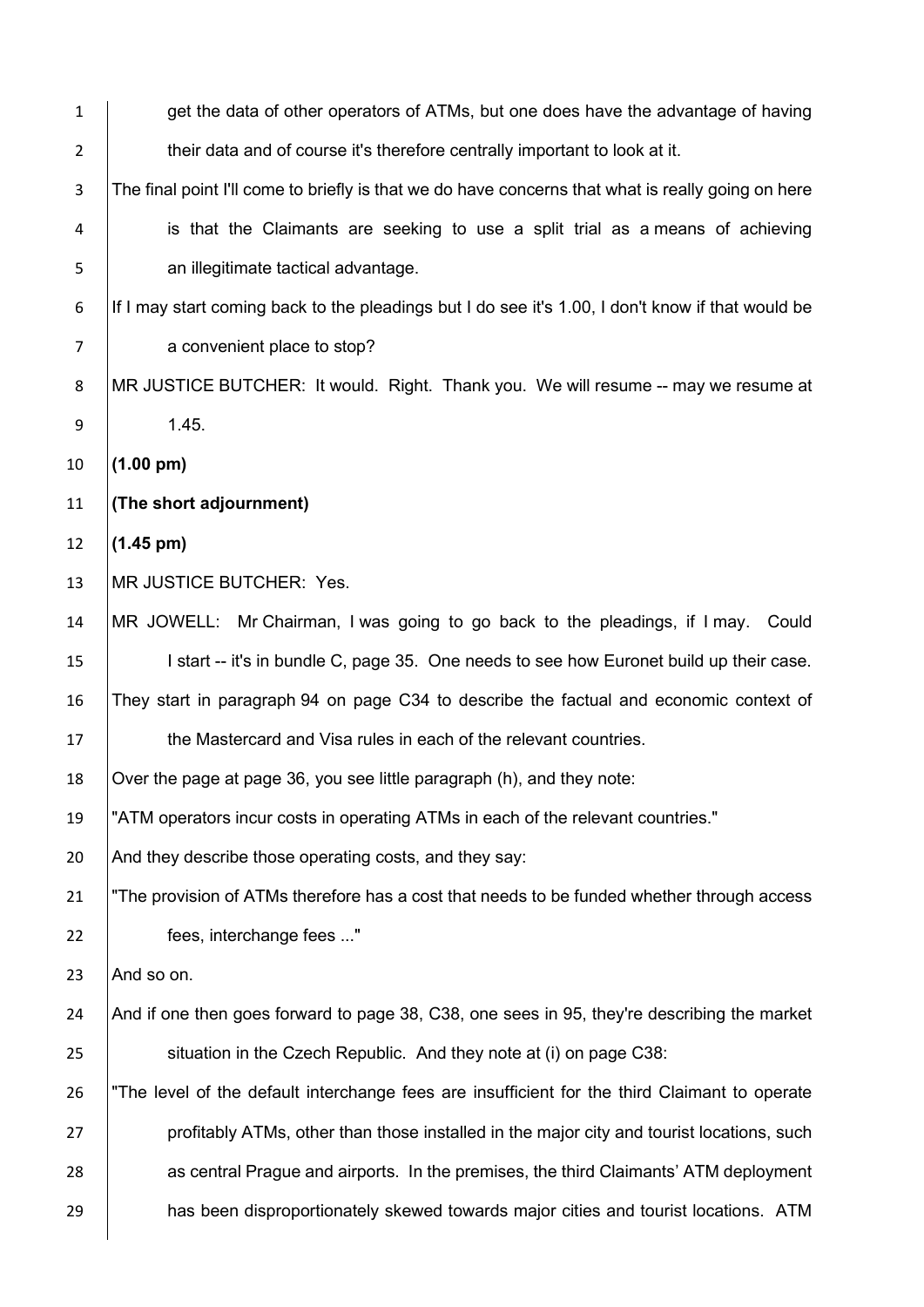1 deployment by other IADs is also likely to be similarly skewed. In the premises, there 2 **has been a less than optimal deployment of ATMs in non-tourist areas and smaller** 3 towns. The number of ATMs in the Czech Republic is significantly below the average 4 for central and eastern Europe and for western Europe."  $\overline{5}$  So they are using themselves as an example, if you like, of ATM operators generally, and they 6 **Fig.** are alleging that the deployment of ATMs has been both skewed from a location 7 | standpoint and also skewed from a numerical standpoint, by reason of the rules. 8 And if one goes forward in the bundle to C40, one sees at the bottom, essentially the same 9 | allegation is made in relation to Greece. You see (k), (iv): 10 "The deployment of ATMs, including by the fourth Claimant, has been disproportionately 11 Skewed towards larger cities, such as Athens, and major touristic islands. In the fourth 12 Claimants' experience, deployment of ATMs in smaller towns has not been profitable." 13 So again, they are using themselves as an example. 14 And at C42, one sees the same sort of allegation made in relation to Poland. 15  $\sqrt{\frac{1}{15}}$  You see at (h): 16 | "The level of the default interchange fees were significantly reduced in 2010. Since then, Visa 17 **and Mastercard's interchange fees have been insufficient for the profitable operation** 18 **of a significant proportion of the second Claimants' ATMs."** 19 Then they describe the number and deployment of ATMs, and again you see, at number 3, 20 the disproportionate skewing towards larger cities, and as they say, in their experience, 21 **the deployment in smaller towns and rural areas has not been economic.** 22 That's all important because when it then comes to the effect of the rules, which you see in 23 98, the alleged effect, one sees that -- if one picks it up, one sees various effects that 24  $\vert$  are pleaded, (a) through to (c), and over the page, (d). 25  $\vert$  And then, crucially, on page C44, (e), we see they allege: 26 |"... the effect is to restrict the ability of acquirers/operators from using reasonable access fees 27 to cover the cost of ATM deployment, network services and other inputs, necessary to 28 complete transactions plus a reasonable margin, which restricts or distorts the ability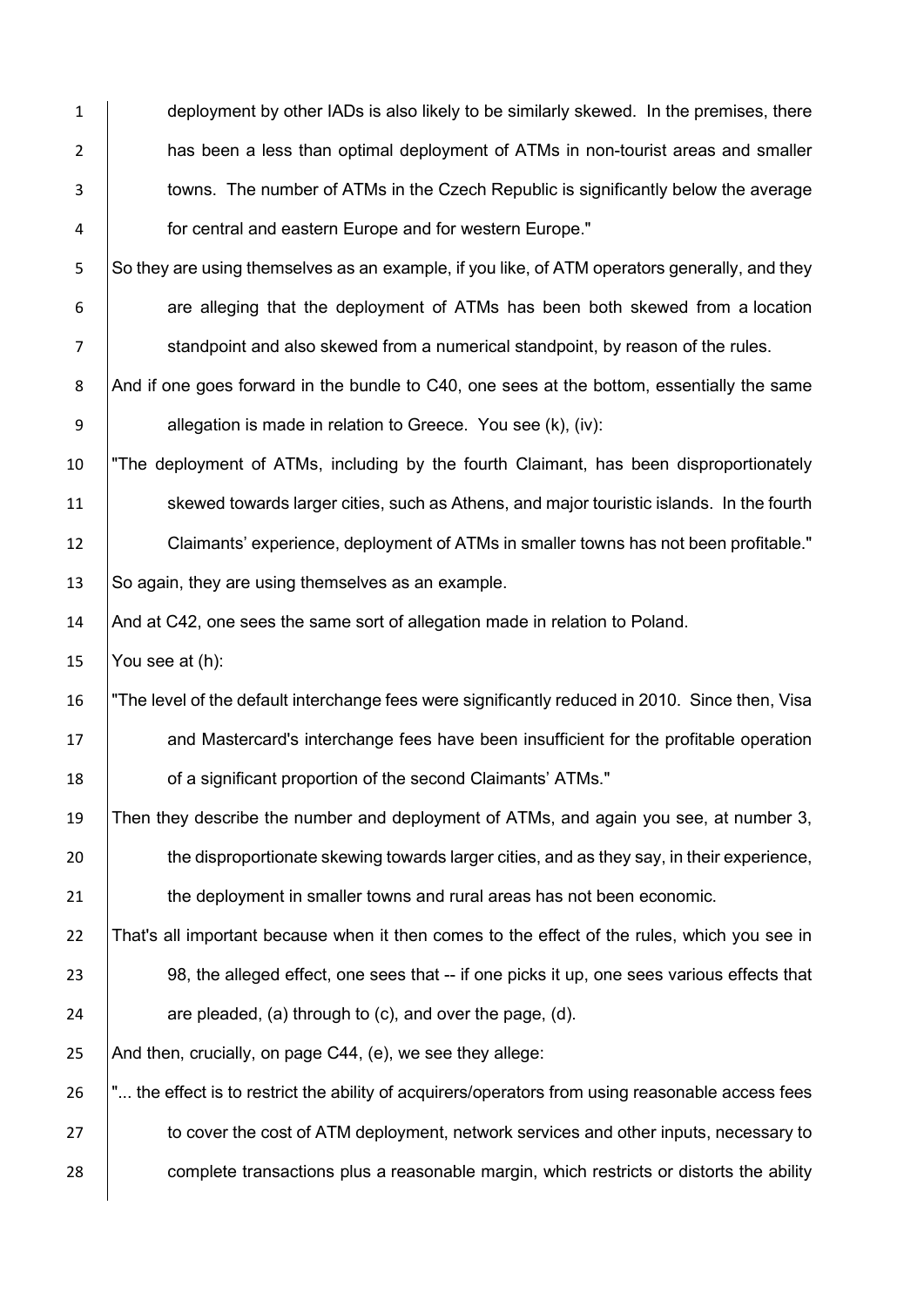| $\mathbf{1}$   | of acquirers/operators to compete by increasing ATM deployment in locations other                  |
|----------------|----------------------------------------------------------------------------------------------------|
| $\overline{2}$ | than tourist areas in the relevant countries "                                                     |
| 3              | They refer back to some of the paragraphs I've shown you:                                          |
| 4              | " and/or deploying ATMs in deploying ATMs in more convenient locations and/or by investing         |
| 5              | in more innovation."                                                                               |
| 6              | If one then goes to C45, paragraph 100, my learned friend showed you that -- this is where         |
| 7              | they say there would be, appreciably, more competition in the absence of the rules.                |
| 8              | And you see this is then the context in which one sees, over the page in C46, (d),                 |
| 9              | which is:                                                                                          |
| 10             | "As a result of the conduct described, acquirers/operators would be able and willing to offer      |
| 11             | more ATMs and/or more conveniently situated ATMs and/or ATMs with better                           |
| 12             | functionality [and so on]  including in locations that are not, or are no longer profitable,       |
| 13             | thereby increasing competition in the relevant markets for cash withdrawal services in             |
| 14             | the relevant countries."                                                                           |
| 15             | So yes, that is a general plea, but the foundation for it is laid by allegations relating to their |
| 16             | costs, and their profitability and their ability to deploy in greater numbers and in these         |
| 17             | various locations.                                                                                 |
| 18             | And if one goes on to the defences, one sees in Visa's defence in the next tab, at C75, we         |
| 19             | deny 100(d), which is the paragraph I just showed you -- this is in $70(c)$ -- the charging        |
| 20             | strategies described in paragraphs 100(a) to (c):                                                  |
| 21             | " would not lead to the deployment of appreciably more or more conveniently situated ATMs,         |
| 22             | or ATMs with more or better functionality. Rather they would lead to higher costs for              |
| 23             | consumers, and in particular the exploitation of market power at ATMs that face limited            |
| 24             | competition, and the exploitation of particular classes of card-holders that are less able         |
| 25             | to protect their own interests by finding alternative lower cost means of obtaining cash           |
| 26             | or paying for transactions, in particular, older and more vulnerable card-holders and              |
| 27             | tourists would be disproportionately affected."                                                    |
| 28             | Then if one continues in the defence on C76, one sees at $71(a)$ and (b) where we portray the      |
| 29             | beneficial effects of the rules, which are to decrease the prices paid by card-holders,            |
|                |                                                                                                    |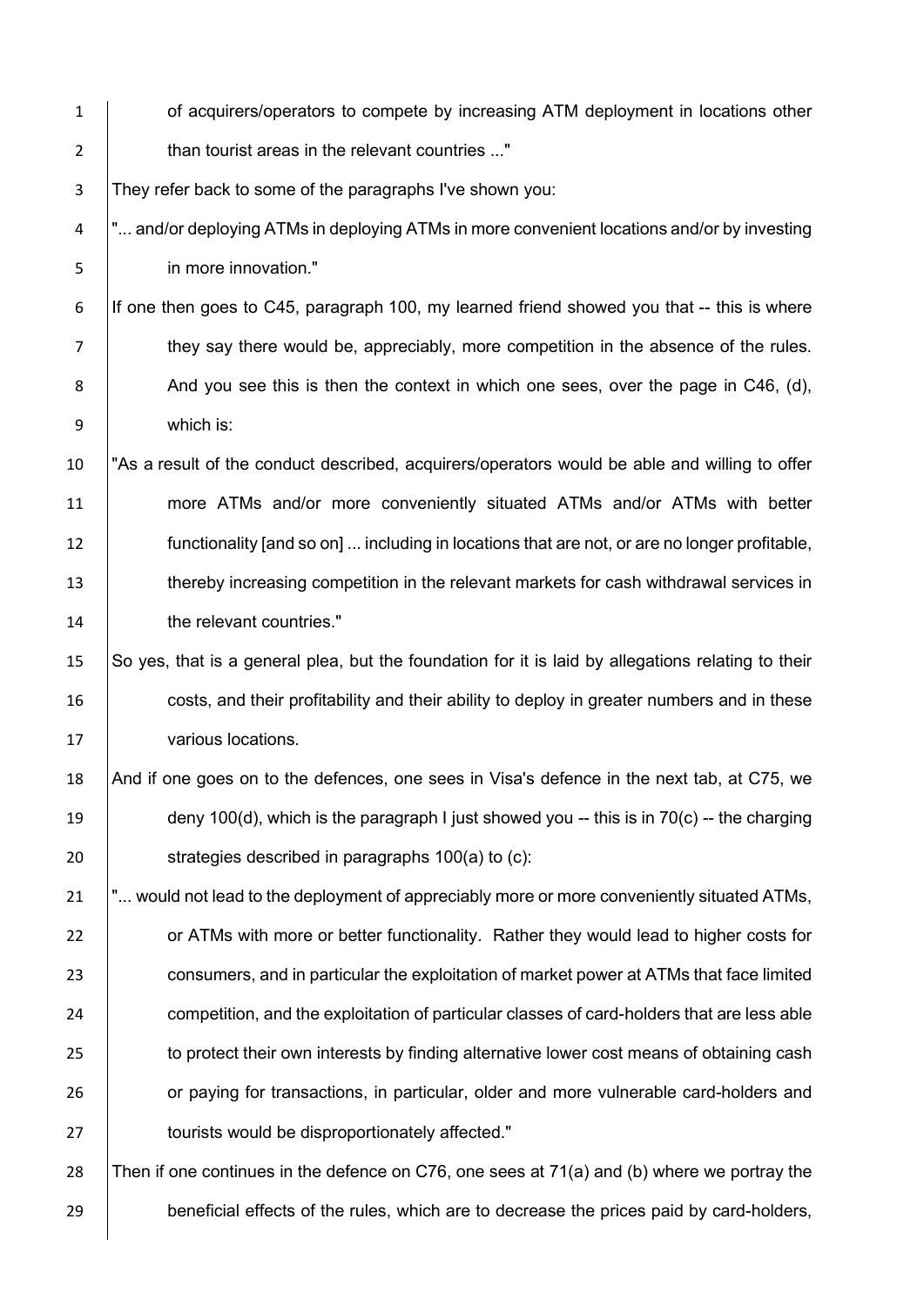1 which we say is an improvement in a price parameter of competition, and tends to 2 increase output by increasing the number of ATM transactions by card-holders, 3 because if you can get your cash for fee, you will get it more often than you would 4 otherwise. 5 And in (b), we again refer to the unfairness and exploitation that could come from giving free 6 **Fig. 3** rein to operators to set their own charges at ATMs. 7 And of course as my learned friend has shown you already, we also rely on that paragraph by 8 way of cross-reference, when it comes to Article 101(3) in paragraph 73. 9 And in the reply, if I could show you that. It starts at C134, and if you could go, please, to 10 C145, you see they say: 11 "On the Defendants' [paragraph 15] cases, if CDFs and service fees do not cover ATM 12 **acquirers' efficient costs, that will lead to distortions of competition.** In particular it 13 would mean efficient ATM acquirers/operators would be unable to maintain, or deploy 14 **14** or improve ATMs in locations where there is demand for obtaining cash." 15  $|$ They say: 16 "Visa's alleged market average costs of providing cash withdrawal services for setting its CDFs 17 disregard differences in the costs of operating ATMs in different locations in the 18 relevant countries." 19 And again, they say that it didn't cover the efficient costs of cash withdrawals at numerous 20 ATMs and led to a reduction in the number and geographic diversity of ATMs in the 21 **Fig. 21** relevant countries, including ATM deserts in some areas. 22  $\vert$  One then sees at [page C]147, (e), paragraph [15] (e) at the top of the page of C147: 23 "Insofar as Visa maintains that its CDFs were set at levels that allowed ATM deployment in 24 **let in the locations other than tourist areas in the relevant countries and/or in more convenient** 25 locations, that is denied. The Claimants' installations in [forgive my pronunciation] 26 ....(Reading to the words - Czech spoken)... will be addressed in evidence insofar as 27 | necessary." 28 Then one sees, at C149, they deny the allegation that they are exploiting market power in their 29 ATMs, and they say it is further denied the Claimants would exploit any market power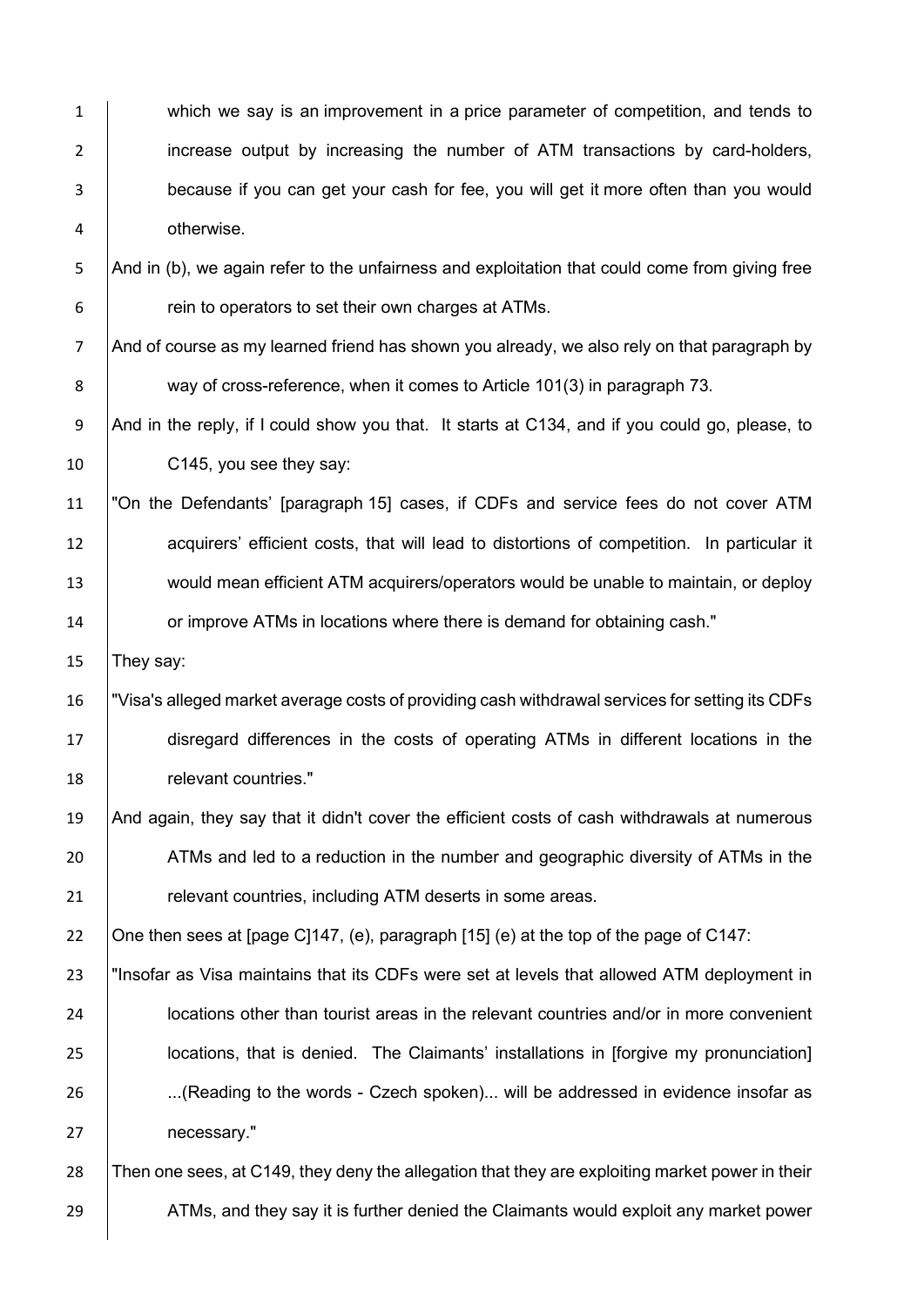- 1 at their ATMs in the counterfactual world. It is the Claimants' case that insofar as any 2 excess fees would be imposed in the counterfactual world, they would be set at 3 **Fig. 3** reasonable and competitive levels.
- 4 So there are therefore allegations about what the fees would be in the counterfactual world 5 without the rules.
- 6 And they also say that it's not necessarily the case -- you see at  $(c)$  -- that access fees would  $7$  be imposed, but they say -- or they also deny of course that the imposition of access 8 fees is always to be regarded as an exploitation or abuse of substantial market power. 9 So, we say to the extent of any fees, the extent of additional ATMs, the location of additional 10 ATMs, all of these are clearly issues on the pleading and they are all clearly relevant 11 **to the parties' pleaded case on liability.**
- 12 And it's the Claimants themselves in fact who pray in aid their own experience, their own costs 13 and their own experience of inability to deploy more ATMs or in more convenient 14 **lucations, as exemplifying the likely wider market situation and the wider market effect** 15 **of the rules**.
- 16 And it's also the case that we make allegations about the possibility of exploiting the levels of 17 fees at the ATMs that would be charged in the counterfactual, and they say that there 18 is an issue between the parties as to whether those counterfactual ATM charges would 19 **be reasonable fees or not, or whether they would be exploitative fees.**
- 20 And so if one then goes back to issue 31, which is, I believe, in bundle A, at A18, we say that 21 these are all squarely issues that arise on the pleadings. And I think that really the 22 gravamen of my learned friend's case was that they are  $-$  because they are framed by 23 Teference to the Claimants, rather than all ATM operators, they only related to 24 | quantum.
- 25 But that's not correct, first, for the reason I've given already, that they put in play, as it were, 26 their own experience as exemplifying the wider market; and then, secondly, because  $27$  of course, at least in Poland, they are a very significant chunk of that market, and so 28 **once one has their data, that is highly relevant.**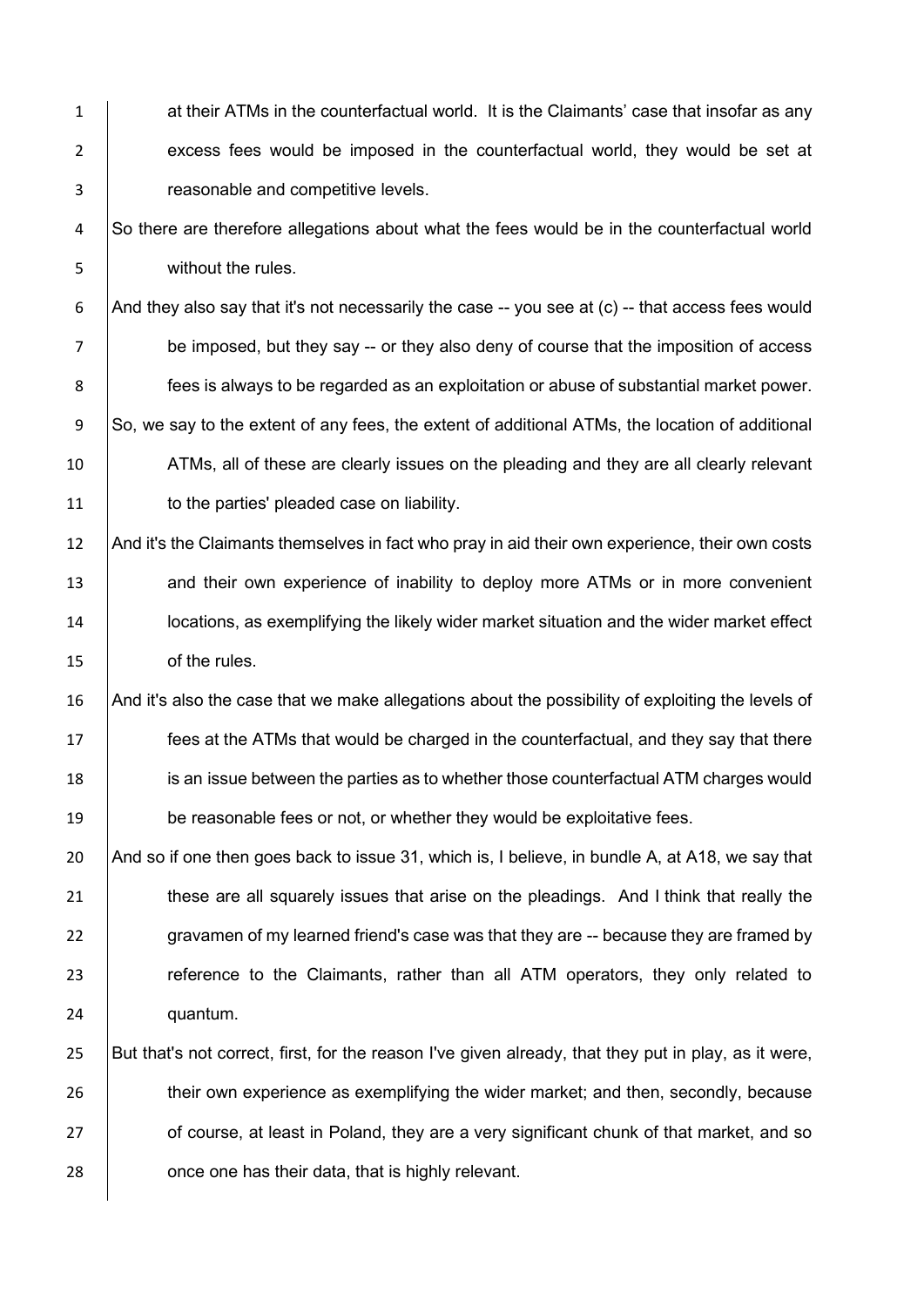1 And if it's accepted that the questions from (f) onwards on page A19, how would the Claimants' 2 competitors have reacted to any changes, including those of the kind referred to at (e) 3 in the counterfactual, if that is accepted as being relevant to liability, it's very difficult 4 indeed to see why it wouldn't also be relevant to liability to consider the questions in 5 (a) to (e), from the Claimants' perspective, because they are, after all, at least one 6 **competitior on the market and a very major competitor in the Polish market.** 

7 So we do say that there is clearly an overlap on the pleaded case in the issues that go  $8$   $\vert$  to -- in -- identified in 31 -- in issue 31 that goes to both liability and to quantum.

9 Now, we accept that up to a point it might have been possible to deal with these issues at 10 **a** slightly less detailed level when it comes to liability by comparison with quantum, but 11 | I stress it would only be slightly less detailed.

12 And in our respectful submission, my learned friend greatly understates the extent of the 13 detailed consideration of these issues that will be required, or at least would be 14 desirable or at least would be permitted for a proper assessment of liability. And at the 15 same time, he rather overstates the level of detail that is likely to be required when it 16 **comes to quantum.** 

17 We respectfully consider that to resolve the liability issues, the Tribunal will need to delve into 18 some detail into the key issues of what, in the counterfactual world without Visa's rules, 19 the access fees would have been, and how else the markets would have changed, the 20 **charging structures would have changed, the quantity of ATMs would have changed** 21 **and the location of ATMs would have changed.** 

22 Now, we don't know go so far as to say, or to insist, that it would necessarily be essential to 23 specify the precise access fee to the last pence, of every single precise location of 24 every additional ATM, but that is true for both liability and also for quantum. For when 25 it comes to quantum as well, the parties and the Tribunal will probably need, at least 26 to some extent, to use the broad axe in resolving those issues. But of course the 27 **precise level of granularity could only be resolved after expert evidence, and it's really** 28 **for the Tribunal's consideration.**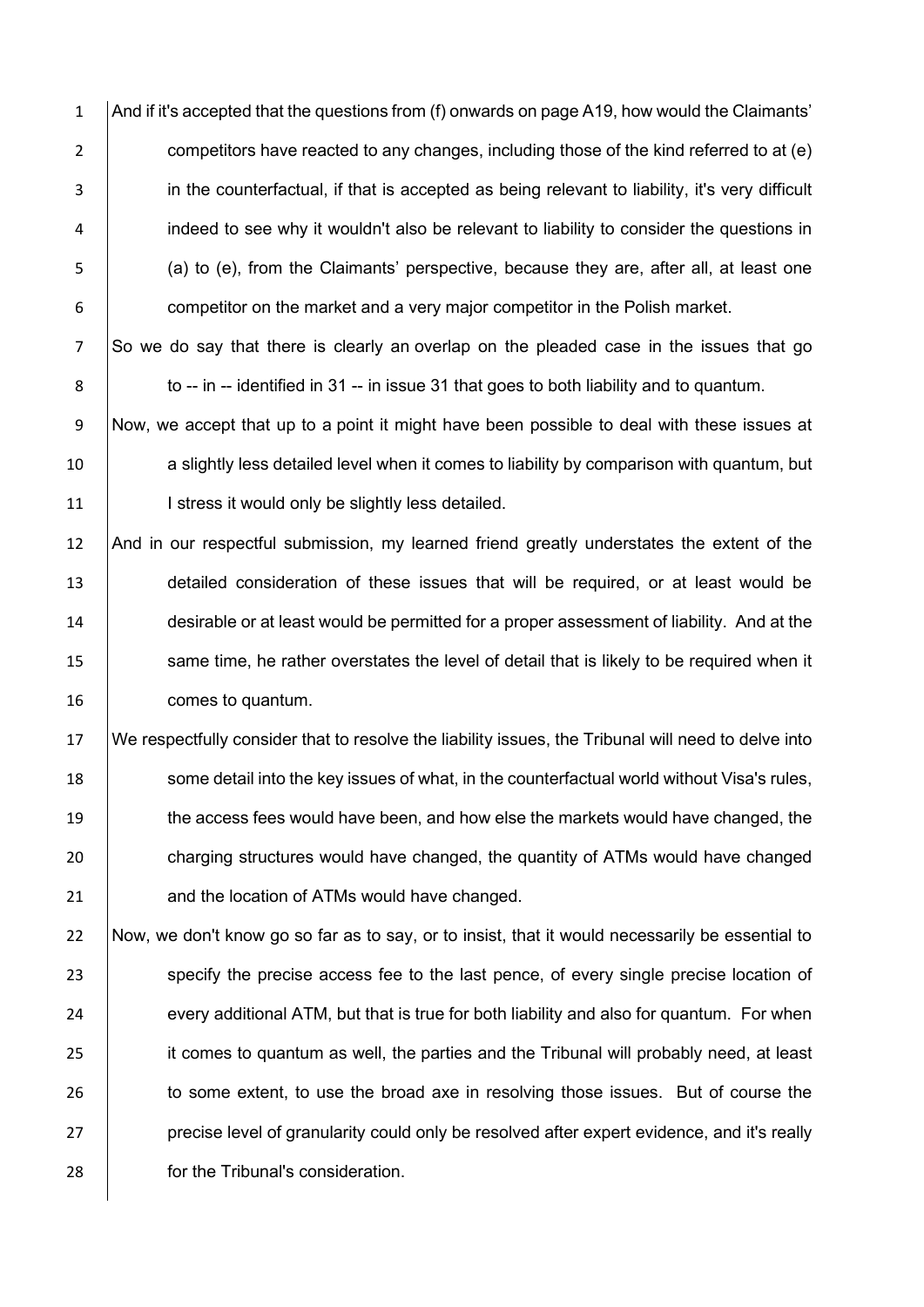1 But what is clear, in our submission, is there is bound to be a very considerable overlap and **where one draws the line is most unclear.** 

Now, given that, really the legal position is something of a sideshow, but I do think it's **necessary for me to make a few remarks, just clarifying our position and what our bosition is on the law.** 

At the heart of Mr Turner's submissions, it seems to us -- and perhaps I am **Fig. 2** oversimplifying -- but they seem to be suggesting that in order to succeed on liability, 8 all they need to show is a restriction on the freedom of action of the parties' conduct 9 on the market. If --

MR TURNER: That's not what I said.

 MR JOWELL: Well, forgive me if I'm oversimplifying it -- perhaps it's an appreciable freedom **of action of the parties -- on the market.** 

13 In any event, we disagree with that proposition, and there is a far more complex analysis that **needs to be gone through both in Article 101(1)** as well as in 101(3).

 But before I come back to that in a little more detail, I think it's important just to step back and 16 make a few fundamental points about the position of card scheme operators, like Visa **and Mastercard, and the position that they find themselves in.** 

 They operate their schemes according to a set of rules. Now, how those rules are set will inevitably affect a number of different types of participants and customers of the **Fig.** respective schemes; and those rules inevitably have to balance those various and **Sometimes competing interests of the various participants and customers.** If the rules are set one way, they may benefit one participant or type of user; if they are set **another, they may harm them, but benefit different types of participants or users.** 

24 | And corresponding with that, the scheme operators may be accused of acting anti-competitively by one participant, but if they are set in the opposite way, they may 26 be accused of acting anti-competitively, or facilitating anticompetitive conduct, by 27 another participant.

28 | One can see from the Mastercard judgments that my learned friend has taken you to that the **courts are not averse to saying that a card company's rules may be assessed by**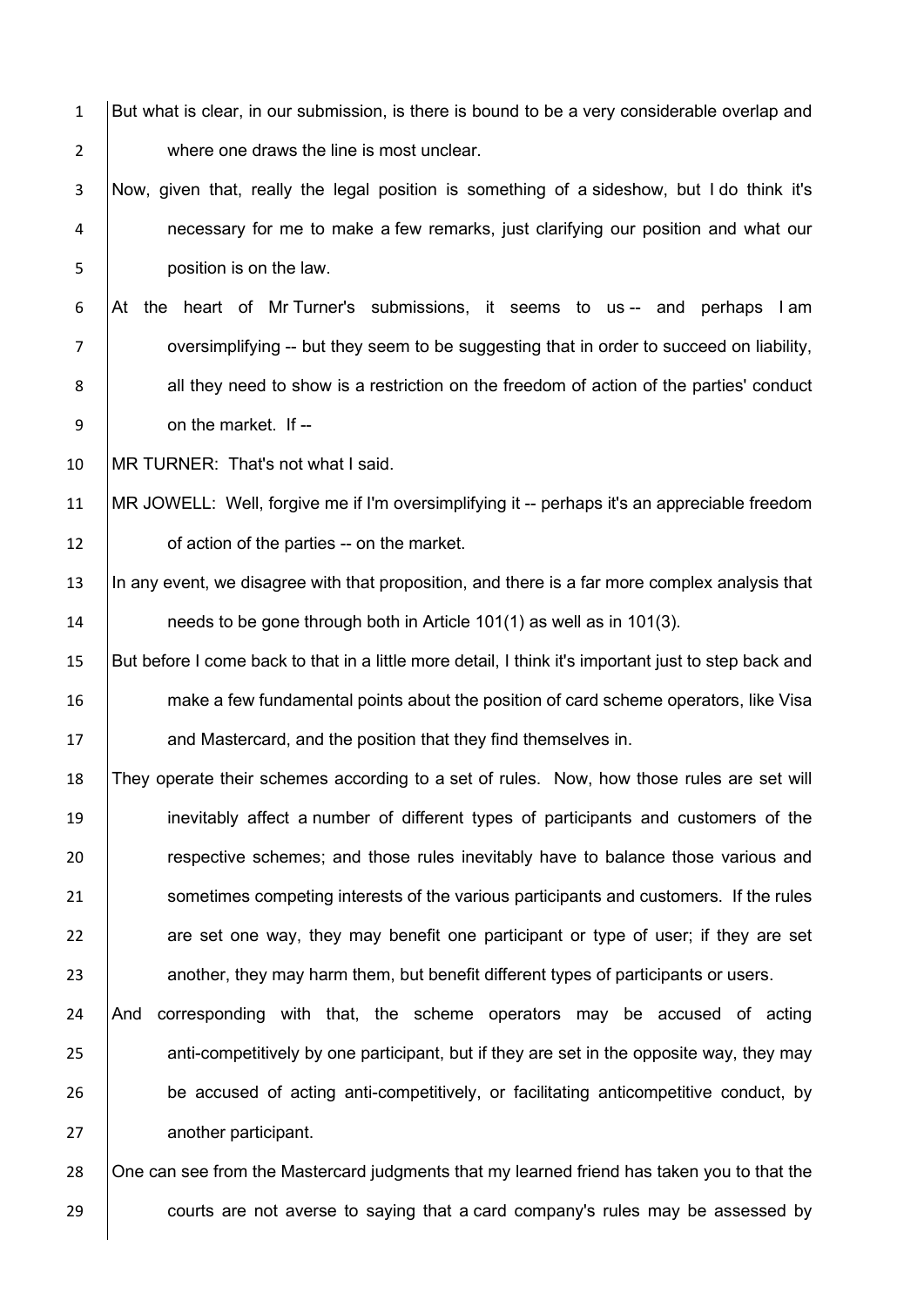1 **Figure 1** reference to another alternative rule. In that case, it was a prohibition on ex-post 2 **prici** pricing, but even if that rule has never been adopted either by the scheme operator or 3 by the regulator. 4 Now, in the present case, the rule that is under attack -- the principal rule that is under attack, 5 is the rule that prohibits ATM operators, like the Claimants, from charging access fees 6 to card-holders. 7 So unlike in interchange, where Visa and Mastercard were condemned for setting a rule that 8 set positive interchange fees instead of imposing an ex-post prohibition on pricing, 9 | here they are attacked, albeit in a different context, I accept -- but they are attacked for 10 **doing in a sense the opposite, for prohibiting any pricing.** 11 And the rule in this case functions to ensure that card-holders, who are the end consumers in 12 this market, are protected when they withdraw cash because it means that access to 13 ATM cash dispensing services is free at its point of delivery. 14 Despite this rule, of course, the Claimants are not unremunerated for their services. They 15 The receive cash disbursement fees and they receive income also from other sources, 16 foreign exchange income. 17 And what they want, really, here is to be able to charge card-holders and consumers more, to 18 increase the price at the point of delivery from zero to an undefined and uncapped 19 | amount. 20 They say that by prohibiting them from doing that, Visa has caused them loss. And their loss, 21 their loss which I think we don't need to go to it, but their loss is rather enormously 22 Stated as being from some 200 million to 465 million for Visa alone, and that is 23 **predicated on the assumption that most of the Claimants' ATMs would have charged** 24 fees. 25 Perhaps I should show you. That's in bundle D at pages 48 to 49. 26 MR JUSTICE BUTCHER: Do you need to show me that? I'll take your word for that. 27 | MR JOWELL: I appreciate that time is short. 28 But what is important not to lose sight of is that those fees that the Claimants allege they would 29 **have received in the counterfactual world, and that they say they would be entitled to**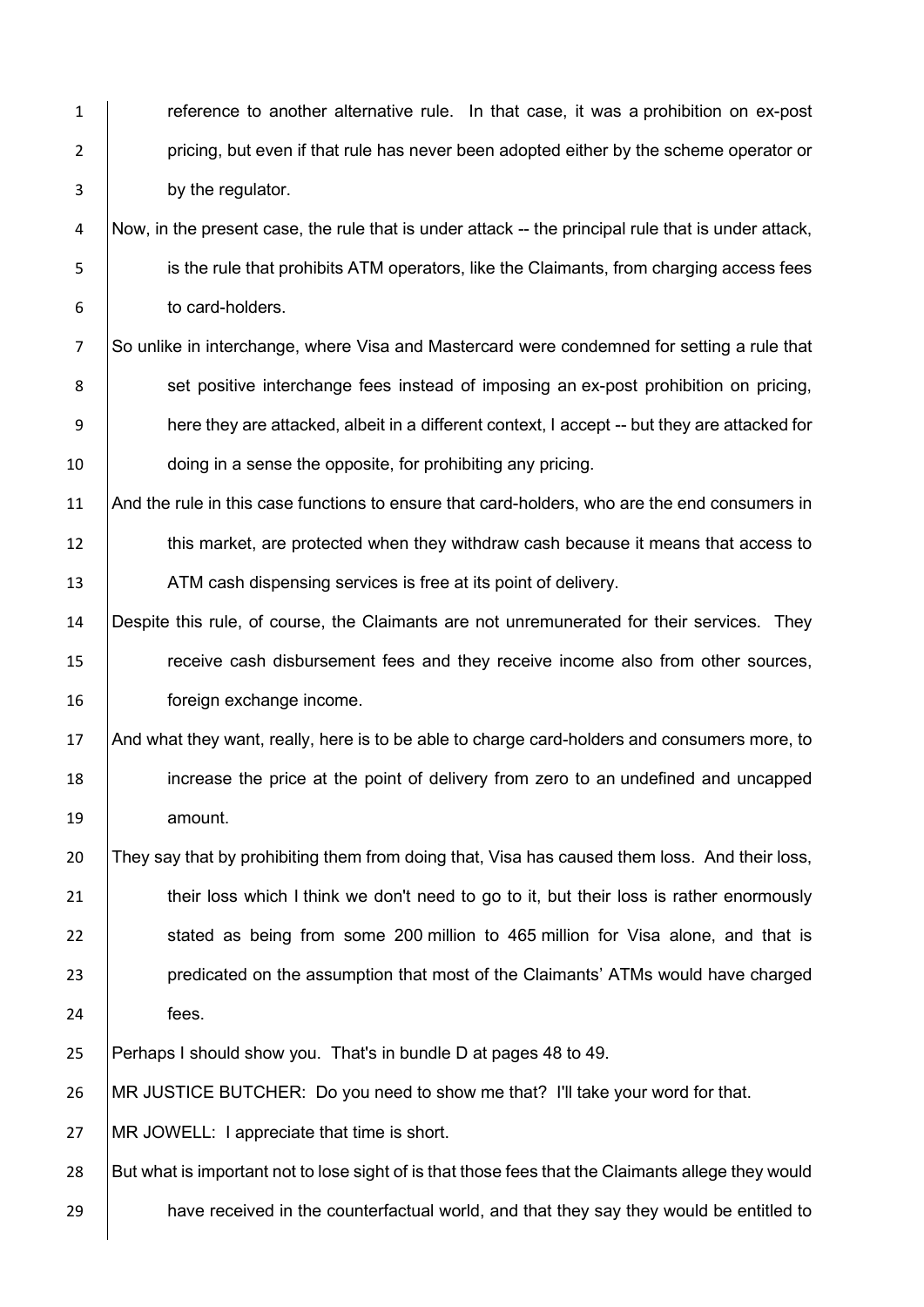**Fig. 2** receive if a declaration is granted in their favour going forward, those are not fees that 2 would not be paid by Visa or Mastercard, those are fees that would be paid by **card-holders from end consumers.** So on their quantum case, what is their gain is 4 a direct cost to consumers by paying direct access fees. So one can understand in 5 that context why it may be that Euronet are a bit coy about quantifying their loss.

6 And in the absence of the rule, it's also important to appreciate that when, as I showed you  $\vert$  through the pleadings, that once there is a price paid at an ATM, there will also be fewer transactions per ATM, so there will be a decline in the number -- the output, if you like, of transactions at ATMs.

10 So prices go up to consumers; output goes down.

 Now, the fundamental aim of competition law is not to protect individual competitors, it is to **protect the welfare of the final consumers of the product in question.** 

 Again, for your note, that is in the -- we can see various quotations to that effect in the Bookmakers Association case, which is in bundle H at pages 102 to 103, paragraphs 312 to 314.

 One might be forgiven for thinking that in this sort of context, it's bound to be the case that a wider economic analysis is going to be required, at at least some stage of the 18 | analysis.

 It's going to be bound to be the case that the Tribunal will need to consider -- in order to resolve 20 this issue to make a proper overall assessment – to consider a range of factors about **how consumers would be affected in a counterfactual world absent the rules.** And 22 those factors would include how many additional ATMs there would be, where they 23 would be located, and what additional prices consumers will have to pay at each 24 ATM -- or at ATMs overall.

 In order to assess whether there is truly overall an anticompetitive effect on consumers, it will 26 be necessary at some point in the analysis at least to balance the size of the harm to **consumers from having to pay more for accessing cash, against the size of the potential benefit in the form of any additional ATMs.**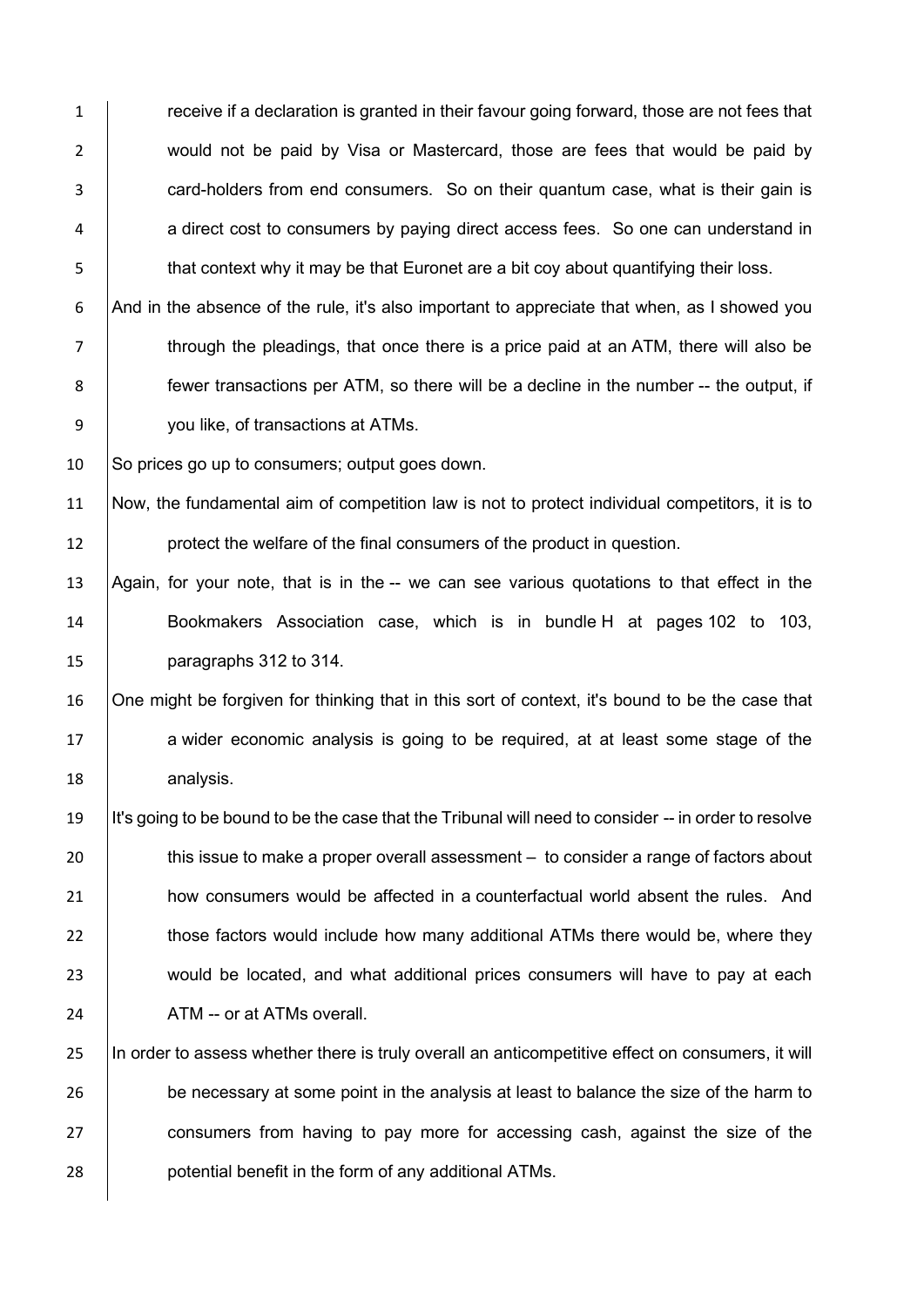| $\mathbf{1}$   | My learned friend, as I understand his case, seems to be suggesting that no such balancing             |
|----------------|--------------------------------------------------------------------------------------------------------|
| $\overline{2}$ | is to be undertaken perhaps at any stage of the analysis of liability. He seems to be                  |
| 3              | suggesting that it would suffice, I think, if his client could establish that there would be           |
| 4              | some additional ATMs and that that is all that is required.                                            |
| 5              | And therefore --                                                                                       |
| 6              | MR TURNER: That's not what I said.                                                                     |
| $\overline{7}$ | MR JOWELL: Well, if that's not his position, if there is a balancing exercise to be undertaken,        |
| 8              | then the issues on quantum and the issues on liability clearly intersect.                              |
| 9              | I think what my learned friend did say was that anything that he said that gums up competition         |
| 10             | is a restriction within Article 101(1).                                                                |
| 11             | That does come perilously close, in our submission, to saying that competition law takes               |
| 12             | a purely formalistic approach to Article 101(1).                                                       |
| 13             | That is not correct for a number of reasons.                                                           |
| 14             | First of all, it's not alleged in this case that either Visa or Mastercard are in a dominant position, |
| 15             | so we're not concerned with Article 102 and the special rules and considerations that                  |
| 16             | apply in that context.                                                                                 |
| 17             | Secondly, under Article 101, an agreement or a decision can be alleged to restrict competition         |
| 18             | either by its object or by its effect. Now, if it's restricted by object, then it's a type of          |
| 19             | agreement that is likely by its very nature to amount to a restriction.                                |
| 20             | But here the Claimants have expressly disavowed any allegation that this is an object                  |
| 21             | infringement. That was clarified by way of an early request for information. So the                    |
| 22             | only infringement they allege is an infringement by effect.                                            |
| 23             | Perhaps I can just show you that it is a more complex analysis when it comes to in particular          |
| 24             | effect infringements, simply by reference to the Commission's Guidelines on the                        |
| 25             | application of Article 81(3) and by reference to perhaps two cases.                                    |
| 26             | You'll find --                                                                                         |
| 27             | MR JUSTICE BUTCHER: I don't want to go too much into the detail of this.                               |
| 28             | MR JOWELL: Yes.                                                                                        |
| 29             | MR JUSTICE BUTCHER: But yes, go on.                                                                    |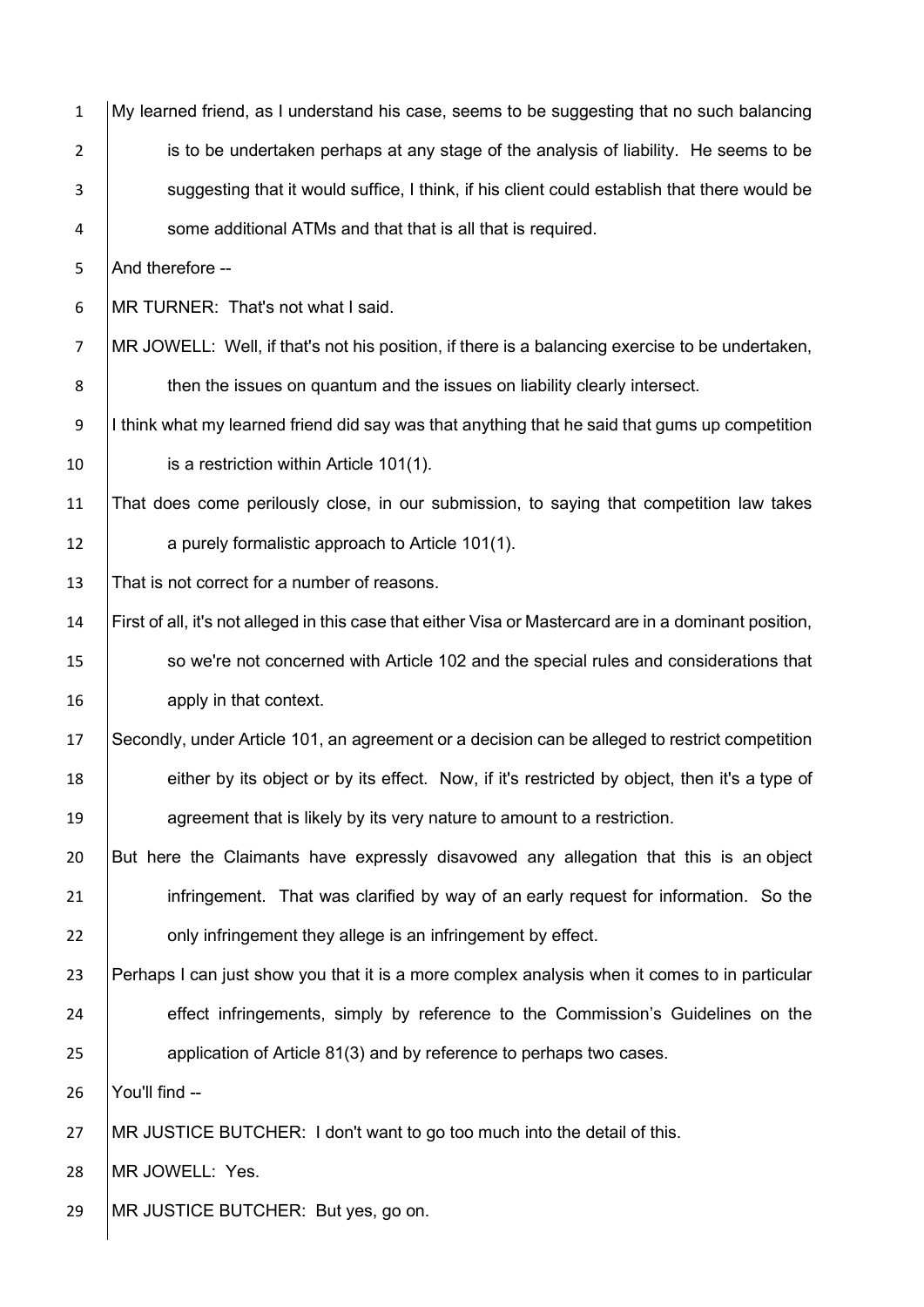| $\mathbf{1}$   | MR JOWELL: I don't -- I am going to try to keep it very short.                                     |
|----------------|----------------------------------------------------------------------------------------------------|
| $\overline{2}$ | The first point I make is this is not the occasion on which to resolve this --                     |
| 3              | MR JUSTICE BUTCHER: You are right about that.                                                      |
| 4              | MR JOWELL: -- but one sees if one goes to -- it's H1543, the start of the --                       |
| 5              | MR JUSTICE BUTCHER: Which tab is that?                                                             |
|                |                                                                                                    |
| 6              | MR JOWELL: Forgive me, this is tab 21.                                                             |
| 7              | (Pause)                                                                                            |
| 8              | One sees --                                                                                        |
| 9              | MR JUSTICE BUTCHER: Just a second.                                                                 |
| 10             | (Pause)                                                                                            |
| 11             | Yes.                                                                                               |
| 12             | MR JOWELL: If I can pick it up perhaps at paragraph 11 on the second page, 1544, it starts         |
| 13             | by saying that there are two parts to the assessment. The first is:                                |
| 14             | to assess whether an agreement is capable of affecting trade and has as                            |
| 15             | an anticompetitive object or actual or potential anticompetitive effects "                         |
| 16             | And the second step, which only becomes relevant when an agreement is found to be                  |
| 17             | restrictive of competition, is to determine the pro-competitive benefits produced by that          |
| 18             | agreement and to assess whether those pro-competitive effects outweigh the                         |
| 19             | anticompetitive effects. The balancing of anticompetitive and pro-competitive is                   |
| 20             | conducted exclusively within the framework laid down by Article 81(3).                             |
| 21             | But then we see in 13, it reminds us that the objective of Article 81 is to protect competition on |
| 22             | the market as a means of enhancing consumer welfare, and of ensuring efficient                     |
| 23             | allocation of resources.                                                                           |
| 24             | Then you see, at 17, it notes that the assessment of whether an agreement is restricted of         |
| 25             | competition must be made within the actual context in which competition would occur                |
| 26             | in the absence of the agreement with its alleged restrictions.                                     |
| 27             | So that is the need, therefore, to consider the counterfactual.                                    |
| 28             | If one goes on to paragraph 21, it reminds us that restrictions -- having introduced the           |
| 29             | distinction between -- in paragraph 20 between restrictions by object and restrictions             |
|                |                                                                                                    |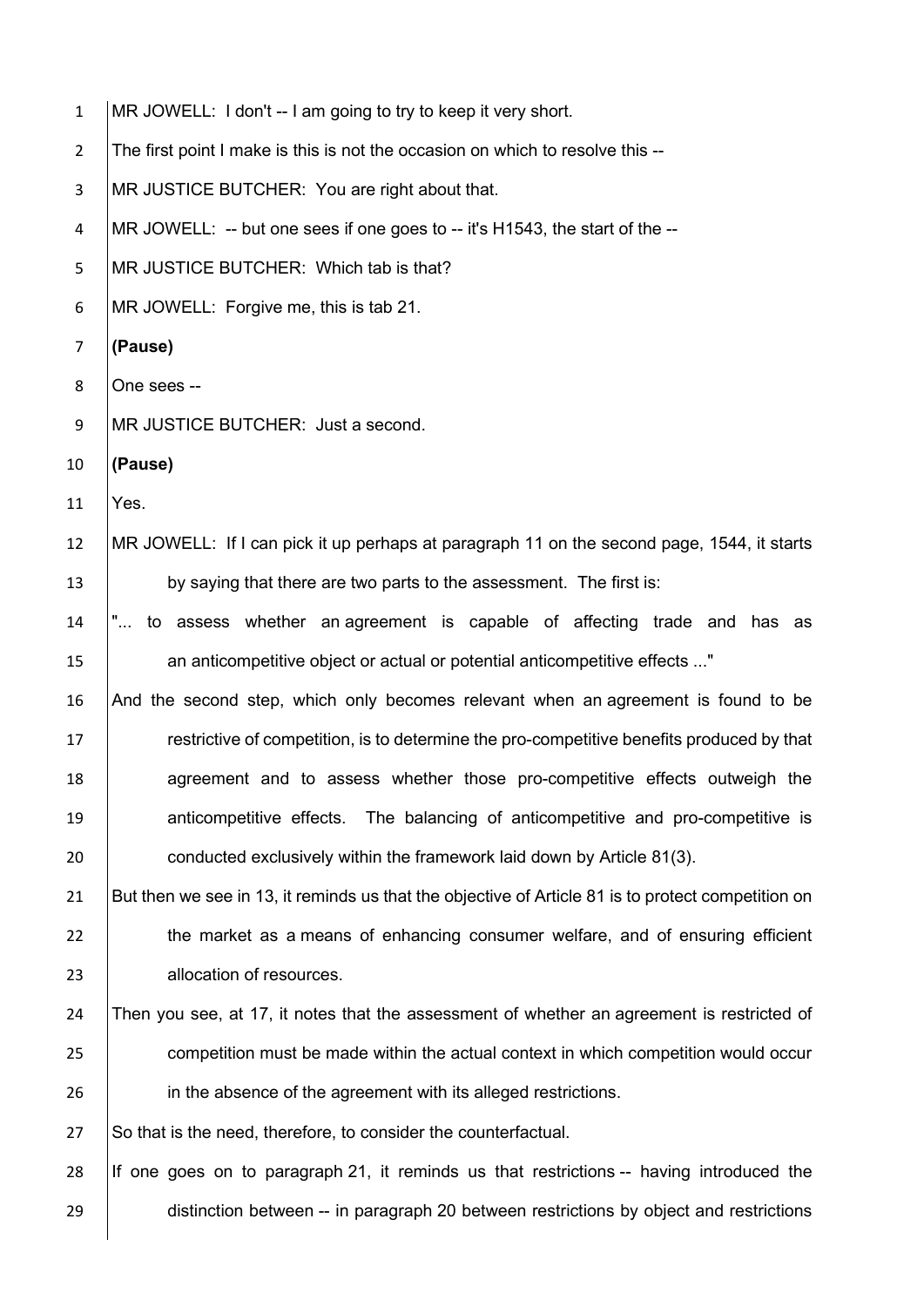| $\mathbf{1}$   | by effect, noting that it is an important difference, it then notes in 21 that restrictions by   |
|----------------|--------------------------------------------------------------------------------------------------|
| $\overline{2}$ | object are those that, by their very nature, have the potential of restricting competition.      |
| 3              | And if one then goes on to paragraph 24, one sees:                                               |
| 4              | "If an agreement is not restrictive of competition by object, it must be examined whether it has |
| 5              | a restrictive effect on competition. Account must be taken of both actual and potential          |
| 6              | effects; in other words, the agreement must have likely anticompetitive effects. In the          |
| 7              | case of restrictions of competition by effect, there is no presumption of anticompetitive        |
| 8              | effects."                                                                                        |
| 9              | So there is no presumption that they have no anticompetitive effects:                            |
| 10             | "For an agreement to be a restrictive effect, it must affect actual or potential competition to  |
| 11             | such an extent that on the relevant market negative effects on prices and services can           |
| 12             | be expected with a reasonable degree of probability. Such negative effects must be               |
| 13             | appreciable."                                                                                    |
| 14             | That's a very important point because in the context of effects, there is an appreciability      |
| 15             | requirement, so -- and that alone really shows that there is not a purely formalistic            |
| 16             | approach; at the very least it must be established that the anticompetitive effects are          |
| 17             | appreciable.                                                                                     |
| 18             | It goes on to say:                                                                               |
| 19             | "The prohibition does not apply when the identified anticompetitive effects are insignificant."  |
| 20             | It then notes:                                                                                   |
| 21             | "Negative effects on competition within the relevant market are likely when the parties have     |
| 22             | market power."                                                                                   |
| 23             | And you see at paragraph 27:                                                                     |
| 24             | "For the purpose of analysing the restrictive effects of an agreement, it is normally necessary  |
| 25             | to define the relevant market; it is normally also necessary to examine and assess the           |
| 26             | nature of the products, the market position of the parties, the market position of               |
| 27             | competitors, the market position of buyers, the existence of potential competitors and           |
| 28             | the entry barriers."                                                                             |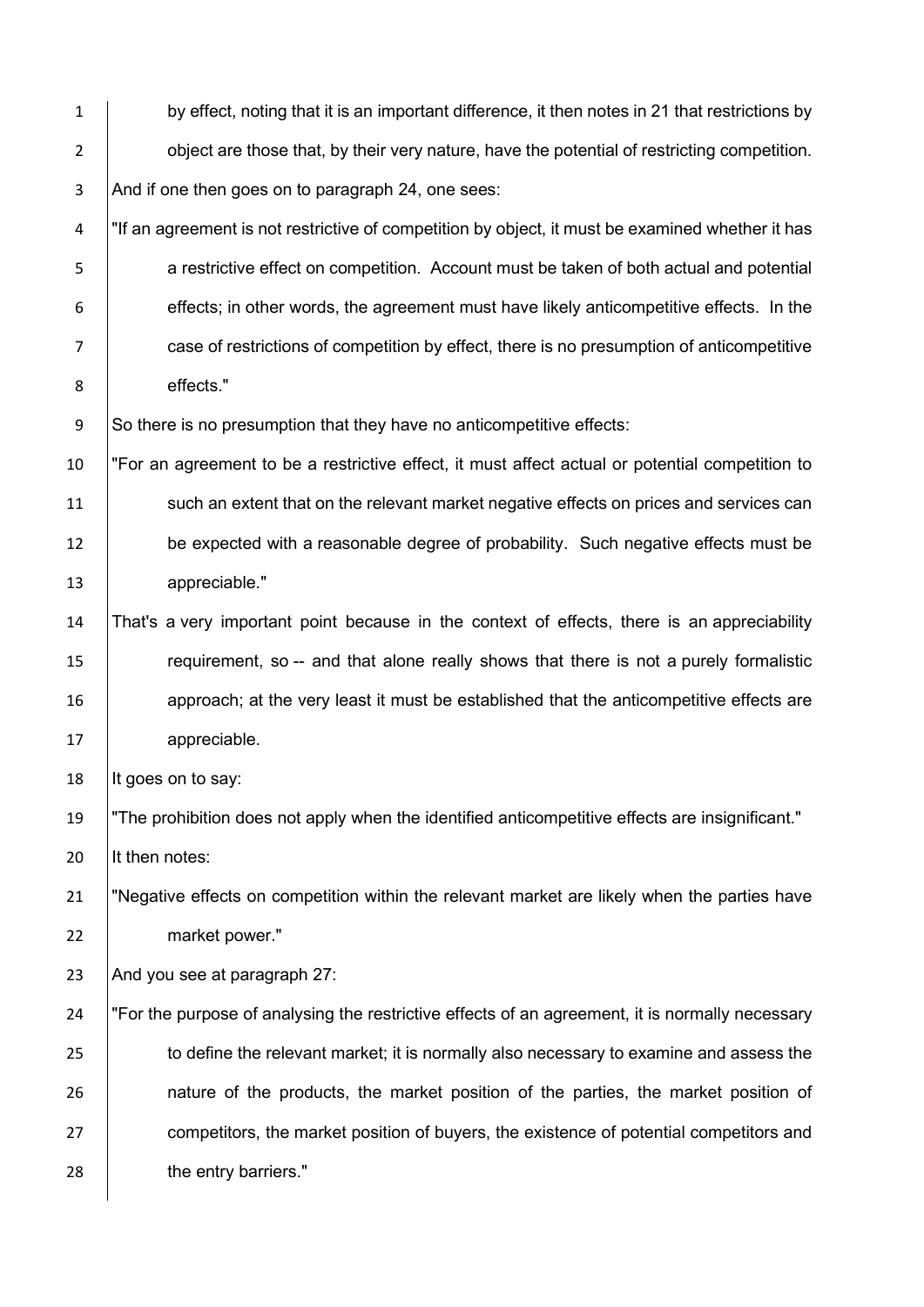1 So we see that what is involved here is a form of economic assessment. It's not a formalistic 2  $\parallel$  exercise -- even at the level of 101(1), certainly when one is considering a restriction 3 by effect.

4 Then of course once one comes to 101(3), as the guidelines go on, one is, effectively, into 5 a full-blown balancing of the anti and pro-competitive -- effectively means 6 **anticompetitive and beneficial effects of the agreement.** 

7 And we see that in paragraph 33 of page 1548:

8 The aim of the Community competition rules is to protect competition on the market as 9 a means of enhancing consumer welfare and of ensuring an efficient allocation of 10 resources. Agreements that restrict competition may, at the same time, have 11 **pro-competitive effects by way of efficiency gains.** Efficiencies may create additional 12 value of lowering the output ..."

13 That's what we have -- we say the rules have the effect here:

  $\vert$ "... improving the quality of the product or creating a new product. When the pro-competitive 15 effects of an agreement outweigh its anticompetitive effects, the agreement is, on balance, pro-competitive and compatible with the objectives of the Community **Fig. 2** competition rules. The net effect of such agreement is to promote the very essence of competitive process, which is namely to win customers by offering better products or better prices than those the offered by rivals."

 It's important also to appreciate that when one undertakes this analysis, that the court 21 doesn't -- even in 101(1), does not look solely at matters from one parameter of **competition alone.** Even in the case of 101(1), there is some ability to look at different **parameters of competition.** And I'll just give you one example if I may to show you  $\parallel$  that. It's the AEG-Telefunken case, which is in -- I believe it's -- I have H25.40, so 25 | I think it's in the -- volume 1 of the H bundle. You might have to bear with me because **I'm afraid my hard copies are not entirely in line with the hard copies available on the** 27 electronic system.

28 | It's tab 1.01, tab 29. I don't know if your Lordship has that.

29 | MR JUSTICE BUTCHER: Yes.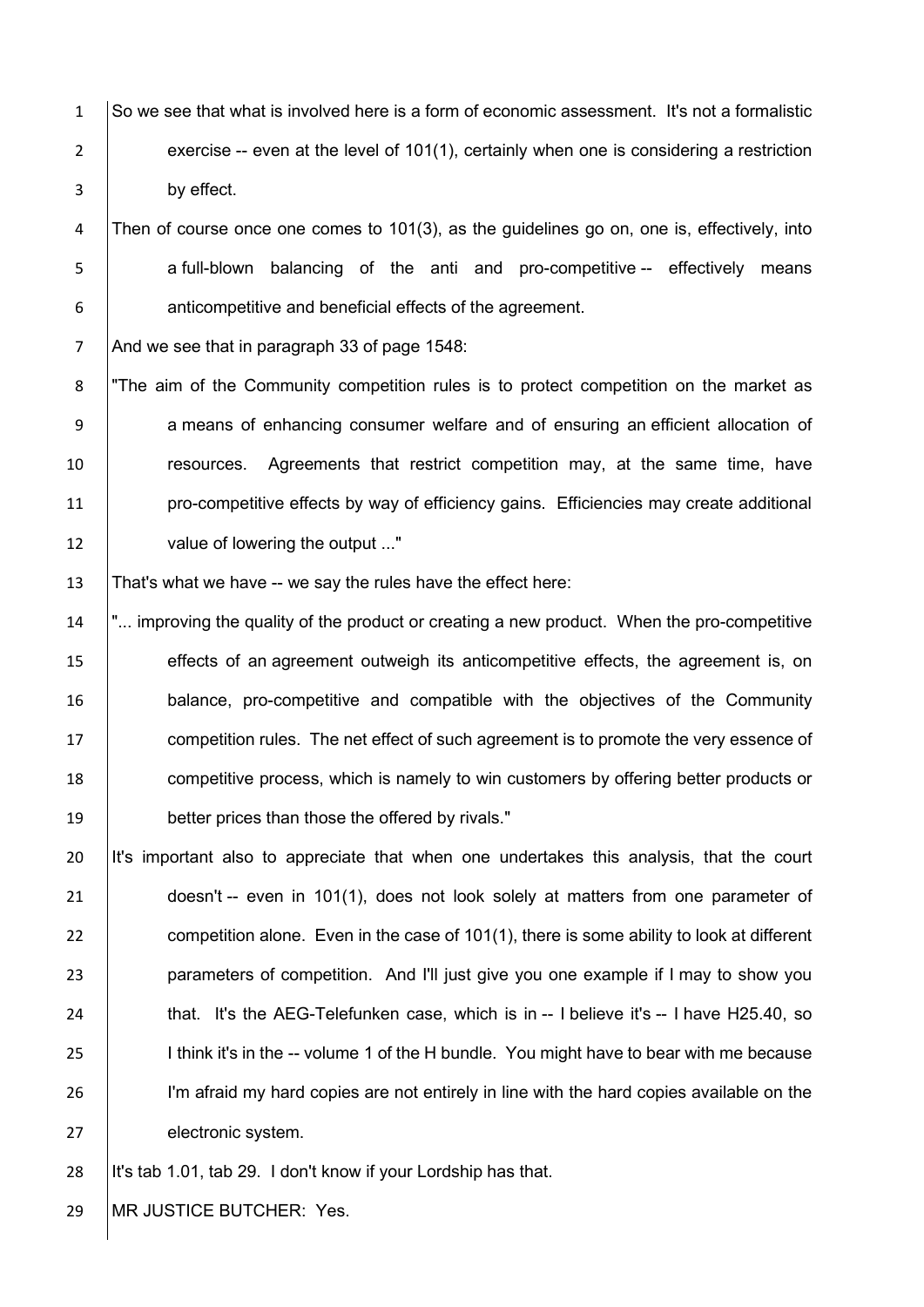MR JOWELL: This is a case about a selective distribution scheme, and if one goes to the **judgment of the Court of Justice, at paragraph 33, which you'll find at page H25.40, it** 3 | says this:

4 | "It is common ground that agreements constituting a selective system necessarily affect **competition in the common market. However, it's always been recognised in the case law of the court that there are legitimate requirements, such as the maintenance of Fig.** a specialist trade capable of providing specific services as regards high quality and high-technology products, which may justify a reduction of price competition in favour of competition relating to factors other than price. Systems of selective distribution, insofar as they aim at the attainment of a legitimate goal capable of improving **competition in relation to factors other than price, therefore constitute an element of competition, which is in conformity with Article 85(1).**"

13 And if you go on to paragraph 42, which is on page 25.42, it puts it in even clearer terms:

14 The restriction of price competition must however be regarded as being inherent in any selective distribution system, in view of the fact that prices charged by specialist traders **16** necessarily remain within a much narrower span than that which might be envisaged **in the case of competition between specialist and non-specialist traders.** That restriction is counter balanced by competition as regards the quality of the services 19 Supplied to customers, which would not normally be possible in the absence of 20 an appropriate profit margin, making it possible to support the higher expenses **connected with those services.** The maintenance of a certain level of prices is 22 therefore lawful, but only to the extent to which it's strictly justified by the requirements **of a system within which competition must continue to perform the functions assigned b** to it by the Treaty."

25 So there are circumstances where the courts are prepared to balance even within the context **of Article 101(1), the different parameters of competition, in this case price and quality,**  and nevertheless find -- acknowledge that one parameter price is reduced, but nevertheless say that overall there is no anticompetitive restrictive effect within Article 101(1).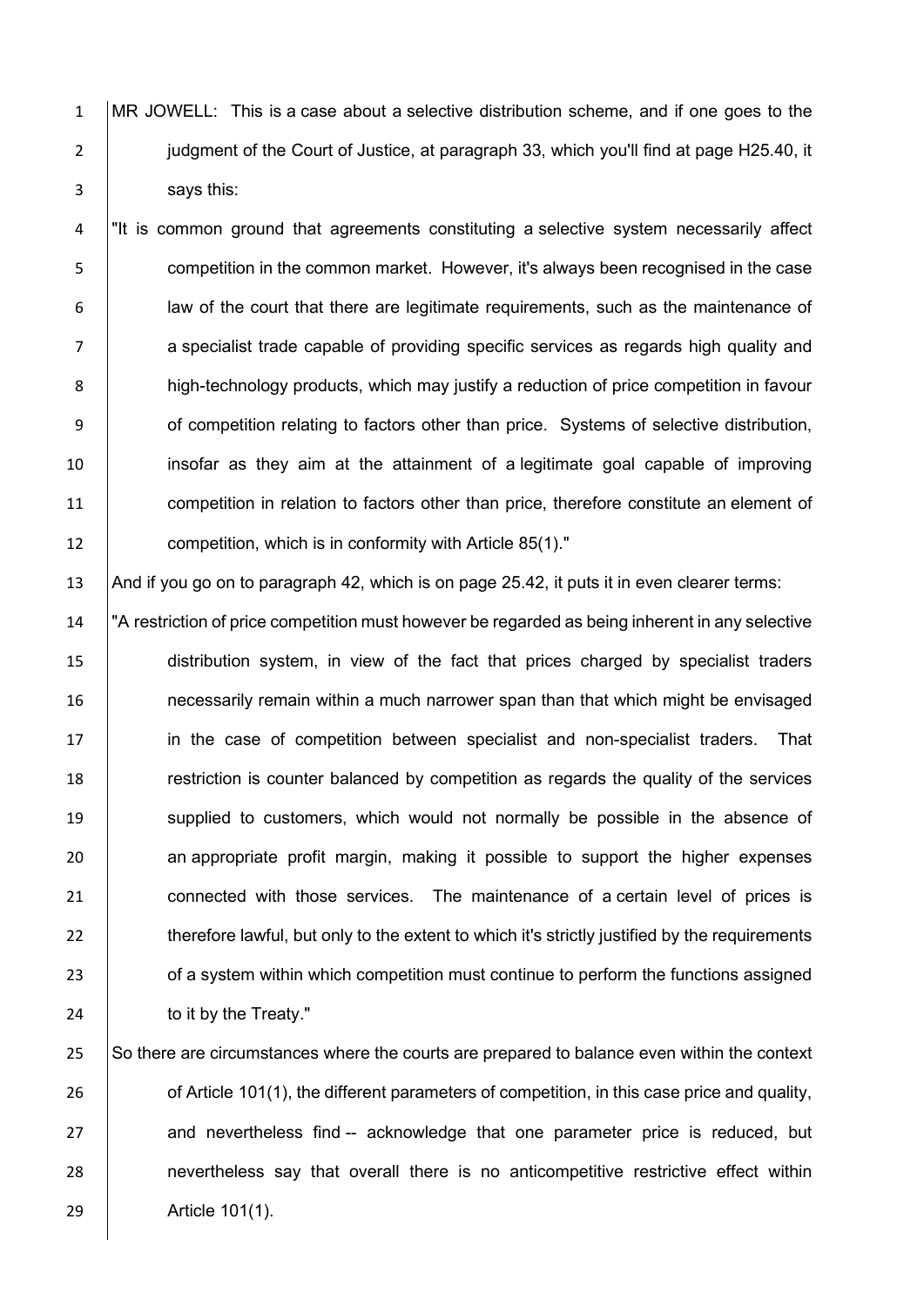1 So it's oversimplistic to say that there are no circumstances where that's possible. And I don't 2 | suggest that our case is directly comparable to that or on all fours with that, although 3 there are some resemblances between the scheme rules and the selective distribution 4 | system. But I just simply take you to it for the proposition that my learned friend has, 5 I'm afraid, advanced an oversimplistic approach to Article 101.

6  $\vert$  But the fundamental point that we come back is to that whether -- whether it's -- whether it's 7 | within the context of 101(1) or within the context of 101(3), the court is found at 8 a certain stage to have to consider these different factors: the extent to which prices 9 would go up at the ATMs; the extent to which there would be greater numbers of ATMs; 10 **the location of any additional ATMs.** It's going to have to weigh those up, and the 11 Claimants' evidence about this is going to be, in our submission, central.

12 It's no answer for my learned friend to say, "Well, we would like to prove our case and disprove 13 yours based on this subset of the evidence", because the fact is that we will wish to 14 The rely heavily on the other evidence, on the quantitative evidence, on the data, and 15 therefore that will be in play, whether they like it or not, in determining liability as well 16 as quantum.

17 We see nothing in any of the interchange cases that really is informative on this issue.

18 So the final point I wish to make, really, is just this, that we are concerned that the real reason 19 **for this very belated attempt to bifurcate the proceedings is tactical, and that is because** 20 there is a rather fundamental tension in the Claimants' case. If they contend that 21 access fees would be high and widespread in the counterfactual, then that will 22 **undermine their case on liability.** Because we will be able to say, "Well, yes, indeed, 23 they would be high and widespread and therefore consumers would lose out, 24 **consumers would be exploited, and the overall balancing of pro and anticompetitive** 25 **effects will firmly be in favour of the existing rules".** 

26 But if, on the other hand, they say, "Well, access fees would be low and not very widespread  $27$  at all", then they will of course harm their case on quantum.

28 And what concerns us is that the Claimants' belated volte-face on the structure of the trial is 29 **Fig. 3** really motivated, in large part, by this fundamental tension in this case, because it could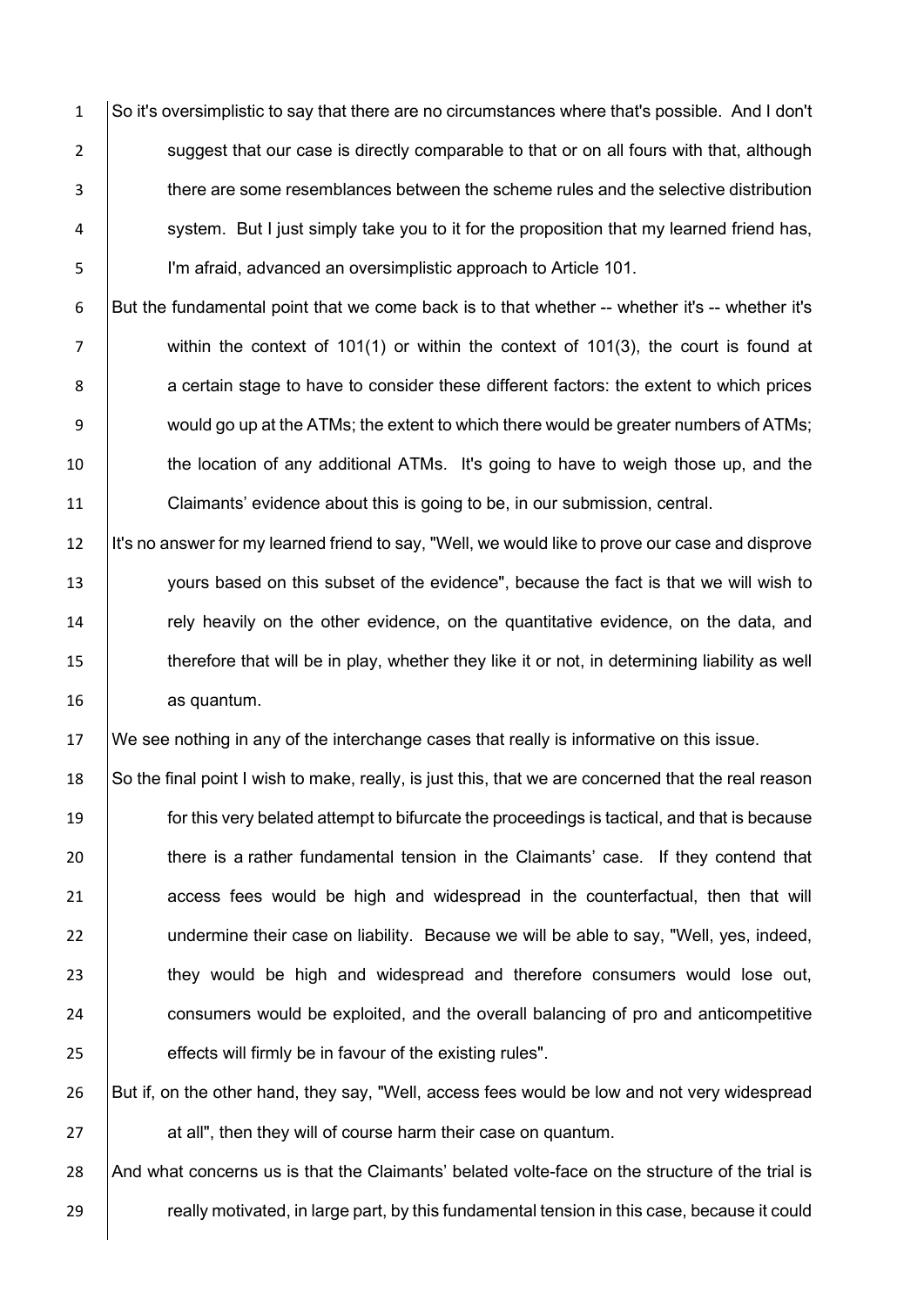1 be rather convenient for them to avoid grappling at the liability stage with a thorny issue 2 **b** of how much more they say consumers would actually have to pay at their ATMs, and 3 **Superserve that over to a quantum trial.** 

4 Now, it's true of course that they will be bound by any findings on liability at the quantum trial, 5 but what one apprehends is that they intend any findings of this nature at the liability  $\overline{6}$  stage to be so vague and in such wide range that they would be able to, as it were, be  $7$  | essentially free to argue what they wanted at a later quantum trial.

8 We say, actually, it's rather important for this reason alone, that liability and quantum are heard 9 **together in order to ensure that they are held to a consistent standard on the two** 10 **aspects of the case.** 

11 So those are our submissions on the central issue of a clean split and why they shouldn't be 12 split off. Mr Cook may address you on some further points, including the extent to 13 which this would aid settlement and other matters.

14 I think the final point I should address you on is this question of the supposed savings that 15 would be made on permutations. This is not really a case where -- like some of the 16 **others that are considered in the authorities -- there are infinite number of different** 17 **permutations on which liability could be decided. Rather what one has here is more** 18 akin to building blocks of liability, if you like. So there's liability in relation to each 19 **country**; there's liability in relation to each rule and different types of transaction. So, 20 yes, one can see that if some of those are knocked out at a liability stage, there would 21 be fewer building blocks for quantum, one can see that, but it's not the sort of 22 exponential effect that one has when one has lots of the different permutations.

23 And really when one just sort of stands back and says, "Well, where would it leave one if one 24 **hives off quantum?"** It leaves one in a very unsatisfactory situation because one 25 **comes back to the fact that this is a claim that was issued in May 2019, there would** 26 be no resolution of liability until 2024, even -- one then has the extraordinary 27 **i** inconvenience in these types of cases if the liability then goes on appeal, as it surely 28 would in this case, and then that leaves the difficult position of what to do about 29 | quantum.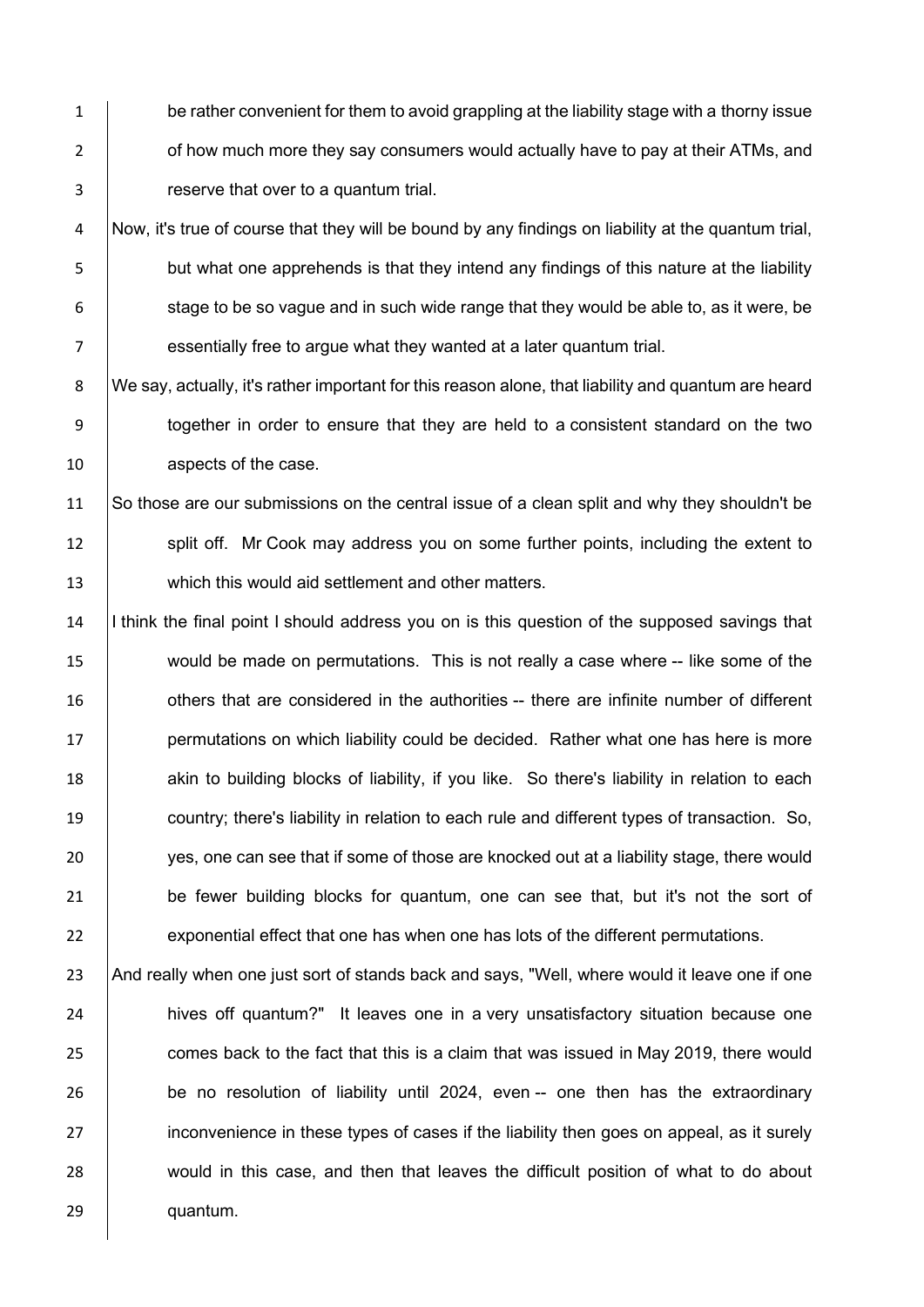1 But even if one assumes that quantum then goes forward, one doesn't have a resolution of 2 | quantum until perhaps late 2025, 2026. And one really has to ask oneself, how can 3 **one say that one is truly following the Tribunal's rules of ensuring that the case is dealt** 4 with expeditiously, when a case which starts in May 2019 is not possibly even 5 **b** complete until seven or eight years after?

6 So those are our submissions, Mr Chairman, and I think Mr Cook may have a few points to  $7 \mid$  add.

8 **Submissions by MR COOK** 

- 9 | MR COOK: Firstly, my Lord, I obviously gratefully adopt Mr Jowell's submissions and I am 10 going to try to skim through my points relatively briefly, with the advantage of 11 your Lordship having heard the points he has made, which reflects the position of both 12 | schemes.
- 13 Briefly, my Lord, we say this. This is an application which is made too late in the day when  $14$  a large proportion of the costs associated with quantum have already been incurred, 15 **So most of the potential savings from the split have been lost.**

16 Secondly, this a clear example of the old saying that shortcuts make for long delays. The 17 court has a choice between a single trial resolving all issues in Michaelmas 2023, or 18 having a liability trial in 2023, and then unless Mr Turner fails on all issues, a quantum 19 trial, which realistically couldn't take place before 2025 at the earliest, and potentially 20 **later with appeals.** 

21 And it won't have been lost on the court that this one of those strange cases where a claimant 22 comes to court, promoting the merits of a split trial on the basis that we may never get 23 to quantum because they may lose on all liability issues, whilst still telling the court  $24$  there is a strongly arguable -- ever strongly arguable case. But we simply say factor 25 eight in Daimler --

26 | MR JUSTICE BUTCHER: -- is everything, isn't it?

27 MR COOK: Well, it's the best course to ensure the whole matter is adjudicated as fairly quickly 28 **and efficiently as possible.** 

29 MR JUSTICE BUTCHER: I don't actually see what that leaves out.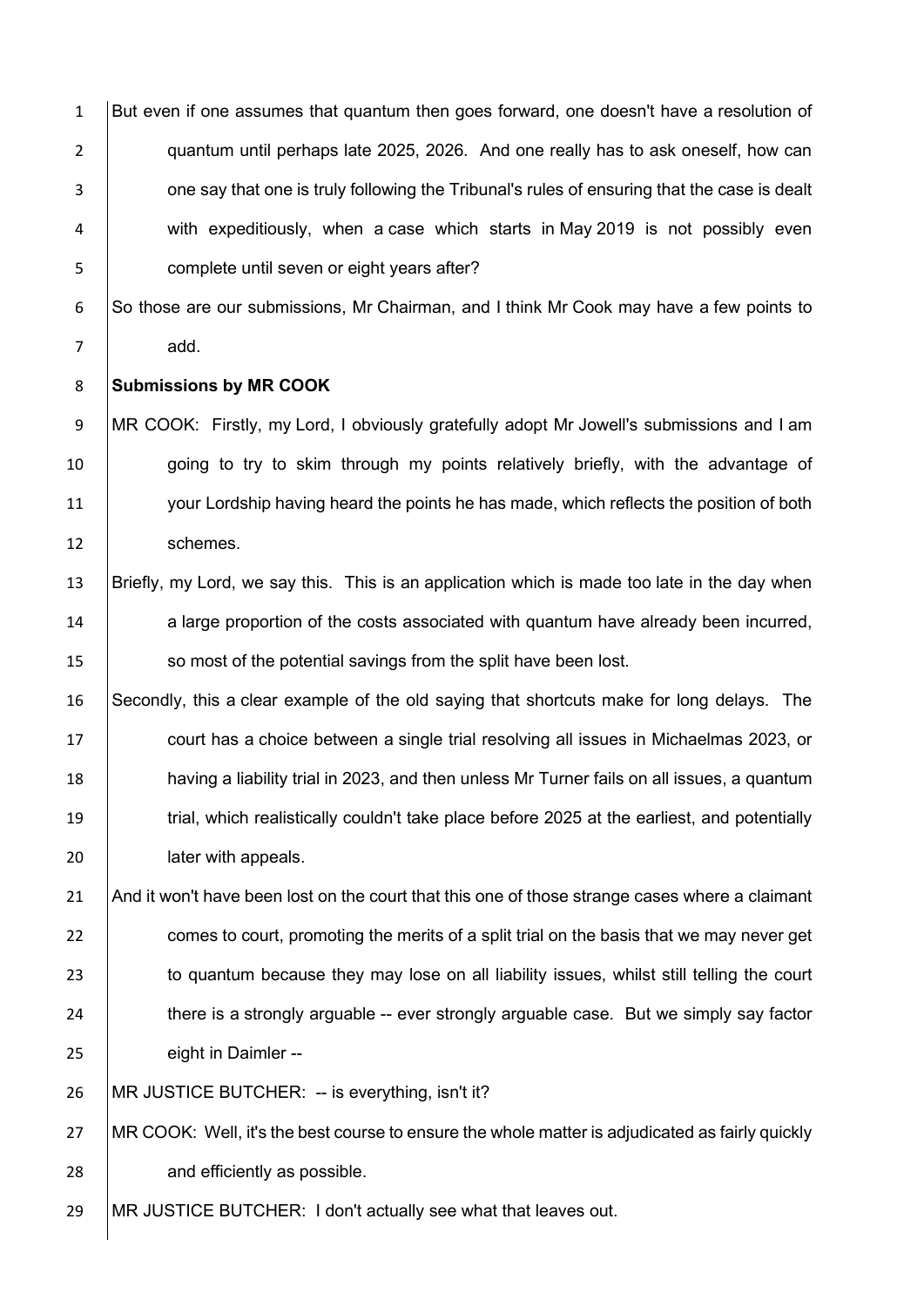1 MR COOK: Yes, I mean the facts overlap to some extent, but we simply say a single trial of  $\vert$  all the issues -- speed -- in most split trial cases one actually deals with the situation where the court is faced with: well, we could have liability six months -- you know, as opposed to taking our situation, you have a full --

5 MR JUSTICE BUTCHER: -- the party comes and says: if you have a split trial, I can do this  $6 \mid$  bit in six months' time and the whole in 18-months' time, that would be --

7 MR COOK: Absolutely, my Lord, and that is the classic split trial situation where you say 8 Smaller issues, you do it faster, and if you split, quantum might take a little bit longer, 9 but fundamentally, actually you advance some of the resolution of some of the issues 10 much more quickly. That's not being suggested at all, so a lot of the classic reasons 11 **for a split trial we simply say don't exist.** And what I do emphasise in Daimler is the 12 whole matter is adjudicated as quickly and efficiently as possible, but quickly that we 13 have a claimant again who is suggesting that this case should be allowed to elongate 14 **potentially to run 18 months longer than would otherwise be the case.** 

 The third point I'd make is, in some sense, the point I've just made. This is not a case in which **Splitting off quantum allows there to be some earlier clarification of the parties' legal Fight 17** right to an obligation. And Mr Turner made submissions to you and took you to the declarations which Euronet seek, declarations essentially that parts of our rules are void. I mean, in essence that is simply the effect of what Article 101 says. 20 An anticompetitive agreement is under Article 101(2) void. It simply follows as a result **of --** that declaration might be said to some extent is, you know, it's --

22 | MR JUSTICE BUTCHER: -- I have to ask this question and I think it's probably right to ask it 23 **now:** does the Tribunal have the jurisdiction to grant declarations?

24  $\parallel$  MR COOK: That's something we need to check -- as a practical matter, the effect of saying 25 Something is unlawful under 101 is, in practice, that 101(2) says it's void. So whether 26  $\vert$  the court needs to do so or not may be a moot -- or the Tribunal needs to do so -- may 27 be a moot point.

28 But the critical thing, my Lord, simply is, you know, as Mr Turner put it, the sooner the liability 29 **issues are determined, the better.** But of course that's not the case because, other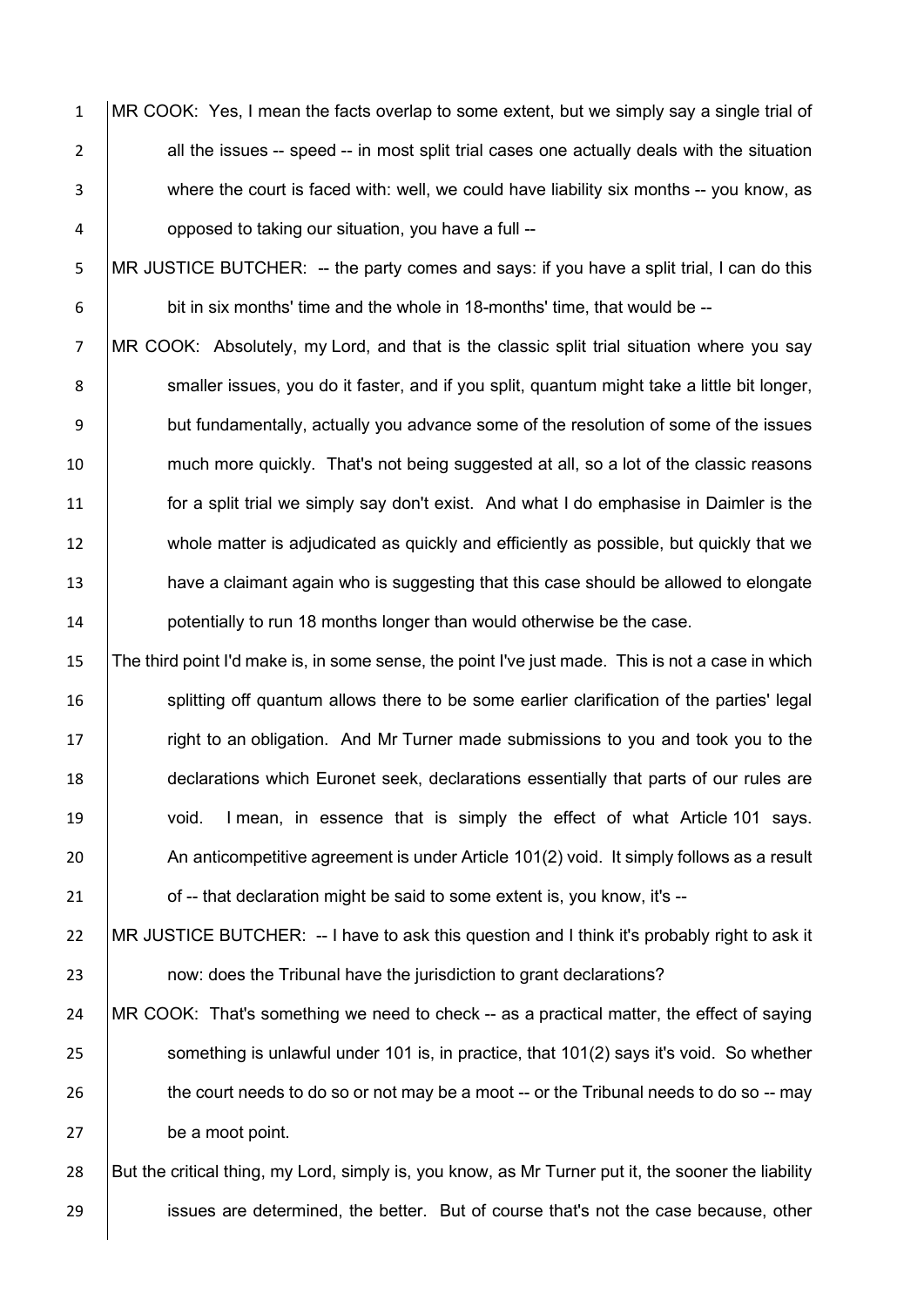1 than the possibility of it being a few weeks later for a more complicated judgment, the **Fig.** Feality is liability is going to be determined at a trial in October 2023 and the court will 3 issue a judgment, you know, thereafter. We're not moving matters forward on that at 4 all, my Lord.

Fourth, my Lord, this a case in which split trial will hinder settlement dramatically. And Mr Turner's argument was that what's going to happen is once we get a determination **Fig.** of liability, that will make settlement terribly easy. Of course that acknowledges the fact that what that means is, you know, in practice we can't settle these cases sensibly until we've had a nine-week liability trial, because you know regardless of the declarations, in reality this is a claim for £850 million --

 MR JUSTICE BUTCHER: The more right Mr Turner is on his points of law, in 12 a sense -- essentially, the less indication it will give as to the actual quantum of his **claim** --

MR COOK: To some extent, it doesn't give any indication at all --

 MR JUSTICE BUTCHER: -- because it would be at a level of generality on his case which 16 wouldn't actually -- he will tell me if I'm wrong about this -- but it would be a level of generality which wouldn't really help to say what the financial consequences were.

 MR COOK: My Lord, I'm going to come to it, and this may be as good a point as any, to come 19 to paragraphs 40 and 41 of Mr Turner's skeleton. And if I may open them up now, my **Lord, and I'll make some more detailed submissions in a moment about them.** That's **bundle A**, tab 4.

22 And Mr Turner then makes the point that, essentially, as long as his clients can show, on the **balance of probabilities, the Claimants would have been able to and willing to install** 24 more cash machines in response to consumer demand, that's enough to show 25 a restriction. I think he probably accepts that me adding the words as it appears in 41 **The Studie Common Studie is an** above is two more ATMs, that probably isn't going to be good enough, but as long as it is "appreciably more", that seems to be the point 28 he's making.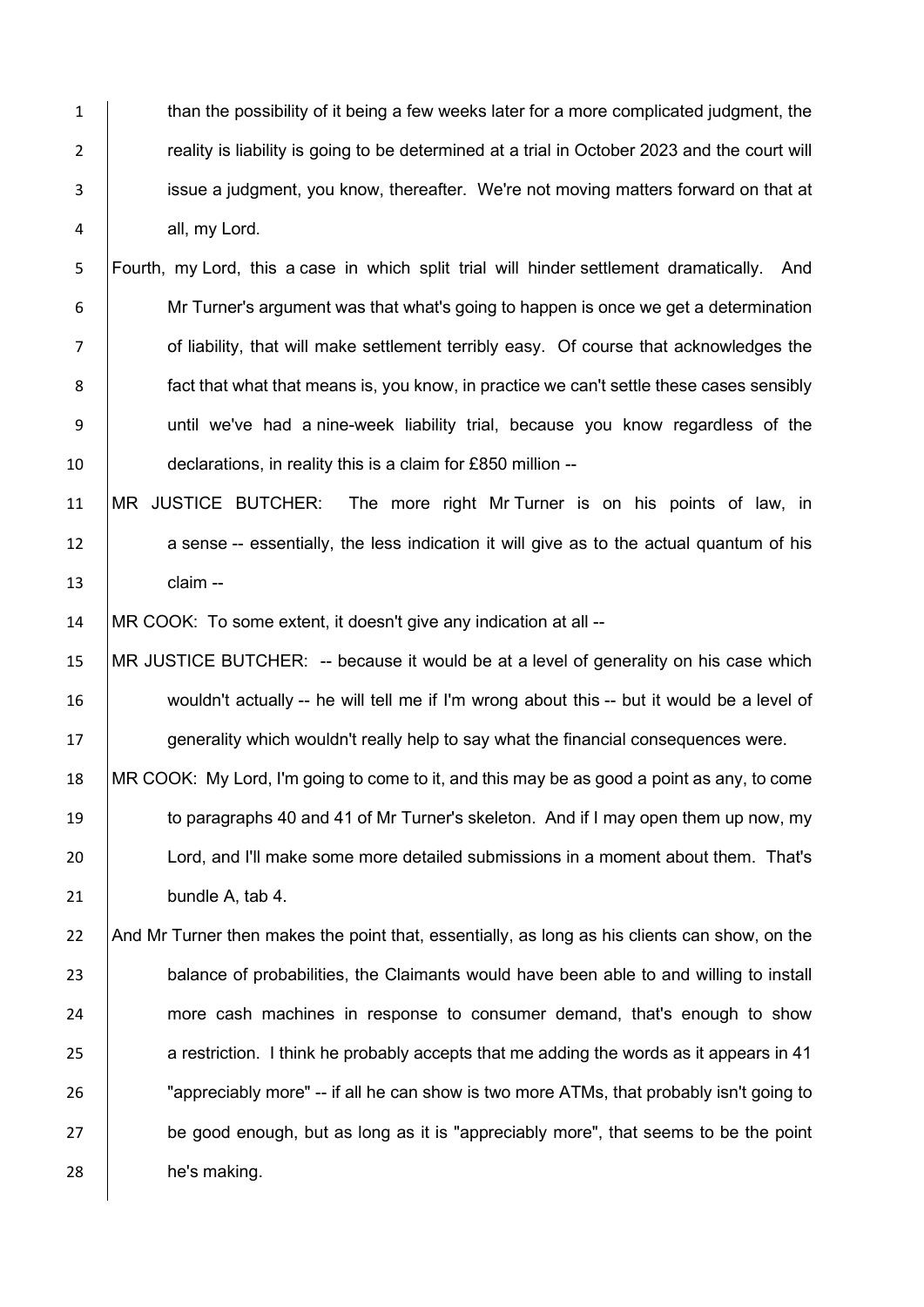1 But for quantum purposes, my Lord, that is almost meaningless. The fact they might have 2 installed a few more machines might lead to a very small level of quantum, whereas if 3 they were potentially going to install another 10,000, that might lead to rather more by 4 way of quantum.

5 But my Lord, the reality is the claim, on the face of it, is a very big sum, 850 million at the top  $6$  end. You know, my Lord, we cannot or we are very unlikely to settle a case of that  $7$  kind of level without having, firstly, a particularised quantum case. At the moment we 8 have some completely headline numbers, as Mr Jowell [for] Visa said Visa sought to 9 try and get more particularisation, and the decision was that that would come in witness 10 | statements and expert reports.

11 So we simply won't get that on the split trial proposal at all, just left with this number that we 12 think is absurdly high, but until we actually understand how it's quantified and analysed, 13 we're in no more a position than that to say so. So we need a detailed evaluation of 14 those numbers, and what one always does then is the experts need -- our experts will 15 want to go through that evaluation and that particularisation in detail, kick it around, 16 **Solut** see where we think the errors lie. One always finds errors -- obviously that's what 17 Defendants do, it's fine what you say the problems were, and we can start internally to 18 **form a view of what the realistic potential exposure in this claim would be.** And it's 19 a rare case where the Claimant starts off with a number, which is the one which the 20 **court ultimately awards, unless it's something very obvious, like a price claim, for** 21 example.

 $22$  So until we're in a position to know what the realistic exposure is, it's almost impossible to 23 advise a client to offer any particular sum of money. What Mr Turner is, essentially, 24 Suggesting is we won't get even that particularised quantum case, let alone the 25 evidence in support of it, until after we've gone through a nine-week liability trial, which 26 as I said, paragraph 40 and 41 says, he's going to be urging the court or the Tribunal  $27$   $\parallel$  to issue a decision at a level of generality, which effectively will tell us nothing about 28 **July 28** our exposure on quantum at all.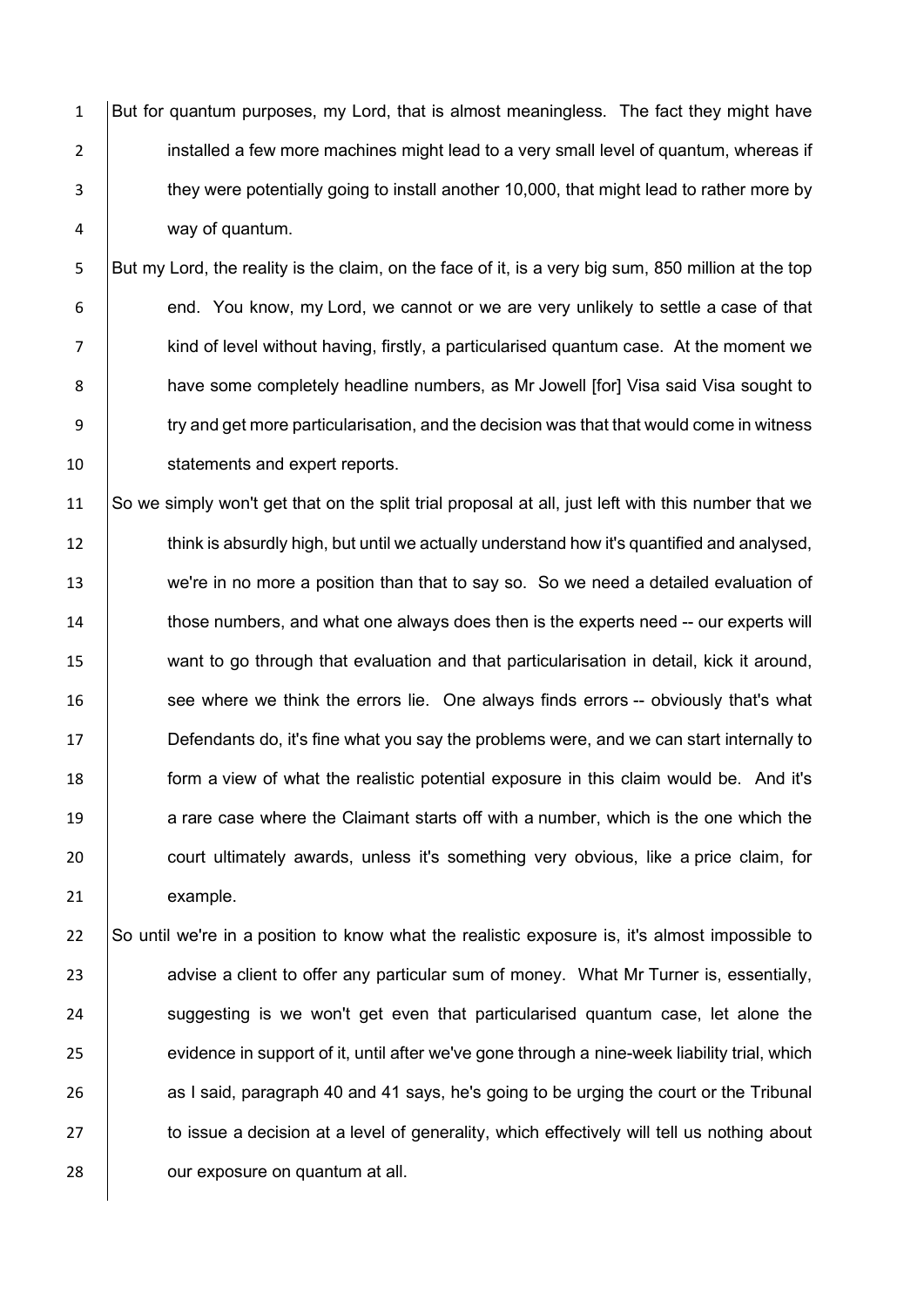1 So this is a case where a split trial will, essentially, put off settlement until we've gone through  $2$  the bulk of the trial process. Whereas if we go ahead on a full trial basis, over the 3 **course of this year we will get, firstly, you know, a particularisation of their case in their** 4 witness and expert evidence; we'll be in a position to kick it around, and there is 5 a respectable chance, as experience shows, that no trial at all will need to happen. 6 That may or may not be the position, but that option is almost, essentially, being 7 **completely removed until we get that quantification process.** 

8 Just quickly, my Lord. I'm told the answer as to whether the CAT has the power to make 9 a declaration, that Mr Justice Roth in the case of Epic Games v Apple held that he 10 found that submission completely unsustainable, so the Tribunal does have the power  $11$  to make --

12 | MR JUSTICE BUTCHER: It's unsustainable that it does?

13 MR COOK: Yes, he dealt with the suggestion that the CAT had power to make a declaration; 14 **I** "I find that submission completely unsustainable." That's paragraphs 84 and 85.

15 MR JUSTICE BUTCHER: Right. It looked to me as if there was at least a significant argument 16 to that effect on the basis of section 47A. But I mean I'm not going to decide that, but 17 **i**t is at least a question which I thought I should canvas at this stage in case anyone 18 was under any sort of -- in case they wanted to consider that issue.

19 MR COOK: My Lord, but again -- so on that point, if the Tribunal does rule it has the power, 20 it's not going to move the matters forward in any event.

 $\parallel$  My Lord, you might say the core of what your Lordship is considering today is the question of, 22 is this a case in which there are real difficulties in defining an appropriate split or  $\parallel$  making a clean split of the issues, and as you know we say -- and Visa agree with us -- that this is a situation in which the court is fundamentally then going to have to **consider what is going to happen in the counterfactual, both for liability and for quantum.** And that is common ground, that counterfactual analysis will have to take | place for both.

28 The disagreement between the parties is, essentially, between in your Lordship's words, the 29 **The Study Conclusion**" and the more --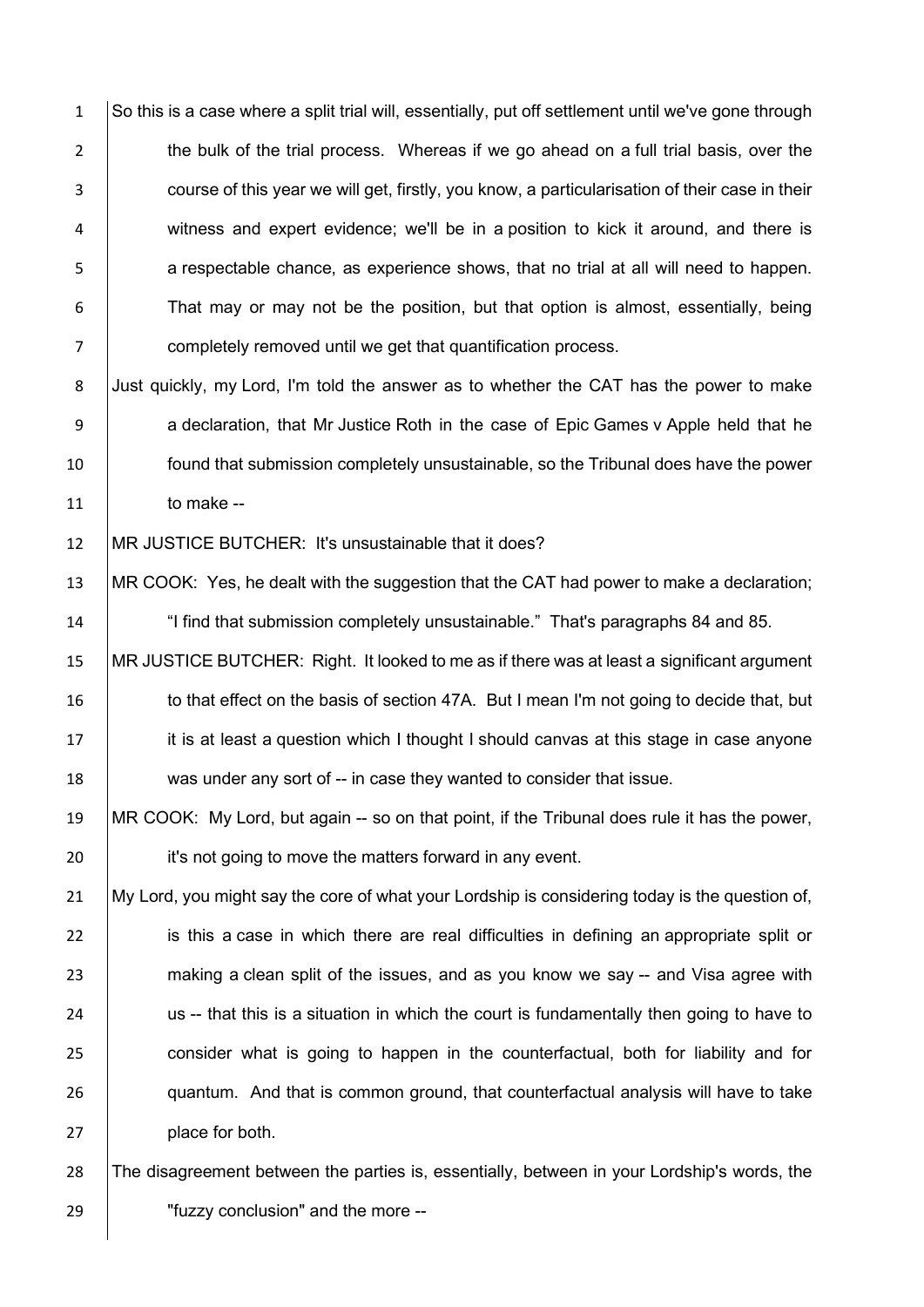1 | MR JUSTICE BUTCHER: -- there's a slightly less sharp focus or slightly less granular -- I think 2  $\vert$  that part is -- I think that's how Mr Turner would put it, a less granular approach.

MR COOK: Yes, I think that's accepted on this side that certainly for the purpose of liability, **1** one is not going to perhaps need to go down to the nearest Euro -- go down to the nearest ATM, et cetera, but what we say is essentially a very large part of the same 6 work is going to be required for the Tribunal to reach, essentially, that fuzzy conclusion, **in any event.** 

8  $\vert$  And a few points on that.

9 Firstly, in relation to Mr Turner's points about the legal test and his submission was the 10 Tribunal didn't need to consider, for restriction purposes, impact on price, we disagree 11 | with that analysis, with respect to Mr Turner.

12 Now, Mr Jowell made the point that this is not an object case, and what Mr Turner took you to 13 was the T Mobile case, [which] was an object case. So dealing with something -- and 14 the whole distinction between object and effect is in an object case is you don't need 15 to consider effect, because it seemed to be so obviously inherently problematic, you 16 **don't need to worry about effect.** So that's the point. This is an effect case, and in an  $17$  effect case the Tribunal inherently has to consider what would happen in the 18 counterfactual and is there that appreciable effect on competition, including we would 19 | say in relation to prices.

 $\vert$  So the quotations from T Mobile -- and it's H1, tab 5, my Lord -- all are -- relate to -- it's under 21 a heading "Object Infringements", and each time they say, you know, this is what **happens or this is what is required for an object infringement, this is an effect case and none of those matters assist Mr Turner.** 

## 24 | My Lord, you were also taken to the English authorities in relation to -- well, the interchange 25 **for litigation, the term that becomes unhelpful when we deal with this case which deals** 26 with a payment the other way round, where there's no challenge to the legality.

27 Now, in relation to that, my Lord, far from when Mr Turner was submitting, actually both at the 28 Court of Appeal stage and at the Supreme Court stage there was a finding that there 29 was an effect upon prices, and that was seen as being very, very significant.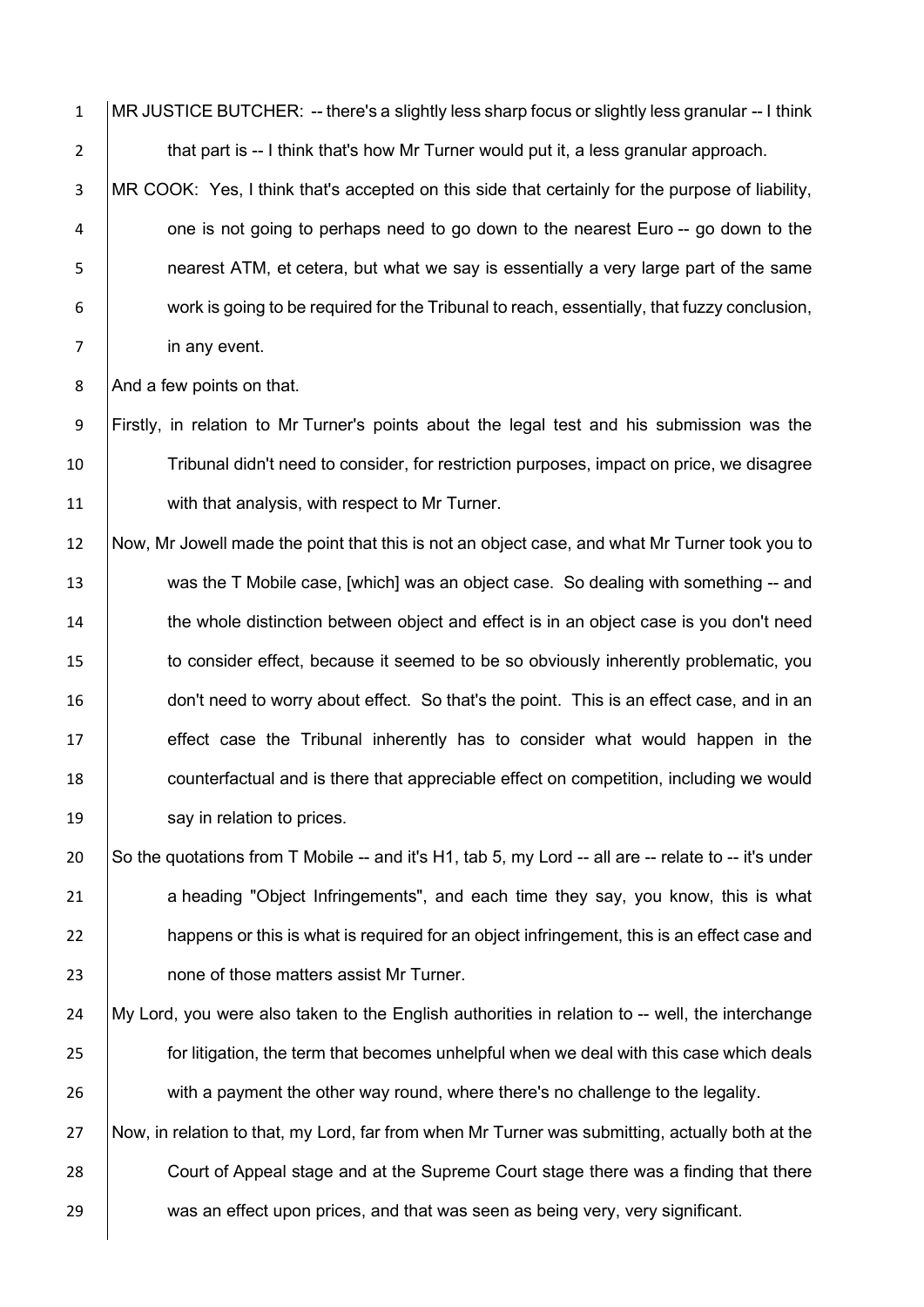And I can take it, my Lord, by just going to the Supreme Court, which is bundle H2,  $\vert$  tab 17 -- that might be H3, tab 17, my Lord. It's paragraph 93. The reason, my Lord, 3 | I can go to this rather than going to -- I'll go back to the European Court briefly -- is at **paragraph 93, so H1320, my Lord. This is setting out what the Supreme Court said is** what is the essential factual basis on which the Court of Justice held there was **a** restriction of competition, and decided essentially that it was the same in those cases **and therefore the analysis must apply.** 

8 And there were six of them which had to be met, six essential facts. Number six of those, 9 | my Lord, at the end is in the counterfactual the whole of the merchant service charge, which is the charge that actually goes to merchants would be determined by **competition and the MSC would be lower.** That is an effect -- the basis, I think, was 12 an effect on pricing.

13 And the same point is then picked up at paragraph 103 where the Supreme Court said even 14 if we weren't bound by the European Court, we'd have reached the same conclusion **for, essentially, the same reason, they say, putting it in their own words is at the end of paragraph 3:** 

 "Instead of the MSC being, to a large extent, determined by collective agreement, it is fully **determined by competition and significantly lower.**"

 So -- and the same point you get in the Court of Appeal. It was paragraph 186 Mr Turner took 20 you to, and the conclusion was that the MIF resulted in higher prices. So each of these **cases have looked at the impact on prices, which is the exact opposite of what my learned friend suggested was the relevant test.** 

What he also took you to was one of the European Court judgments, which is in bundle H1,

24  $\vert$  tab 8, and it was paragraph 166 that he took you to.

MR JUSTICE BUTCHER: Sorry, which tab?

MR COOK: It's bundle H1, tab 8, and it's the General Court judgment, my Lord.

27 MR JUSTICE BUTCHER: Yes.

28 | MR COOK: And it says: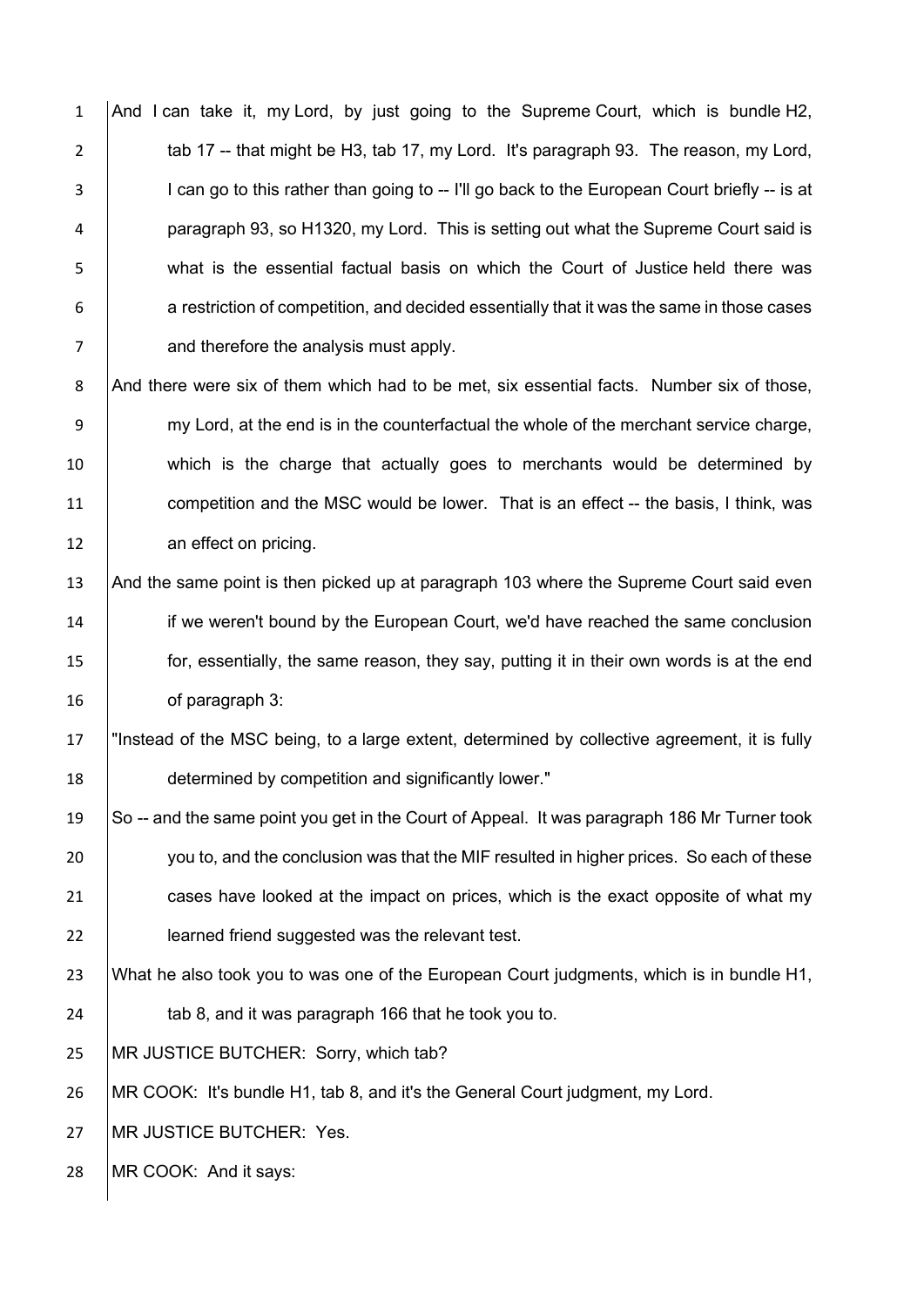1 "Lastly, in the fourth place, the court must also reject the applicant arguments concerning the 2 Commission's failure clearly to establish the effect of the MIF on the price paid by the 3 end-user."

4 With respect, there is a point of confusion here. This is dealing with the question of whether 5 **b** or not higher prices paid by merchants, who were the immediate consumer, are in fact  $6$  | passed on to -- well, consumers buying in shops, the end-users.

7 And we can see that there:

8 "It's reasonable to include that merchants do pass on ..."

9 So it's dealing with that later stage. So you know -- but that is not saying effect on price is 10 irrelevant, it's simply saying whether it's ultimately passed down to the consumer, as 11 **opposed to the immediate party in the market in question, doesn't matter.** 

12 As I've shown you, the position in the Supreme Court and the same in the Court of Appeal 13 was that an effect on price was something that was significant and one of the key 14 **Access** of the -- of the analysis both before the European Court and before the English 15 courts.

16 So with respect to my learned friend, and again, my Lord, obviously no one is suggesting you 17 determine these points, but we spent a lot of time on this and we disagree with the 18 **analysis that he suggested the court should apply.** There isn't some easy aspect of it 19 being dealt with at some, you know, global basis, which doesn't sort of descend into 20 detail; you do have to look for an actual effect upon the parameters of competition, one 21 **of which is, obviously, price.** 

22 Secondly, the question of what will the court actually need to determine at the liability stage 23 and how far it will need to consider Euronet's position. And this is where, my Lord, 24 I had planned to take you to paragraphs 40 and 41 of Mr Turner's skeleton. What is 25 interesting of course about this, my Lord, is at that point he sets up the argument for 26 what the court will need to consider by reference to what the Claimants themselves 27 Would do; would the Claimants install additional ATMs? I mean, that's -- he's shifted 28 **a**way from that to say it's all a market issue.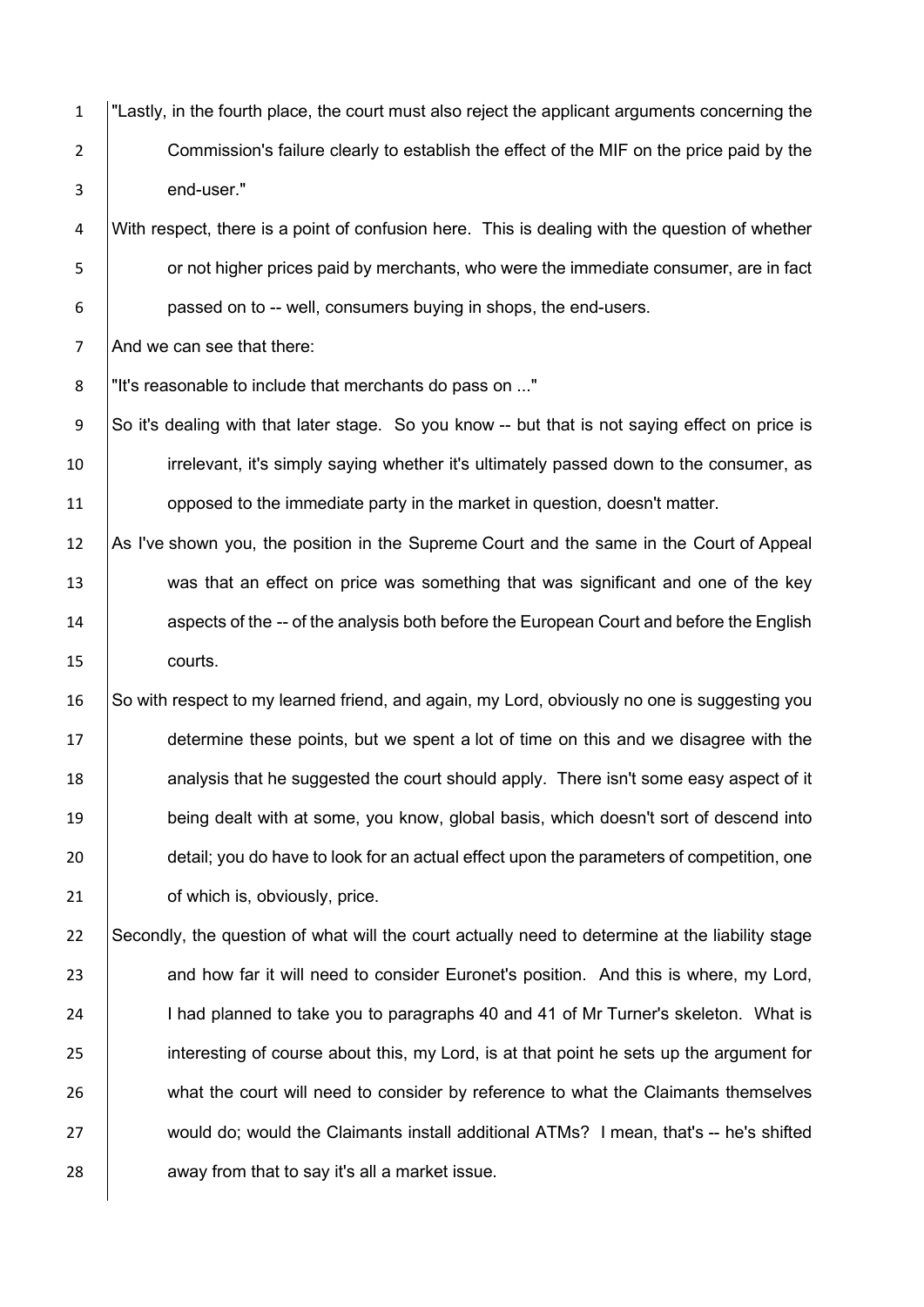1 But the reality is that we are primary focused on the Claimants asserting that they would've 2 done different things, and that would've produced different results. They are not saying 3 | somebody else in the market would have done it and they wouldn't. So it is going to 4 be largely their evidence of what they would have done, which is going to be important 5 here, and that is reflected in paragraphs 40 and 41.

6 But my Lord, even if one looks at the level of what he's saying, that he's not interested to know 7 **Fig. 2** exactly how many ATMs will be installed, it's enough that they would have been able  $8$  | and willing to install more, my Lord, just think for a moment about what the court is 9 | going to have to consider, even at that level of generality, which I'll be coming on to 10 | say is inappropriate in any event.

11 The court is going to have to start off by looking at the economics of ATMs in different 12 **let is contained as involved** in installing and running them? What are the 13 transaction volumes? What are revenues? Because those are going to be the matters 14 that will then feed into the question of if you add an additional cost, which of course is 15 an additional revenue for someone like Euronet, what is going to happen to the 16 **economics of running ATMs?** You start off with the economics --

17 MR JUSTICE BUTCHER: Mr Turner wouldn't disagree with any of that, would he -- he 18 wouldn't disagree that you have to look into the economics of that?

 MR COOK: No. And my Lord, my point in relation to that is you start off with the economics **actual, look at what would happen with access fees, what that will result in terms of the conduct of competitors and consumers, and then it's common ground that if you introduce access fees, transaction volumes will go down.** 

 The Claimant, Euronet, pleads it could be as high as up to 56 per cent, it says. We actually say rather higher. We say at least a 90 per cent reduction, which is consistent with the **position in the UK, we plead, where ATMs with access fees have only 7 per cent of the cash withdrawals of free-to-use ATMs.** So there is a 93 per cent reduction, essentially, 27 by imposing access fees here.

28 But you know, those are the issues that one gets into to, you know, consider what are the 29 **economics of installing these additional ATMs with access fees.**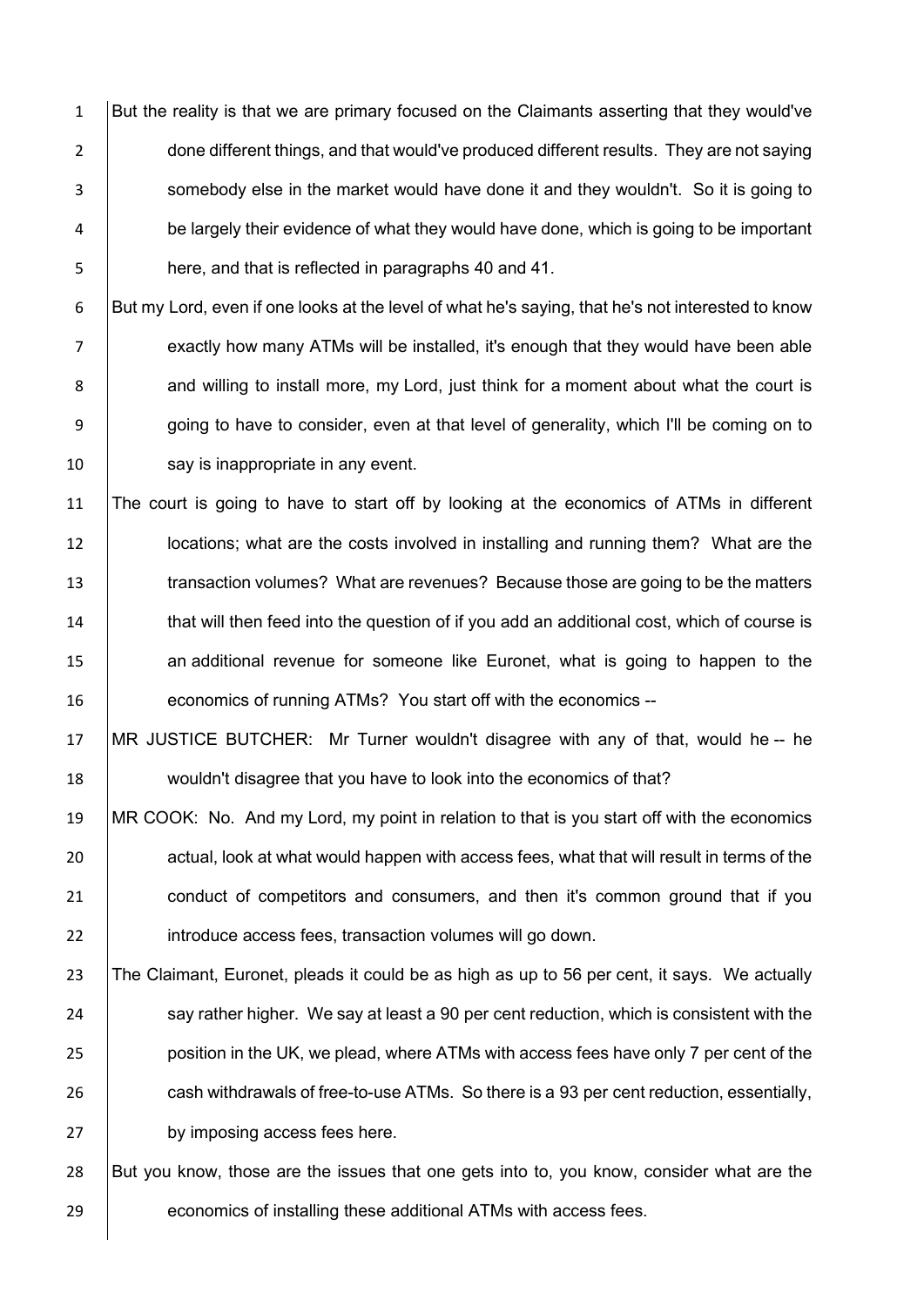1 So that is all going to involve a lot of elements of what are the costs involved, what's the impact 2 | going to be? But my Lord the core data on all of those issues is going to be primarily, 3 **if not almost essentially exclusively, Euronet data --**

4 | MR JUSTICE BUTCHER: That's the point which Mr Jowell made, which was that there isn't 5 **b** out there vast quantities of this data which you have access to, so you would be 6 wanting to use their data to illustrate those points.

7 | MR COOK: Absolutely, my Lord -- partly with respect to my Lord for lots of reasons. One, it 8 is about the only data resource we're going to have. Clearly, this is highly confidential 9  $\vert$  and they are the only parties -- the only party present that has --

10 MR JUSTICE BUTCHER: Because you don't have all this data?

11 MR COOK: We don't, my Lord, and I'll come to what Mr Turner said in terms of showing you 12 Mastercard's confidential documents. But I'll come back to that in a moment, my Lord, 13 but we certainly don't have granular data at different locations, how it changed over 14 time -- all the things we get from the disclosure that is being given in this case by the 15 Claimants, which is of course the reason why it was agreed that that should be 16 disclosed because it is that kind of granular data, which allows us to analyse those as 17 **the starting point of that kind of analysis.** 

18  $\vert$  So my Lord, that's why we say, you know, that is the source of the information. And also, 19 my Lord, it's an efficiency thing. There's not a great deal of point in analysing a 20 **completely separate set of data.** We have the Claimants' data, which is going to feed 21 to quantum anyway, so of course that's going to be the main starting point for that 22 **Arial** 22 **analysis, in any event.** 

23 | Mr Turner says it's a market-wide analysis here. So there's a bit of a sleight of hand, with 24 The state of to Mr Turner -- Mr Jowell said the claim was primarily about Poland, 25 96 per cent of it is Poland. In Poland they operate one third, essentially, of the ATMs. 26 They are the major player in that market. You simply can't do that kind of analysis  $27$  without considering in very large measure what is Euronet itself going to be doing, 28 **particularly when they are the ones we have data for.** And even in the --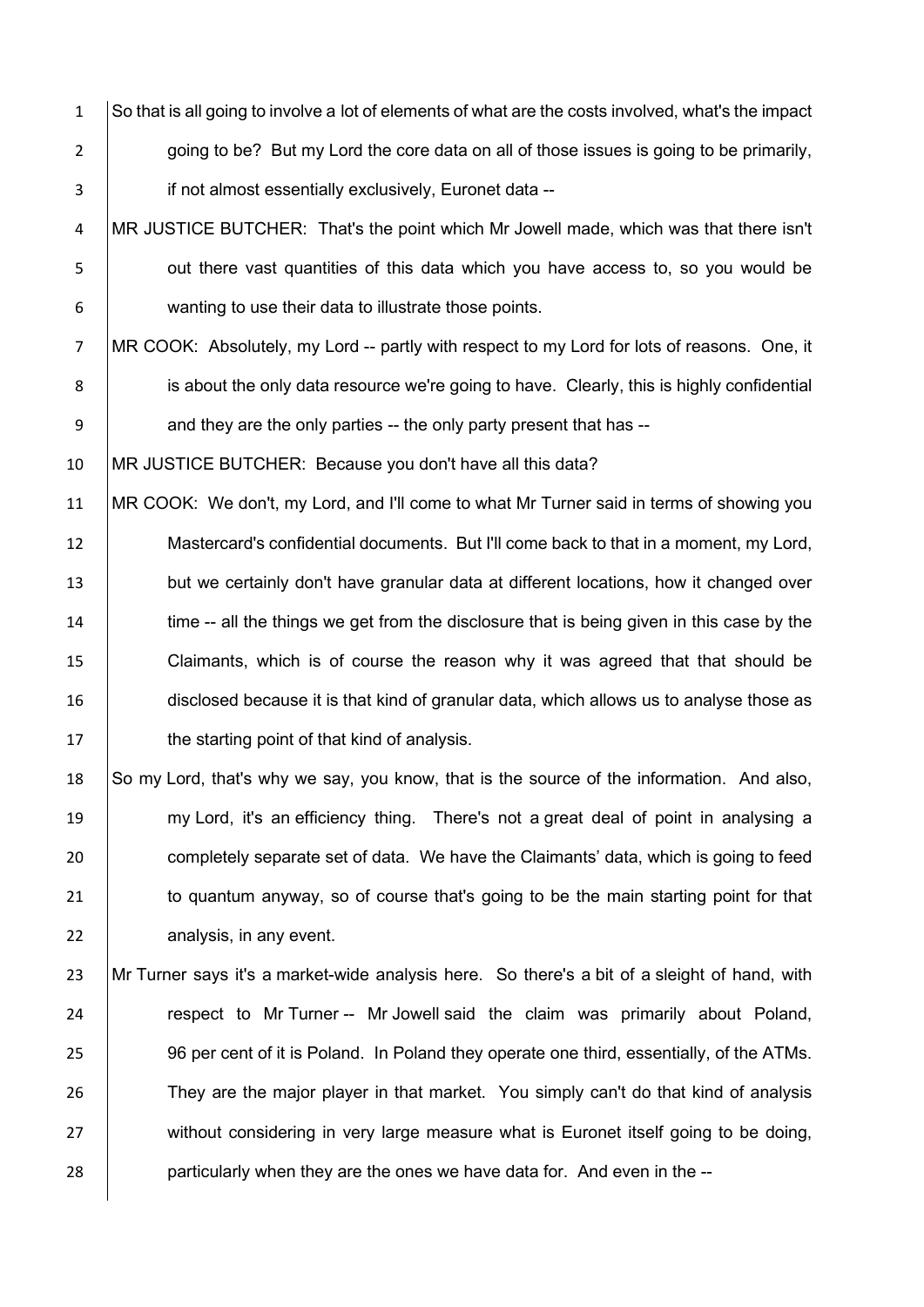1 | MR JUSTICE BUTCHER: Are there two other players in Poland or are there then a lot of other

2 | players?

3 MR COOK: I mean, it's pleaded in the Particulars of Claim the number of other banks, but 4 | I think in general terms -- what you have, my Lord, in each of these markets is, as you 5 might expect, you have the equivalent of a High Street bank, which is somewhere 6 **between sort of five, six, seven or eight, depending which jurisdiction we're looking in,** 7 who largely operate ATMs in their branches, as you might be familiar in the days when 8 vou could walk into a bank branch in London, if you could find one. But these are 9 | countries that still have a somewhat larger cash culture than perhaps the UK does 10 **post-pandemic.** So most of the other competitors are banks who largely operate ATMs 11 **July 20** outside their own branches, and Euronet is then either at the sort of sole or certainly 12 the major operator of stand-alone ATMs, ones that are sort of dotted around a city 13 because of course it doesn't operate -- because it's [not] a bank as such it doesn't 14 **operate its own services.** So other banks are primarily providing services to their own 15 **card-holders.** I take my Lloyds Bank debit card into Lloyds Bank to withdraw, cash 16 because it's often the case it's expensive to use your card in other banks in these 17 | jurisdictions.

18 Then Euronet is, effectively, the other player in the market you could potentially go and use. 19 So in each one of these cases even if it only has 10 per cent -- only 10 per cent, even 20 then it's a very major player in Greece and Czechia. It's going to be central to look at 21 what Euronet would have done as the principal operator of these additional, 22 **Stand-alone ATMs.** 

23 But in any event, even if we had full data, one might look at the market more as a whole -- well, 24 in fact what we're going to have is going to be, you know, their data is going to be the 25 | principal basis.

26 So my Lord, it's [paragraph] 97 or so of the Particulars of Claim which goes through -- so in 27 **Poland, for example, I think there are six large banks and then 15 or so operators in** 28 total. But one is largely looking at it being spread between sort of names of 29 BNP Paribas, Santander --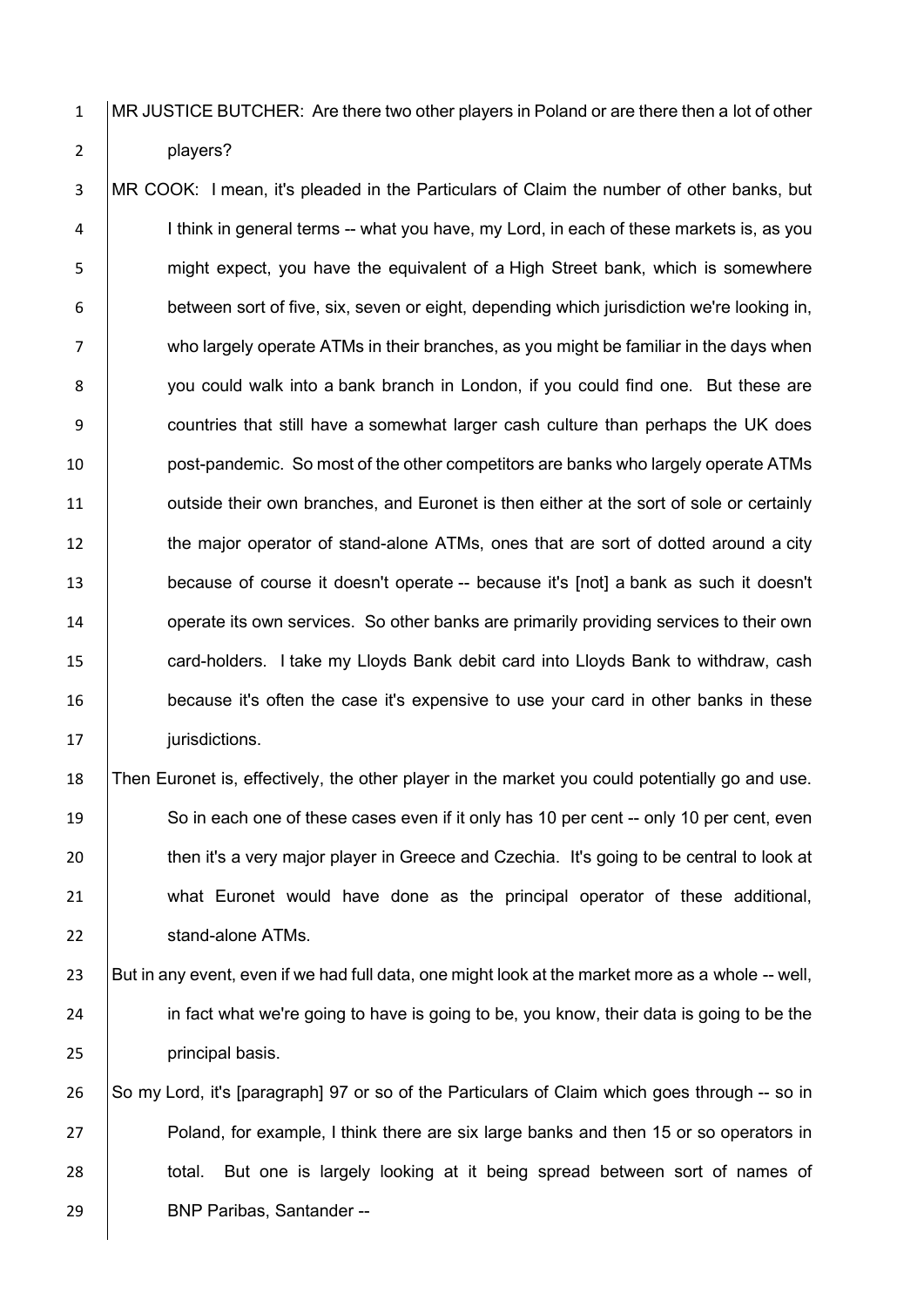1 MR JUSTICE BUTCHER: So what one has -- is this right -- you have -- Euronet has 2 30 per cent and the other 60 per cent is split between some 15 or so?

3 MR COOK: 15 or so, I suspect what you are going to get in each of these, my Lord -- when  $4$  we look at some of the other jurisdictions is you probably have, as you might have here 5 four, five, six major banks and then a number of smaller banks.

6 MR JUSTICE BUTCHER: So it may be that Euronet is the biggest --

7 | MR COOK: Certainly in Poland, my Lord.

8 | MR JUSTICE BUTCHER: -- in Poland is the biggest player?

9 MR COOK: My Lord, I think it's likely that it would be. And in any event, it is, to some extent, 10 the disrupter, it's the one which has set up networks of ATMs which are not linked to 11 bank branches. So it's the one most likely to sort of change business operations, which 12 **is why partly it is bringing this litigation and other banks are not.** 

13 But in any event, they are absolutely central. They are the ones we are going to have data 14 about. The focus is all going to be upon what Euronet would've done, if only as 15 an exemplar of what banks generally might have done. There may be some 16 **consideration of whether they would've done different things, but Euronet is going to** 17 be the primary focus here, my Lord.

 So we do say that there is simply no getting away with the fact the focus from our side is going 19 to be on Euronet's costs, Euronet's revenues, what Euronet itself would have done **because, you know, even though the claim is put in terms at paragraph 100 of acquirers and operators would have charged access fees, it's going to be Euronet putting forward a positive case, which is largely what Euronet itself would have done.** 23 So it's going to be their evidence about those matters, and then evaluating based on **their costs whether that's right or viable.** 

 Now, that brings me to Mr Turner's point by reference to the schemes' disclosure, which is in **bundle I.** And Mr Turner made a couple of points by reference to that material -- I mean, firstly, to some extent suggesting that this issue could be litigated 28 by reference to our documents. Well, he may have some bits of those documents that **he likes.** In turn we will of course seek to show by reference to the data that his clients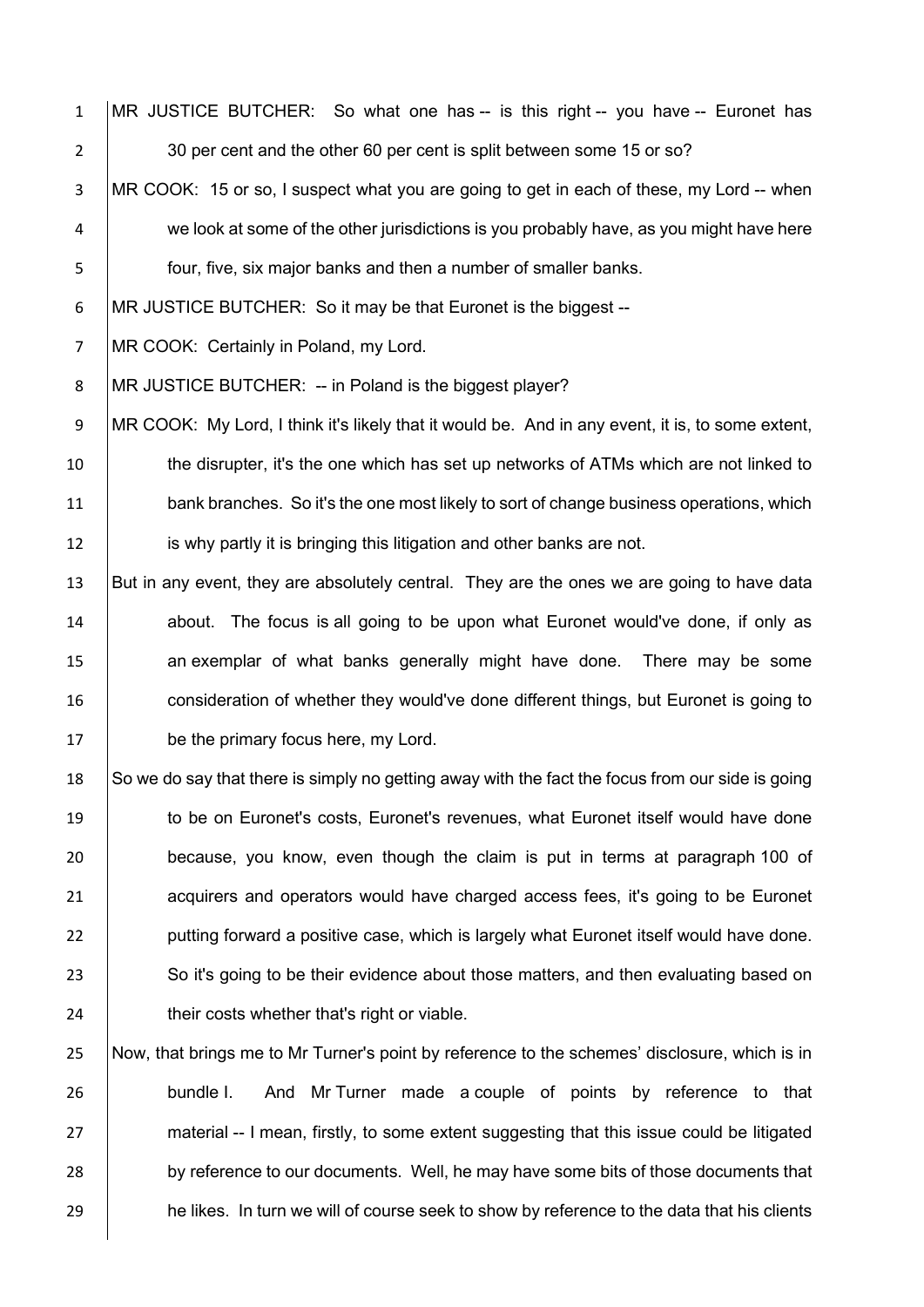1 disclosed, that actually their suppositions simply don't make sense and they would've **let in so much revenue from access charges that, you know, this simply wouldn't have been cost-effective to do.** And that's our pleaded case in relation to this, which we **could only make good by reference to looking at their data and their quantification.** 

 So my Lord, the starting point is just Mr Turner might have some material he wants to refer to, 6 but the material we want to refer to does involve looking at his client's position in some detail.

8 Also my Lord, the point was fairly made in exchange with the bench, which is either these documents are so fantastic to Mr Turner, in which case we may as well get on with **quantum straight away because he's clearly going to win, or the position is rather more complicated, in which case we definitely would need to look at the position in relation** 12 to Euronet's financials in any event, in terms of the question of what they would have **done in terms of more ATMs.** 

14 My learned friend did point to within that data information where it showed that we had some **aggregated costs information in relation to -- you know, in relation to our members, and he showed you the results of an ATM cost study, that -- the numbers that were** 17 shown there. That was at tab 2, page 10, which shows on the right-hand side of that **column, ATM cost study, Poland results, and obviously it's the numbers that are confidential here.** 

 Now, my Lord, a number of problems with saying that the data is there. My Lord, that's a snapshot of general average costs at a very aggregate high level. Unsurprisingly, 22 Mr Turner didn't say in his submissions that he agreed those were right or that he's **going to accept that those were clearly correct and it would be a rare case where he** 24 agreed that our quantifications were entirely correct. In fact, my Lord, unsurprisingly **he took you to tab 3 in this bundle, which was email exchanges disclosed by Visa,** 26 which actually show that Visa's numbers are incomplete, because at the bottom email **it says -- shows that independent ATM network providers, and that's predominantly** 28 Euronet, it's said there they make 20 per cent of the total number of ATMs and should 29 they be included in the cost study? Answer: no. So 20 per cent of the operators of the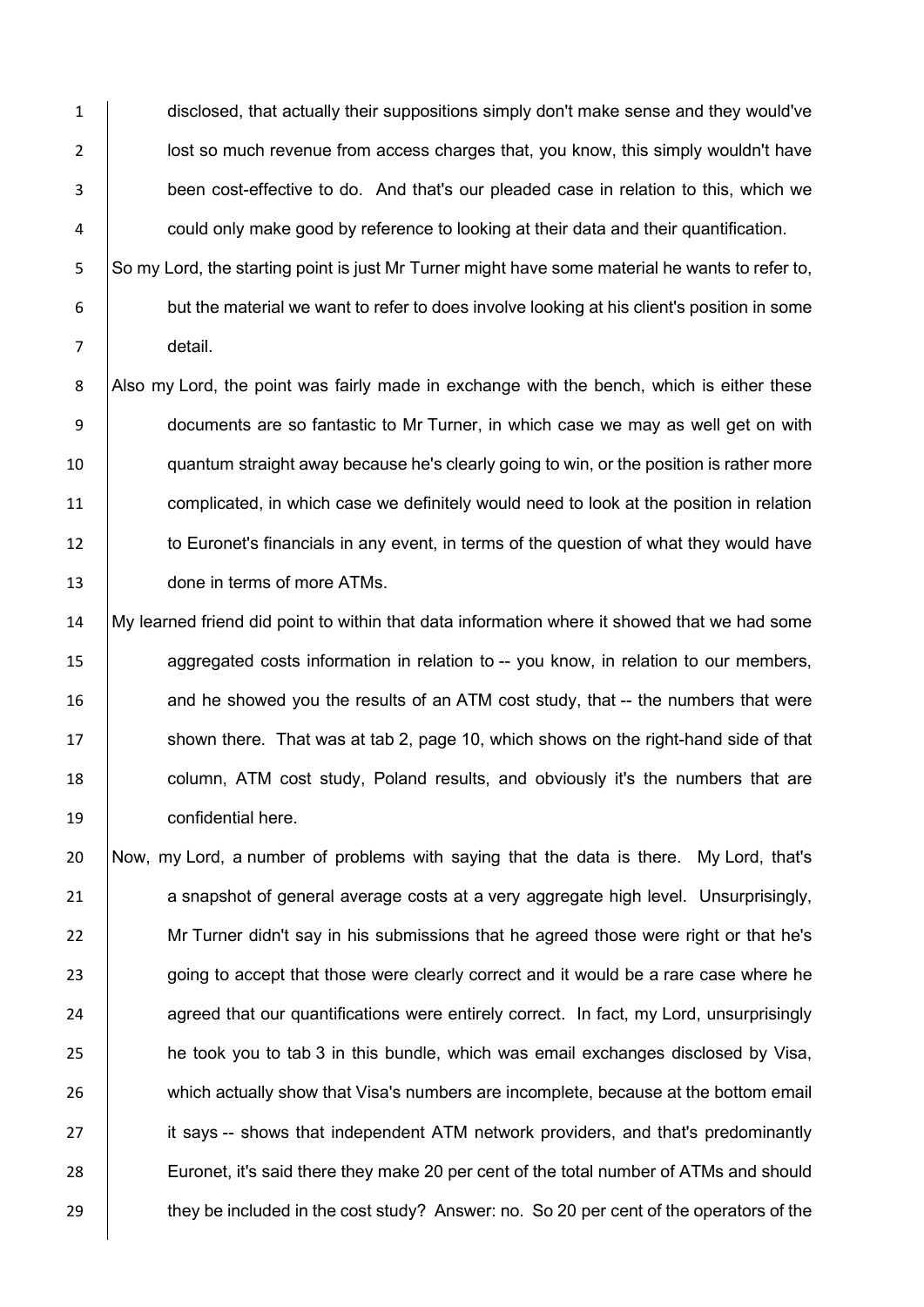1 market are not included in the cost study, which is the problem then that the data that 2 **he's pointing to is essentially, on his case, incomplete.** 

He made submissions about, you know, this shows that -- certainly in this context -- Visa **budge obviously didn't think it was necessary to consider the position of independent** operators such as Euronet, but he's coming before the court as an independent  $\overline{6}$  | operator, asking the court to show -- to conclude there was a restriction of competition. **Of course we have to look at the position of the market as a whole and not a subset,** 8 even if a subset was used internally.

9 So, my Lord, these kind of snapshots that exist don't have the granular detail that is going to 10 be needed, that is going to be necessary, in order to allow an evaluation of the 11 **economics of charging access fees and the viability in different locations of operating** 12 ATMs. And, once we're beyond that, the detailed data is Euronet data.

13 The fourth point, my Lord, I'd make in relation to this -- and this all under the heading of can 14 we separate out the issues -- is that the arguments here in paragraphs 40 and 41 of 15 Mr Turner's skeleton ignore exemption. For present purposes, at a high level, it seems 16 to be common ground that while the burden is of course on the card schemes, but 17 **essentially what we need to show is that the benefits to consumers from our restrictive** 18 Trules, as it would be at that stage, outweigh the adverse effects. So that's a weighing 19 vup exercise, benefits outweigh disadvantages. And this is not in terms of the disputed 20 **point about can you way up pro and competitive advantages at the 101(1) level, this is** 21  $\vert$  101(3), where it's common ground -- and we have a great deal of authority on it -- that 22  $\parallel$  that weighing up exercise does take place at the 101(3) level.

23 The problem with that, my Lord, is that the court can't simply, for the purposes of 101(3), finish 24  $\parallel$  at the level that my learned friend suggests at paragraph 41, 40 and 41 of his skeleton, 25 of saying, on the balance of probabilities the Claimants would have been able and 26 willing to install more cash machines. Because in order to carry out the evaluation, 27 throw some sort of, you know, some numbers around, my Lord, if the cost to 28 consumers from access fees was 100 million Euro a year, and since the claim is for 29 **E**850 million over ten years or so -- that's broadly the kind of numbers one's talking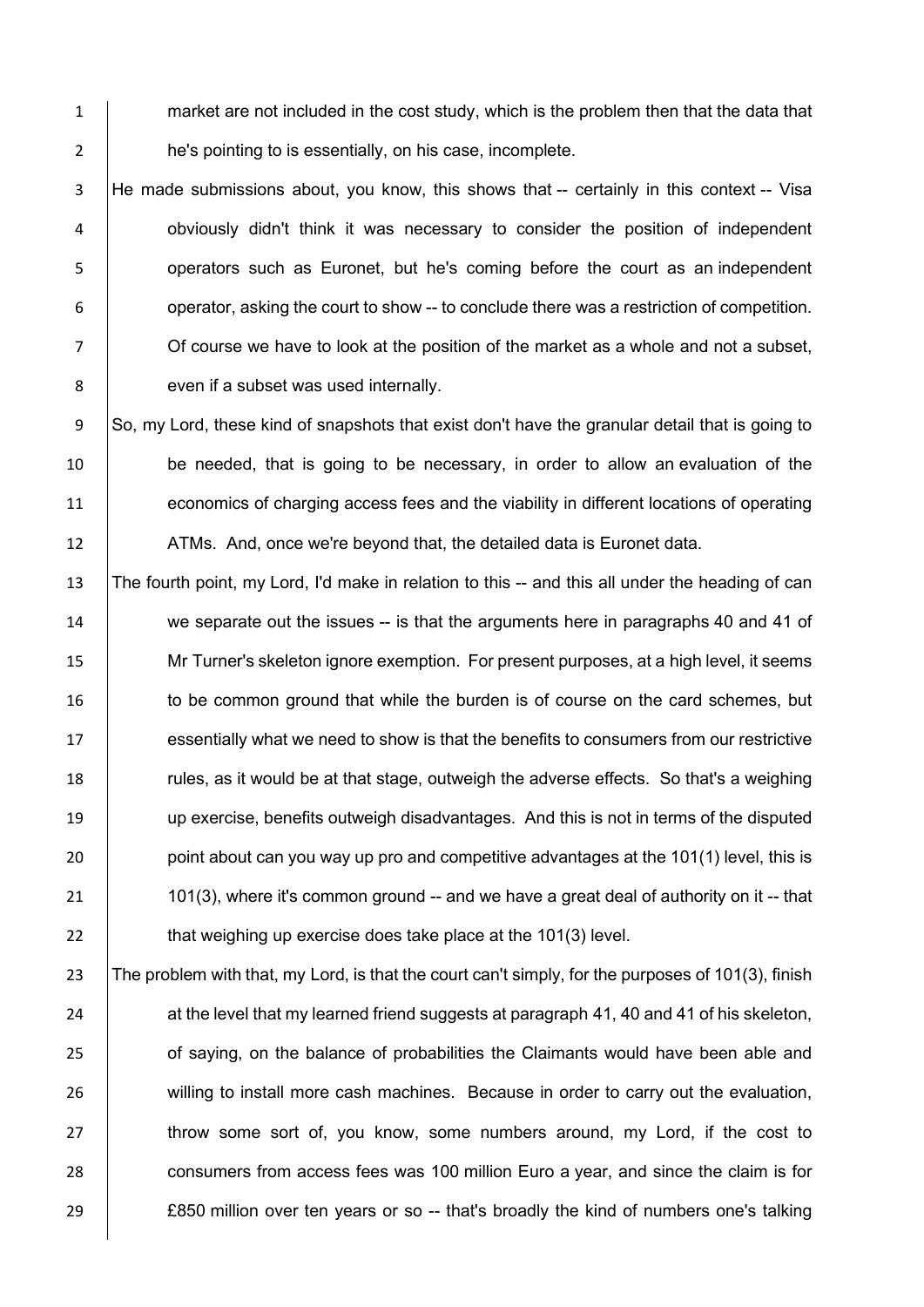1 about here -- and they end up with ten more ATMs, clearly that's not the kind of, you 2 **know** -- clearly consumers are spending a huge amount of money there for very little 3 benefit.

 $4$  So we would say the weighing up exercise clearly goes in our favour.

5 What that shows, my Lord, is that kind of analysis can't take place without the court reaching, 6 you know, some quite specific conclusions about what the level of access fees would 7 **be and what the impact on the number of the ATMs would be. It's not going to be** 8 Sufficient at that stage simply to say there would be more, there's going to need to be 9 Some element of quantification. Does it need to be absolutely precise down to the 10 **nearest ATM?** No, my Lord, I acknowledge that. But it's going to be need to be a lot 11 more specific than simply saying there would be more.

12 So again, all of this, my Lord, leads to the idea that the fuzzy conclusion is going to have to 13 be quite a sophisticated one and involve a lot of detail and much of the same 14 questions, issues and evidence, that will then go to a -- I agree is a slightly more 15 granular but nonetheless still aggregated conclusion on quantum, if we ever get there. 16 My Lord, there simply isn't some convenient split here. The effect of there being no clean split 17 **i** is this is not a case in which there's some colossal source of complexity and cost, as 18 Mr Turner put it, which would be removed from trial preparations. The experts are 19 going to have to consider all three territories, they are going to have to consider the 20 effect of each of the alleged restrictions, they are going to have to consider in quite 21 **Specific detail how many more ATMs there would be, looking at Euronet's cost to do**  $22$  that. My Lord, that is the complexity, that is the cost, and it's there whether we're just 23 **doing liability or we're doing quantum as well.** 

24 The next point, my Lord, viability of the trial. Now, Mr Turner made some quite detailed 25 submissions about how he sees the trial length and the trial structure operating. 26 | My Lord, I wouldn't agree with much of the detail, still less would I agree with potential 27 **advantages of hot-tubbing, you know, in any context.** 

28 But for present purposes, my Lord, I don't think the detail of the trial is something we need 29 worry about at this point. It seems to be largely common ground that a full trial can be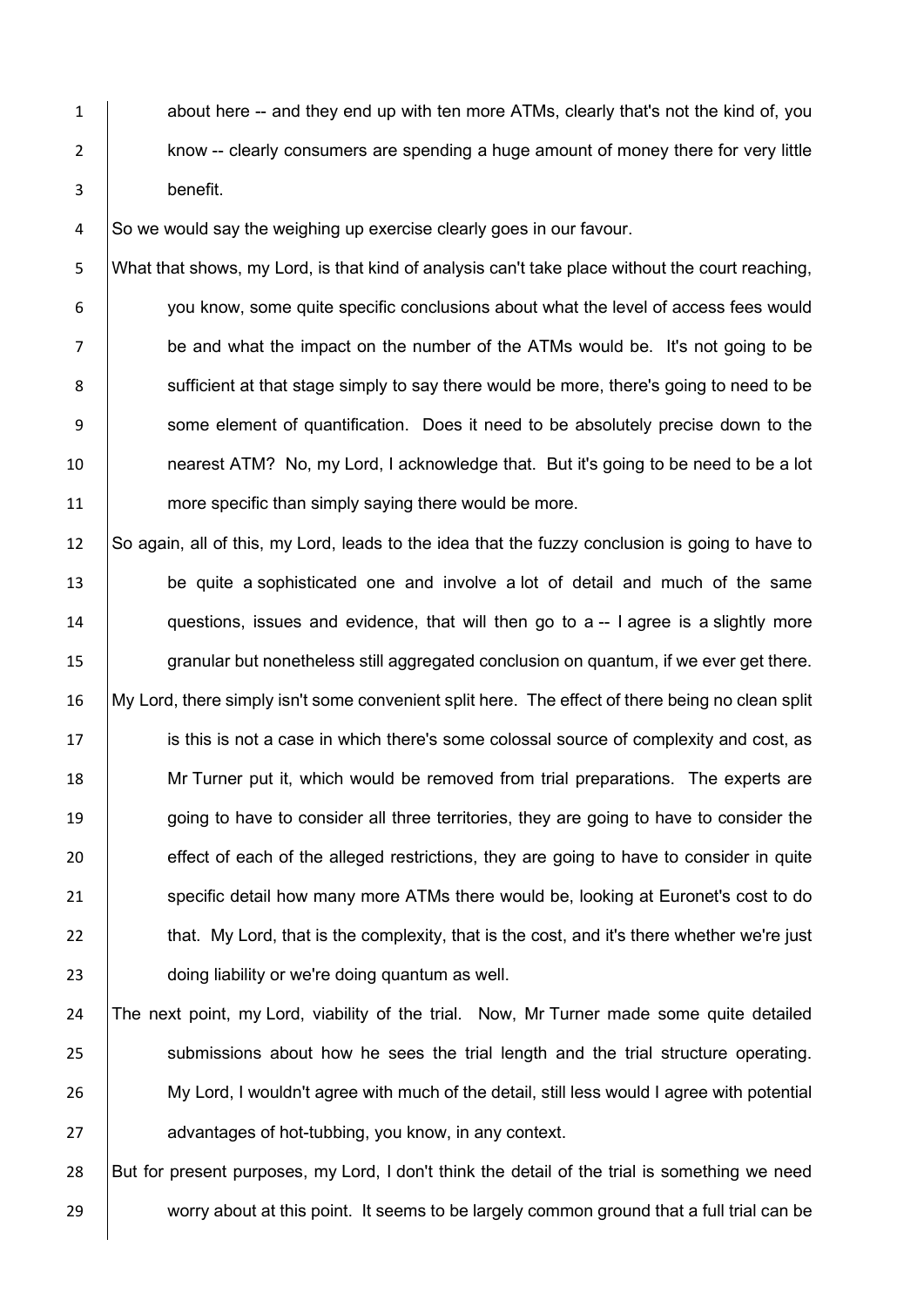$\parallel$  a quantum trial, the distinction is going to be relatively limited. So my Lord, with **Fig. 3** respect, none of those points actually assist Mr Turner particularly, I would say. 4 Then finally, this a case where a split trial is essentially going to lead to the court doing the issues twice. And I obviously agree any findings the court makes can't be re-litigated, 6 but ultimately there's a fuzzy conclusion and then the court has to make detailed **Fig. 2** conclusions. The court is essentially going to have to consider, largely, the same kinds **b** of issues, by reference to the same kinds of evidence, both factual and economic, twice. 10 And that my Lord, is just simply inefficient; it's an unfair double burden upon factual witnesses; and it is an inefficient double burden upon the court and a waste of the court's **resources**. Factor three in Daimler is whether a split trial will impose an unnecessary inconvenience and a strain on the witnesses, and it very much will because, you know, at whatever level **of generality we deal with in liability, and whatever level of deal we do it in quantum,** 16 it's going to be the same individuals giving similar kinds of evidence in order to get **those two levels of conclusion.**  My Lord, and that is simply an unfair and unnecessary burden, given all the other disadvantages that rise from this proposal. 20 So My Lord, unless I can assist you further. 21 MR JUSTICE BUTCHER: No, thank you very much. We will take a ten-minute break now. **(3.10 pm) (A short break) (3.20 pm) Reply submissions by MR TURNER**  26 | MR JUSTICE BUTCHER: Yes, Mr Turner. 27 MR TURNER: My Lord, I'm going to confine myself to the practical points and to the significant **points of law that bear on the argument today and nothing else.** And I'll take this **The Studie Convertionary Convertised** Friends' arguments.

1 accommodated in Michaelmas term 2023, and the reality is that the shorter length of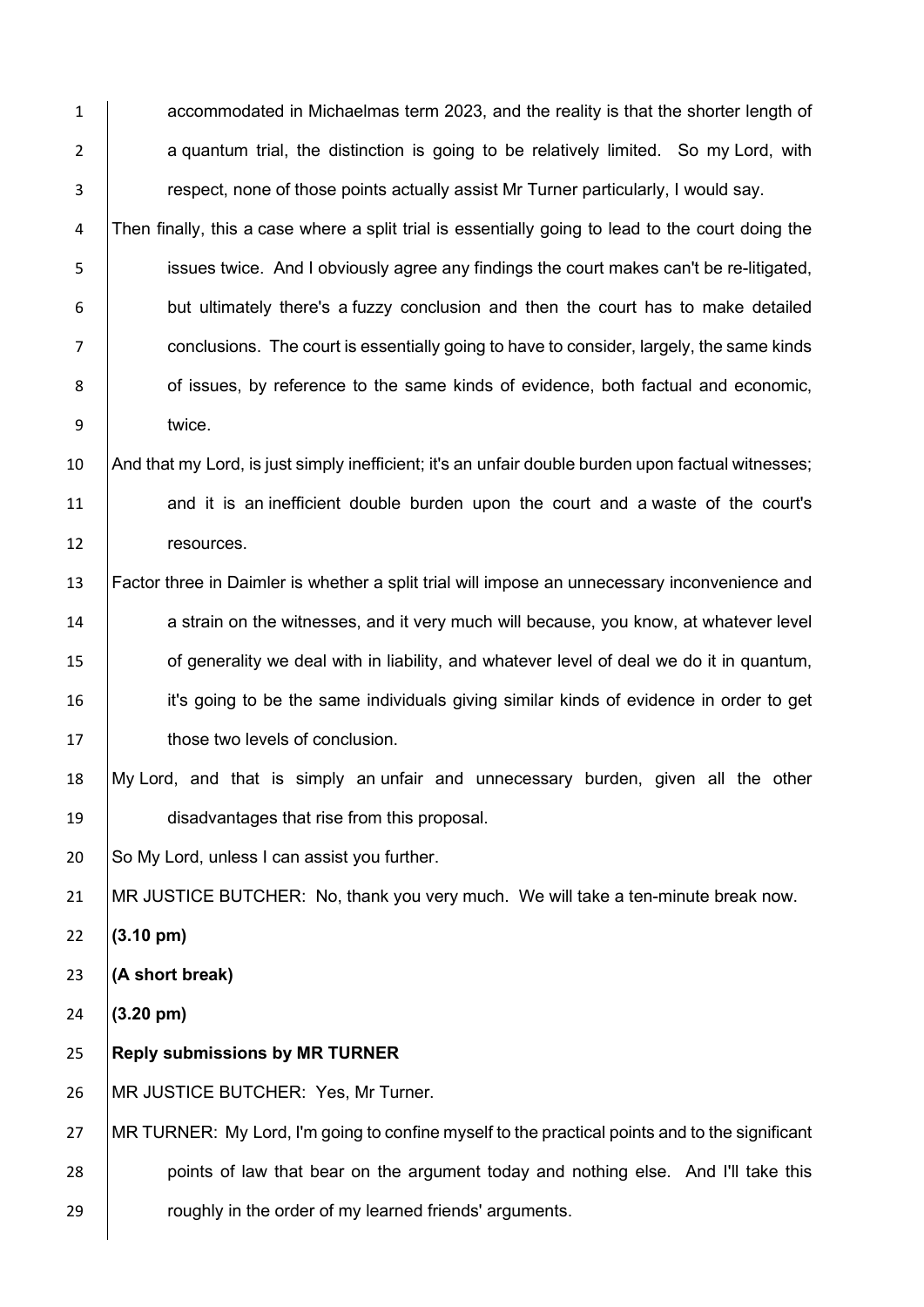1 So the first point is a practical, factual point. Mr Jowell referred to the fact that the disclosures 2  $\parallel$  essentially had been given, that there would be what he called "a little more top-up 3 disclosure". In fact, that's not right. I'm instructed that as we sit here today, there are 4 approximately -- on the Claimants' side -- 50,000-odd documents that require to be 5 **Fig. 2** reviewed for further disclosure, covering the period up until December last year.

6 And of some importance, there is due to be further disclosure of transaction data at the end 7 **Fig.** of June this year, and that is going to be a very significant slug too. It will cover the 8 | period June 2001 to March 2022. So there is ... 2021 -- did I say 9 2001? -- to March 2022, so there is quite a lot still to come.

10 MR JUSTICE BUTCHER: Are you saying that that won't happen if your proposal is adopted? 11 MR TURNER: I am saying that certainly in relation to the transaction data, if our proposal is 12 **adopted, that the material that goes to quantum will not be required, that's right.** 

13 MR JUSTICE BUTCHER: Because I don't think that's been part of your application to now, 14 has it?

15 MR TURNER: I've just been informed that this is in train, and that there is therefore some 16 **transaction data still in the pipeline, I'm saying that responsively and on instructions.** 17 | So there's that first point.

 Second point is quite again something that was drawn to my attention, which is a significant **practical point that I hadn't been aware of.** It was said to be common ground that the **full trial, the single combined trial, can be accommodated in the Michaelmas term, and** 21 this is on the assumption that it's 12 weeks, and on looking at it, that takes you up until **he week, I think, of 21 December.** 

23 Now, I made submissions to say that that appeared tight and we went through the process 24 | looking at that. It is tight. I didn't realise that I had been instructed -- I had been told 25 **on the Defendants' side, it's been made clear that at least one of their counsel, I think** 26 | Mr Jowell, is not available at all from January 2024 until --

27 MR JUSTICE BUTCHER: Well, I saw something saying they're not available in 2024.

28 | MR TURNER: Yes, until October.

29 | MR JUSTICE BUTCHER: Until October, I saw that.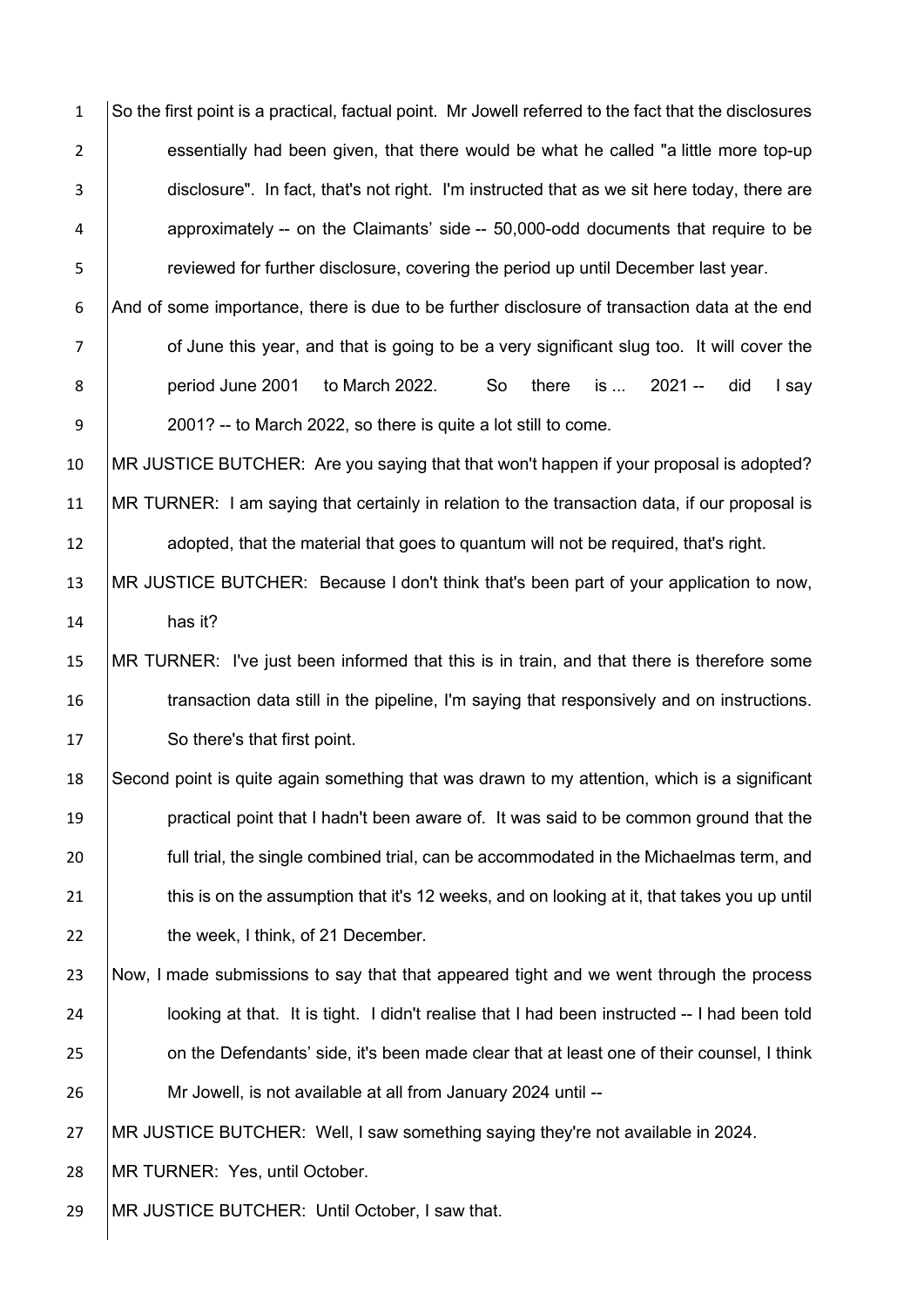- 1 MR TURNER: Yes.
- 2 MR JUSTICE BUTCHER: I didn't know whether that meant, for example, the first two weeks 3 **J** of January are included in that, I--

4 MR JOWELL: Perhaps I could confirm, I could make myself available at a push in the first two 5 weeks of January. I have a long trial that starts in -- I think it is April 2024, for which 6 **there will be preparation, but I could squeeze in, you know, the closing submissions.** 7 | MR JUSTICE BUTCHER: Yes.

8 MR JUSTICE BUTCHER: I wasn't planning to address that at this juncture, but I saw the 9 | reference to 2024 and I wasn't sure whether that meant every single day of 2024. And 10 **it doesn't necessarily.** 

11 MR TURNER: Yes. If I can take that for confirmation, I should say for both Mastercard and 12 Visa that that isn't a difficulty. I think that's important because otherwise we might run 13 into difficulties if your Lordship were to be against me on the main application.

14 | MR JUSTICE BUTCHER: Mr Cook is studiously quiet.

15 | MR COOK: Only on the basis, my Lord, that I have nothing to add.

16 MR TURNER: I'm grateful.

17 A third point, a point of clarification in relation to Poland. So I gave you what our position was 18 **on that.** What is drawn to my attention is that Mastercard push back reasonably 19 Strongly, and you should see what they say about our position in Poland, which is in 20 **their pleading in the C bundle at C108.** So that is C5/108.

21  $\vert$  The bottom of that page, paragraph 70(b):

22 "Although the Claimants operated approximately one-third of the ATMs in Poland in 2017, 23 based on data for transactions on Mastercard cards, the Claimants' market share as a 24 **percentage of total acquiring cash volumes was significantly lower, approximately** 25 22 per cent. The average acquiring volume at the Claimants' ATMs was therefore only 26 60 per cent of the average acquiring volume at the ATMs operated by the 27 **Julie 27** other operators in the market, the main Polish banks. The Claimants' ATM estates are 28 therefore likely to have included the much higher proportion of marginal ATMs with low 29 **transactional volumes than its competitors."**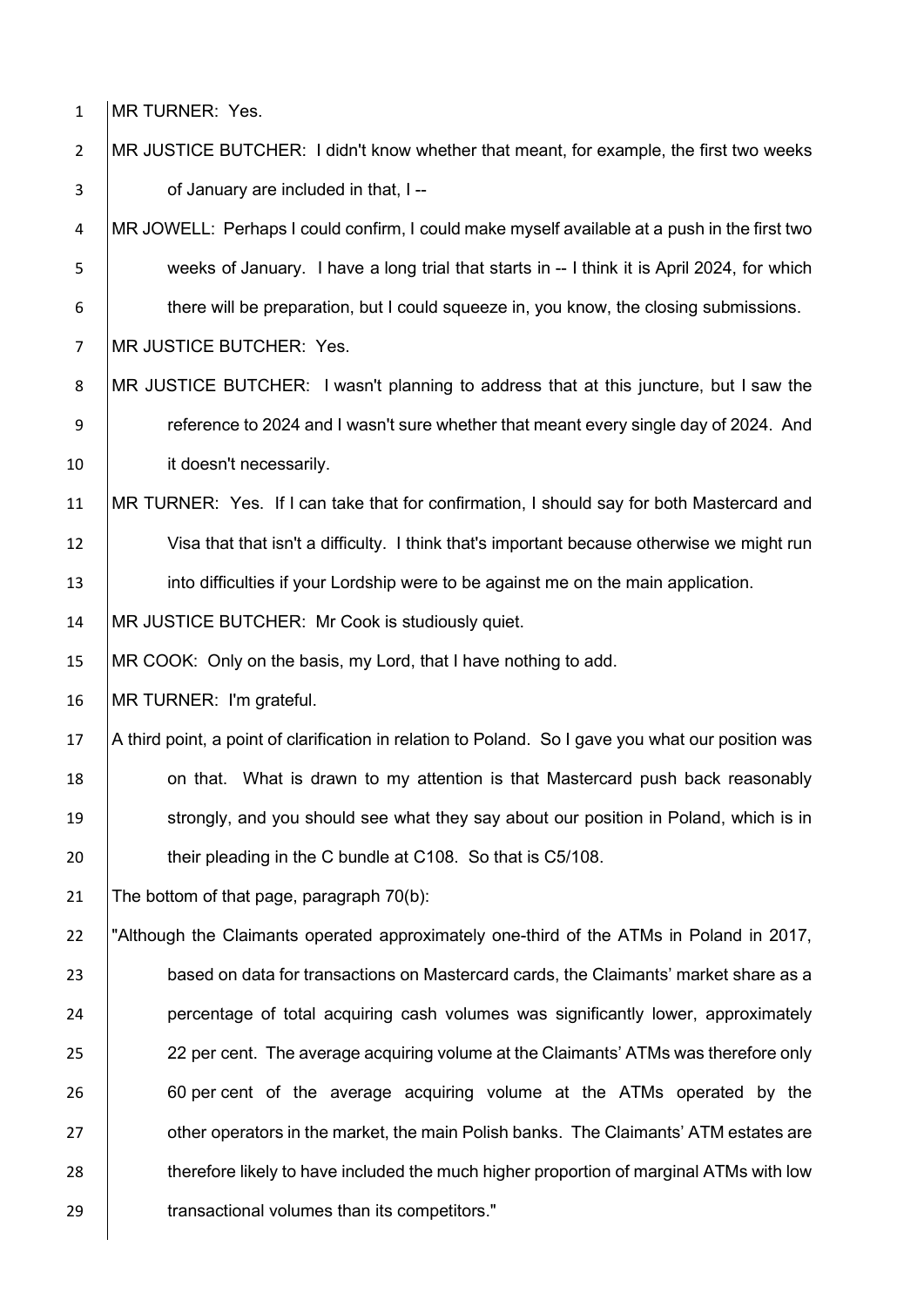| $\mathbf{1}$     | MR JUSTICE BUTCHER: Right.                                                                         |
|------------------|----------------------------------------------------------------------------------------------------|
| $\overline{2}$   | MR TURNER: I draw that to your attention because of the direction of your questioning on           |
| 3                | this.                                                                                              |
| 4                | MR JUSTICE BUTCHER: Yes, but do you dispute that some 96 per cent of your quantum                  |
| 5                | relates to Poland?                                                                                 |
| 6                | MR TURNER: Only marginally -- it's correct, we have a slightly smaller amount, but yes, it is      |
| $\overline{7}$   | very high, yes.                                                                                    |
| 8                | MR JUSTICE BUTCHER: Right.                                                                         |
| $\boldsymbol{9}$ | MR TURNER: Yes.                                                                                    |
| 10               | Fourth point is the points of law, which I'll take very shortly. There were two significant points |
| 11               | of law, essentially, that were canvassed by my friends, and I'll dispose of them quite             |
| 12               | briefly. The first one was the suggestion that there was a weighing-up exercise that               |
| 13               | sometimes takes place in the context of the restriction on competition. You'll recall that         |
| 14               | Mr Jowell took you to a case called AEG.                                                           |
| 15               | The second point was the question majored on by Mr Cook, concerning the extent to which            |
| 16               | an effect on price is a factor in Article 101(1) analysis. And Mr Jowell said that we              |
| 17               | were taking a formalistic as opposed to a substantial view.                                        |
| 18               | So I can deal with those very quickly, taking each in turn. The weighing-up first and the AEG      |
| 19               | case, that is irrelevant, we wouldn't wish the court to be misled otherwise.                       |
| 20               | If we go back to that, that's at H25.40 --                                                         |
| 21               | MR JUSTICE BUTCHER: Page 20 -- sorry, 20                                                           |
| 22               | MR TURNER: H25.40 is the page and it's paragraph 33.                                               |
| 23               | MR JUSTICE BUTCHER: Yes, I am with you now.                                                        |
| 24               | MR TURNER: Yes. So this is a point concerning a selective distribution system, and the point       |
| 25               | that rings out loud and clear from the paragraphs that my friends took you to -- and               |
| 26               | look at paragraph 34 and how it begins in particular, and if we go to paragraph 42,                |
| 27               | a little further down, where he also took you -- is that these are situations where you            |
| 28               | have particular restraints that are inherent in a legitimate type of arrangement.                  |
|                  |                                                                                                    |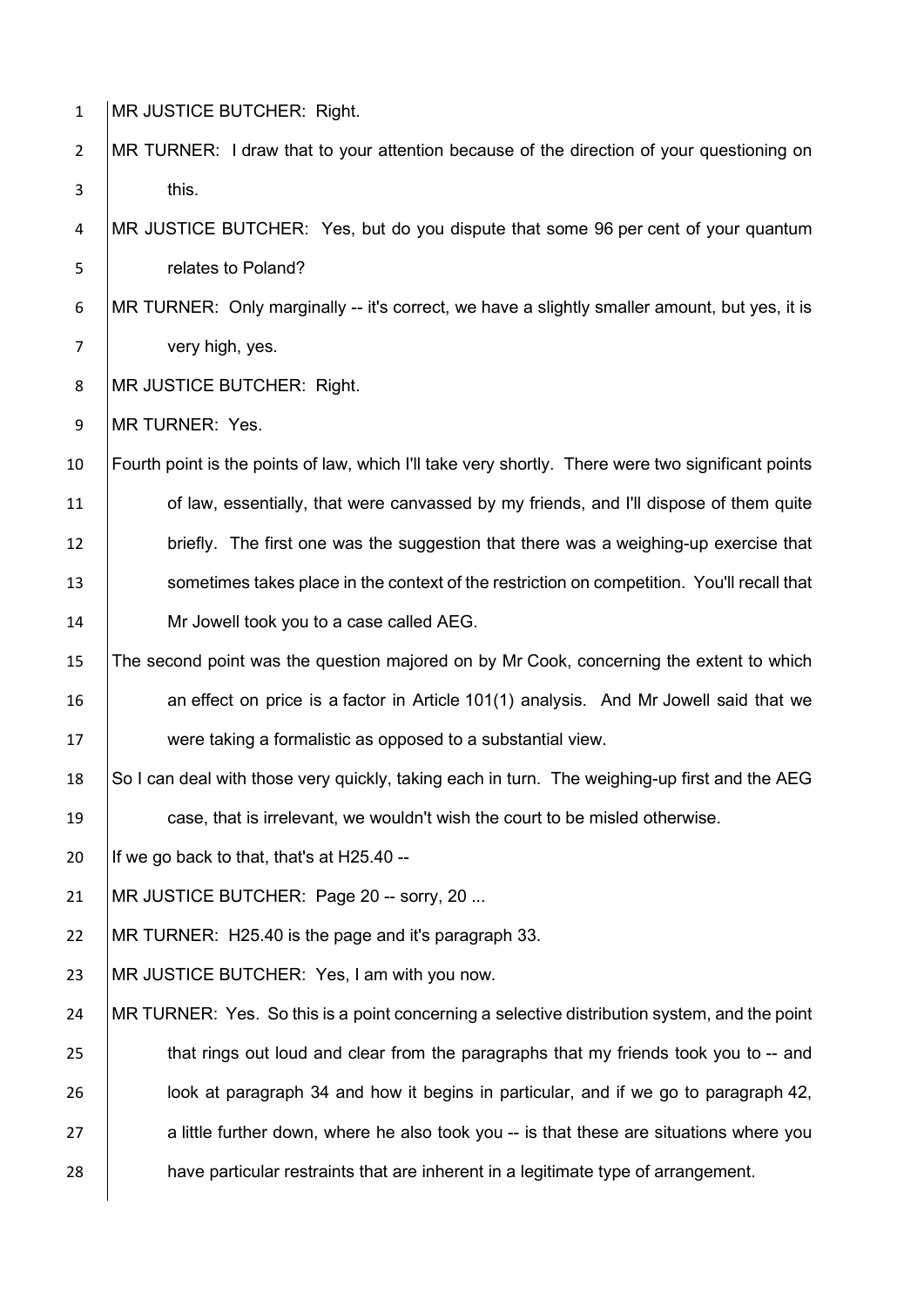1 So if you look at 34, the limitations inherent in a selective distribution system are acceptable 2 only on certain conditions.

3 If we go to 42, the restriction of price competition must be regarded as being inherent in any 4 | selective distribution system.

5 So it's akin to the objective necessity ground for not falling within Article 101(1) at all. And this 6 to not that sort of situation, because your Lordship's already, I think, seen and heard 7 **Fig.** For appreciate that this a case where the application and operation of these 8 Trules is, to some extent, discretionary. And it's not a question of something that is 9 | inherent in a particular type of arrangement, so it's a different type of case.

10 And the proposition that there is no weighing-up exercise in Article 101, first paragraph, I've 11 given one very clear example, it's purely for your note. In an extremely recent case of 12 the Court of Justice, they say this in terms again, and that is a case called Generics 13 (UK). It's a reference from this Tribunal a couple of years ago, and you'll find it in H15, 14 at paragraph 104. Unless your Lordship wishes to, I won't bother to take you there.

15 MR JUSTICE BUTCHER: No, because if you do take me there, then no doubt --

16 MR TURNER: Well, yes, okay. We say, look, that point is absolutely clear.

17 MR JUSTICE BUTCHER: You say that is completely clear --

18 | MR TURNER: It's completely clear.

19 The second point is the effect on price. This wasn't a question of substance over form in any 20 way at all. The first proposition is that the question of the magnitude of any extent -- in  $21$  the changing price, is certainly, even on the basis of what my friends have said, not 22 Something that is required. And I have shown you the authorities on that. They 23 **a** are -- they leave no room for doubt on it whatsoever.

24 But the second point is that the effect on the parameters of the competition, including in 25 **particular price, only matter because they are the manifestations of the restriction of** 26 the competitive process.

27 And that is what Lord Hamblen in the Supreme Court specifically recognised in the paragraph 28 that my friend did not take you to. And I think I can refer to this without opening a new 29 authority, so if we go back, please, to that, and that's at H, tab 17, and go to page 1321.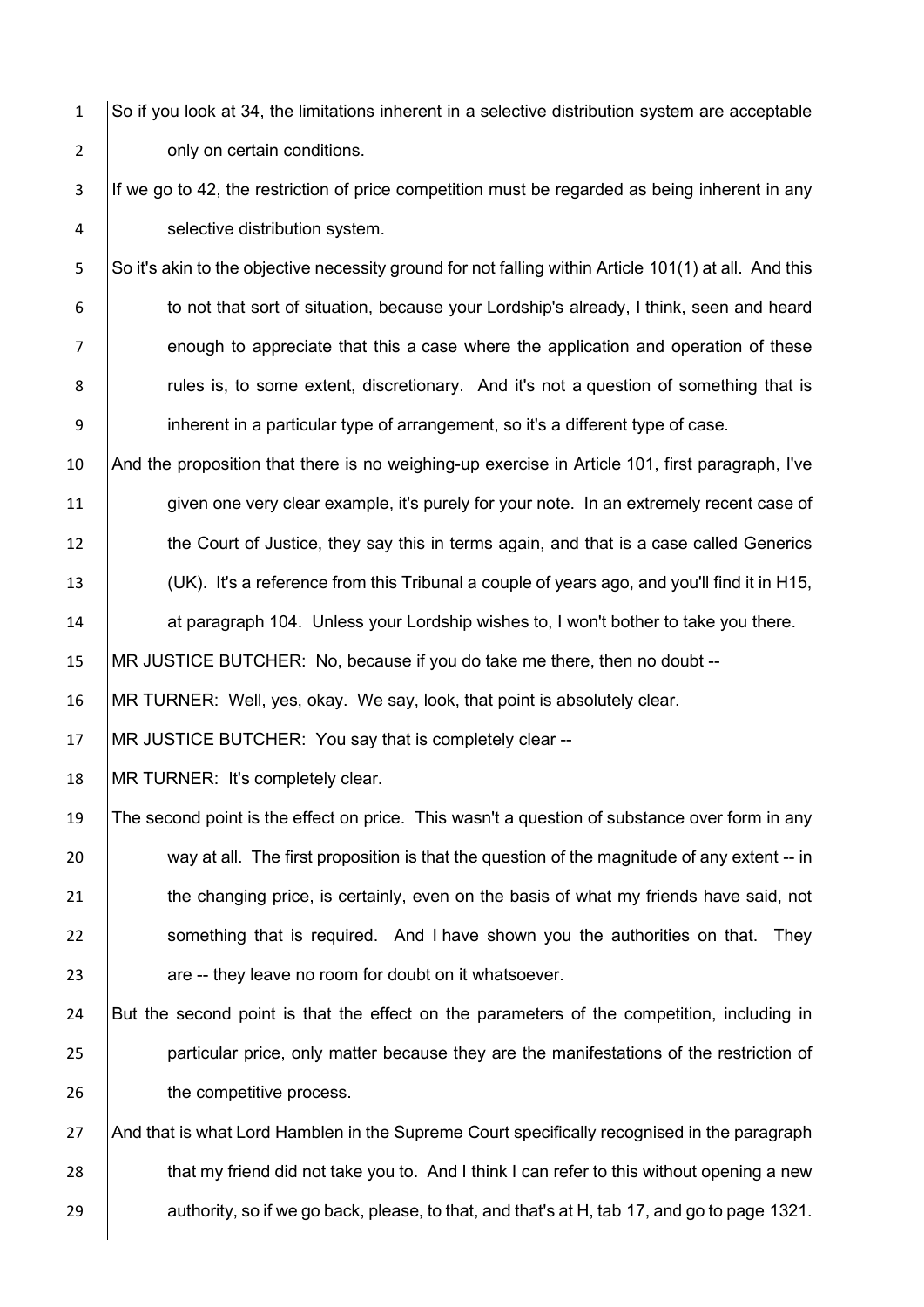| $\mathbf{1}$   | MR JUSTICE BUTCHER: Yes.                                                                        |
|----------------|-------------------------------------------------------------------------------------------------|
| $\overline{2}$ | MR TURNER: Look at the paragraph at the top of the page 100:                                    |
| 3              | "There is a minimum price which was not negotiable  immunised from competitive                  |
| 4              | bargaining."                                                                                    |
| 5              | So that sets up the blockage or gumming up of the competitive process:                          |
| 6              | "Acquirers have got no incentive to compete over that part of the price."                       |
| $\overline{7}$ | Then 101 says:                                                                                  |
| 8              | "While it's correct that higher prices resulting from a MIF do not in themselves mean there's   |
| 9              | a restriction on competition, it is different where such higher prices result from              |
| 10             | a collective agreement and are non-negotiable."                                                 |
| 11             | In other words, effects on price are only important because they are the manifestation of the   |
| 12             | change in competitive pressures.                                                                |
| 13             | So those are the two significant points of law that I wanted to draw to your attention to make  |
| 14             | sure there is no doubt about it. There's nothing about a formalistic approach we're             |
| 15             | adopting whatsoever.                                                                            |
| 16             | The next point was Mr Jowell's reference to our pleading for the proposition that quantitative  |
| 17             | allegations concerning Euronet in particular are matters that arise in the liability            |
| 18             | assessment.                                                                                     |
| 19             | Those matters were matters that are relied on as illustrative, as the context made clear of the |
| 20             | position. And for the general Article 101(1) analysis, there's no question but the ones         |
| 21             | looking at the wider market picture.                                                            |
| 22             | Next point was the question of the costs information that would be required at the liability    |
| 23             | stage. I've given already a picture to the court of the cost studies that the parties -- the    |
| 24             | schemes carry out and use to determine their business decisions. Those are what                 |
| 25             | matter primarily in assessing the validity of the arrangements that they've entered into.       |
| 26             | It's the information that they gather for their purposes. The information that we hold          |
| 27             | about ourselves is primarily going to be relevant for the assessment of the quantum of          |
| 28             | our loss.                                                                                       |
|                |                                                                                                 |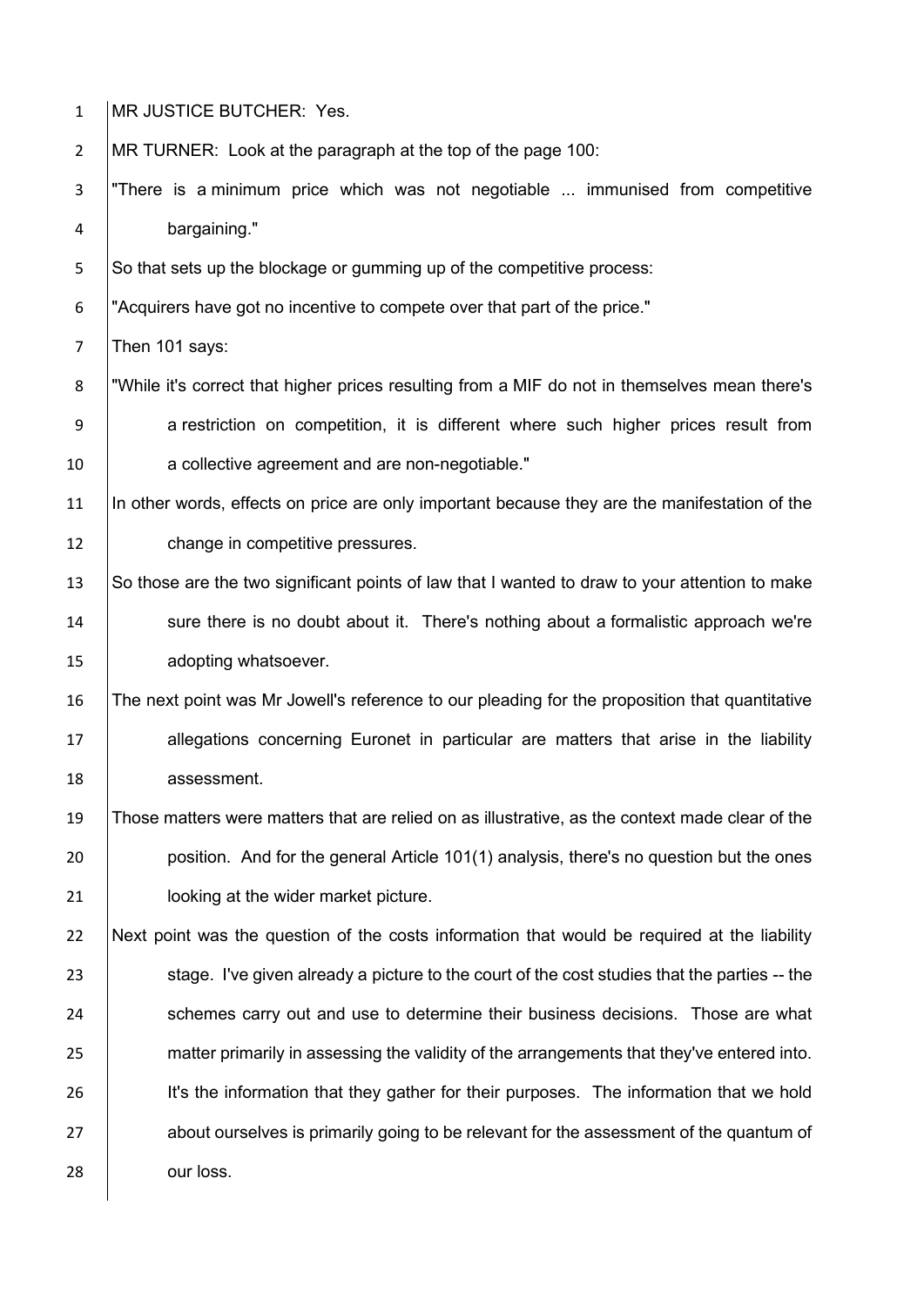1 Now, Mr Jowell, in his address, majored on the question of the extent of the need to take into 2 **account a balancing of the interests in the rules, and Mr Cook followed him in that.** 3 What are the detriments and what are the pluses? He referred to the points of fact that 4 will need to be examined in that connection, and to an extent we would agree with that. 5 What he was doing, however, was merely showing how much there is to be argued 6 about on the question of the matter of liability.

7 | It did not go to the point, which is the real issue that we wish to isolate for the court's attention 8 **today**, which is the question whether a detailed analysis of the Claimants' costs, 9 Tevenues and profits across the board on different assumptions is needed for the 10 **liability assessment.** 

11 That is the single issue which preoccupies us and which we are drawing to the court's 12 attention, because there is no question that that is not required for a liability trial. It is 13 Something that is far more detailed and far more difficult and which will raise costs.

14 Nor did my friends, either of them, particularly address the question of the permutations that 15 would arise, and the difficulties that will arise in that context for us, and for them, and 16 **the burden that it will place on the court.** 

17 The final point that I need to draw to your Lordship's attention concerns the question of the 18 **determination of liability as an endpoint in itself and the value of it.** 

19 Your Lordship raised the question whether it's possible for this Tribunal to issue a declaration. 20 The answer that Mr Cook gave is in part correct because in the Epic case, it is true 21 **that -- Mr Justice Roth said that in a case that originates in the Tribunal, it's not** 22 **possible to give declaratory relief.** In a case of this kind which has been transferred 23 **from the High Court, it is possible because this Tribunal does not exercise that power,** 24 but it can return it to the High Court. And your Lordship would, at the end of the day, 25 were we to reach that point then --

26 MR JUSTICE BUTCHER: I could reconstitute myself --

27 | MR TURNER: You could then reconstitute yourself, and you would be the High Court and 28 make that declaration --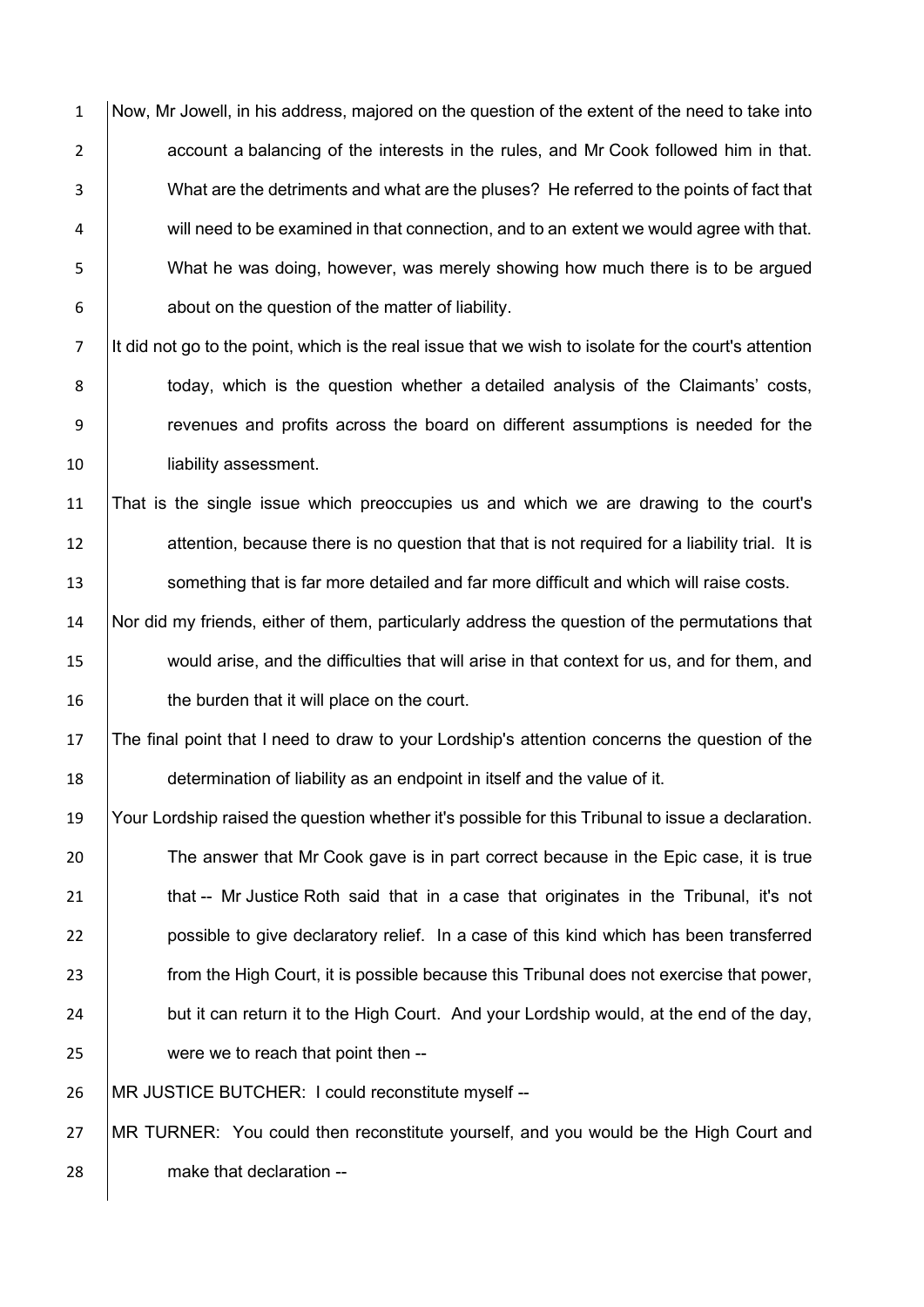1 | MR JUSTICE BUTCHER: I thought you were about to canvas this at this juncture. I am not 2  $\parallel$  expressing any final views, but I can see that that might well be a possibility. 3 MR TURNER: Yes. Mr Bailey has rightly drawn to my attention there's a kind of precedent.

4 There's a case called Agents' Mutual from 2017, where a case was transferred to this 5 Tribunal from the High Court, and the Tribunal decided it by making in its judgment 6 dispositions in which it decided what the legal position was. I'll give your Lordship the 7 T Feference because it's not necessary for the argument today. It's 2017, CAT 15, and 8 **b** the dispositions begin at paragraph 282.

9 But there, having made --

10 | MR JUSTICE BUTCHER: The CAT, as it were, decided what the dispositions were and then 11 **they were made by the High Court?** 

12 | MR TURNER: They could have been. In that case -- in that case what happened was that 13 there was an undertaking given to comply with the dispositions that were made by the 14 Tribunal, and it wasn't necessary for the High Court therefore to give those 15 declarations. But that's the mechanism by which that would be done.

16 So we return, essentially, finally, to the essence of the point and whether it's been satisfactorily  $17$  addressed by the schemes. First, that there is a trial here which, on quantum, is going 18 to be a heavy trial if it's combined with liability, which proceeds on different 19 assumptions and permutations, and which is likely at least to spill into 2024, if it's tried 20 together.

21 Secondly, that it will involve a great deal of cost and effort in order to arrive at that point, which 22 **could be avoided, in circumstances where the decision on questions of liability**  $23$  will -- and this is where I differ again from my friends -- will be of value in two ways.

24 First, because, as I say, it will lead to a clarification of rights and obligations which will be of 25 **great benefit for all parties in market behaviour going forward.** 

26 And second, although I am not going to labour the point, it will lead to a platform for settlement. 27 And we have one recent example in the Visa v Sainsbury's case where the 28 **determination of rights and obligations following a liability trial produced precisely that** 29 | result.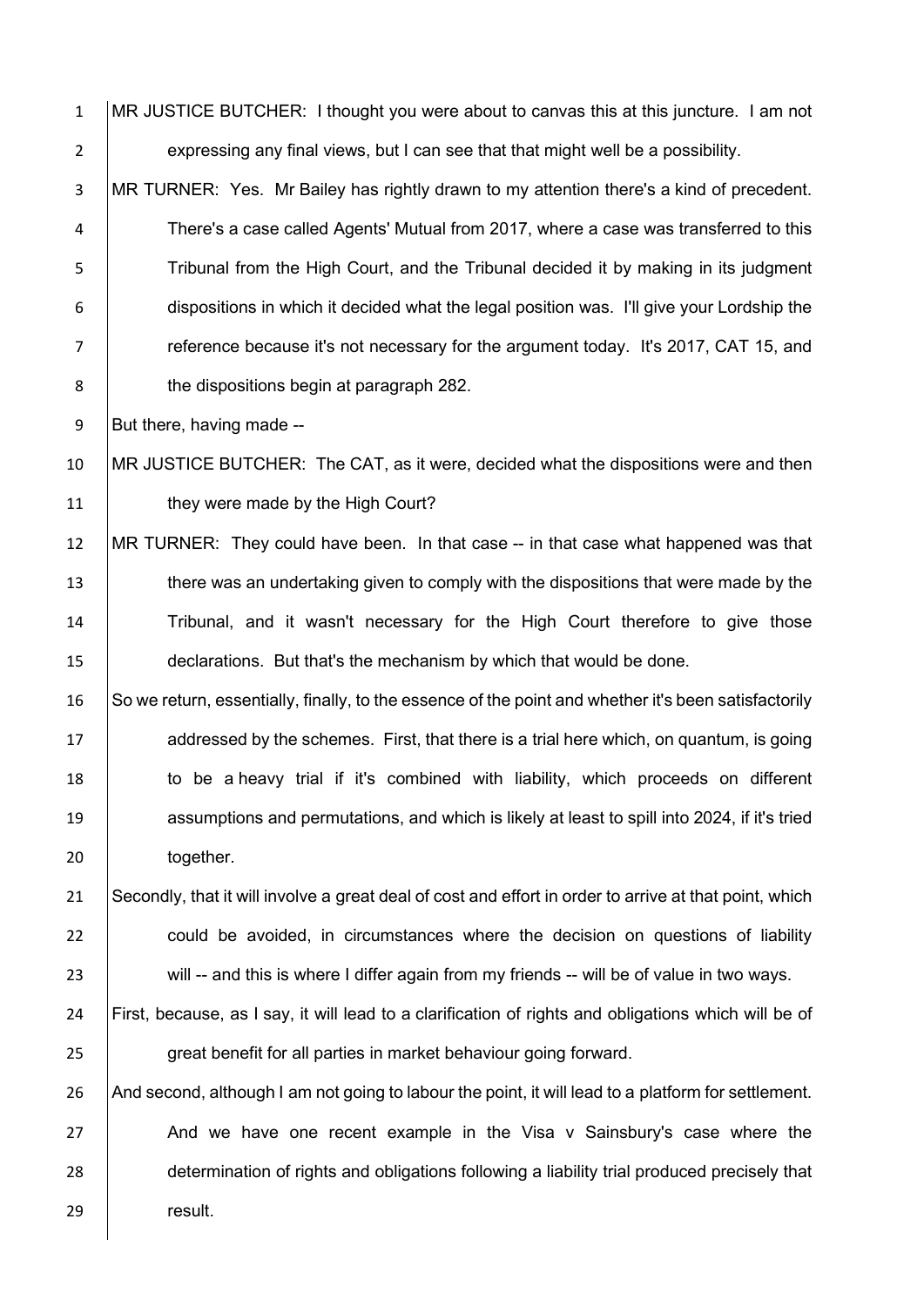| $\mathbf{1}$   | My Lord, those are our reply submissions.                                                 |
|----------------|-------------------------------------------------------------------------------------------|
| $\overline{2}$ | MR JUSTICE BUTCHER: Thank you very much, Mr Turner.                                       |
| 3              | <b>Ruling</b>                                                                             |
| 4              | (For Ruling, see [2022] CAT 15)                                                           |
| 5              | <b>Costs</b>                                                                              |
| 6              | MR JOWELL: Mr Chairman, this is of course a CMC, but it is a CMC on which everything else |
| 7              | is settled. There was only one application outstanding and it has occupied a full day.    |
| 8              | Therefore, we do respectfully seek our costs of the application.                          |
| 9              | MR JUSTICE BUTCHER: Yes.                                                                  |
| 10             | MR COOK: My Lord, I am joining that application as well, on behalf of Mastercard.         |
| 11             | MR JUSTICE BUTCHER: I think this is a CMC and I am going to say that the costs should     |
| 12             | be in the case because these matters do require to be carefully reviewed.                 |
| 13             | Housekeeping                                                                              |
| 14             | MR JUSTICE BUTCHER: Right, now, is there anything else we need to discuss? I mean one     |
| 15             | issue which has been canvassed is as to trial length.                                     |
| 16             | MR TURNER: My Lord, the draft order, apart from the part that your Lordship has ruled on, |
| 17             | which is paragraph $5 -$ this is at B33.2 -- did contain, at paragraph $6$ , a proposed   |
| 18             | direction that the parties file and serve skeleton arguments 14 days before the           |
| 19             | commencement of the trial or another date agreed at the PTR. I don't know if --           |
| 20             | MR JUSTICE BUTCHER: Yes. There is a PTR which -- because that hasn't been fixed.          |
| 21             | MR TURNER: 1 July next year.                                                              |
| 22             | MR JUSTICE BUTCHER: It has been fixed?                                                    |
| 23             | MR TURNER: I'm not sure if it's  it's not in the diary yet, it needs still to be fixed.   |
| 24             | MR JUSTICE BUTCHER: Right. Well, that should obviously be fixed as soon as possible.      |
| 25             | But if there is such a PTR it might not be necessary to fix these dates for the skeleton  |
| 26             | arguments now. One would have a better idea --                                            |
| 27             | MR TURNER: It's better to do it then.                                                     |
| 28             | MR JUSTICE BUTCHER: -- a better idea of parameters at that stage.                         |
| 29             | MR TURNER: Yes.                                                                           |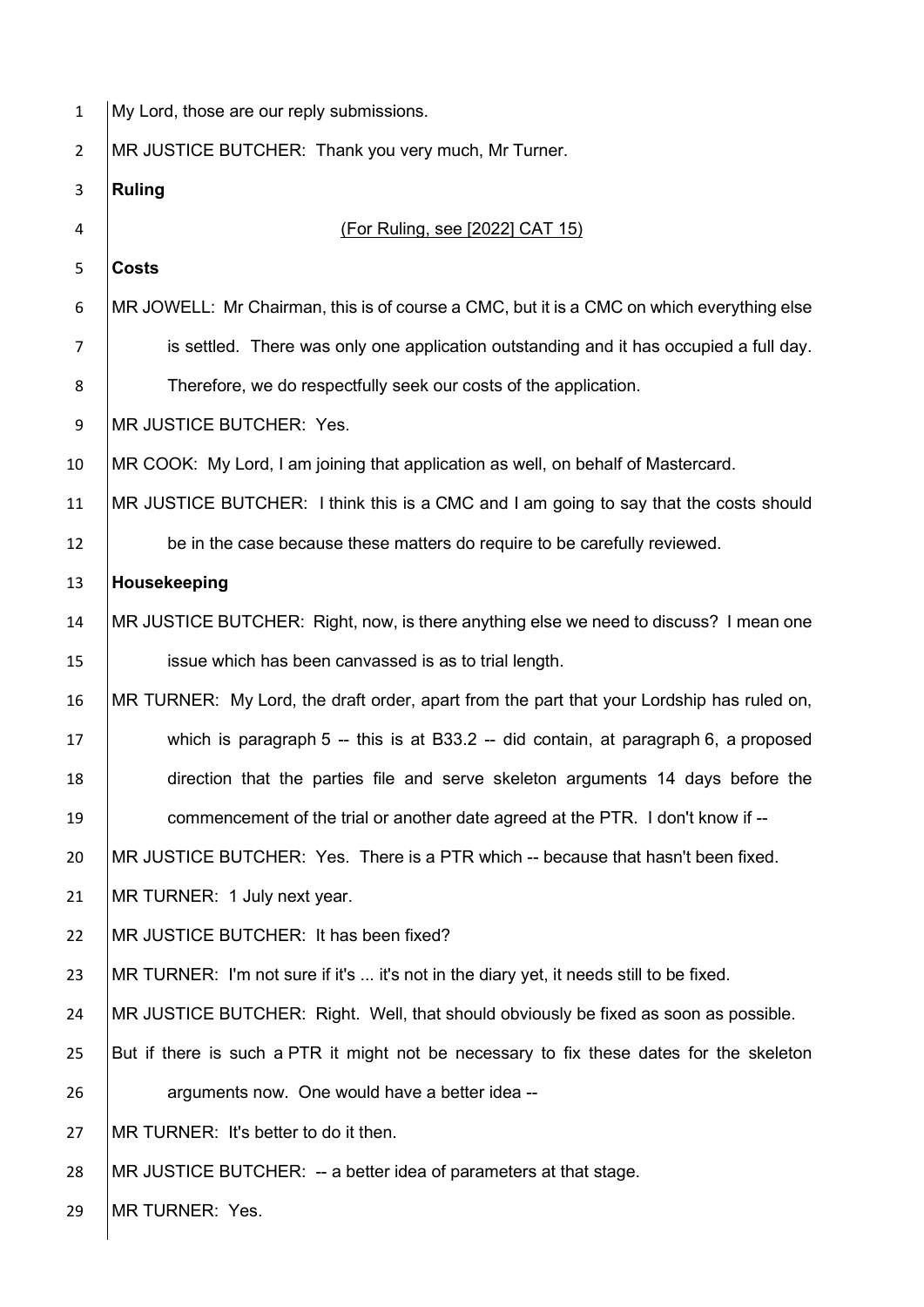2 is enough, because if people are really saying that 12 weeks is not enough then that 3 **is something which needs to be addressed sooner rather than later.** 4  $\parallel$  MR TURNER: Yes. Well, my Lord, you've heard our position, it has been argued, we say that 5 it would be sensible to allow at least one more week, although it will mean spilling over 6 **the Christmas period which no one wants.** 7 | MR JUSTICE BUTCHER: No. 8 MR JOWELL: One possibility, I just canvas this just as a possibility, would be -- I mean, it's 9 | slated to start, I think, on 2 October. Might it be possible for the Tribunal to read in that 10 **prior week in September?** In particularly given that the CAT does sit in September, in 11 theory, at least. I don't know whether that would be helpful for you, Mr Chairman. 12 MR COOK: My Lord, similarly I was going to say that the suggestion of a week to write closing 13 Submissions and then a week for the Tribunal to read them does seem very luxurious 14 **in the context of a case where --**15 MR JUSTICE BUTCHER: I've never been given a week to read closing submissions. 16 MR COOK: My Lord, also in the context of a case that is operating on Commercial Court 17 timetable, again one wouldn't normally require that much time because you have 18 a week to at least catch up on it and be on top of it. So, my Lord, those matters I think 19 **could be compressed significantly in a shorter period than simply two weeks.** 20 | MR JUSTICE BUTCHER: Thank you. Mr Turner, do you want to say anything about any of  $21$  that? 22 MR TURNER: Mr Jowell's suggestion is constructive if the Tribunal will accept it. 23 | MR JUSTICE BUTCHER: You should at least look to see whether it's going to be possible to 24 **have, as it were, the reading week as the last week of September.** 25 MR TURNER: Yes. 26 MR JUSTICE BUTCHER: And so, as it were, the start date may be 2 October or whatever it 27 is. 28 | MR TURNER: Yes, my Lord. 29 | MR JUSTICE BUTCHER: Right. Is there anything else which needs to be addressed today?

1 | MR JUSTICE BUTCHER: What I am really concerned about is the issue of whether 12 weeks